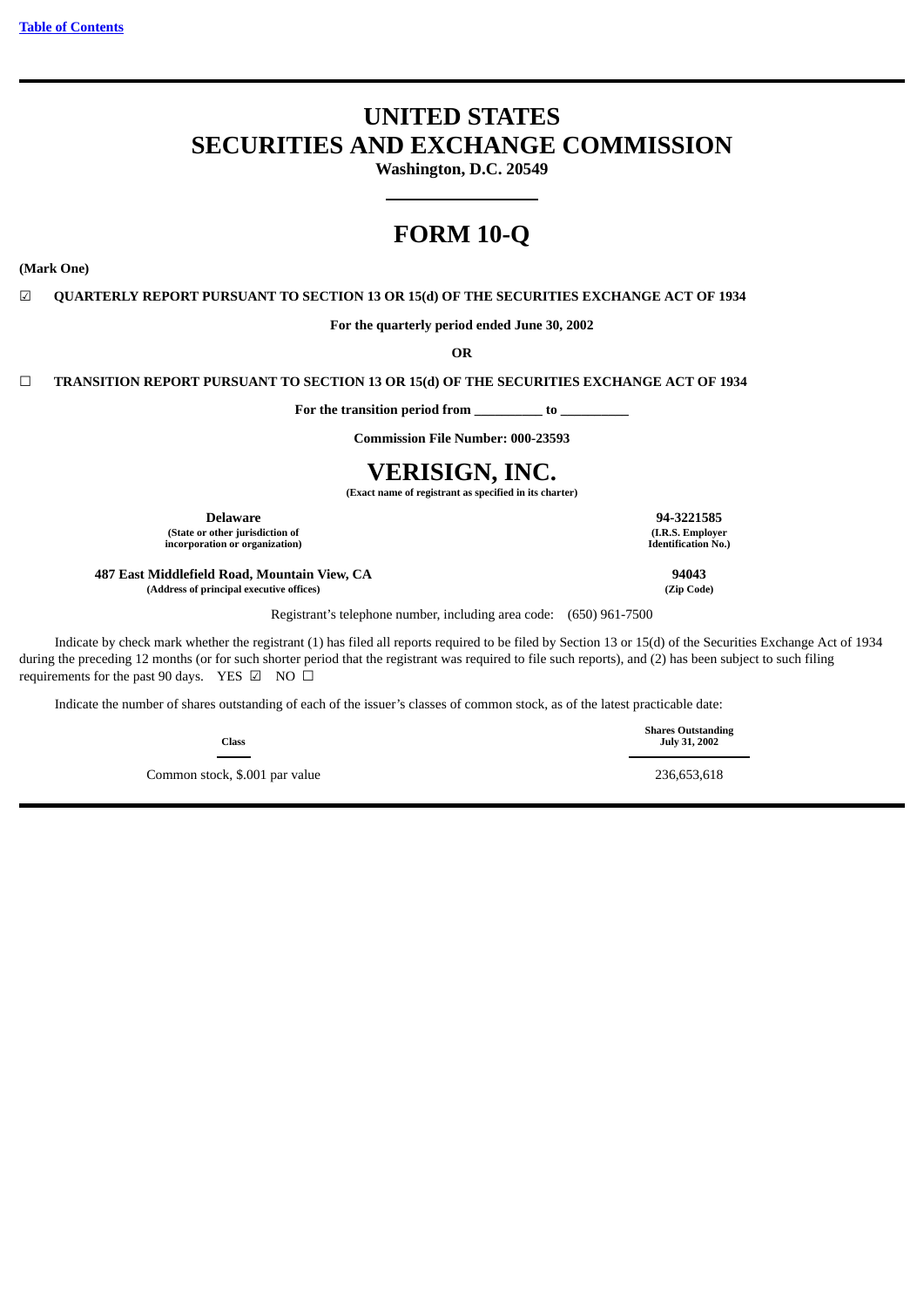# **TABLE OF CONTENTS**

<span id="page-1-0"></span>

|                   |                                                                                              | Page |
|-------------------|----------------------------------------------------------------------------------------------|------|
|                   | <b>PART I - FINANCIAL INFORMATION</b>                                                        |      |
| Item 1.           | <b>Condensed Consolidated Financial Statements (Unaudited)</b>                               | 3    |
| Item 2.           | <b>Management's Discussion and Analysis of Financial Condition and Results of Operations</b> | 18   |
| Item 3.           | <b>Quantitative and Qualitative Disclosures About Market Risk</b>                            | 47   |
|                   | <b>PART II - OTHER INFORMATION</b>                                                           |      |
| Item 1.           | <b>Legal Proceedings</b>                                                                     | 49   |
| Item 4.           | Submission of Matters to a Vote of Security Holders                                          | 51   |
| Item 6.           | <b>Exhibits and Reports on Form 8-K</b>                                                      | 52   |
| <b>Signatures</b> |                                                                                              | 53   |
|                   |                                                                                              |      |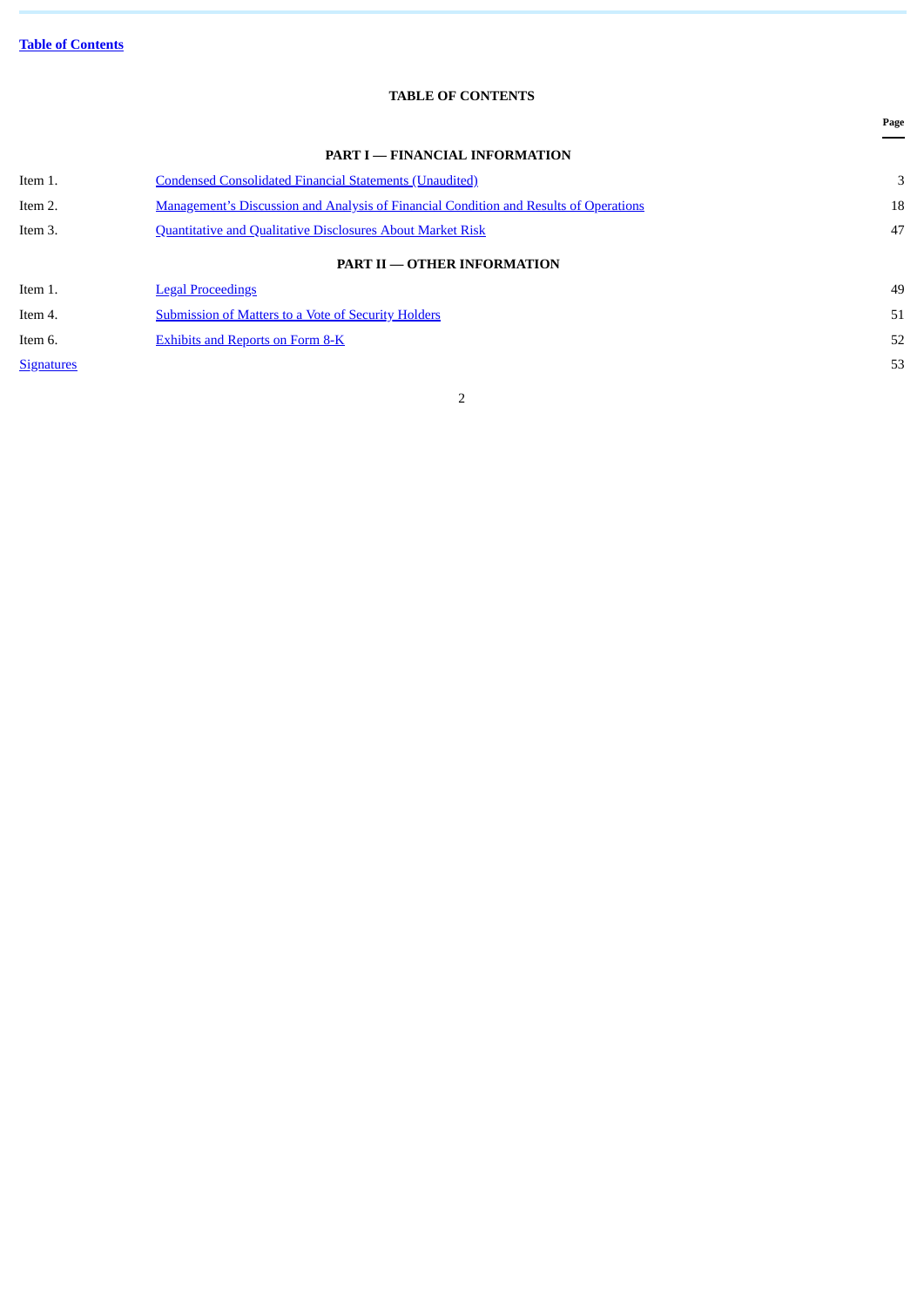# <span id="page-2-0"></span>**PART I — FINANCIAL INFORMATION**

# **ITEM 1. CONDENSED CONSOLIDATED FINANCIAL STATEMENTS (Unaudited)**

As required under Item 1 — Condensed Consolidated Financial Statements (Unaudited) included in this section are as follows:

| <b>Financial Statement Description</b>                                                                       | Page |
|--------------------------------------------------------------------------------------------------------------|------|
| <b>Condensed Consolidated Balance Sheets</b><br>As of June 30, 2002 and December 31, 2001                    |      |
| Condensed Consolidated Statements of Operations<br>For the Three and Six Months Ended June 30, 2002 and 2001 |      |
| Condensed Consolidated Statements of Cash Flows<br>For the Six Months Ended June 30, 2002 and 2001           | 6    |
| Notes to Condensed Consolidated Financial Statements                                                         |      |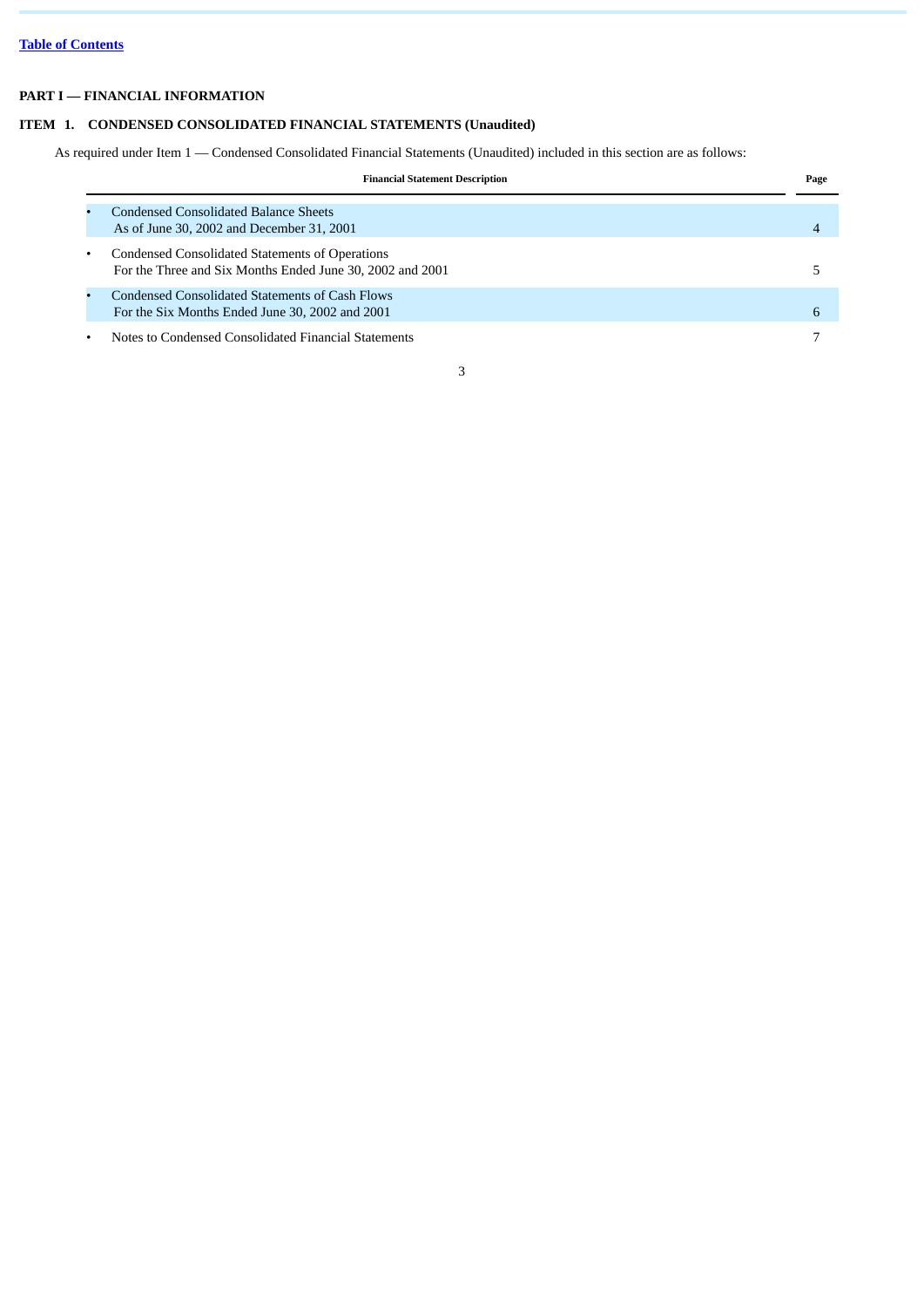# **CONDENSED CONSOLIDATED BALANCE SHEETS (In thousands, except share data) (Unaudited)**

|                                           | <b>June 30,</b><br>2002 |             | December 31,<br>2001 |
|-------------------------------------------|-------------------------|-------------|----------------------|
| <b>ASSETS</b>                             |                         |             |                      |
| Current assets:                           |                         |             |                      |
| Cash and cash equivalents                 | \$                      | 177,293     | \$<br>306,054        |
| Short-term investments                    |                         | 104,359     | 420,643              |
| Accounts receivable, net                  |                         | 247,098     | 314,923              |
| Prepaid expenses and other current assets |                         | 81,962      | 48,939               |
| Total current assets                      |                         | 610,712     | 1,090,559            |
| Property and equipment, net               |                         | 608,796     | 532,546              |
| Goodwill                                  |                         | 780,347     | 4,944,707            |
| Other intangible assets, net              |                         | 570,417     | 746,462              |
| Long-term investments                     |                         | 110,814     | 201,781              |
| Other assets, net                         |                         | 11,367      | 21,453               |
|                                           |                         | \$2,692,453 | \$7,537,508          |
| LIABILITIES AND STOCKHOLDERS' EQUITY      |                         |             |                      |
| Current liabilities:                      |                         |             |                      |
| Accounts payable and accrued liabilities  | $\mathbb{S}$            | 290,747     | \$<br>313,447        |
| Accrued merger costs                      |                         | 24,939      | 49,069               |
| Accrued restructuring costs               |                         | 25,186      | $\frac{1}{2}$        |
| Deferred revenue                          |                         | 438,326     | 471,329              |
| Total current liabilities                 |                         | 779,198     | 833,845              |
| Long-term deferred revenue                |                         | 117,151     | 150,727              |
| Deferred taxes                            |                         | 82,723      | 26,553               |
| Other long-term liabilities               |                         | 26,113      | 20,309               |
| Total long-term liabilities               |                         | 225,987     | 197,589              |
| Commitments and contingencies             |                         |             |                      |
| Stockholders' equity:                     |                         |             |                      |

| otochnonucio cuulty.                                                                 |              |              |
|--------------------------------------------------------------------------------------|--------------|--------------|
| Preferred stock — par value \$.001 per share                                         |              |              |
| Authorized shares: 5,000,000                                                         |              |              |
| Issued and outstanding shares: none                                                  |              |              |
| Common stock — par value \$.001 per share                                            |              |              |
| Authorized shares: 1,000,000,000                                                     |              |              |
| Issued and outstanding shares: 236,604,343 and 234,358,114                           |              |              |
| (excluding 1,690,000 shares held in treasury at June 30, 2002 and December 31, 2001) | 237          | 234          |
| Additional paid-in capital                                                           | 23,067,542   | 23,051,546   |
| Notes receivable from stockholders                                                   |              | (252)        |
| Unearned compensation                                                                | (19,581)     | (27, 042)    |
| Accumulated deficit                                                                  | (21,361,123) | (16,518,878) |
| Accumulated other comprehensive income                                               | 193          | 466          |
|                                                                                      |              |              |
| Total stockholders' equity                                                           | 1,687,268    | 6,506,074    |
|                                                                                      |              |              |
|                                                                                      | 2.692.453    | \$ 7,537,508 |
|                                                                                      |              |              |

See accompanying notes to condensed consolidated financial statements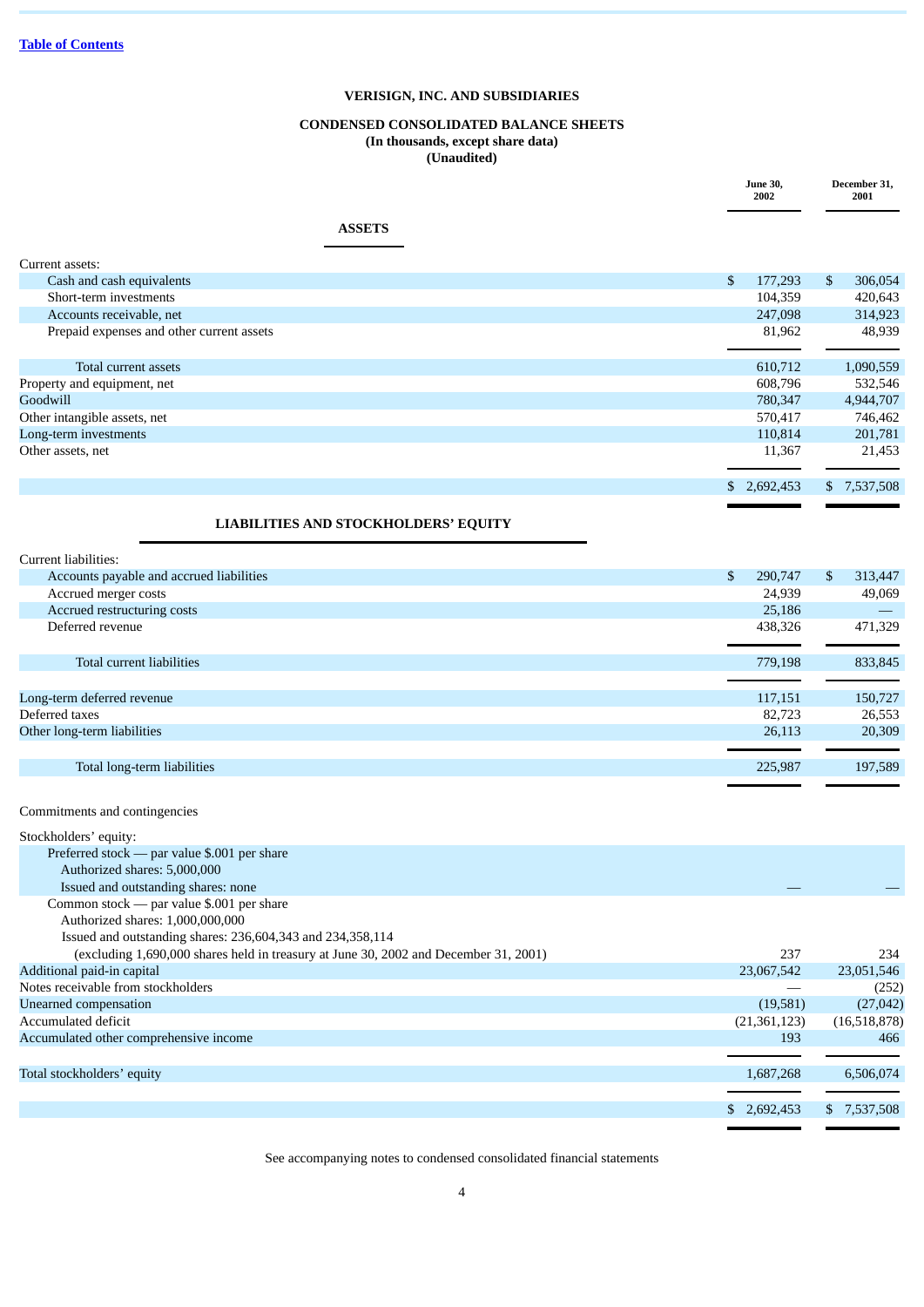# **CONDENSED CONSOLIDATED STATEMENTS OF OPERATIONS**

**(In thousands, except per share data) (Unaudited)**

|                                                                     | <b>Three Months Ended</b><br><b>June 30,</b> | <b>Six Months Ended</b><br><b>June 30,</b> |                         |                |  |
|---------------------------------------------------------------------|----------------------------------------------|--------------------------------------------|-------------------------|----------------|--|
|                                                                     | 2002                                         | 2001                                       | 2002                    | 2001           |  |
| <b>Revenues</b>                                                     | 317,409                                      | \$<br>231,197                              | \$645,225               | 444,610<br>\$  |  |
| Costs and expenses:                                                 |                                              |                                            |                         |                |  |
| Cost of revenues                                                    | 146,296                                      | 80,308                                     | 295,998                 | 154,648        |  |
| Sales and marketing                                                 | 69,281                                       | 65,337                                     | 136,600                 | 129,788        |  |
| Research and development                                            | 13,012                                       | 20,659                                     | 27,792                  | 40,546         |  |
| General and administrative                                          | 46,622                                       | 34,842                                     | 85,089                  | 66,008         |  |
| Restructuring and other                                             | 67,779                                       |                                            | 67,779                  |                |  |
| Amortization and write-down of goodwill and other intangible assets | 4,686,119                                    | 11,269,036                                 | 4,771,042               | 12,643,805     |  |
| Total costs and expenses                                            | 5,029,109                                    | 11,470,182                                 | 5,384,300               | 13,034,795     |  |
| <b>Operating loss</b>                                               | (4,711,700)                                  | (11, 238, 985)                             | (4,739,075)             | (12,590,185)   |  |
| Other income (expense), net                                         | (90,663)                                     | 19,151                                     | (102, 833)              | (34, 012)      |  |
| Minority interest in net income of subsidiary                       | (172)                                        | (309)                                      | (337)                   | (519)          |  |
| Loss before income taxes                                            | (4,802,535)                                  | (11, 220, 143)                             | (4,842,245)             | (12, 624, 716) |  |
| Income tax benefit                                                  |                                              | 29,413                                     |                         | 56,609         |  |
| Net loss                                                            | \$(4,802,535)                                | \$(11,190,730)                             | \$(4,842,245)           | \$(12,568,107) |  |
|                                                                     |                                              |                                            |                         |                |  |
| Net loss per share:                                                 |                                              |                                            |                         |                |  |
| Basic and diluted                                                   | (20.31)<br>S                                 | \$<br>(55.49)                              | $\mathbb{S}$<br>(20.52) | \$<br>(62.65)  |  |
| Shares used in per share computation:                               |                                              |                                            |                         |                |  |
| Basic and diluted                                                   | 236,435                                      | 201,675                                    | 235,940                 | 200,624        |  |
|                                                                     |                                              |                                            |                         |                |  |

See accompanying notes to condensed consolidated financial statements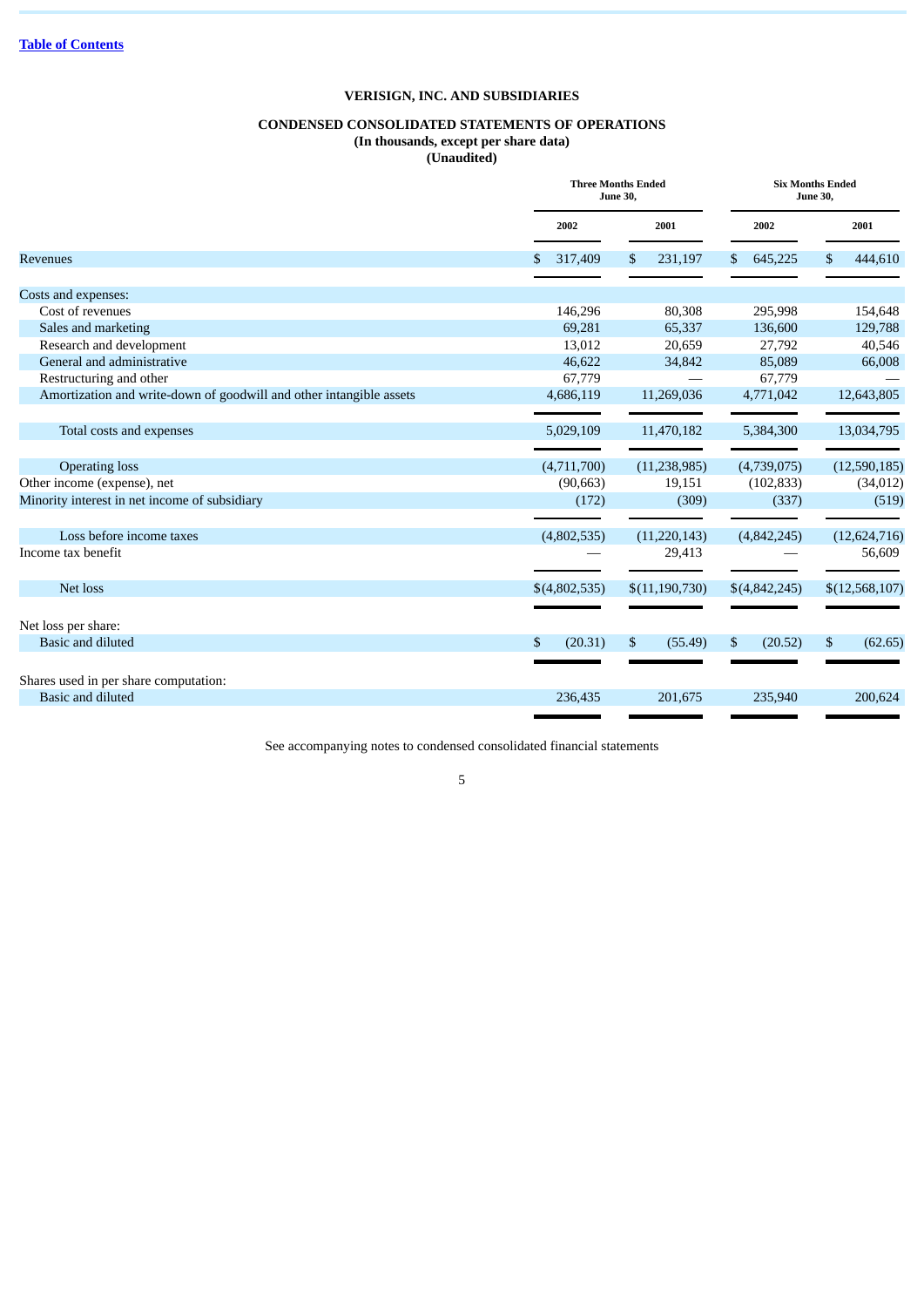# **CONDENSED CONSOLIDATED STATEMENTS OF CASH FLOWS (In thousands)**

**(Unaudited)**

|                                                                                 |               | <b>Six Months Ended</b><br><b>June 30,</b> |
|---------------------------------------------------------------------------------|---------------|--------------------------------------------|
|                                                                                 | 2002          | 2001                                       |
| Cash flows from operating activities:                                           |               |                                            |
| Net loss                                                                        | \$(4,842,245) | \$(12,568,107)                             |
| Adjustments to reconcile net loss to net cash provided by operating activities: |               |                                            |
| Depreciation and amortization of property and equipment                         | 49,818        | 24,488                                     |
| Amortization and write-down of goodwill and other intangible assets             | 4,771,042     | 12,643,805                                 |
| Gain on sale of marketable securities                                           |               | (2, 114)                                   |
| Write-down of investments                                                       | 113,540       | 74,690                                     |
| Non-cash restructuring and other                                                | 35,536        |                                            |
| Reciprocal transactions for purchases of property and equipment                 | (6,375)       |                                            |
| Minority interest in net income of subsidiary                                   | 337           | 519                                        |
| Deferred income taxes                                                           |               | (56, 609)                                  |
| Amortization of unearned compensation                                           | 7,458         | 7,520                                      |
| Loss on disposal of property and equipment                                      | 1,722         |                                            |
| Changes in operating assets and liabilities:                                    |               |                                            |
| Accounts receivable                                                             | 87,215        | (60, 206)                                  |
| Prepaid expenses and other current assets                                       | (48, 611)     | 3,534                                      |
| Accounts payable and accrued liabilities                                        | (28,995)      | 9,757                                      |
| Deferred revenue                                                                | (69, 637)     | 38,269                                     |
| Net cash provided by operating activities                                       | 70,805        | 115,546                                    |
|                                                                                 |               |                                            |
| Cash flows from investing activities:                                           |               |                                            |
| Purchases of investments                                                        | (52, 188)     | (970, 844)                                 |
| Proceeds from maturities and sales of investments                               | 345,474       | 853,256                                    |
| Purchases of property and equipment                                             | (115,271)     | (45, 677)                                  |
| Net cash paid for business combinations                                         | (346, 342)    | (12,210)                                   |
| Cash paid for merger costs                                                      | (47,004)      | (10, 890)                                  |
| Other assets                                                                    | (709)         | 786                                        |
| Net cash used in investing activities                                           | (216,040)     | (185, 579)                                 |
|                                                                                 |               |                                            |
| Cash flows from financing activities:                                           |               |                                            |
| Collections on notes receivable from stockholders                               |               | (7)                                        |
| Net proceeds from issuance of common stock                                      | 16,267        | 61,063                                     |
| Net cash provided by financing activities                                       | 16,267        | 61,056                                     |
|                                                                                 |               |                                            |
| Effect of exchange rate changes                                                 | 207           | (1, 371)                                   |
| Net decrease in cash and cash equivalents                                       | (128, 761)    | (10, 348)                                  |
| Cash and cash equivalents at beginning of period                                | 306,054       | 460,362                                    |
|                                                                                 |               |                                            |
| Cash and cash equivalents at end of period                                      | 177,293<br>\$ | \$<br>450,014                              |
| Supplemental cash flow disclosures:                                             |               |                                            |
| Non-cash investing and financing activities:                                    |               |                                            |
|                                                                                 |               |                                            |
| Unrealized gain (loss) on investments, net of tax                               | \$<br>(480)   | \$<br>5,218                                |

See accompanying notes to condensed consolidated financial statements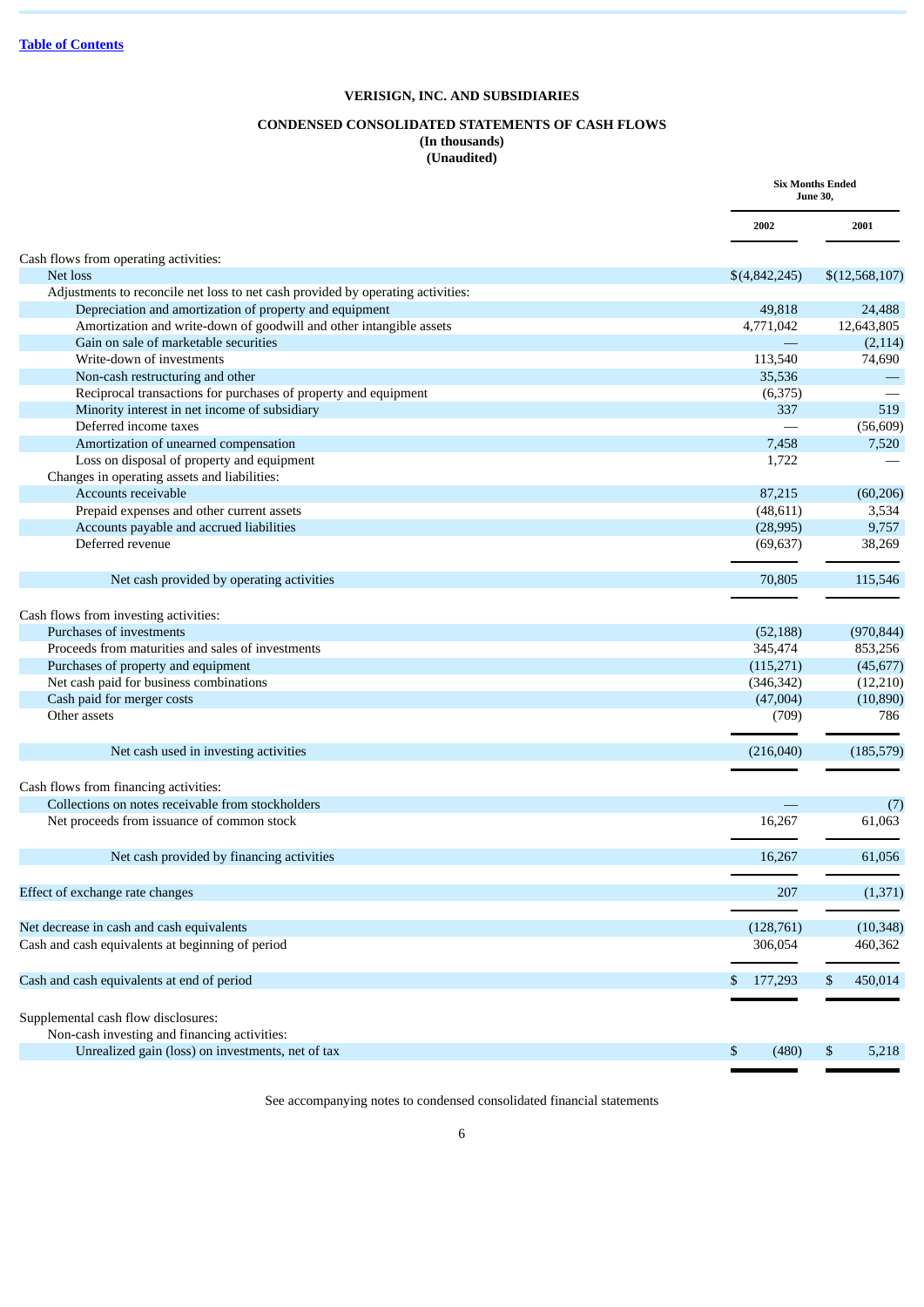### **NOTES TO CONDENSED CONSOLIDATED FINANCIAL STATEMENTS (UNAUDITED)**

### **Note 1. Basis of Presentation**

The accompanying interim unaudited condensed consolidated balance sheets, statements of operations and cash flows reflect all adjustments, consisting of normal recurring adjustments and other adjustments, that are, in the opinion of management, necessary for a fair presentation of the financial position of VeriSign, Inc. and its subsidiaries ("VeriSign" or "the Company"), at June 30, 2002, and the results of operations and cash flows for the interim periods ended June 30, 2002 and 2001.

The accompanying unaudited condensed consolidated financial statements have been prepared by VeriSign in accordance with the instructions for Form 10-Q pursuant to the rules and regulations of the Securities and Exchange Commission ("SEC") and, therefore, do not include all information and notes normally provided in audited financial statements and should be read in conjunction with VeriSign's financial statements for the year ended December 31, 2001 included in the annual report previously filed on Form 10-K.

The results of operations for any interim period are not necessarily indicative, nor comparable to the results of operations for any other interim period or for a full fiscal year. The carrying amount of cash and cash equivalents, investments, accounts receivable, and accounts payable approximate their respective fair values.

### **Note 2. Business Combination**

In February 2002, VeriSign completed its acquisition of H.O. Systems, Inc., a provider of billing and customer care solutions to wireless carriers. H.O. Systems' billing platform will be combined with the signaling, intelligent network and clearinghouse services of Illuminet Holdings, a wholly owned subsidiary of VeriSign, to enable VeriSign to offer wireless carriers a package of essential services. VeriSign paid approximately \$350 million in cash for all of the outstanding stock of LiveWire Corp., H.O. Systems' parent company, for the purchase of H.O. Systems. As part of the purchase price, VeriSign recorded an accrual for merger-related costs of \$17 million. The total purchase price has been allocated to the tangible and intangible assets acquired and the liabilities assumed based on their respective fair values on the acquisition date. VeriSign recorded goodwill of approximately \$213 million and other intangible assets of approximately \$210 million as a result of this acquisition. In accordance with the provisions of SFAS No. 142, VeriSign evaluated H.O. Systems' goodwill and intangible assets for impairment during the second quarter of 2002. The results of this evaluation indicated the carrying value of its goodwill and other intangible assets exceeded their implied fair values and an impairment charge was recorded in the second quarter of 2002 — see Note 5 to Condensed Consolidated Financial Statements. VeriSign has evaluated the remaining useful lives of H.O. Systems' intangible assets to determine if any adjustments to the useful lives were necessary or if any of these assets had indefinite lives and therefore, were not subject to amortization. VeriSign determined that no adjustments to the useful lives of its other intangible assets were necessary and its intangible assets would continue to be amortized over a six-year period. Goodwill will not be amortized but will be tested for impairment at least annually. H.O. Systems' results of operations have been included in the consolidated financial statements from its date of acquisition.

### **Note 3. Restructuring and Other Costs**

In April 2002, the Company announced plans to restructure its operations to rationalize, integrate and align the resources of the Company, including recently acquired Illuminet Holdings and H.O. Systems. This restructuring program included workforce reductions, closure of excess facilities, write-down of property and equipment and other charges. As a result of this restructuring program in conformity with SEC Staff Accounting Bulletin ("SAB") No. 100 and Emerging Issues Task Force ("EITF") Issue No. 94-03, VeriSign recorded restructuring and other charges of \$67.8 million classified as operating expenses during the quarter ended June 30, 2002. VeriSign expects to incur additional restructuring charges of approximately \$3 to \$12 million over the next three quarters.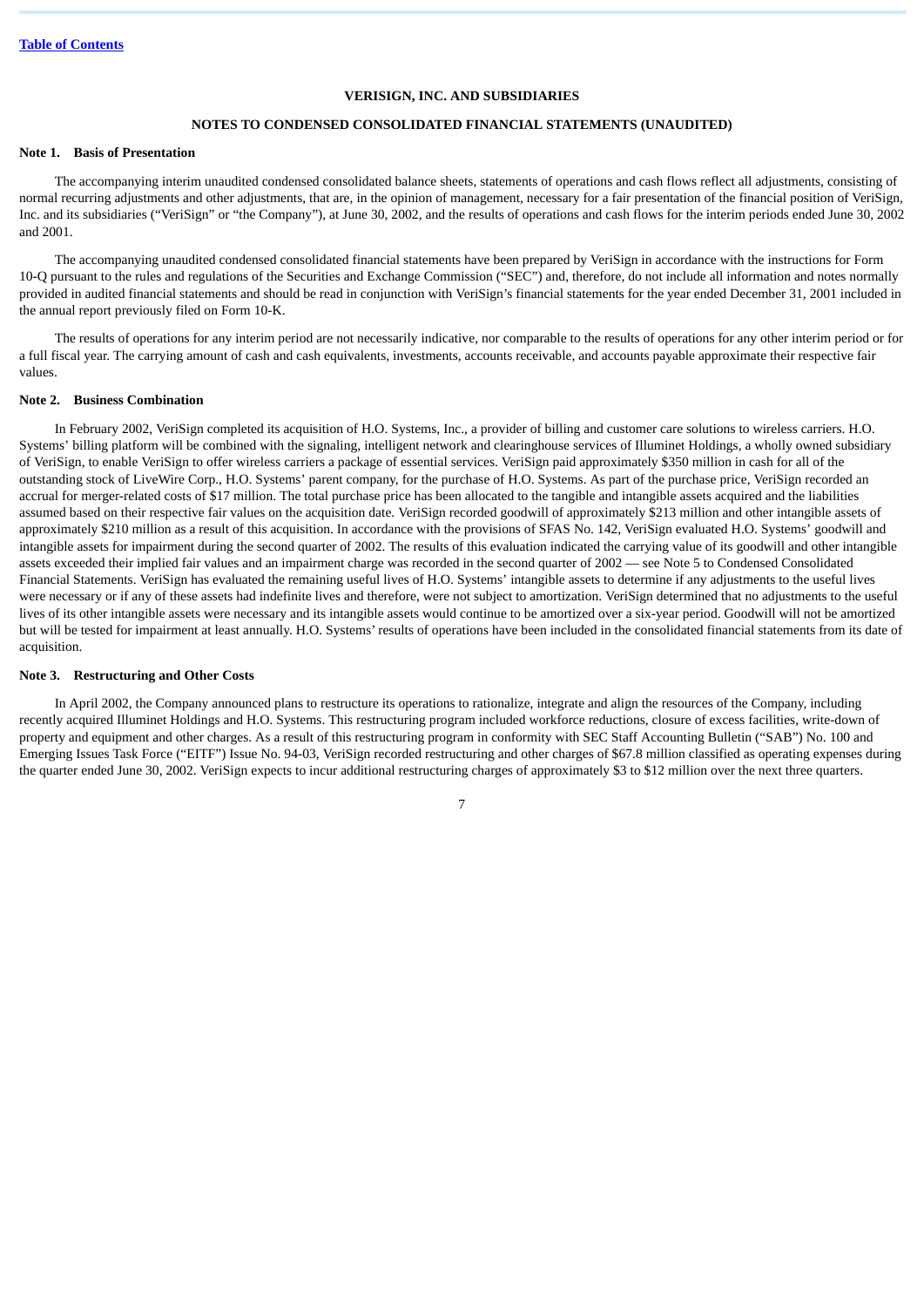# **NOTES TO CONDENSED CONSOLIDATED FINANCIAL STATEMENTS — (Continued)**

*Workforce Reduction.* The restructuring program resulted in a workforce reduction of approximately 400 employees across certain business functions, operating units, and geographic regions. The workforce reductions announced in April 2002 were substantially completed within the quarter. VeriSign recorded a workforce reduction charge of \$3.8 million during the quarter ended June 30, 2002, relating primarily to severance and fringe benefits.

*Closure of Excess Facilities.* VeriSign recorded charges of approximately \$26.4 million for excess facilities relating to lease terminations and noncancelable lease costs. To determine the lease loss, which is the loss after VeriSign's cost recovery efforts from subleasing a building, certain estimates were made related to the (1) time period over which the relevant building would remain vacant, (2) sublease terms, and (3) sublease rates, including common area charges. If market rates continue to decrease in these markets or if it takes longer than expected to sublease these facilities, the actual loss could exceed this estimate. Property and equipment that was disposed of or removed from operations resulted in a net charge of \$20.2 million and consisted primarily of computer software, leasehold improvements, and computer equipment.

*Exit Costs and Other Charges.* Other exit costs consists of the write-down of prepaid license fees associated with products that were intended to be incorporated into the Company's product offerings but were subsequently abandoned as a result of the decision to restructure. As part of the Company's efforts to rationalize, integrate and align its resources, VeriSign also recorded other charges of \$8.9 million relating primarily to the write-down of impaired prepaid marketing assets associated with discontinued advertising.

A summary of the restructuring and other costs recorded during the quarter ended June 30, 2002 is as follows:

|                                      |                | <b>Restructuring</b><br>and Other<br><b>Charges</b> |    | Non-cash<br>Restructuring<br>and Other<br><b>Charges</b> | Cash<br><b>Payments</b> | <b>Restructuring</b><br><b>Accrual at</b><br>June 30, 2002 |
|--------------------------------------|----------------|-----------------------------------------------------|----|----------------------------------------------------------|-------------------------|------------------------------------------------------------|
|                                      |                |                                                     |    | (In thousands)                                           |                         |                                                            |
| Workforce reduction                  | $\mathfrak{S}$ | 3,830                                               | \$ |                                                          | \$(2,906)               | \$<br>924                                                  |
| Excess facilities                    |                | 26,370                                              |    |                                                          | (2,676)                 | 23,694                                                     |
| Write-down of property and equipment |                | 20,179                                              |    | (20, 179)                                                |                         |                                                            |
| Exit costs and other charges         |                | 17,400                                              |    | (15, 357)                                                | (1, 475)                | 568                                                        |
|                                      |                |                                                     |    |                                                          |                         |                                                            |
|                                      | \$             | 67,779                                              | \$ | (35, 536)                                                | \$(7,057)               | \$<br>25,186                                               |
|                                      |                |                                                     |    |                                                          |                         |                                                            |

The restructuring accrual is included on the balance sheet as Accrued restructuring costs. Amounts related to the lease terminations due to the closure of excess facilities will be paid over the respective lease terms the longest of which extends through February 2008.

### **Note 4. Reciprocal Transactions**

With the exception of \$1.7 million of revenue related to prior period transactions. VeriSign did not enter into any new reciprocal transactions during the quarter ended June 30, 2002. Revenues recognized under reciprocal arrangements were approximately \$7.8 million in the second quarter of 2001 of which all involved non-monetary transactions.

Reciprocal transactions entered into during the first six months of 2002, accounted for approximately \$7.0 million of revenues of which \$4.5 million was non-monetary. An additional \$4.2 million of revenues was recognized during the first six months of 2002, which related to reciprocal transactions entered into in prior periods. Revenues recognized under reciprocal arrangements were approximately \$9.5 million in the first six months of 2001 of which all involved nonmonetary transactions.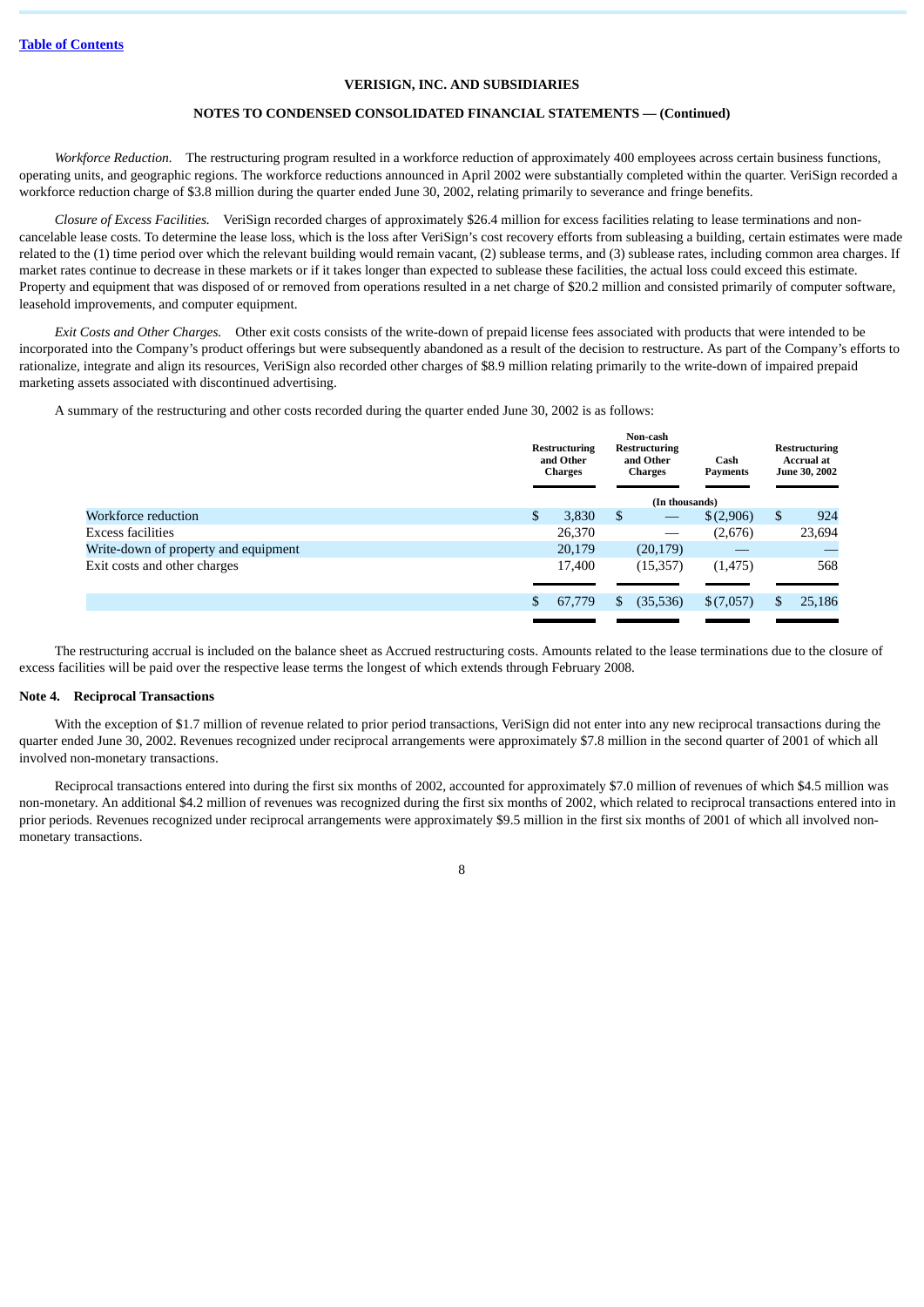# **NOTES TO CONDENSED CONSOLIDATED FINANCIAL STATEMENTS — (Continued)**

### **Note 5. Goodwill and Other Intangible Assets**

VeriSign adopted Statement of Financial Accounting Standards ("SFAS") No. 142 as of January 1, 2002. Under the provisions of SFAS No. 142, purchased goodwill and certain indefinite-lived intangibles are no longer amortized but are subject to testing for impairment upon adoption, and on at least an annual basis thereafter. The net book value of goodwill on January 1, 2002 was approximately \$4.9 billion, which included approximately \$10.9 million of intangible assets previously allocated to workforce in place that were subsumed into goodwill as of January 1, 2002 in accordance with the provisions of SFAS No. 141. VeriSign has evaluated the remaining useful lives of its other intangible assets to determine if any adjustments to the useful lives were necessary or if any of these assets had indefinite lives and were therefore, not subject to amortization. VeriSign determined that no adjustments to the useful lives of its other intangible assets were necessary.

The provisions of SFAS No. 142 require that a two-step evaluation be performed to assess goodwill and other intangible assets for impairment. First, the fair value of each reporting unit is compared to its carrying value. If the fair value exceeds the carrying value, goodwill and other intangible assets are not impaired and proceeding to the second step is not required. If the carrying value of any reporting unit exceeds the fair value, then the implied fair value of the reporting unit's goodwill and other intangible assets must be determined and compared to the carrying value of its goodwill and other intangible assets (the second step). If the carrying value of a reporting unit's goodwill and other intangible assets exceeds its implied fair value, then an impairment charge equal to the difference is recorded. VeriSign performed its transitional impairment test with regard to the carrying value of goodwill and other intangible assets as of January 1, 2002 and concluded no material impairment of the carrying value of goodwill and other intangible assets existed at that date.

VeriSign also performed its annual impairment test as of June 30, 2002. The fair value of VeriSign's reporting units was determined using a combination of the income and the market valuation approaches. Under the income approach, the fair value of the reporting unit is based on the present value of estimated future cash flows that the reporting unit is expected to generate over its remaining life. Under the market approach, the value of the reporting unit is based on an analysis that compares the value of the reporting unit to values of publicly traded companies in similar lines of business. Other intangible assets were valued using a combination of the income approach and cost approaches. Under the cost approach, fair value is based on an estimate of the current costs to replace the asset with an asset of similar utility. In the application of the income, market and cost valuation approaches, VeriSign was required to make estimates of future operating trends and judgments on discount rates and other variables. Actual future results and other assumed variables could differ from these estimates. As a result of the deterioration in the value of the Company since January 1, 2002, the results of this annual impairment test indicated the carrying value of goodwill and other intangible assets for certain reporting units exceeded their implied fair values and an impairment charge was recorded in the second quarter of 2002.

The impairment charge to goodwill and other intangible assets from the annual impairment test resulted in a write-off of the net book value as follows:

|                                         | <b>Mass Markets</b><br><b>Division</b> | <b>Enterprise and</b><br><b>Service Provider</b><br><b>Division</b> | <b>Total</b> |
|-----------------------------------------|----------------------------------------|---------------------------------------------------------------------|--------------|
|                                         |                                        | (In thousands)                                                      |              |
| Goodwill                                | \$2,026,375                            | 2,348,450<br>S.                                                     | \$4,374,825  |
| Customer relationships                  | 3,297                                  | 24,294                                                              | 27,591       |
| Technology in place                     | 256                                    | 40.693                                                              | 40,949       |
| Trade name                              |                                        | 3,205                                                               | 3,205        |
| Contracts with ICANN and customer lists | 23,092                                 | 129,007                                                             | 152,099      |
|                                         |                                        |                                                                     |              |
|                                         | \$2,053,020                            | 2,545,649<br>S.                                                     | \$4,598,669  |
|                                         |                                        |                                                                     |              |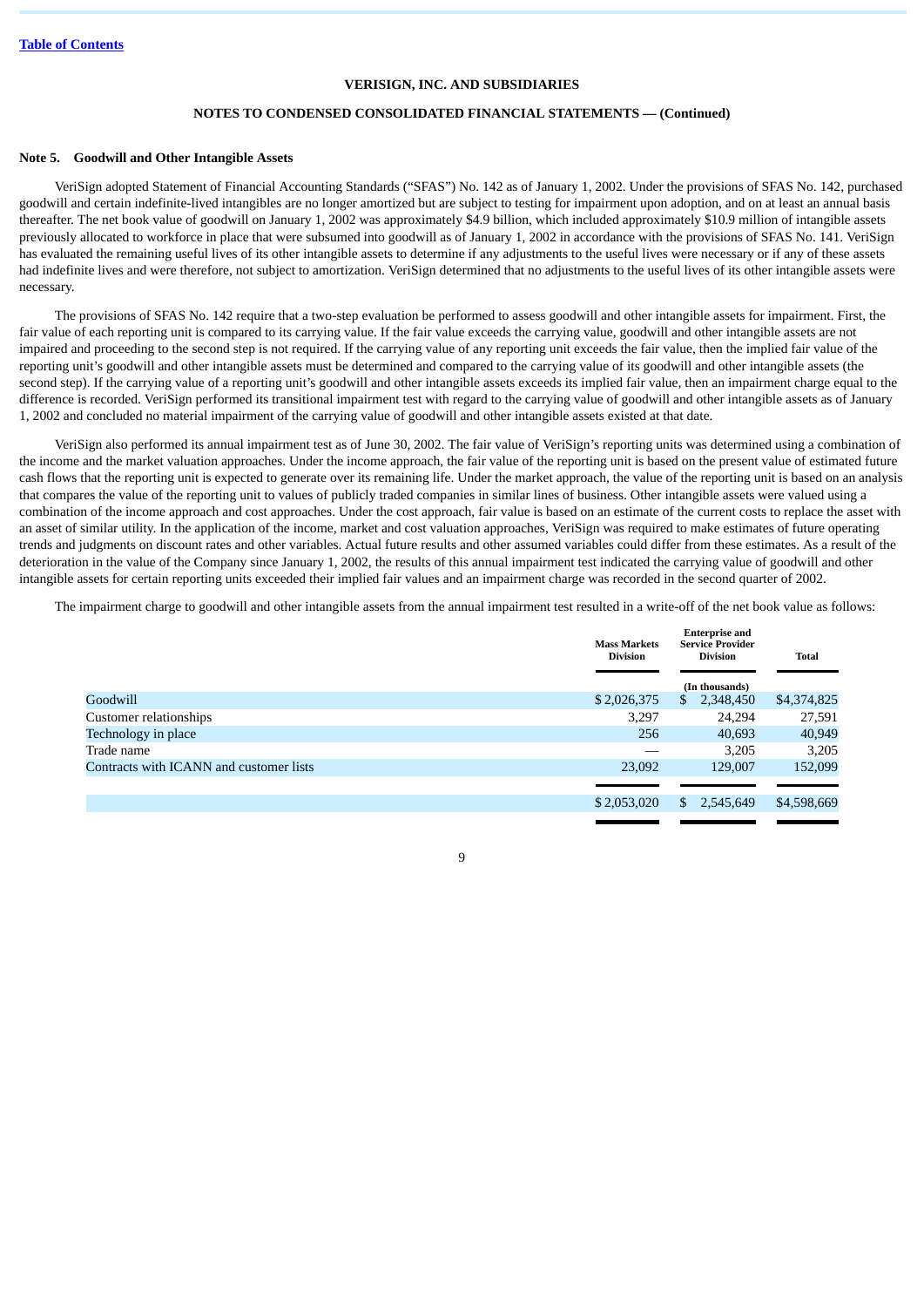# **NOTES TO CONDENSED CONSOLIDATED FINANCIAL STATEMENTS — (Continued)**

VeriSign's other intangible assets comprise:

|                                         |                                          | As of June 30, 2002                                                               |                                 |  |  |  |
|-----------------------------------------|------------------------------------------|-----------------------------------------------------------------------------------|---------------------------------|--|--|--|
|                                         | Gross<br>Carrying<br>Value               | <b>Accumulated</b><br><b>Amortization</b><br>and Write-<br>down                   | <b>Net</b><br>Carrying<br>Value |  |  |  |
|                                         |                                          | (In thousands)                                                                    |                                 |  |  |  |
| ISP hosting relationships               | $\mathbb{S}$<br>11,388                   | $\mathbb{S}$<br>(10, 164)                                                         | $\mathbb{S}$<br>1,224           |  |  |  |
| Customer relationships                  | 260,597                                  | (66, 230)                                                                         | 194,367                         |  |  |  |
| Technology in place                     | 148,993                                  | (76, 238)                                                                         | 72,755                          |  |  |  |
| Non-compete agreement                   | 1,019                                    | (819)                                                                             | 200                             |  |  |  |
| Trade name                              | 76,314                                   | (76, 137)                                                                         | 177                             |  |  |  |
| Contracts with ICANN and customer lists | 953,589                                  | (651, 895)                                                                        | 301,694                         |  |  |  |
|                                         | \$1,451,900                              | \$ (881,483)                                                                      | \$570,417                       |  |  |  |
|                                         |                                          | As of December 31, 2001                                                           |                                 |  |  |  |
|                                         | <b>Gross</b><br>Carrying<br><b>Value</b> | <b>Accumulated</b><br><b>Amortization</b><br>and Write-<br>down<br>(In thousands) | <b>Net</b><br>Carrying<br>Value |  |  |  |
| <b>ISP</b> hosting relationships        | 11,388<br>\$                             | \$<br>(9, 116)                                                                    | \$<br>2,272                     |  |  |  |

|                                         | (In thousands) |             |   |               |    |           |
|-----------------------------------------|----------------|-------------|---|---------------|----|-----------|
| ISP hosting relationships               | \$             | 11,388      | S | (9,116)       | \$ | 2,272     |
| Customer relationships                  |                | 260,597     |   | (15, 408)     |    | 245,189   |
| Technology in place                     |                | 49,163      |   | (20, 943)     |    | 28,220    |
| Non-compete agreement                   |                | 1,019       |   | (649)         |    | 370       |
| Trade name                              |                | 74,464      |   | (72, 514)     |    | 1,950     |
| Contracts with ICANN and customer lists |                | 826,390     |   | (368,870)     |    | 457,520   |
| Workforce in place                      |                | 18,595      |   | (7,654)       |    | 10,941    |
|                                         |                |             |   |               |    |           |
|                                         |                | \$1,241,616 |   | \$ (495, 154) |    | \$746,462 |

For the three months ended June 30, 2002 and 2001, amortization and write-down of other intangible assets was \$311.3 million and \$120.9 million, respectively. Amortization and write-down of other intangible assets was \$396.2 million and \$189.8 million for the six months ended June 30, 2002 and 2001, respectively.

Estimated future amortization expense related to other intangible assets at June 30, 2002 is as follows:

|                 | (In thousands) |
|-----------------|----------------|
| 2002 (6 months) | \$<br>111,809  |
| 2003            | 190,203        |
| 2004            | 69,556         |
| 2005            | 69,556         |
| 2006            | 65,019         |
| Thereafter      | 64,274         |
|                 | \$<br>570,417  |
|                 |                |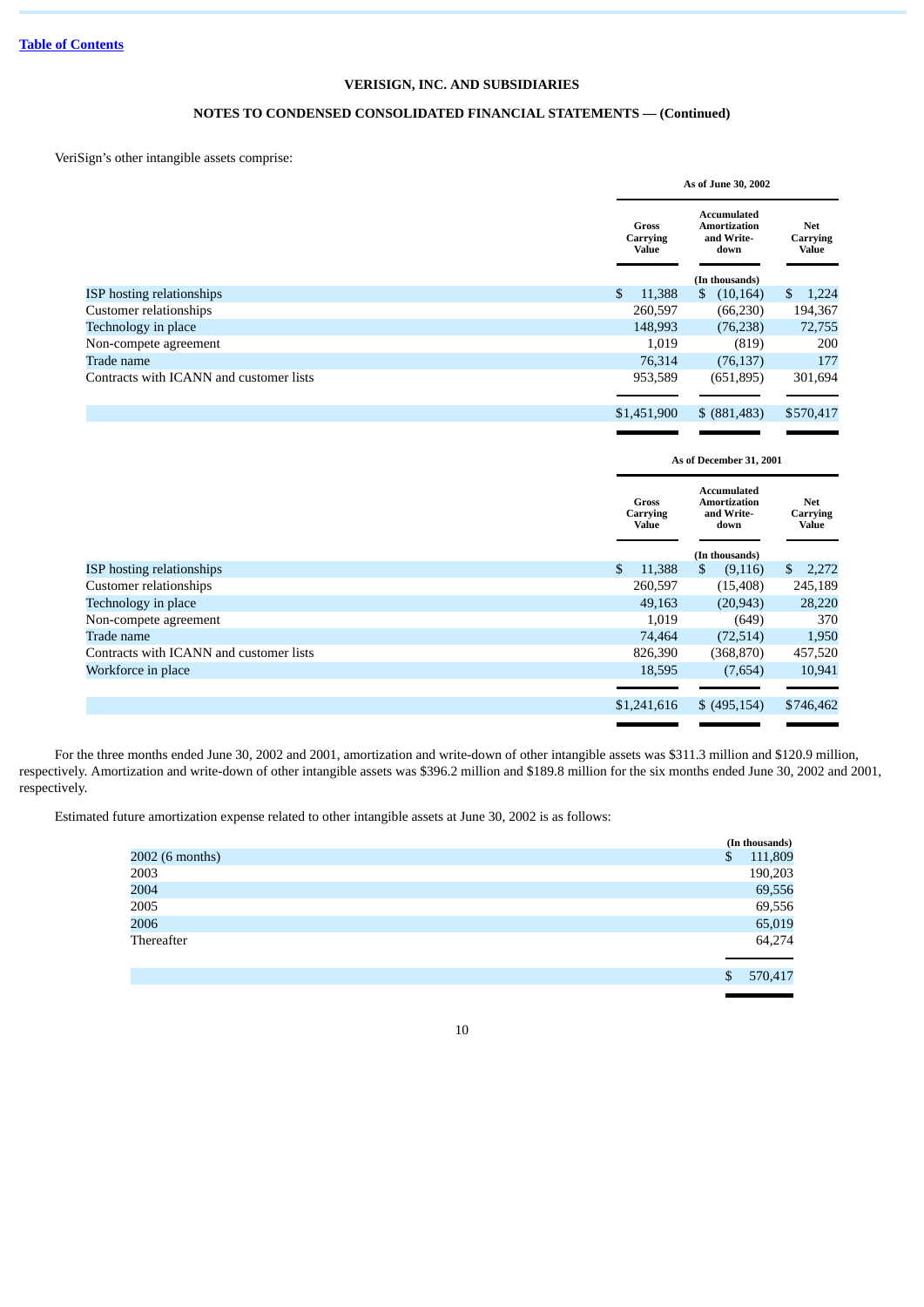# **NOTES TO CONDENSED CONSOLIDATED FINANCIAL STATEMENTS — (Continued)**

Had the provisions of SFAS No. 142 been in effect for all periods presented, VeriSign's net loss would have been as follows:

|                                                          | <b>Three Months Ended</b><br><b>June 30,</b> |    |                |    |               |    |                 |  | <b>Six Months Ended</b><br><b>June 30,</b> |  |
|----------------------------------------------------------|----------------------------------------------|----|----------------|----|---------------|----|-----------------|--|--------------------------------------------|--|
|                                                          | 2002<br>2001                                 |    |                |    |               |    | 2002            |  | 2001                                       |  |
|                                                          |                                              |    | (In thousands) |    |               |    |                 |  |                                            |  |
| Net loss:                                                |                                              |    |                |    |               |    |                 |  |                                            |  |
| Net loss as reported                                     | \$(4,802,535)                                |    | \$(11,190,730) |    | \$(4,842,245) |    | \$(12,568,107)  |  |                                            |  |
| Add back amortization of goodwill and workforce in place |                                              |    | 1,308,890      |    |               |    | 2,614,769       |  |                                            |  |
| Net loss as adjusted                                     | \$(4,802,535)                                |    | \$ (9,881,840) |    | \$(4,842,245) |    | $$$ (9,953,338) |  |                                            |  |
| Net loss per share:                                      |                                              |    |                |    |               |    |                 |  |                                            |  |
| Basic and diluted as reported                            | \$<br>(20.31)                                | \$ | (55.49)        | \$ | (20.52)       | \$ | (62.65)         |  |                                            |  |
| Add back amortization of goodwill and workforce in place |                                              |    | 6.49           |    |               |    | 13.04           |  |                                            |  |
| Basic and diluted as adjusted                            | S<br>(20.31)                                 | \$ | (49.00)        | \$ | (20.52)       | S  | (49.61)         |  |                                            |  |
|                                                          |                                              |    |                |    |               |    |                 |  |                                            |  |

### **Note 6. Investments**

VeriSign invests in debt and equity securities of technology companies for business and strategic purposes. Investments in public companies are classified as "available-for-sale" and are included in short-term investments in the condensed consolidated financial statements. These investments are carried at fair value based on quoted market prices. VeriSign reviews its marketable equity holdings in publicly traded companies on a regular basis to determine if any security has experienced an other-than-temporary decline in its fair value. VeriSign considers the investee company's cash position, earnings and revenue outlook, stock price performance over the past six months, liquidity and management, among other factors, in its review. If it is determined that an other-than-temporary decline exists in a marketable equity security, VeriSign writes down the investment to its market value and records the related write-down as an investment loss in its consolidated statements of operations.

Investments in non-public companies are included in long-term investments in the condensed consolidated balance sheets and are accounted for under the cost method. For these non-quoted investments, VeriSign regularly reviews the assumptions underlying the operating performance and cash flow forecasts based on information requested from these privately held companies. Generally, this information may be more limited, may not be as timely and may be less accurate than information available from publicly traded companies. Assessing each investment's carrying value requires significant judgment by management. If it is determined that an other-than-temporary decline exists in a non-public equity security, VeriSign writes down the investment to its fair value and records the related write-down as an investment loss in its consolidated statements of operations. Generally, if cash balances are insufficient to sustain the investee's operations for a six-month period and there are no current prospects of future funding for the investee, VeriSign considers the decline in fair value to be otherthan-temporary.

During the second quarter of 2002, VeriSign determined that the decline in value of certain of its public and non-public equity investments was other-thantemporary and recorded write-downs of these investments totaling \$94.8 million. During the second quarter of 2001,VeriSign determined that no investment write-downs were necessary. During the first six months of 2002 and 2001, VeriSign recorded write-downs of certain of its public and non-public equity investments totaling \$113.5 million and \$74.7 million, respectively. VeriSign reviews all of its public and non-public investments on a quarterly basis to determine if any other-than-temporary declines exist.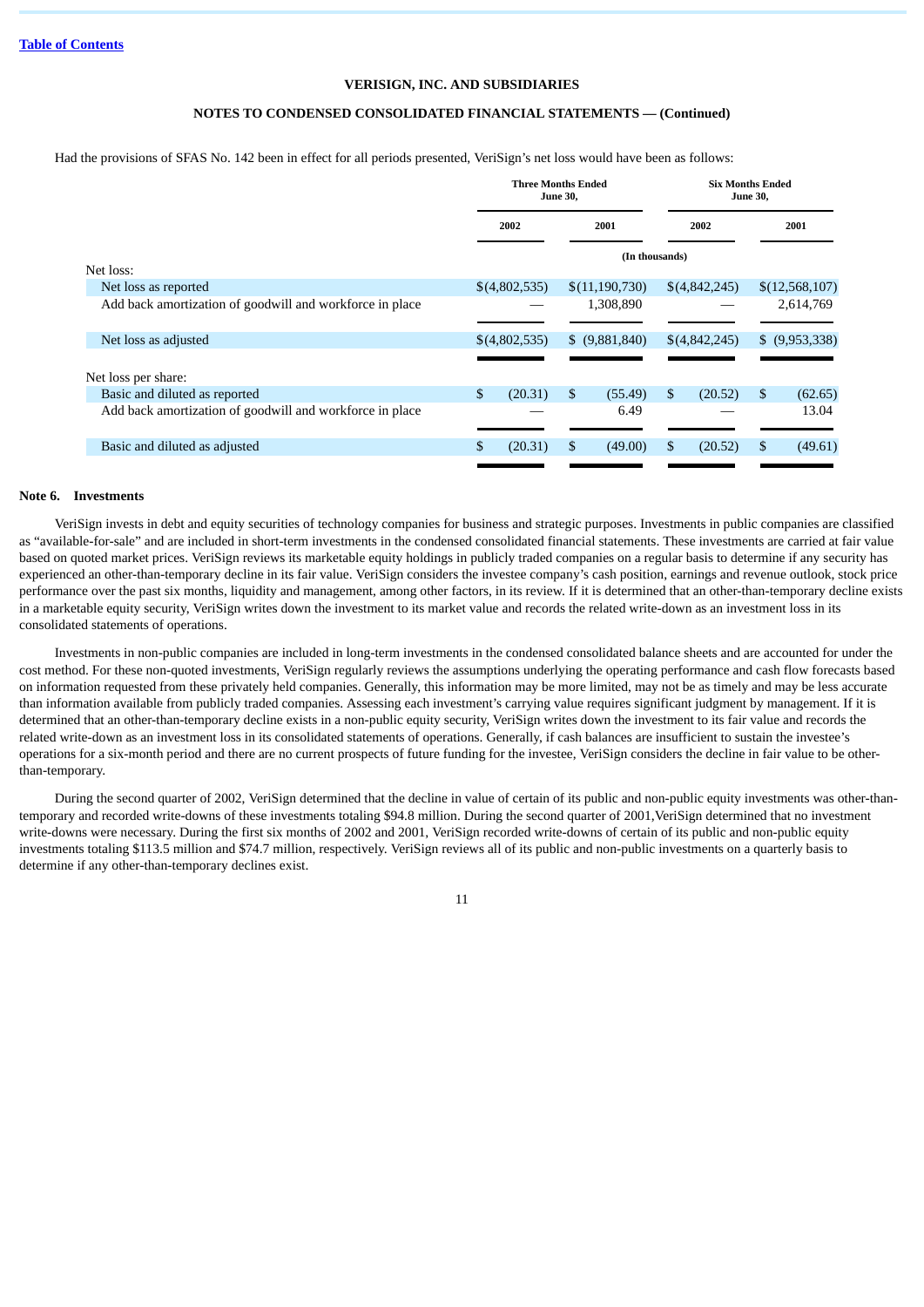# **NOTES TO CONDENSED CONSOLIDATED FINANCIAL STATEMENTS — (Continued)**

From time to time, VeriSign may recognize revenues from companies in which it also has made an investment. In addition to its normal revenue recognition policies, VeriSign also considers the amount of other third-party investments in the company, its earnings and revenue outlook, and its operational performance in determining the propriety and amount of revenues to recognize. If the investment is made in the same quarter that revenues are recognized, VeriSign looks to the investments of other third parties made at that time to establish the fair value of VeriSign's investment in the company as well as to support the amount of revenues recognized. VeriSign typically makes its investments with others where its investment is less than 50% of the total financing round. VeriSign's policy is not to recognize revenue in excess of other investors' financing of the company. VeriSign recognized revenues totaling \$6.6 million and \$17.7 million in the second quarter and the first six months of 2002, respectively, and recognized revenues totaling \$12.1 million and \$16.2 million in the second quarter and the first six months of 2001, respectively, from customers, including VeriSign Affiliates, with whom it had previously participated in a private equity round of financing.

### **Note 7. Comprehensive Loss**

Comprehensive loss consists of net loss plus unrealized gains and losses on marketable securities classified as available-for-sale and foreign currency translation adjustments.

|                                                             |               | <b>Three Months Ended</b><br><b>June 30.</b> |               | <b>Six Months Ended</b><br><b>June 30,</b> |  |  |
|-------------------------------------------------------------|---------------|----------------------------------------------|---------------|--------------------------------------------|--|--|
|                                                             | 2002          | 2001                                         | 2002          | 2001                                       |  |  |
|                                                             |               | (In thousands)                               |               |                                            |  |  |
| Net loss                                                    | \$(4,802,535) | \$(11,190,730)                               | \$(4,842,245) | \$(12,568,107)                             |  |  |
| Change in unrealized gain (loss) on investments, net of tax | 2,063         | 357                                          | (480)         | 5,218                                      |  |  |
| <b>Translation adjustments</b>                              | (482)         | 239                                          | 207           | (1,371)                                    |  |  |
|                                                             |               |                                              |               |                                            |  |  |
| Comprehensive loss                                          | \$(4,800,954) | \$(11,190,134)                               | \$(4,842,518) | \$(12,564,260)                             |  |  |
|                                                             |               |                                              |               |                                            |  |  |

### **Note 8. Calculation of Net Loss per Share**

Basic net loss per share is computed by dividing net loss (numerator) by the weighted average number of shares of common stock outstanding (denominator) during the period. Diluted net loss per share gives effect to stock options considered to be potential common shares, if dilutive. Potential common shares consist of shares issuable upon the exercise of stock options computed using the treasury stock method.

The following table represents the computation of basic and diluted net loss per share:

|                                                     | <b>Three Months Ended</b><br><b>June 30,</b> |               |                                       | <b>Six Months Ended</b><br><b>June 30.</b> |               |    |                |
|-----------------------------------------------------|----------------------------------------------|---------------|---------------------------------------|--------------------------------------------|---------------|----|----------------|
|                                                     |                                              | 2002          | 2001                                  |                                            | 2002          |    | 2001           |
|                                                     |                                              |               | (In thousands, except per share data) |                                            |               |    |                |
| Basic and diluted net loss per share:               |                                              |               |                                       |                                            |               |    |                |
| Net loss                                            |                                              | \$(4,802,535) | \$(11,190,730)                        |                                            | \$(4,842,245) |    | \$(12,568,107) |
|                                                     |                                              |               |                                       |                                            |               |    |                |
| Determination of basic and diluted shares:          |                                              |               |                                       |                                            |               |    |                |
| Weighted average shares outstanding                 |                                              | 236,435       | 201.675                               |                                            | 235,940       |    | 200,624        |
|                                                     |                                              |               |                                       |                                            |               |    |                |
| Basic and diluted average common shares outstanding |                                              | 236,435       | 201,675                               |                                            | 235,940       |    | 200,624        |
|                                                     |                                              |               |                                       |                                            |               |    |                |
| Basic and diluted net loss per share                | S                                            | (20.31)       | \$<br>(55.49)                         | S.                                         | (20.52)       | S. | (62.65)        |
|                                                     |                                              |               |                                       |                                            |               |    |                |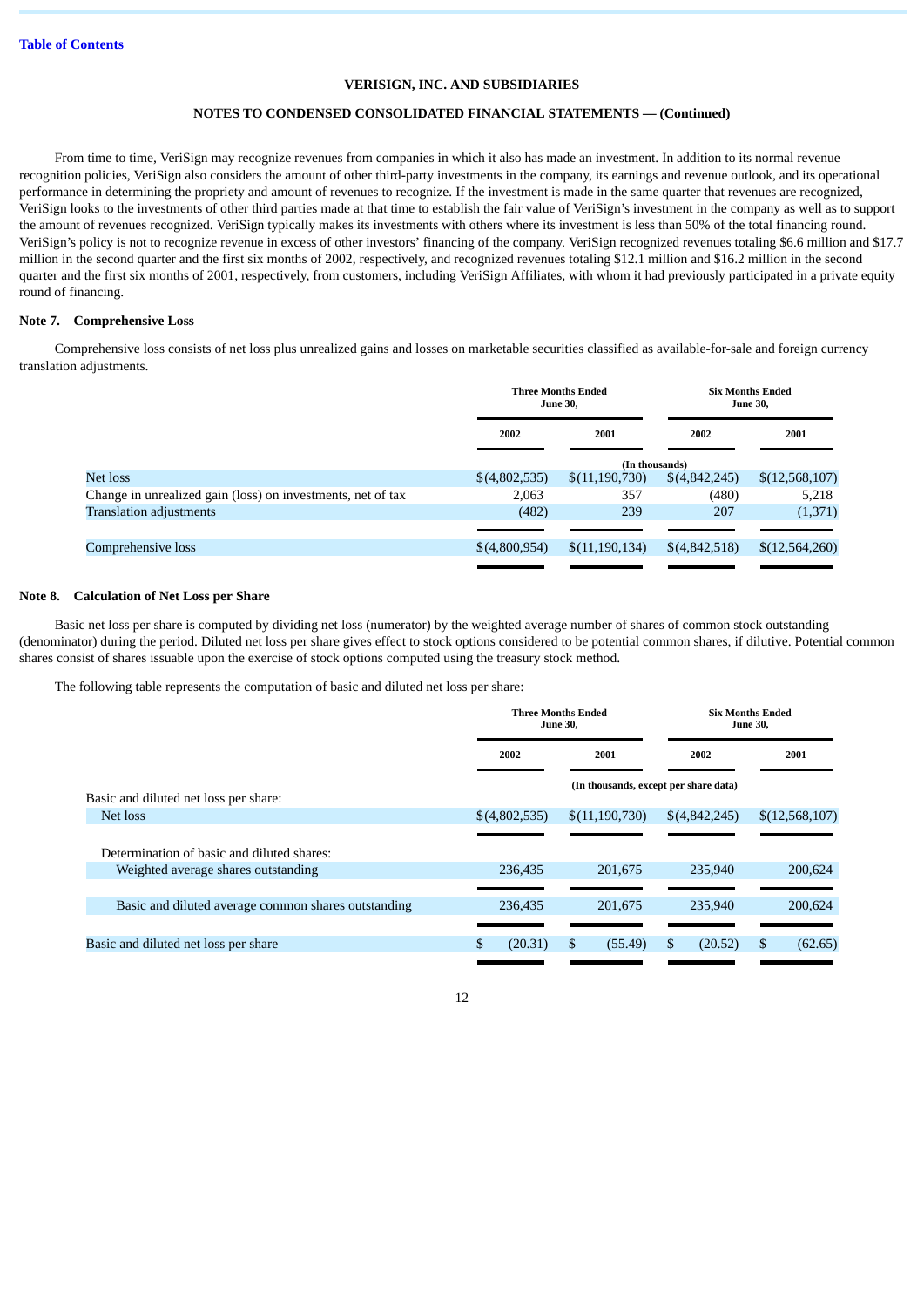# **NOTES TO CONDENSED CONSOLIDATED FINANCIAL STATEMENTS — (Continued)**

VeriSign has excluded potential common shares subject to outstanding stock options from the calculation of diluted net loss per share for both periods presented because their effect would have been anti-dilutive. At June 30, 2002, options to purchase 40,187,525 shares were outstanding and at June 30, 2001, options to purchase 28,567,148 shares were outstanding.

### **Note 9. Commitments and Contingencies**

# *Legal Proceedings*

VeriSign is engaged in complaints, lawsuits and investigations arising in the ordinary course of business. VeriSign believes that it has adequate legal defenses and that the ultimate outcome of these actions will not have a material effect on VeriSign's consolidated financial position and results of operations.

#### **Note 10. Segment Information**

### *Description of segments*

VeriSign's business is organized into two reportable operating segments; the Enterprise and Service Provider Division and the Mass Markets Division. The segments were determined based primarily on how the chief operating decision maker ("CODM") views and evaluates VeriSign's operations. VeriSign's Chief Executive Officer has been identified as the CODM as defined by SFAS No. 131, "Disclosures About Segments of an Enterprise and Related Information." Other factors, including customer base, homogeneity of products, technology and delivery channels, were also considered in determining the reportable segments. The performance of each segment is measured based on several metrics, including gross margin.

The Mass Markets Division provides domain name registration, digital certificate and payment services and other value-added services to small and medium sized companies as well as to individual consumers. The Enterprise and Service Provider Division provides products and services to organizations that want to establish and deliver Internet-based and telecommunications-based services for their customers in both business-to-consumer and business-to-business environments.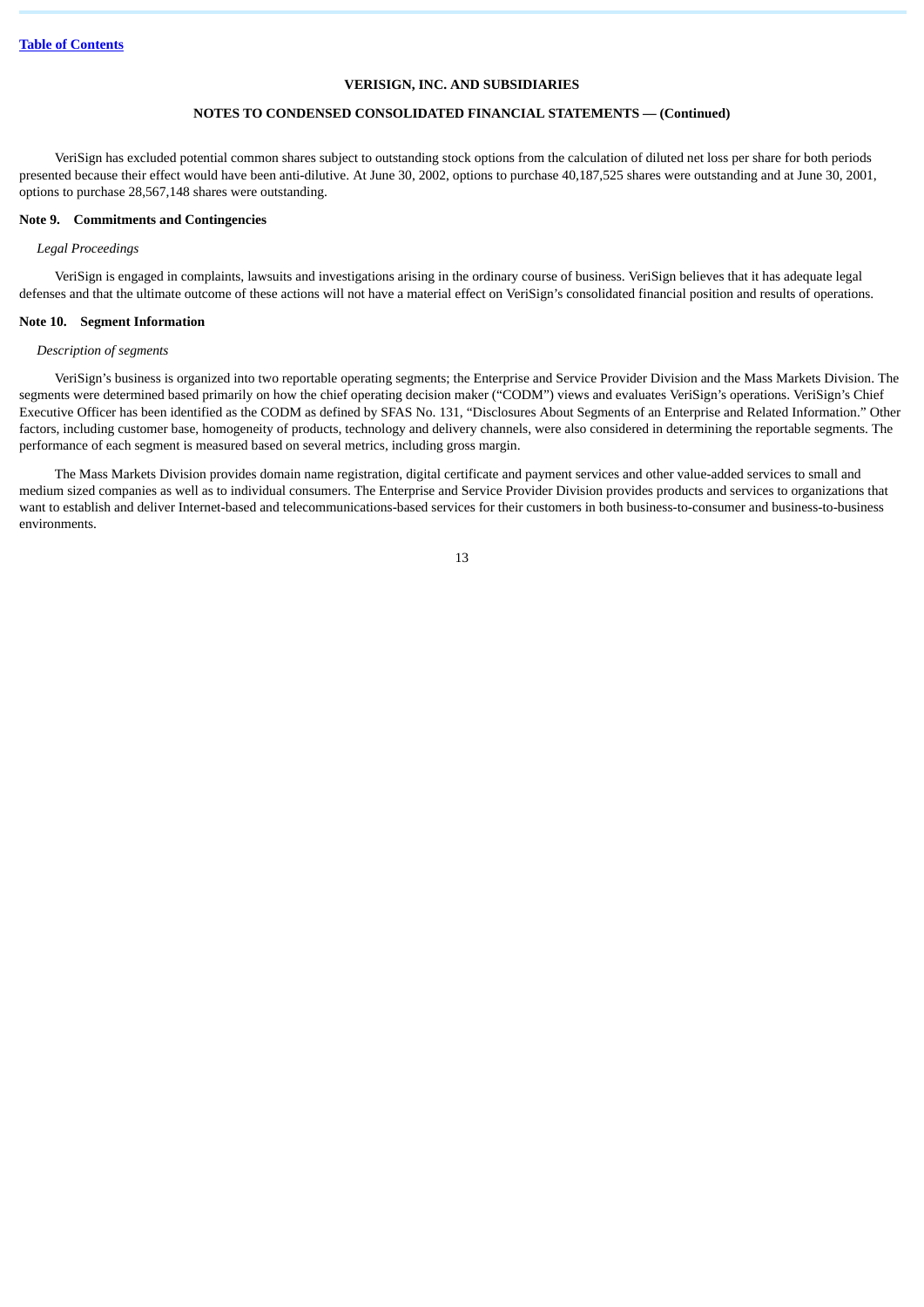# **NOTES TO CONDENSED CONSOLIDATED FINANCIAL STATEMENTS — (Continued)**

The following table reflects the results of VeriSign's reportable segments under VeriSign's management system. The "Other" segment consists primarily of unallocated corporate expenses. These results are used by the CODM and by management, in evaluating the performance of, and in allocating resources to, each of the segments. Internal revenues and segment gross margin include transactions between segments that are intended to reflect an arm's length transfer at the best price available for comparable external transactions.

|                                                            | <b>Mass</b><br><b>Markets</b><br><b>Division</b> |                | <b>Enterprise and</b><br><b>Service Provider</b><br><b>Division</b> | Other     | Total<br><b>Segments</b>        |
|------------------------------------------------------------|--------------------------------------------------|----------------|---------------------------------------------------------------------|-----------|---------------------------------|
|                                                            |                                                  |                | (In thousands)                                                      |           |                                 |
| Three months ended June 30, 2002:<br><b>Total revenues</b> | \$103,548                                        | \$             | 237,668                                                             | \$        | \$341,216                       |
| Internal revenues                                          |                                                  |                | (23, 807)                                                           |           | (23, 807)                       |
| Total external revenues                                    | \$103,548                                        | \$             | 213,861                                                             | \$        | \$317,409                       |
| Cost of revenues                                           | \$49,345                                         | $\sqrt{3}$     | 112,918                                                             | \$7,840   | \$170,103                       |
| Internal cost of revenues                                  | (23, 807)                                        |                |                                                                     |           | (23,807)                        |
| Total cost of revenues                                     | \$25,538                                         | \$             | 112,918                                                             | \$7,840   | \$146,296                       |
| Segment gross margin after eliminations                    | \$78,010                                         | \$             | 100,943                                                             | \$(7,840) | \$171,113                       |
|                                                            | <b>Mass</b><br><b>Markets</b><br><b>Division</b> |                | <b>Enterprise and</b><br><b>Service Provider</b><br><b>Division</b> | Other     | <b>Total</b><br><b>Segments</b> |
|                                                            |                                                  |                |                                                                     |           |                                 |
|                                                            |                                                  |                | (In thousands)                                                      |           |                                 |
| Three months ended June 30, 2001:<br><b>Total revenues</b> | \$145,845                                        | $\mathbb{S}$   | 120,337                                                             | \$        | \$266,182                       |
| Internal revenues                                          |                                                  |                | (34, 985)                                                           |           | (34,985)                        |
| Total external revenues                                    | \$145,845                                        | \$             | 85,352                                                              | \$        | \$231,197                       |
|                                                            |                                                  |                |                                                                     |           |                                 |
| Cost of revenues<br>Internal cost of revenues              | \$78,224<br>(34, 985)                            | $\mathfrak{S}$ | 35,223                                                              | \$1,846   | \$115,293<br>(34, 985)          |
| Total cost of revenues                                     | \$43,239                                         | \$             | 35,223                                                              | \$1,846   | \$80,308                        |
| Segment gross margin after eliminations                    | \$102,606                                        | $\mathfrak{S}$ | 50,129                                                              | \$(1,846) | \$150,889                       |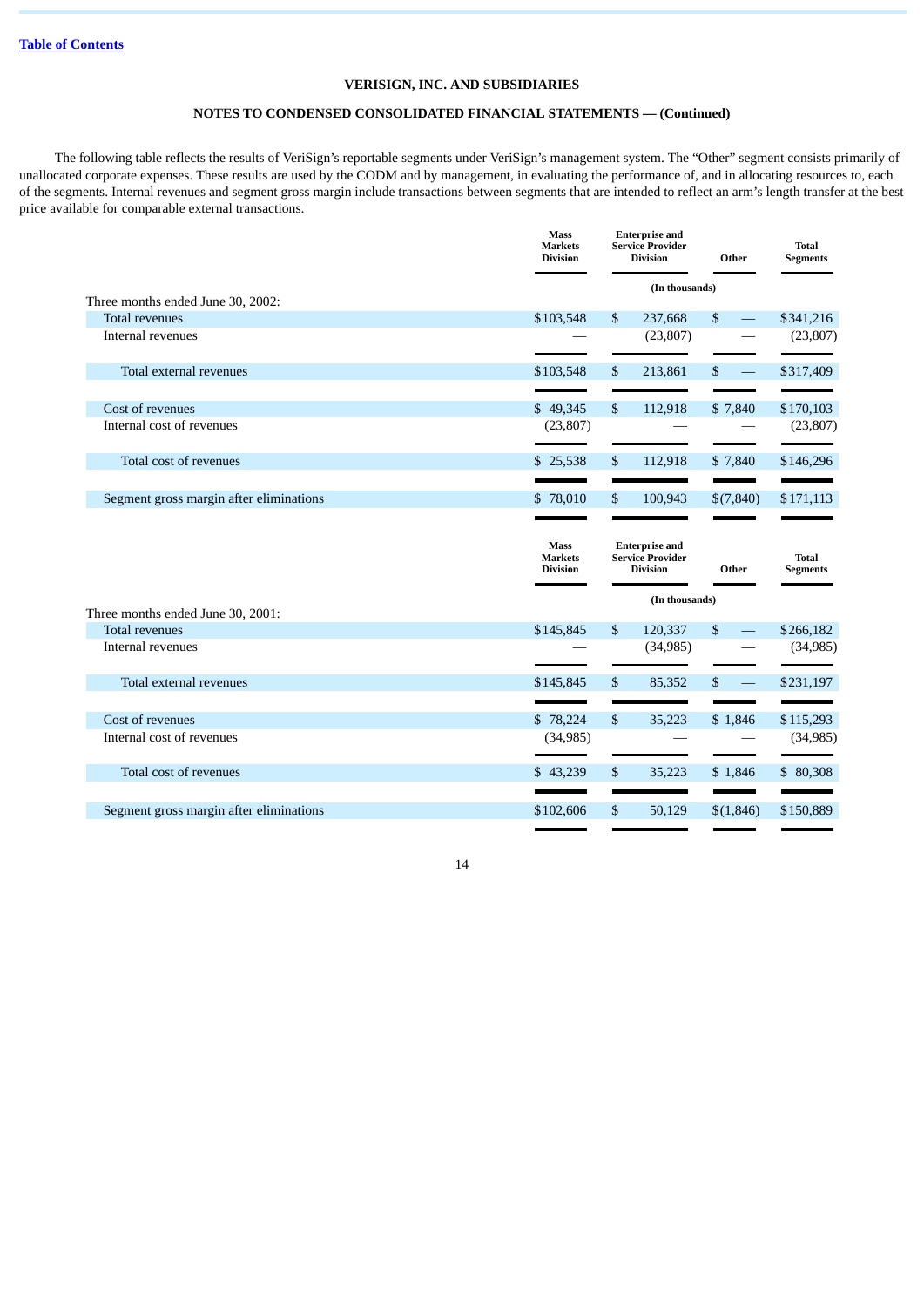# **NOTES TO CONDENSED CONSOLIDATED FINANCIAL STATEMENTS — (Continued)**

|                                               | <b>Mass</b><br><b>Markets</b><br><b>Division</b> | <b>Enterprise and</b><br><b>Service Provider</b><br><b>Division</b> | Other          | <b>Total</b><br><b>Segments</b> |
|-----------------------------------------------|--------------------------------------------------|---------------------------------------------------------------------|----------------|---------------------------------|
| Six months ended June 30, 2002:               |                                                  | (In thousands)                                                      |                |                                 |
| <b>Total revenues</b>                         | \$216,440                                        | \$<br>479,244                                                       | \$             | \$695,684                       |
| Internal revenues                             |                                                  | (50, 459)                                                           |                | (50, 459)                       |
| Total external revenues                       | \$216,440                                        | \$<br>428,785                                                       | \$<br>$\equiv$ | \$645,225                       |
|                                               |                                                  |                                                                     |                |                                 |
| Cost of revenues                              | \$106,712                                        | \$<br>225,598                                                       | \$14,147       | \$346,457                       |
| Internal cost of revenues                     | (50, 459)                                        |                                                                     |                | (50, 459)                       |
| Total cost of revenues                        | \$56,253                                         | \$<br>225,598                                                       | \$14,147       | \$295,998                       |
|                                               |                                                  | \$                                                                  |                |                                 |
| Segment gross margin after eliminations       | \$160,187                                        | 203,187                                                             | \$(14, 147)    | \$349,227                       |
|                                               |                                                  |                                                                     |                |                                 |
|                                               | <b>Mass</b><br><b>Markets</b><br><b>Division</b> | <b>Enterprise and</b><br><b>Service Provider</b><br><b>Division</b> | Other          | <b>Total</b><br>Segments        |
|                                               |                                                  | (In thousands)                                                      |                |                                 |
| Six months ended June 30, 2001:               |                                                  |                                                                     |                |                                 |
| <b>Total revenues</b><br>Internal revenues    | \$282,522                                        | \$<br>229,661<br>(67, 573)                                          | \$             | \$512,183<br>(67, 573)          |
| Total external revenues                       | \$282,522                                        | \$<br>162,088                                                       | \$             | \$444,610                       |
|                                               |                                                  |                                                                     |                |                                 |
| Cost of revenues<br>Internal cost of revenues | \$151,490<br>(67, 573)                           | \$<br>64,778                                                        | \$5,953        | \$222,221                       |
| Total cost of revenues                        | \$83,917                                         | \$<br>64,778                                                        | \$5,953        | \$154,648                       |
| Segment gross margin after eliminations       | \$198,605                                        | \$<br>97,310                                                        | \$(5,953)      | (67, 573)<br>\$289,962          |

Assets are not tracked by segment and the chief operating decision maker does not evaluate segment performance based on asset utilization.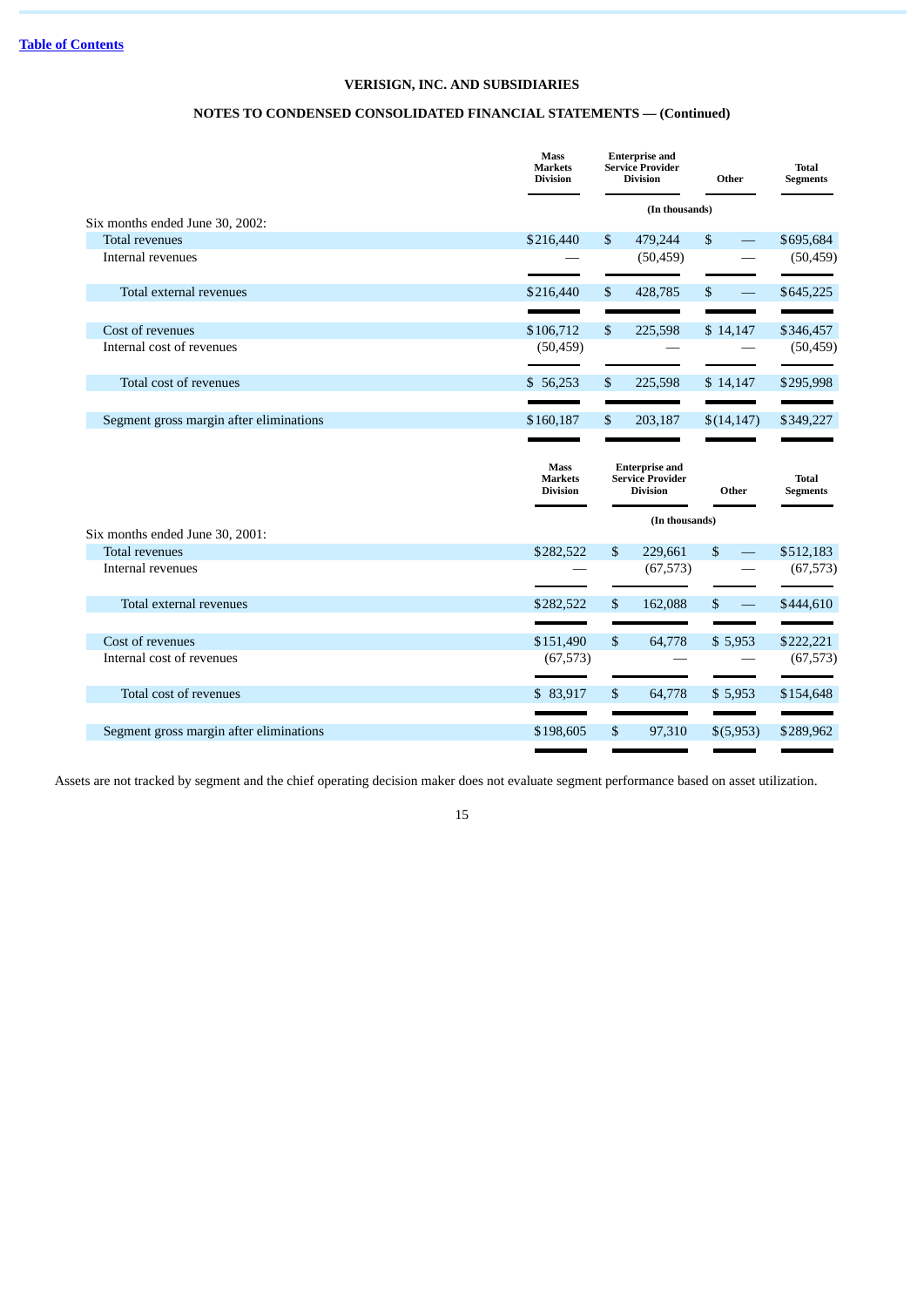# **NOTES TO CONDENSED CONSOLIDATED FINANCIAL STATEMENTS — (Continued)**

*Reconciliation to VeriSign, as reported*

|                                               | <b>Three Months Ended</b><br><b>June 30,</b> |                         | <b>Six Months Ended</b><br><b>June 30,</b> |                |  |
|-----------------------------------------------|----------------------------------------------|-------------------------|--------------------------------------------|----------------|--|
|                                               | 2002                                         | 2001                    | 2002                                       | 2001           |  |
| Revenues:                                     |                                              |                         | (In thousands)                             |                |  |
| <b>Total segments</b>                         | \$<br>341,216                                | $\mathbb{S}$<br>266,182 | \$<br>695,684                              | \$<br>512,183  |  |
| Elimination of internal revenues              | (23, 807)                                    | (34, 985)               | (50, 459)                                  | (67, 573)      |  |
| Revenues, as reported                         | \$<br>317,409                                | \$<br>231,197           | 645,225<br>\$                              | 444,610<br>S   |  |
| Net loss:                                     |                                              |                         |                                            |                |  |
| Segment gross margin                          | \$<br>171,113                                | \$<br>150,889           | 349,227<br>$\mathbb{S}$                    | \$<br>289,962  |  |
| <b>Operating expenses</b>                     | 4,882,813                                    | 11,389,874              | 5,088,302                                  | 12,880,147     |  |
| <b>Operating loss</b>                         | (4,711,700)                                  | (11, 238, 985)          | (4,739,075)                                | (12,590,185)   |  |
| Other income (expense)                        | (90, 663)                                    | 19,151                  | (102, 833)                                 | (34,012)       |  |
| Minority interest in net income of subsidiary | (172)                                        | (309)                   | (337)                                      | (519)          |  |
| Loss before income taxes                      | (4,802,535)                                  | (11, 220, 143)          | (4,842,245)                                | (12, 624, 716) |  |
| Income tax benefit                            |                                              | 29,413                  |                                            | 56,609         |  |
| Net loss, as reported                         | \$(4,802,535)                                | \$(11,190,730)          | \$(4,842,245)                              | \$(12,568,107) |  |
|                                               |                                              |                         |                                            |                |  |

# *Geographic information*

|                      |           | <b>Three Months Ended</b><br><b>June 30,</b> |                | <b>Six Months Ended</b><br><b>June 30,</b> |  |
|----------------------|-----------|----------------------------------------------|----------------|--------------------------------------------|--|
|                      | 2002      | 2001                                         | 2002           | 2001                                       |  |
| Revenues:            |           |                                              | (In thousands) |                                            |  |
| <b>United States</b> | \$292,082 | \$200,363                                    | \$590,342      | \$390,776                                  |  |
| All other countries  | 25,327    | 30,834                                       | 54,883         | 53,834                                     |  |
|                      |           |                                              |                |                                            |  |
| <b>Total</b>         | \$317,409 | \$231,197                                    | \$645,225      | \$444,610                                  |  |
|                      |           |                                              |                |                                            |  |

VeriSign operates in the United States, Europe, South Africa, Asia and Canada. In general, revenues are attributed to the country in which the contract originated. However, revenues from all digital certificates issued from the Mountain View, California facility and domain names registered through or at the Herndon, Virginia facility are attributed to the United States because it is impracticable to determine the country of origin.

Long-lived assets consist primarily of goodwill and other intangible assets, property and equipment, long-term investments, and other long-term assets.

|                      |             | As of June 30, |
|----------------------|-------------|----------------|
|                      | 2002        | 2001           |
|                      |             | (In thousands) |
| Long-lived assets:   |             |                |
| <b>United States</b> | \$1,945,371 | \$5,434,976    |
| All other countries  | 136,370     | 253,482        |
|                      |             |                |
| <b>Total</b>         | \$2,081,741 | \$5,688,458    |
|                      |             |                |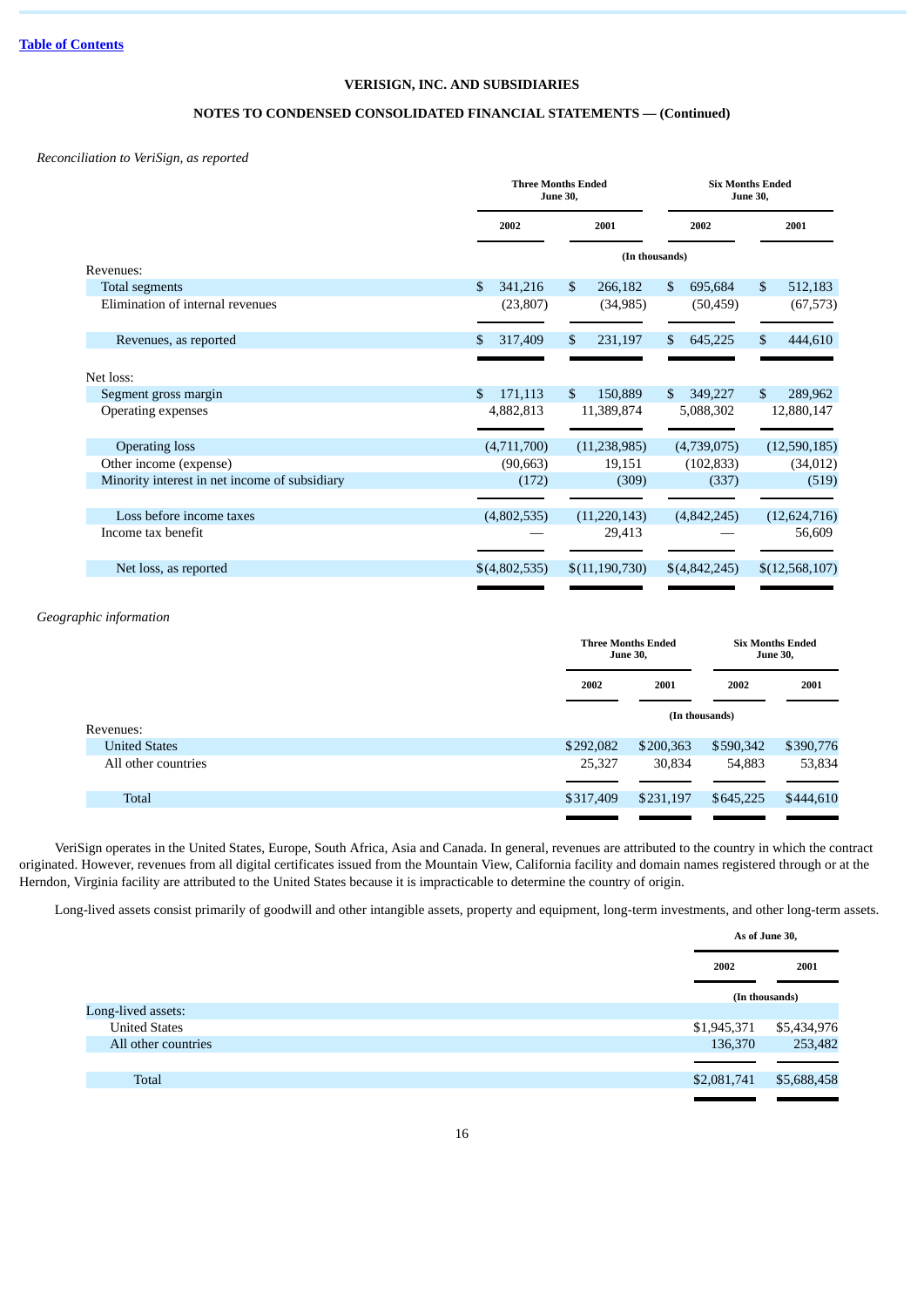# **NOTES TO CONDENSED CONSOLIDATED FINANCIAL STATEMENTS — (Continued)**

# **Note 11. Income Taxes**

For the six month period ended June 30, 2002, VeriSign recorded no tax benefit. This is due to the uncertainty of the realization of current net operating losses and certain deferred tax assets.

VeriSign's accounting for deferred taxes under SFAS No. 109, "Accounting for Income Taxes," involves the evaluation of a number of factors concerning the realizability of its deferred tax assets. In concluding that a valuation allowance is required to be applied to certain deferred tax assets, management considered such factors as VeriSign's history of operating losses, its uncertainty as to the projected long-term operating results, and the nature of its deferred tax assets. Although VeriSign's operating plans assume taxable and operating income in future periods, management's evaluation of all of the available evidence in assessing the realizability of the deferred tax assets indicated that such plans were not considered sufficient to overcome the available negative evidence. The possible future reversal of the valuation allowance will result in future income statement benefit to the extent the valuation allowance was applied to deferred tax assets generated through ongoing operations. To the extent the valuation allowance relates to deferred tax assets generated through stock compensation deductions, the possible future reversal of such valuation allowance will result in a benefit to additional paid in capital and will not result in future income statement benefit.

### **Note 12. Recent Accounting Pronouncements**

In August 2001, the FASB issued SFAS No. 143, "Accounting for Asset Retirement Obligations." SFAS No. 143 requires that the fair value of an asset retirement obligation be recorded as a liability in the period in which the obligation is incurred. SFAS No. 143 is effective for fiscal years beginning after June 15, 2002. VeriSign will adopt SFAS No. 143 effective January 1, 2003. The effect of adopting SFAS No. 143 is not expected to have a material effect on VeriSign's consolidated financial position or results of operations.

In April 2002, the FASB issued SFAS No. 145, "Recission of FASB Statements No. 4, 44 and 64, Amendment of FASB Statement No. 13, and Technical Corrections." Among other provisions, SFAS 145 rescinds SFAS 4, "Reporting Gains and Losses from Extinguishment of Debt." Accordingly, gains or losses from extinguishment of debt that do not meet the criteria of APB No. 30 should be reclassified to income from continuing operations in all prior periods presented. SFAS 145 is effective for fiscal years beginning after May 15, 2002. The Company plans to adopt SFAS 145 beginning in its fiscal year 2003. The effect of adopting SFAS 145 is not expected to have a material effect on VeriSign's consolidated financial position or results of operations.

In July 2002, the FASB, issued SFAS No. 146, "Accounting for Costs Associated with Exit or Disposal Activities." SFAS No. 146 eliminates Emerging Issues Task Force, or EITF, Issue No. 94-3 "Liability Recognition for Certain Employee Termination Benefits and Other Costs to Exit an Activity (Including Certain Costs Incurred in a Restructuring)." Under SFAS No. 146, liabilities for costs associated with an exit or disposal activity are recognized when the liabilities are incurred, as opposed to being recognized at the date of entity's commitment to an exit plan under EITF No. 94-3. Furthermore, SFAS No. 146 establishes that fair value is the objective for initial measurement of the liabilities. This Statement will be effective for exit or disposal activities that are initiated after December 31, 2002.

### **Note 13. Subsequent Event**

On July 31, 2002, the Company received a Civil Investigative Demand (CID) from the U.S. Federal Trade Commission (FTC) for information to determine whether or not the Company's domain name registration business may have violated Section 5 of the FTC Act. More specifically, the CID requests information on the Company's registrar's relationship with Interland, Inc., the registrar's direct mail offer which began in April 2002, the registrar's transfer practices, and the deletion of domain names. Although a CID is usually a non-public, confidential investigation, as requested by the FTC, the recent disclosure to the press by unidentified sources makes the existence of this investigation appropriate for disclosure.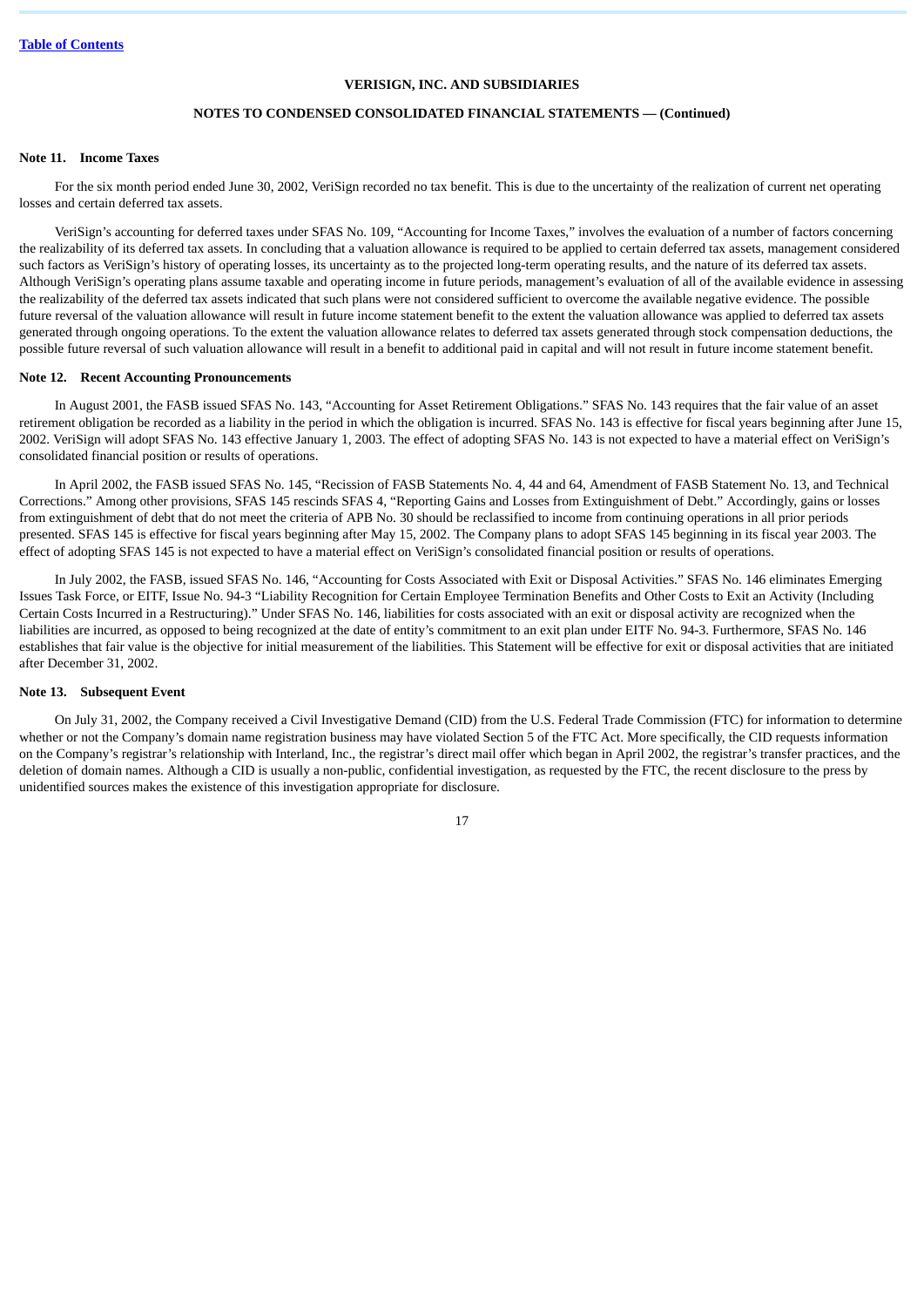# <span id="page-17-0"></span>**ITEM 2. MANAGEMENT'S DISCUSSION AND ANALYSIS OF FINANCIAL CONDITION AND RESULTS OF OPERATIONS**

### **Forward-Looking Statements**

*You should read the following discussion in conjunction with the interim unaudited condensed consolidated financial statements and related notes.*

*Except for historical information, this Report contains forward-looking statements within the meaning of Section 27A of the Securities Act of 1933 and Section 21E of the Securities Exchange Act of 1934. These forward-looking statements involve risks and uncertainties, including, among other things, statements regarding our anticipated costs and expenses and revenue mix. Forward-looking statements include, among others, those statements including the words "expects," "anticipates," "intends," "believes" and similar language. Our actual results may differ significantly from those projected in the forward-looking statements. Factors that may affect future results of operations and cause or contribute to such differences include, but are not limited to, those discussed in the section "Factors That May Affect Future Results of Operations." You should carefully review the risks described in other documents we file from time to time with the Securities and Exchange Commission, including the Quarterly Reports on Form 10-Q that we have filed or will file in 2002 and our Annual Report on Form 10-K for the period ending December 31, 2001, which was filed on March 19, 2002. You are cautioned not to place undue reliance on the forward-looking statements, which speak only as of the date of this Quarterly Report on Form 10-Q. We undertake no obligation to publicly release any revisions to the forwardlooking statements or reflect events or circumstances after the date of this document.*

#### **Overview**

VeriSign is a leading provider of digital trust services that enable Web site owners, enterprises, communications service providers, electronic commerce service providers and individuals to engage in secure digital commerce and communications. Our digital trust services include three core offerings: managed security and network services, registry and telecommunications services, and Web presence and trust services. We market our services through our direct sales force, telesales operations, member organizations in our global affiliate network, value added resellers, service providers and our Web sites.

We are organized into two customer-focused lines of business: the Enterprise and Service Provider Division and the Mass Markets Division. The Enterprise and Service Provider Division delivers products and services to organizations that want to establish and deliver Internet-based and telecommunications-based services to customers in the business-to-consumer and business-to-business environments. The Mass Markets Division delivers products and services to small and medium size enterprises, as well as to consumers who wish to establish an online presence.

### *Enterprise and Service Provider Division*

The Enterprise and Service Provider Division provides the following types of services: managed security and network services, registry services and telecommunications services.

Managed security and network services include our traditional public key infrastructure, or PKI, services for enterprises or members of our VeriSign Affiliate program, enterprise consulting and management services, digital brand management services and managed domain name services.

As a registry, we are the exclusive registry of domain names within the .*com*, .*net* and .*org* global top-level domains under agreements with the Internet Corporation for Assigned Names and Numbers, or ICANN, and the Department of Commerce, or DOC. We maintain the master directory of all second-level domain names in these top-level domains. We own and maintain the shared registration system that allows all registrars to enter new second-level domain names into the master directory and to submit modifications, transfers, re-registrations and deletions for existing second-level domain names.

We provide specialized services to telecommunications carriers through our Illuminet Holdings and H.O. Systems subsidiaries. Illuminet's service offerings include the Signaling System 7, or SS7, network, as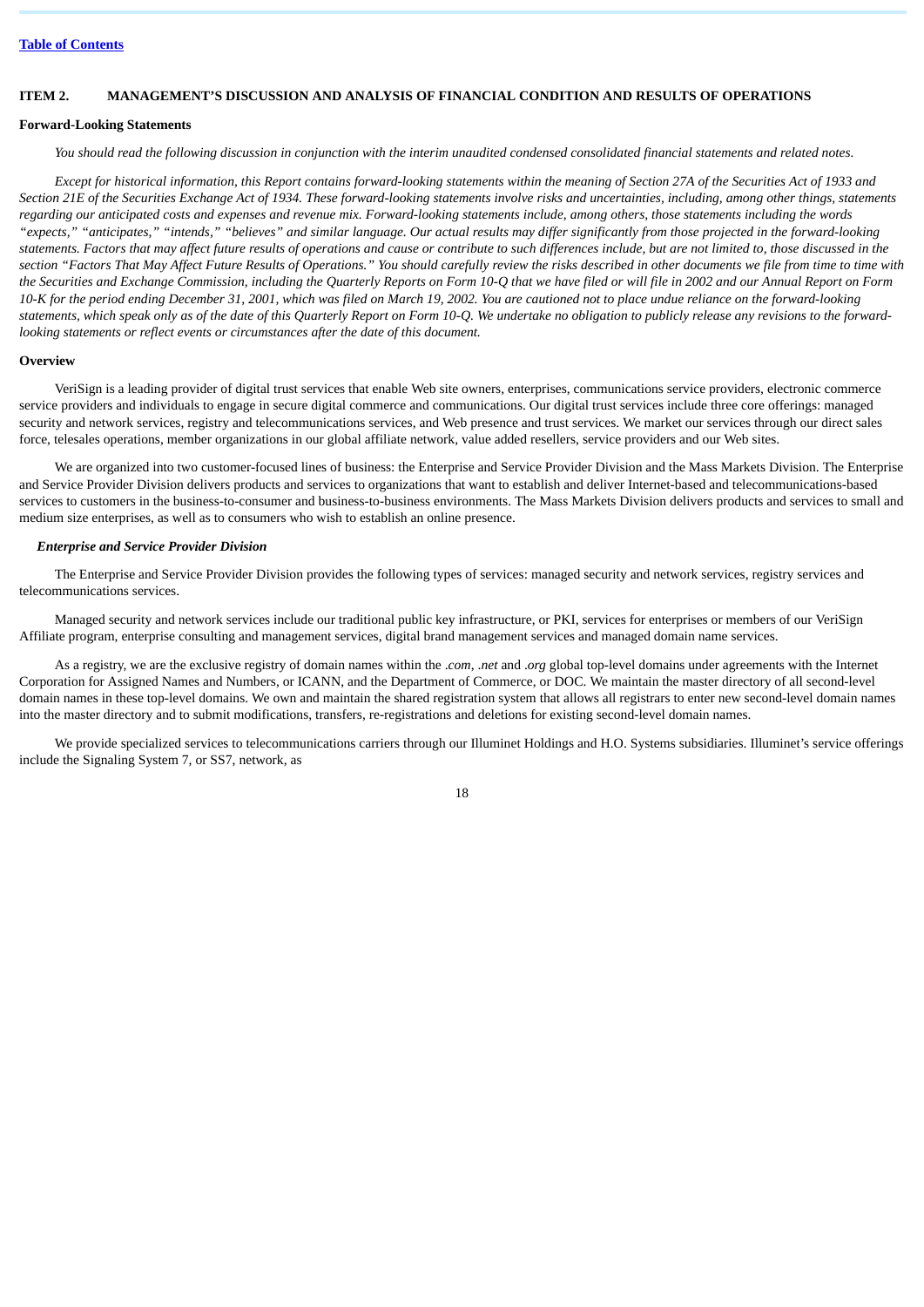either part of the connectivity, switching and transport function of the SS7 network or as intelligent network services delivered over the SS7 network. SS7 is an industry-standard system of protocols and procedures that is used to control telephone communications and provide routing information in association with vertical calling features, such as calling card validation, advanced intelligent network services, local number portability, wireless services, toll-free number database access and caller identification. H.O. Systems offers advanced billing and customer care services to wireless carriers.

#### *Mass Markets Division*

The Mass Markets Division provides the following types of Web-related services: Web presence services, Web trust services and payment services.

Through our Web presence services, we provide digital identity through domain name registration services and value added services, such as email, Web site creation tools and other e-commerce enabling offerings. We register second-level domain names in the *.com*, .*net*, .*org*, .*biz* and .*info* global top-level domains, as well as selected country code top-level domains, such as *.us,* .*de* and .*tv*, around the world, enabling individuals, companies and organizations to establish a unique identity on the Internet. Our secondary market domain name service offering, GreatDomains.com, is a marketplace where customers can transfer and appraise domain names.

Web trust services include our Web server digital certificate services, which enable merchants to implement and operate secure Web sites that utilize the Secure Sockets Layer, or SSL, or Wireless Transport Layer Security, or WTLS, protocols. These services provide merchants with the means to identify themselves to consumers and to encrypt communications between consumers and their Web site.

Our payment services provide Internet merchants with the ability to securely and digitally authorize, capture and settle a variety of payment types using our Internet payment gateway.

### *Acquisitions*

In February 2002, we completed our acquisition of H.O. Systems, Inc., a provider of billing and customer care solutions to wireless carriers. H.O. Systems' billing platform will be combined with the signaling, intelligent network and clearinghouse services of Illuminet Holdings, a wholly owned subsidiary of VeriSign, to enable us to offer wireless carriers a package of essential services. We paid approximately \$350 million in cash for all of the outstanding stock of LiveWire Corp., H.O. Systems' parent company, for the purchase of H.O. Systems. As part of the purchase price, we recorded an accrual for merger-related costs of \$17 million. The total purchase price has been allocated to the tangible and intangible assets acquired and the liabilities assumed based on their respective fair values on the acquisition date. We recorded goodwill of approximately \$213 million and other intangible assets of approximately \$210 million as a result of this acquisition. In accordance with the provisions of SFAS No. 142, VeriSign evaluated H.O. Systems' goodwill and intangible assets for impairment during the second quarter of 2002. The results of this evaluation indicated the carrying value of their goodwill and other intangible assets exceeded their implied fair values and an impairment charge was recorded in the second quarter of 2002 – see Note 5 to Condensed Consolidated Financial Statements. VeriSign has evaluated the remaining useful lives of H.O. Systems' intangible assets to determine if any adjustments to the useful lives were necessary or if any of these assets had indefinite lives and therefore, were not subject to amortization. VeriSign determined that no adjustments to the useful lives of its other intangible assets were necessary and its intangible assets would continue to be amortized over a six-year period. Goodwill will not be amortized but will be tested for impairment at least annually. H.O. Systems' results of operations have been included in the consolidated financial statements from its date of acquisition.

We completed our acquisition of Illuminet Holdings in December 2001. In addition, during 2001, we completed acquisitions of or acquired certain assets of eleven other privately held companies, which were not significant, either individually or in the aggregate. Each of these transactions has been accounted for as a purchase and, accordingly, the results of the acquired companies' operations are included in our consolidated financial statements from their respective dates of acquisition.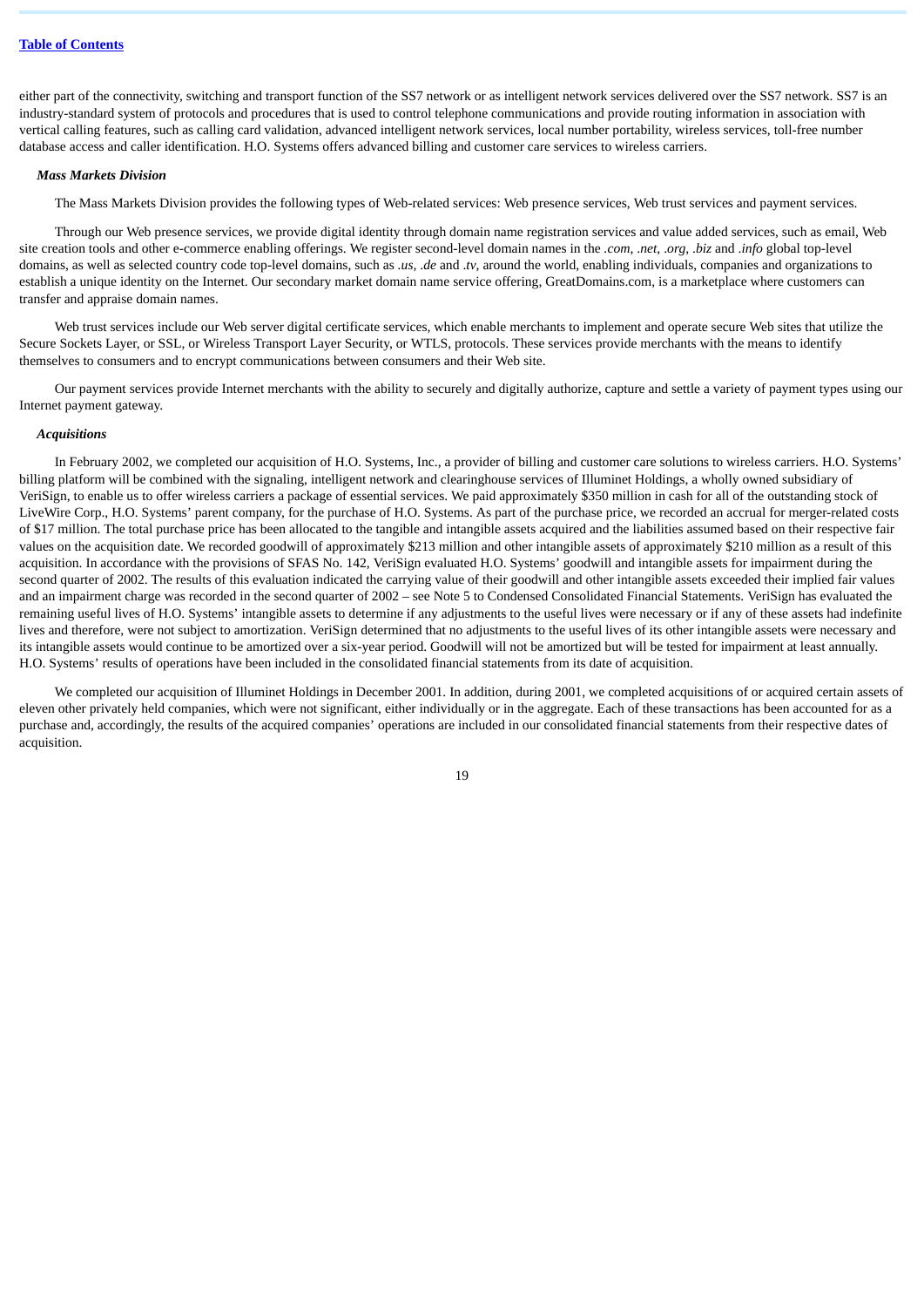# *Critical accounting policies*

The discussion and analysis of our financial condition and results of operations are based upon our condensed consolidated financial statements, which have been prepared in accordance with accounting principles generally accepted in the United States. The preparation of these financial statements requires management to make estimates and judgments that affect the reported amounts of assets, liabilities, revenues and expenses, and related disclosures of contingent assets and liabilities. On an ongoing basis, management evaluates its estimates, including those related to revenue recognition, doubtful accounts, investments and long-lived assets. Management bases its estimates on historical experience and on various other assumptions that are believed to be reasonable under the circumstances, the results of which form the basis for making judgments about the carrying value of assets and liabilities that are not readily available from other sources. Actual results may differ from these estimates under different assumptions or conditions.

We believe the following critical accounting policies affect our more significant judgments and estimates used in preparing our consolidated financial statements.

#### *Revenue recognition*

We derive revenues from three primary categories: Web presence and trust services, which include domain name registration services, Web trust services and payment services; managed security and network services, which include enterprise and affiliate PKI services and enterprise consulting services; and registry and telecommunications services, which include registry services, connectivity, intelligent networks, wireless and clearinghouse services. The revenue recognition policy for each of these areas is as follows:

Domain name registration revenues consist primarily of registration fees charged to customers and registrars for domain name registration services. Revenues from the sale or renewal of domain name registration services are deferred and recognized ratably over the registration term, generally one to two years and up to ten years.

Domain name registration renewal fees are estimated and recorded based on recent renewal and collection rates. Customers are notified of the expiration of their registration in advance, and we record the receivables for estimated renewal fees in the month preceding the anniversary date of their registration when we have a right to bill under the terms of domain name registration agreements. The variance between the actual collections and the rate used to estimate the renewal fees is reflected in the setting of prospective renewal rates. Fees for renewals and advance extensions to the existing term are deferred until the new incremental period commences. These fees are then recognized ratably over the new registration term, ranging from one to ten years.

Revenues from the licensing of digital certificate technology and business process technology are derived from arrangements involving multiple elements including post-contract customer support, training and other services. These licenses, which do not provide for right of return, are primarily perpetual licenses for which revenues are recognized up front once all criteria for revenue recognition have been met.

Revenues from the sale or renewal of digital certificates are deferred and recognized ratably over the life of the digital certificate, generally 12 months. Revenues from the sale of OnSite managed services are deferred and recognized ratably over the term of the license, generally 12 to 36 months. Maintenance is bundled with OnSite licenses over the license term.

We recognize revenues from issuances of digital certificates and business process licensing to VeriSign Affiliates in accordance with SOP 97-2, "Software Revenue Recognition," as amended by SOP 98-9, and generally recognize revenues when all of the following criteria are met as set forth in paragraph 8 of SOP 97-2: (1) persuasive evidence of an arrangement exists, (2) delivery has occurred, (3) the fee is fixed or determinable and (4) collectibility is probable. We define each of these four criteria as follows: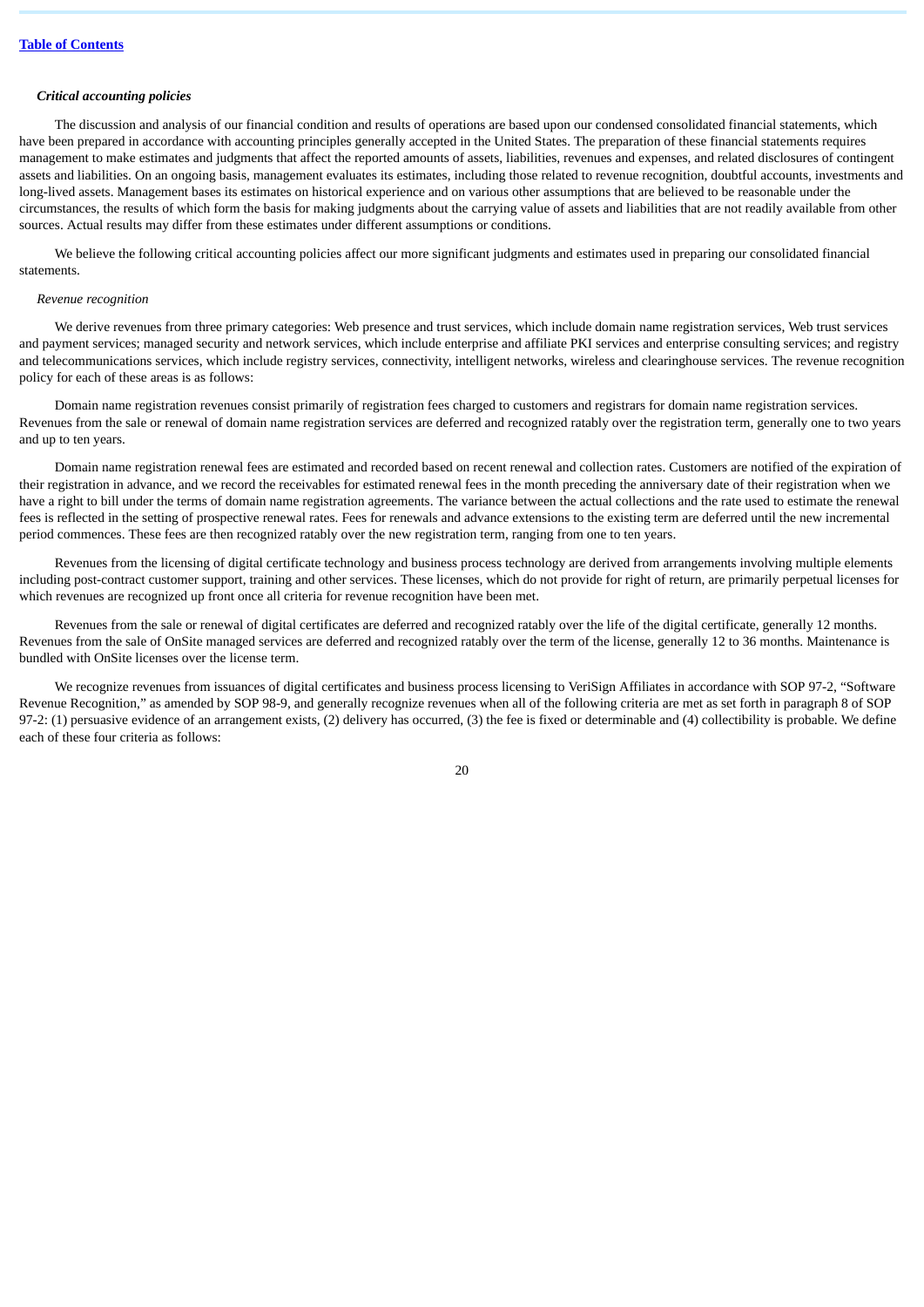*Persuasive evidence of an arrangement exists.* It is our customary practice to have a written contract, which is signed by both the customer and us, or a purchase order from those customers who have previously negotiated a standard license arrangement with us.

*Delivery has occurred.* Our software may be either physically or electronically delivered to the customer. Electronic delivery is deemed to have occurred upon download by the customer from an FTP server. If an arrangement includes undelivered products or services that are essential to the functionality of the delivered product, delivery is not considered to have occurred until these products or services are delivered.

*The fee is fixed or determinable.* It is our policy to not provide customers the right to a refund of any portion of its license fees paid. We may agree to extended payment terms with a foreign customer based on local customs. Generally, at least 80% of the arrangement fees are due within one year or less. Arrangements with payment terms extending beyond these customary payment terms are considered not to be fixed or determinable, and revenues from such arrangements are recognized as payments become due and payable.

*Collectibility is probable.* Collectibility is assessed on a customer-by-customer basis. We typically sell to customers for whom there is a history of successful collection. New customers are subjected to a credit review process that evaluates the customers' financial position and ultimately their ability to pay. If we determine from the outset of an arrangement that collectibility is not probable based upon our credit review process, revenues are recognized as cash is collected.

We allocate revenues on software arrangements involving multiple elements to each element based on the relative fair values of each element. Our determination of fair value of each element in multiple element arrangements is based on vendor-specific objective evidence, or VSOE. We limit our assessment of VSOE for each element to the price charged when the same element is sold separately. We have analyzed all of the elements included in our multiple-element arrangements and determined that we have sufficient VSOE to allocate revenues to maintenance and support service, professional services and training components of our perpetual license arrangements. We sell our professional services and training separately, and have established VSOE on this basis. VSOE for maintenance and support is determined based upon the customer's annual renewal rates for these elements. Accordingly, assuming all other revenue recognition criteria are met, revenues from perpetual licenses are recognized upon delivery using the residual method in accordance with SOP 98-9. We recognize revenues from licenses in which maintenance is bundled with the software license, such as for digital certificates, digital certificate provisioning and OnSite managed services ratably over the license term of one to three years.

Our consulting services generally are not essential to the functionality of the software. Our software products are fully functional upon delivery and implementation and do not require any significant modification or alteration. Customers purchase these consulting services to facilitate the adoption of our technology and dedicate personnel to participate in the services being performed, but they may also decide to use their own resources or appoint other consulting service organizations to provide these services. Software products are billed separately and independently from consulting services, which are generally billed on a time-and-materials or milestone-achieved basis. We generally recognize revenues from consulting services as the services are performed.

Revenues from consulting and training services are recognized using the percentage-of-completion method for fixed-fee development arrangements or as the services are provided for time-and-materials arrangements. Revenues from third-party product sales are recognized when title to the products sold passes to the customer. Our shipping terms generally dictate that the passage of title occurs upon shipment of the products to the customer.

Revenues from payment services primarily consist of a set-up fee and a monthly service fee for the transaction processing services. In accordance with SEC Staff Accounting Bulletin ("SAB") No. 101, "Revenue Recognition in Financial Statements," revenues from the set-up fee are deferred and recognized ratably over the period that the fees are earned. Revenues from the service fees are recognized ratably over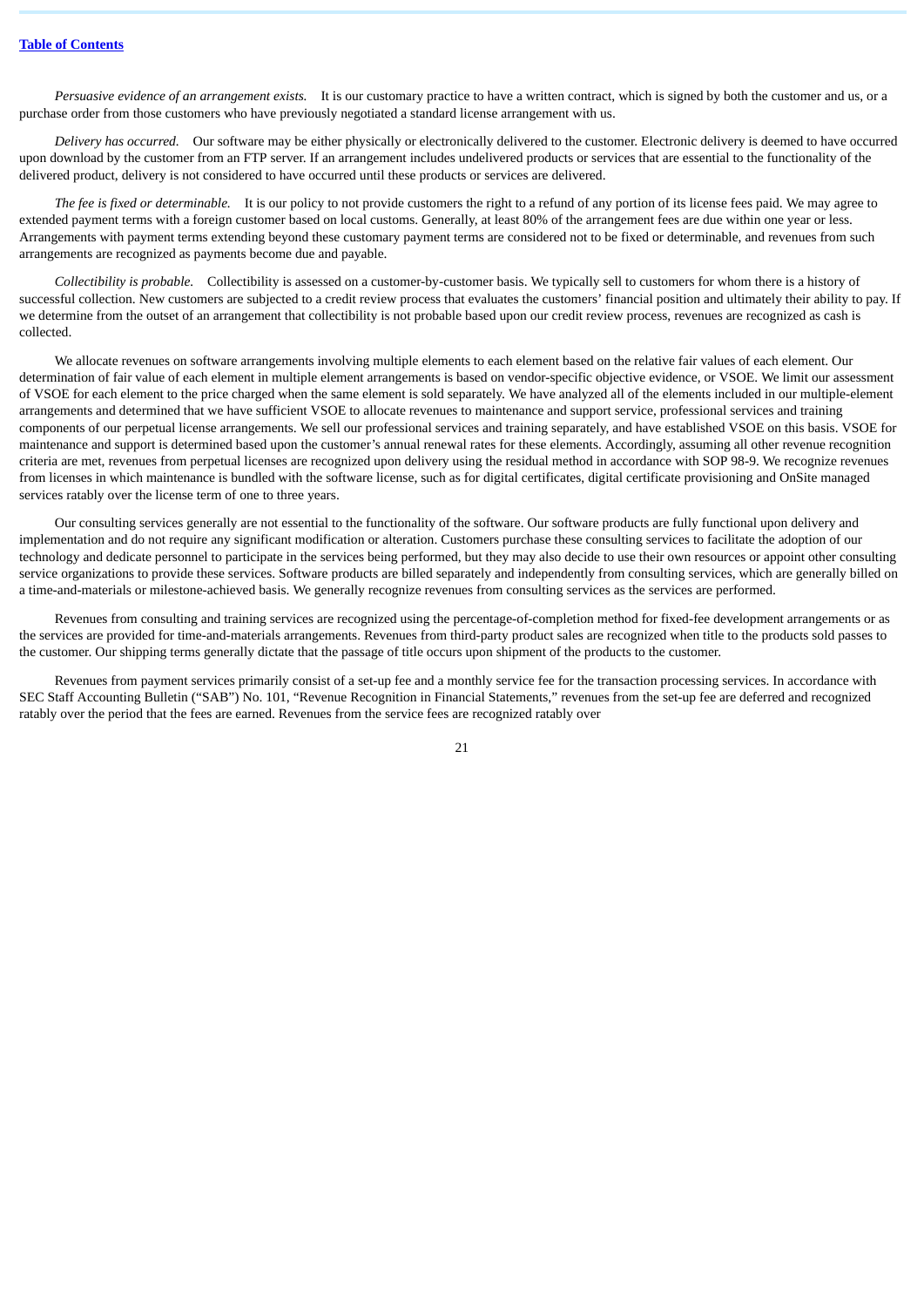the periods in which the services are provided. Advance customer deposits received are deferred and allocated ratably to revenue over the periods the services are provided.

Revenues from telecommunications services are comprised of network connectivity revenues and intelligent network services revenues, and wireless billing and customer care services. Network connectivity revenues are derived from establishing and maintaining connection to our SS7 network and trunk signaling services. Revenues from network connectivity consist primarily of monthly recurring fees, and trunk signaling service revenues are charged monthly based on the number of switches to which a customer signals. The initial connection fee and related costs are deferred and recognized over the term of the arrangement. Intelligent network services, which include calling card validation, local number portability, wireless services, toll-free database access and caller identification are derived primarily from database administration and database query services and are charged on a per-use or per-query basis. Revenues from prepaid wireless account management services and unregistered wireless roaming services are based on the revenue we retain and recognized in the period in which we process such calls on a per-minute or per-call basis. Wireless billing and customer care services revenue represents a monthly recurring fee for every subscriber activated by our wireless carrier customer.

Clearinghouse services revenues are derived primarily from serving as a distribution and collection point for billing information and payment collection for services provided by one carrier to customers billed by another. Clearinghouse revenues are earned based on the number of messages processed. Included in prepaid expenses and other current assets are amounts from customers that are related to our telecommunications services for third-party network access, data base charges and clearinghouse toll amounts that have been invoiced but are not recognized as revenue.

On occasion, we have purchased goods or services for our operations from various organizations at or about the same time that we licensed our software to these organizations. These transactions are recorded at terms we consider to be fair value. For these reciprocal arrangements, we consider Accounting Principles Board ("APB") Opinion No. 29, "Accounting for Non-monetary Transactions," and Emerging Issues Task Force ("EITF") Issue No. 01-02, "Interpretation of APB Opinion No. 29," to determine whether the arrangement is a monetary or non-monetary transaction. Transactions involving the exchange of boot representing 25% or greater of the fair value of the reciprocal arrangement are considered monetary transactions within the context of APB Opinion No. 29 and EITF Issue No. 01-02. Monetary transactions and non-monetary transactions that represent the culmination of an earnings process are recorded at the fair value of the products delivered or products or services received, whichever is more readily determinable, providing the fair values are determinable within reasonable limits. In determining the fair values, we consider the recent history of cash sales of the same products or services in similar sized transactions. Revenues from such transactions may be recognized over a period of time as the products or services are received. For non-monetary reciprocal arrangements that do not represent the culmination of the earnings process, the exchange is recorded based on the carrying value of the products delivered, which is generally zero.

#### *Allowance for doubtful accounts*

We maintain allowances for doubtful accounts for estimated losses resulting from the inability of our customers to make required payments. We regularly review the adequacy of our accounts receivable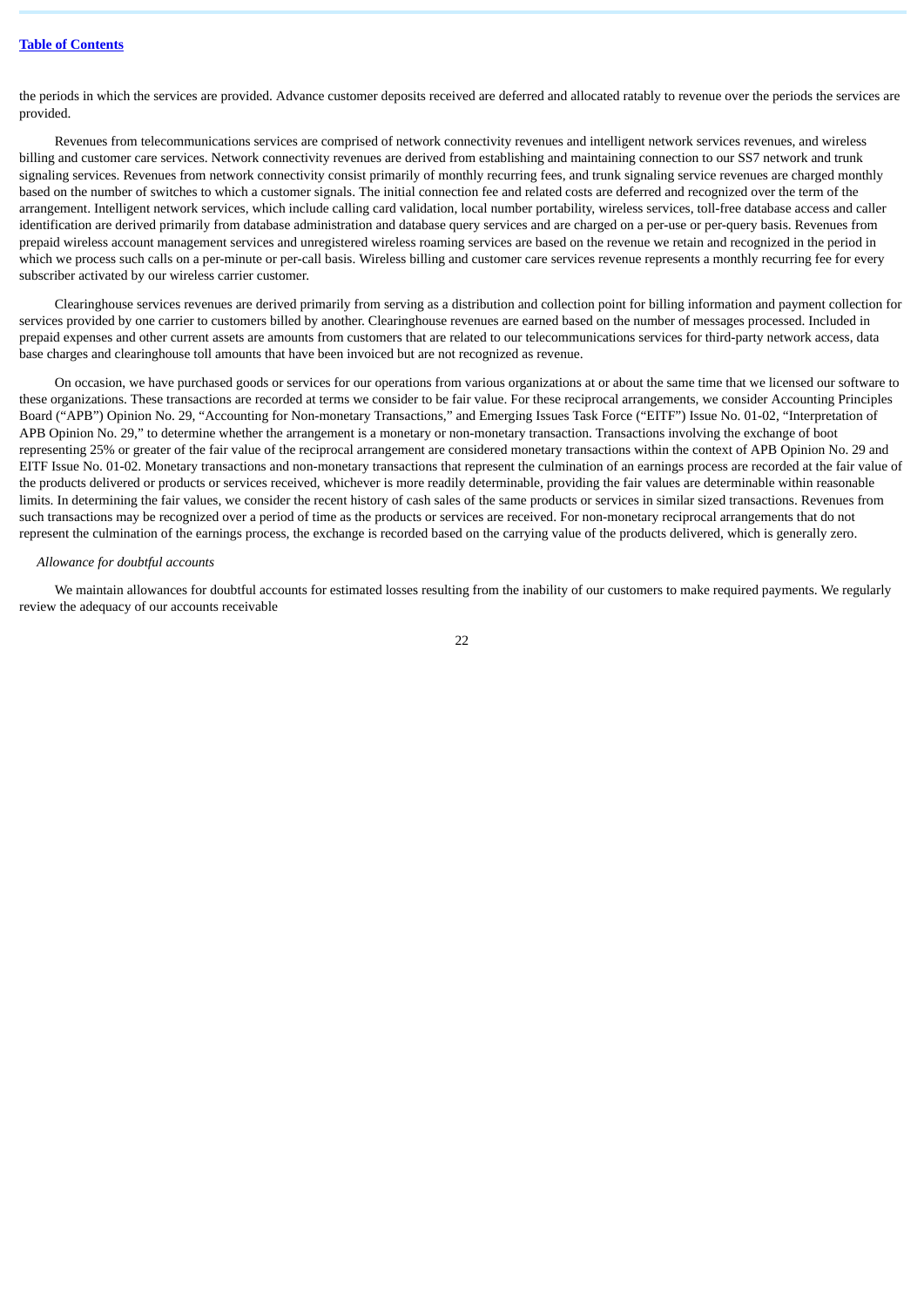allowance after considering the size of the accounts receivable balance, each customer's expected ability to pay and our collection history with each customer. We review all significant invoices that are past due to determine if an allowance is appropriate based on the risk category using the factors described above. In addition, we maintain a general reserve for all invoices by applying a percentage based on the age category. We also monitor our accounts receivable for any build up of concentration to any one customer, industry or geographic region. To date, our receivables have not had any particular concentrations that, if not collected, would have a significant impact on our operating income. We require all acquired companies to adopt our credit policies. The allowance for doubtful accounts represents our best estimate, but changes in circumstances relating to accounts receivable may result in a requirement for additional allowances in the future.

#### *Investments*

We invest in debt and equity securities of technology companies for business and strategic purposes. Some of these companies are publicly traded and have highly volatile share prices. However, in most instances, these investments are in the form of equity and debt securities of private companies for which there is no public market. These companies are typically in the early stage of development and may be expected to incur substantial losses. Therefore, these companies may never become publicly traded companies. Even if they do, an active trading market for their securities may never develop and we may never realize any return on these investments. Further, if these companies are not successful, we could incur charges related to write-downs or write-offs of these types of assets.

We review our marketable equity holdings in publicly traded companies on a regular basis to determine if any security has experienced an other-thantemporary decline in fair value. We consider the investee company's cash position, earnings and revenue outlook, stock price performance over the past six months, liquidity and management, among other factors, in our review. If we determine that an other-than-temporary decline exists in a marketable equity security, we write-down the investment to its market value and record the related write-down as an investment loss in our consolidated statements of operations. For non-public companies, we regularly review the assumptions underlying the operating performance and cash flow forecasts based on information requested from these privately held companies. Generally, this information may be more limited, may not be as timely and may be less accurate than information available from publicly traded companies. Assessing each investment's carrying value requires significant judgment by management. If we determine that an other-thantemporary decline exists in a non-public equity security, we write-down the investment to its fair value and record the related write-down as an investment loss in our consolidated statements of operations. Generally, if cash balances are insufficient to sustain the company's operations for a six-month period and there are no current prospects of future funding for the investee, we consider the decline in fair value to be other-than-temporary. During the second quarter of 2002, we determined that the decline in value of certain of our public and non-public equity investments was other-than-temporary and recorded a write-down of these investments totaling \$94.8 million. During the second quarter of 2001, we determined that no investment write-downs were necessary. During the six-month periods ended June 30, 2002 and 2001, we recorded investment write-downs of \$113.5 million and \$74.7 million, respectively.

#### *Long-lived assets*

Our long-lived assets consist primarily of goodwill and other intangible assets and property and equipment and long-term investments. We review longlived assets for impairment whenever events or changes in circumstances indicate that the carrying amount of such an asset may not be recoverable. Such events or circumstances include, but are not limited to, a significant decrease in the fair value of the underlying business, a significant decrease in the benefits realized from the acquired business, difficulty and delays in integrating the business or a significant change in the operations of the acquired business.

Recoverability of long-lived assets is measured by comparing the carrying amount of an asset to the estimated future undiscounted net cash flows it is expected to generate. Those cash flows include an estimated terminal value based on a hypothetical sale of an acquisition at the end of its amortization period. Estimating these cash flows and terminal values requires management to make judgments about the growth in demand for our services, sustainability of gross margins, our ability to integrate acquired companies and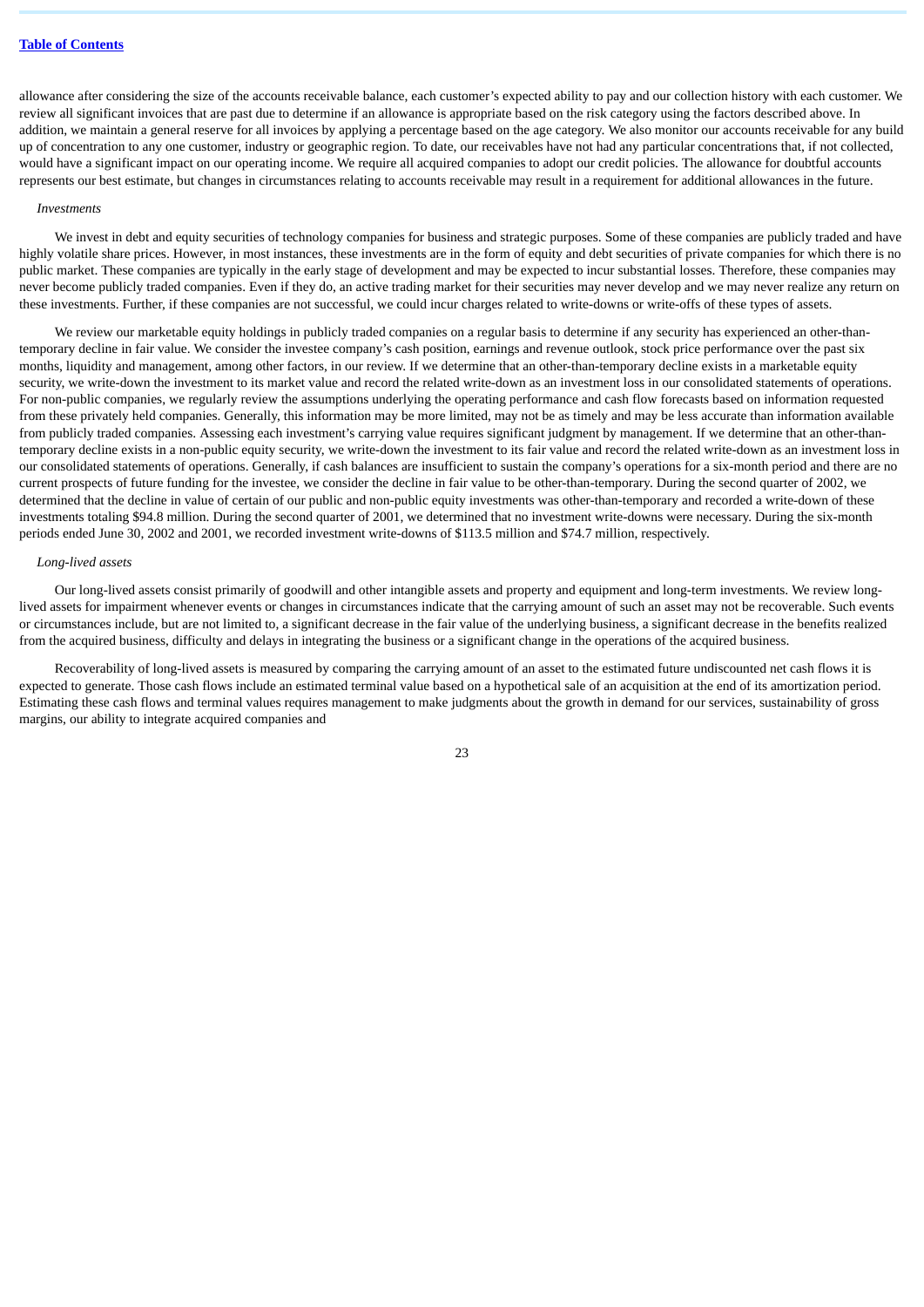achieve economies of scale, and valuation multiples required by investors or buyers. Changes in these estimates could require us to further write-down the carrying amount of our long-lived assets. If assets are considered to be impaired, the impairment to be recognized is measured by the amount by which the carrying amount of the long-lived asset exceeds its fair value.

Effective January 1, 2002, goodwill is assessed for impairment in accordance with the provisions of Statement of Financial Accounting Standards ("SFAS") No. 142. SFAS No. 142 requires that a two-step evaluation be performed. First, the fair value of each of our reporting units is compared to its carrying value. If the fair value exceeds the carrying value, goodwill is not impaired and no further testing is performed. If the carrying value exceeds the fair value, then the implied fair value of the reporting unit's goodwill must be determined and compared to the carrying value of the goodwill. If the carrying value of a reporting unit's goodwill exceeds its implied fair value, then an impairment loss equal to the difference will be recorded. VeriSign selected June 30, 2002 as the date to conduct its annual impairment test. VeriSign completed the two-step evaluation during the second quarter of 2002 and the results of this evaluation indicated the carrying value of goodwill and other intangible assets for certain reporting units exceeded their implied fair values and an impairment charge of approximately \$4.6 billion was recorded in the second quarter of 2002.

### *Pro forma financial information*

We prepare and release quarterly unaudited financial statements prepared in accordance with generally accepted accounting principles ("GAAP"). We also disclose and discuss certain pro forma financial information in the related earnings release and investor conference call. Our pro forma financial information does not include the amortization and write-down of goodwill and intangible assets related to acquisitions, stock-based compensation charges related to acquisitions, write-down of investments, restructuring and other charges, and benefit for income taxes. We believe the disclosure of the pro forma financial information helps investors more meaningfully evaluate the results of our ongoing operations. However, we urge investors to carefully review the GAAP financial information included as part of our Quarterly Reports on Form 10-Q, our Annual Reports on Form 10-K, and our quarterly earnings releases and compare that GAAP financial information with the pro forma financial results disclosed in our quarterly earning releases and investor calls.

### **Results of Operations**

We have experienced substantial net losses in the past. As of June 30, 2002, we had an accumulated deficit of approximately \$21.4 billion, primarily due to \$21.5 billion of goodwill and other intangible asset write-downs and amortization related to our acquisitions.

#### *Revenues*

A comparison of revenues for the three-month periods and the six-month periods ended June 30, 2002 and 2001 is presented below.

|                                                   | 2002      | 2001                   | Change |
|---------------------------------------------------|-----------|------------------------|--------|
|                                                   |           | (Dollars in thousands) |        |
| Three-month period:                               |           |                        |        |
| Web presence and trust services                   | \$103,548 | \$145,845              | (29)%  |
|                                                   |           |                        |        |
| Subtotal—Mass Markets Division                    | 103.548   | 145,845                | (29)%  |
|                                                   |           |                        |        |
| Managed security and network services             | 79,715    | 58,801                 | 36%    |
| Registry and telecommunications services          | 134,146   | 26,551                 | 405%   |
|                                                   |           |                        |        |
| Subtotal—Enterprise and Service Provider Division | 213,861   | 85,352                 | 151%   |
|                                                   |           |                        |        |
| Total revenues                                    | \$317,409 | \$231,197              | 37%    |
|                                                   |           |                        |        |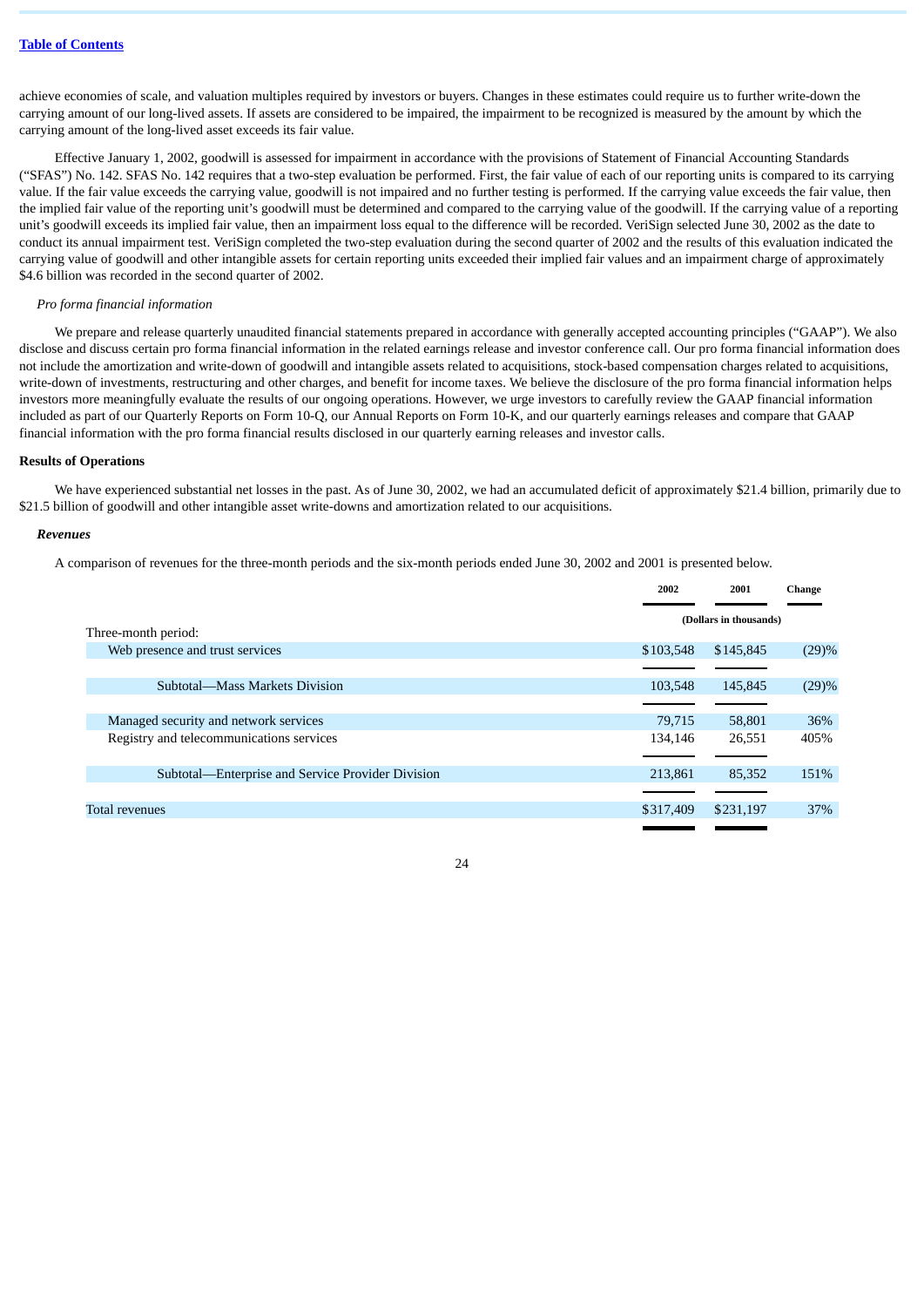|                                                      | 2002      | 2001                   | Change   |
|------------------------------------------------------|-----------|------------------------|----------|
|                                                      |           | (Dollars in thousands) |          |
| Six-month period:<br>Web presence and trust services | \$216,440 | \$282,522              | (23)%    |
|                                                      |           |                        |          |
| Subtotal—Mass Markets Division                       | 216,440   | 282,522                | $(23)\%$ |
|                                                      |           |                        |          |
| Managed security and network services                | 176,885   | 110,779                | 60%      |
| Registry and telecommunications services             | 251,900   | 51,309                 | 391%     |
|                                                      |           |                        |          |
| Subtotal—Enterprise and Service Provider Division    | 428.785   | 162,088                | 165%     |
|                                                      |           |                        |          |
| Total revenues                                       | \$645,225 | \$444,610              | 45%      |
|                                                      |           |                        |          |

Total revenues increased 37% in the second quarter of 2002 from the second quarter of 2001 and increased 45% in the first six months of 2002 compared to the first six months of 2001 primarily due to the inclusion of telecommunications services revenues resulting from the acquisitions of Illuminet Holdings and H.O. Systems in December 2001 and February 2002, respectively.

Revenues for our Mass Markets Division decreased 29% in the second quarter of 2002 and 23% in the first six months of 2002 compared to the similar periods a year ago due to the reduction in registrations for new and renewed domain names. Revenues for our Enterprise and Service Provider Division increased 151% in the quarter ended June 30, 2002 and increased 165% in the first six months of 2002 compared to the similar periods in 2001 due to the acquisitions of Illuminet Holdings and H.O. Systems in December 2001 and February 2002, respectively, and due to increased demand for our third party products.

With the exception of \$1.7 million of revenue related to prior period transactions, VeriSign did not enter into any new reciprocal transactions during the quarter ended June 30, 2002. Revenues recognized under reciprocal arrangements were approximately \$7.8 million in the second quarter of 2001 of which all involved non-monetary transactions.

Reciprocal transactions entered into during the first six months of 2002, accounted for approximately \$7.0 million of revenues of which \$4.5 million was non-monetary. An additional \$4.2 million of revenues was recognized during the first six months of 2002, which related to reciprocal transactions entered into in prior periods. Revenues recognized under reciprocal arrangements were approximately \$9.5 million in the first six months of 2001 of which all involved nonmonetary transactions.

We derived 2.1% in the second quarter of 2002 and 2.7% in the first six months of 2002 of our total revenues from customers with whom we have previously participated in a private equity round of financing, compared to 5.2% in the second quarter of 2001 and 3.6% in the first six months of 2001. These customers include several of the VeriSign Affiliates as well as various technology companies in a variety of related market areas. Typically in these relationships, under separate agreements, we sell our products and services to a company and, under a separate agreement, participate with other investors in a private equity round financing of the company. We typically make our investments with others where our investment is less than 50% of the total financing round. Our policy is not to recognize revenue in excess of other investors' financing of the company. These arrangements are independent relationships and are not terminable unless the terms of the agreements are violated.

### *Mass Markets Division*

In the three and six month periods ended June 30, 2002, revenues from Web presence and trust services decreased 29% and 23% over the comparable periods in 2001 primarily due to a decrease in domain names under management. The Registrar managed approximately 5.7 million fewer domain names at June 30, 2002, compared to June 30, 2001.

During the quarter ended June 30, 2002, we registered approximately 550,000 gross new domain names and renewed or extended an additional 660,000 domain names bringing the total active domain names under management by the Registrar to approximately 10.3 million at June 30, 2002. During the first six months of 2002 we registered approximately 1,150,000 gross new domain names and renewed or extended an additional 1,260,000 domain names. Due to the extremely competitive market in domain names, we have experienced moderate price declines in sales prices for domain names.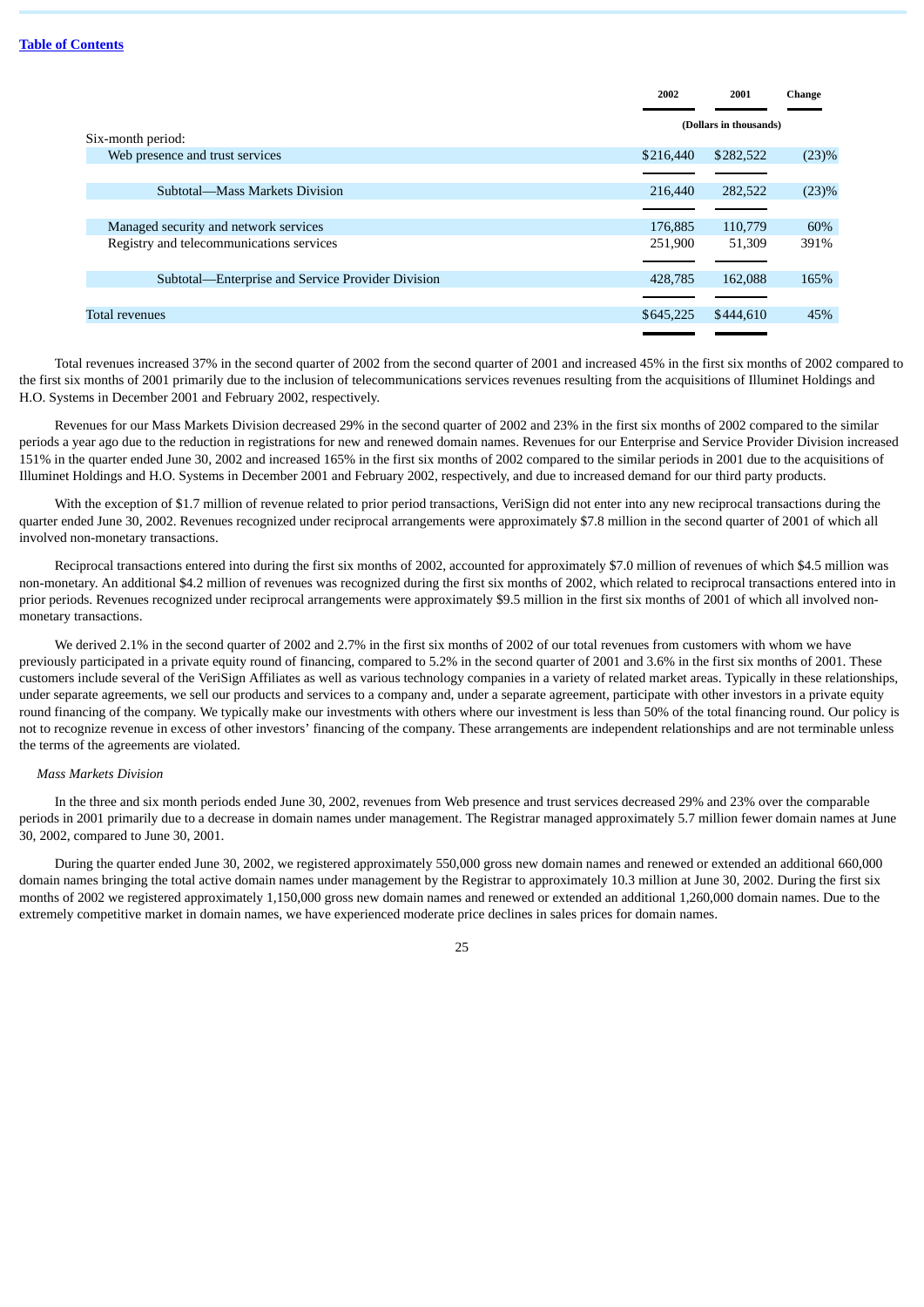Our Mass Markets Division and our Enterprise and Service Provider Division issued approximately 105,000 new and renewed Web site digital certificates in the second quarter of 2002 compared to 95,000 in the second quarter of 2001. We increased our total installed base to over 400,000 certificates at June 30, 2002, compared to our installed base of 327,000 certificates at June 30, 2001. During the first six months of 2002 our Mass Markets Division and our Enterprise and Service Provider Division issued approximately 206,000 new and renewed certificates compared to 185,000 new and renewed certificates in the first six months of 2001. On a stand alone basis the Mass Markets Division Web site certificate base increased to a total of 275,000 certificates at June 30, 2002, up from 260,000 at the end of 2001. In addition, due to increased competition in the Web trust services market, we have experienced moderate pricing pressure for our services. We expect that this pricing pressure will continue.

#### *Enterprise and Service Provider Division*

In the three and six month periods ended June 30, 2002, revenues from the managed security and network services product line increased 36% and 60% over the comparable periods in 2001. The revenue increase was primarily due to an overall increase in the volume of consulting services that included the resale of third party products and a moderate increase in the demand for our other enterprise managed service offerings offset by a decrease in revenue from our international affiliates.

Revenues from registry and telecommunications services increased 405% in the second quarter of 2002 and increased 391% in the first six months of 2002 compared to the similar periods of 2001 due to our acquisitions of Illuminet Holdings and H.O. Systems in December 2001, and February 2002, respectively. The VeriSign Global Registry Services group managed approximately 27.3 million domain names at June 30, 2002 in the active zone file for all domain names ending in *.com*, *.net* and *.org*. The Global Registry Services group also processed 2.7 million new domain names during the second quarter of 2002 and processed 5.4 million new domain names during the first six months of 2002. VeriSign's Illuminet subsidiary added 40 new signaling points in the second quarter of 2002, bringing its total number of signaling points to 985, up from 939 at the end of 2001. In addition, Illuminet saw the number of queries on its database increase to 7.2 billion during the second quarter of 2002, up from 6.6 billion in the first quarter of 2002 and 6.2 billion in the fourth quarter of 2001.

#### *International revenues*

Revenues from international subsidiaries and affiliates accounted for 8% of revenues in the second quarter of 2002 and 9% of revenues in the first six months of 2002 compared to 13% of revenues in the second quarter of 2001 and 12% of revenues in the first six months of 2001. The percentage decrease in revenues from international subsidiaries and affiliates during the periods presented was primarily related to the acquisitions of Illuminet Holdings in December 2001 and H.O. Systems in February 2002 whose revenues are primarily attributable to the United States.

In 1998, we began our international affiliate program under which we signed agreements with local telecommunications companies, financial institutions and others to promote, sell and distribute our PKI services in international markets around the world. These VeriSign Affiliates typically require significant capital development, the cost of which is borne by the affiliate. Our strategy from time to time also includes investing in certain affiliates in strategic markets that represent advantageous economic opportunities for a minority interest of less than 20%. As a result, we have invested in several international affiliates. Revenues from VeriSign Affiliates in which we have invested accounted for approximately 1.8% of total revenues in the second quarter of 2002 and 2.1% in the first six months of 2002 compared to less than 3.6% in the second quarter of 2001 and 2.2% in the first six months of 2001.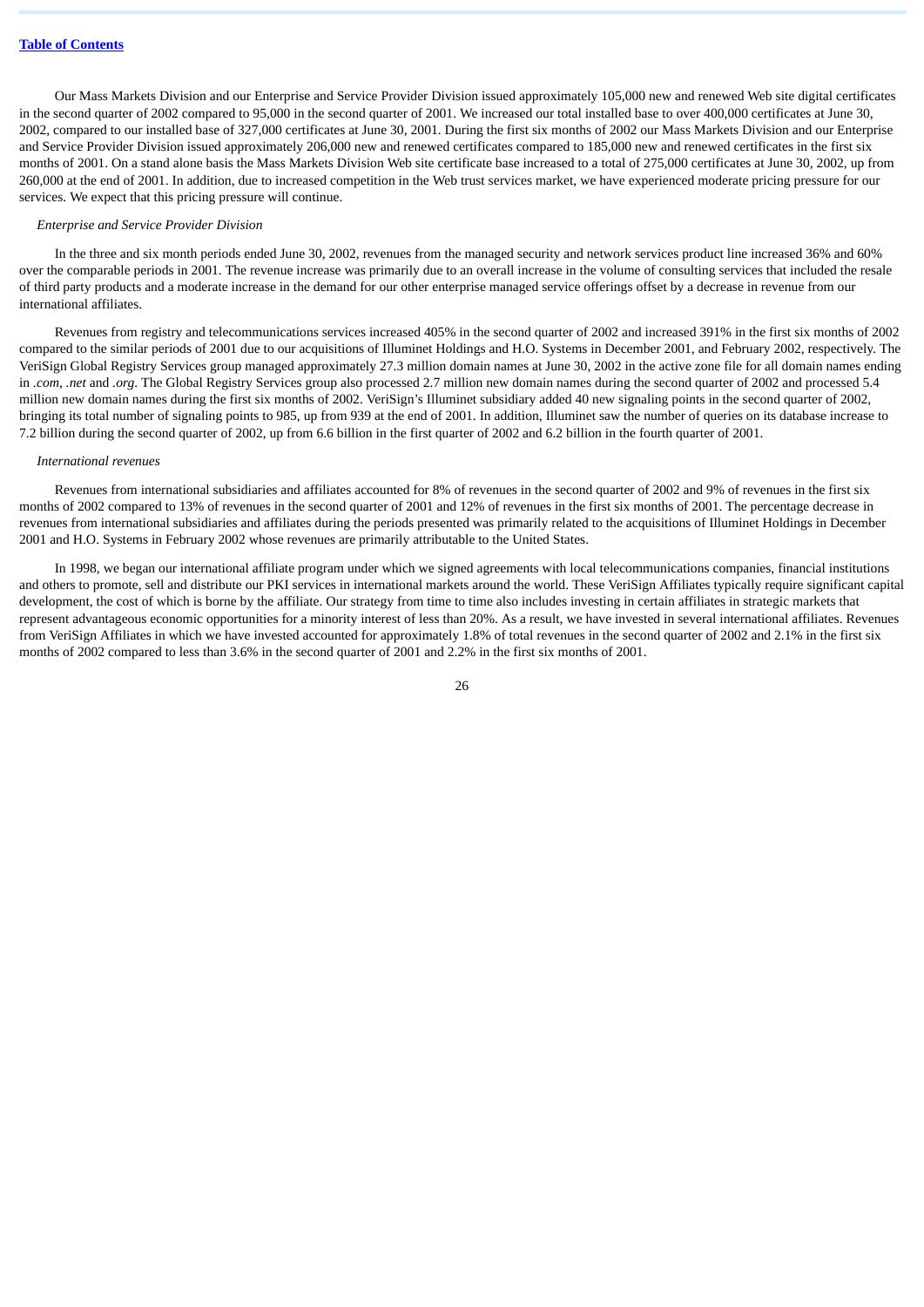### *Costs and Expenses*

### *Cost of revenues*

Cost of revenues consists primarily of costs related to providing digital certificate enrollment and issuance services, payment services, domain name registration services, SS7 network and database services, wireless billing and customer care services, customer support and training, consulting and development services and costs of facilities and computer equipment used in these activities. In addition, with respect to our digital certificate services and telecommunications services, cost of revenues also includes fees paid to third parties to verify certificate applicants' identities, telecom network infrastructure and billing services, insurance premiums for our service warranty plan, errors and omission insurance and the cost of software and hardware resold to customers.

A comparison of cost of revenues for the three-month periods and the six-month periods ended June 30, 2002 and 2001 is presented below.

|                        | 2002      | 2001                   | Change |
|------------------------|-----------|------------------------|--------|
| Three-month period:    |           | (Dollars in thousands) |        |
| Cost of revenues       | \$146,296 | \$80,308               | 82%    |
| Percentage of revenues | 46%       | 35%                    |        |
| Six-month period:      |           |                        |        |
| Cost of revenues       | \$295,998 | \$154,648              | 91%    |
| Percentage of revenues | 46%       | 35%                    |        |

Growth of revenues was the primary factor in the absolute dollar increase of cost of revenues in the second quarter and the first six months of 2002 over the comparable periods in 2001. We have incurred increased expenses related to the cost of hardware and software products resold to customers as part of our consulting business. The acquisitions of Illuminet Holdings and H.O. Systems have resulted in an increase in our cost of revenues on an absolute dollar basis and as a percentage of revenues since their acquisitions. We are continually upgrading our operations infrastructure which has resulted in additional depreciation expenses. Additionally, we have realized substantial growth in our sales of third party software and hardware products which are generally made at lower margins than our other enterprise and mass market sales. Any future acquisitions, further expansion into international markets and introductions of additional products will result in further increases in cost of revenues, due to additional personnel and related expenses and other factors.

Certain of our services, such as consulting and training, require greater initial personnel involvement and therefore, have higher costs than other types of services. In addition, revenues derived from our authentication services, domain name registration services, registry services, payment services and our telecommunications services each have different cost structures.

### *Sales and marketing*

Sales and marketing expenses consist primarily of costs related to sales and marketing, and policy activities. These expenses include salaries, sales commissions and other personnel-related expenses, travel and related expenses, trade shows, costs of lead generation, costs of computer and communications equipment and support services, facilities costs, consulting fees and costs of marketing programs, such as Internet, television, radio and print advertising.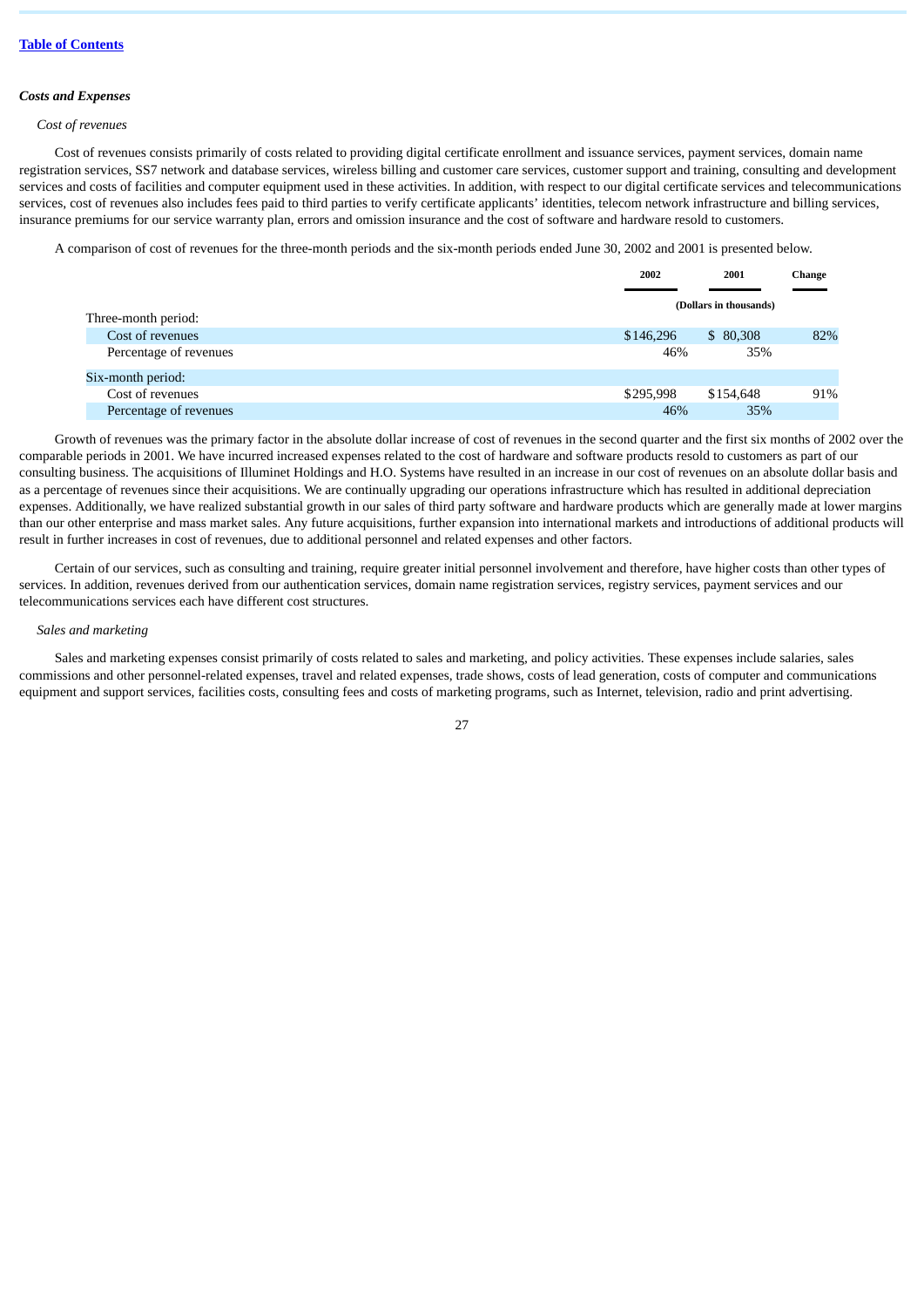A comparison of sales and marketing expenses for the three-month periods and the six-month periods ended June 30, 2002 and 2001 is presented below.

|                        | 2002      | 2001                   | Change |
|------------------------|-----------|------------------------|--------|
|                        |           | (Dollars in thousands) |        |
| Three-month period:    |           |                        |        |
| Sales and marketing    | \$69,281  | \$ 65,337              | 6%     |
| Percentage of revenues | 22%       | 28%                    |        |
| Six-month period:      |           |                        |        |
| Sales and marketing    | \$136,600 | \$129,788              | 5%     |
| Percentage of revenues | 21%       | 29%                    |        |

Sales and marketing expenses increased on an absolute dollar basis in both the second quarter and the first six months of 2002 from the comparable periods in 2001, due primarily to our acquisitions of Illuminet Holdings and H.O. Systems in December 2001 and February 2002, respectively. In addition, the Mass Markets Division continues to incur expenses promoting the value of the *.com*, *.net* and *.org* Web addresses as well as value-added services including Web site design tools and other enhanced service offerings. The remainder of the increase during the first quarter of 2002 was driven by lead and demand generation activities in our authentication businesses and the expansion of our international sales force.

While the absolute dollar spending increased for sales and marketing expenses, we continue to realize a decline in sales and marketing expenses as a percentage of revenues. This is primarily due to the increase in recurring revenues from existing customers, which tend to have lower acquisition costs and the increase in the productivity of the direct and inside sales forces. In addition, we began to realize benefits from our restructuring program initiated in the second quarter of 2002.

### *Research and development*

Research and development expenses consist primarily of costs related to research and development personnel, including salaries and other personnelrelated expenses, consulting fees and the costs of facilities, computer and communications equipment and support services used in service and technology development.

A comparison of research and development expenses for the three-month periods and the six-month periods ended June 30, 2002 and 2001 is presented below.

|                          | 2002     | 2001                   | Change |
|--------------------------|----------|------------------------|--------|
| Three-month period:      |          | (Dollars in thousands) |        |
| Research and development | \$13,012 | \$20,659               | (37)%  |
| Percentage of revenues   | 4%       | 9%                     |        |
| Six-month period:        |          |                        |        |
| Research and development | \$27,792 | \$40,546               | (31)%  |
| Percentage of revenues   | 4%       | 9%                     |        |

Research and development expenses decreased in both the second quarter and the first six months of 2002 from the comparable periods in 2001 in absolute dollars and as a percentage of revenues. The absolute dollar decrease is related to a substantial decrease in allocated lease expenses resulting from the purchase of our headquarters complex in Mountain View, California, in October 2001. Additionally, we incurred higher expenses for the design, testing and deployment of our Internet trust service offerings during the first six months of 2001. The decrease in research and development expenses as a percentage of revenues in the second quarter and the first six months of 2002 is largely due to the decrease in spending for research and development and the restructuring program initiated in the second quarter of 2002.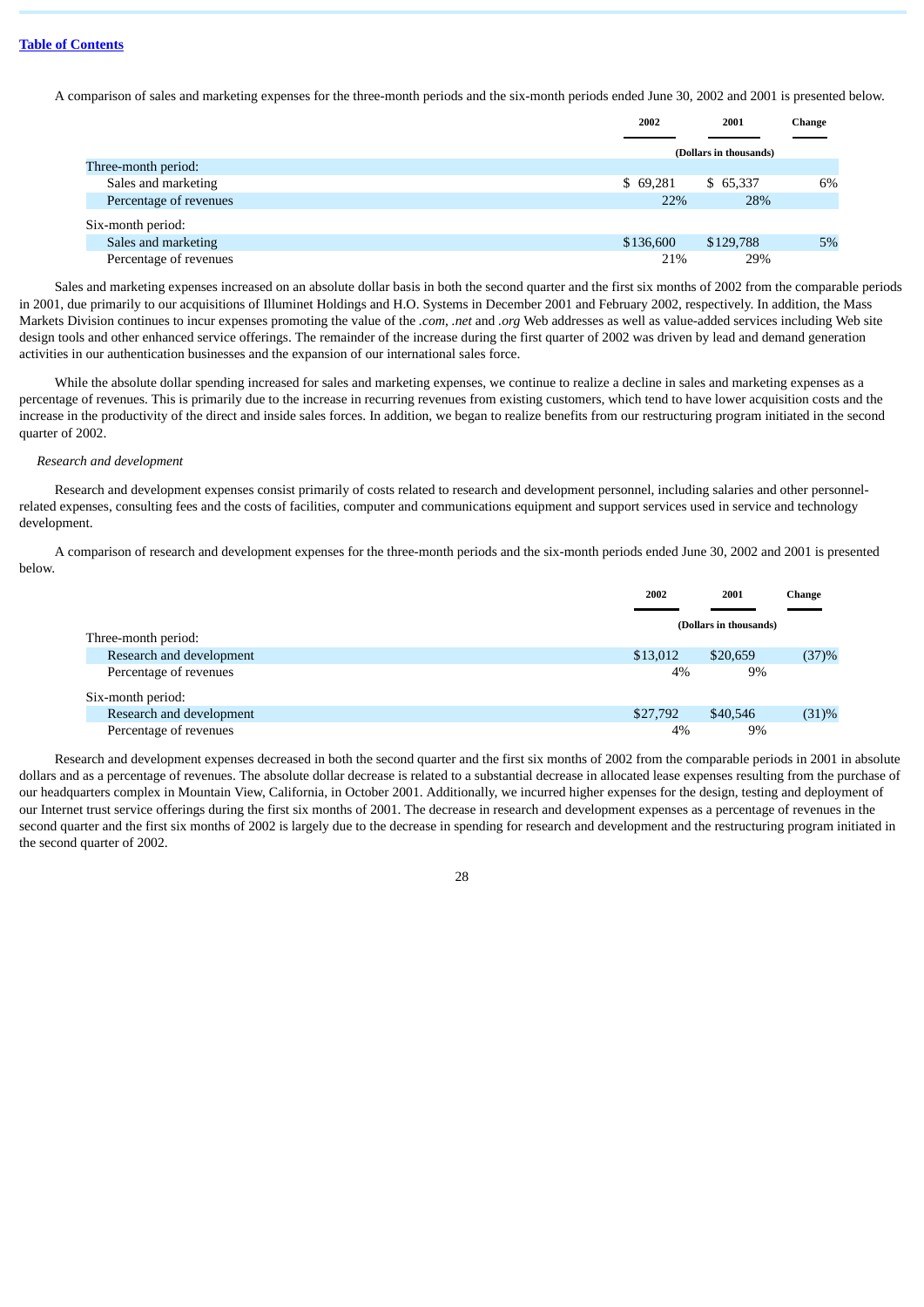We believe that timely development of new and enhanced enterprise services, payment services, Web presence services and other technologies are necessary to maintain our position in the marketplace. Accordingly, we intend to continue to recruit experienced research and development personnel and to make other investments in research and development. To date, we have expensed all research and development expenditures as incurred.

### *General and administrative*

General and administrative expenses consist primarily of salaries and other personnel-related expenses for our executive, administrative, legal, finance and human resources personnel, facilities and computer and communications equipment, management information systems, support services, professional services fees and bad debt expense.

A comparison of general and administrative expenses for the three-month periods and the six-month periods ended June 30, 2002 and 2001 is presented below.

|                                             | 2002     | 2001                   | Change |
|---------------------------------------------|----------|------------------------|--------|
| Three-month period:                         |          | (Dollars in thousands) |        |
| General and administrative                  | \$46,622 | \$34,842               | 34%    |
| Percentage of revenues<br>Six-month period: | 15%      | 15%                    |        |
| General and administrative                  | \$85,089 | \$66,008               | 29%    |
| Percentage of revenues                      | 13%      | 15%                    |        |

General and administrative expense increased in the second quarter and the first six months of 2002 over the comparable periods in 2001 due primarily to our acquisitions of Illuminet Holdings and H.O. Systems in December 2001 and February 2002, respectively. In addition, our bad debt expense increased to \$17.9 million in the first six months of 2002 from \$6.2 million in the first six months of 2001, primarily as a result of increased revenues and the continued deterioration in the overall economy.

# *Restructuring and Other Costs*

In April 2002, VeriSign announced plans to restructure its operations to rationalize, integrate and align the resources of the company, including recently acquired Illuminet Holdings and H.O. Systems. This restructuring program includes workforce reductions, closure of excess facilities, write-down of property and equipment and other charges. As a result of this restructuring program, we recorded restructuring and other costs of \$67.8 million classified as operating expenses during the quarter ended June 30, 2002.

# *Workforce Reduction*

The restructuring program resulted in a workforce reduction of approximately 400 employees across certain business functions, operating units, and geographic regions. The workforce reductions announced in April 2002 were substantially completed within the quarter. We recorded a workforce reduction charge of \$3.8 million during the quarter ended June 30, 2002, relating primarily to severance and fringe benefits.

### *Closure of Excess Facilities*

VeriSign recorded charges of approximately \$26.4 million for excess facilities relating to lease terminations and non-cancelable lease costs. To determine the lease loss, which is the loss after VeriSign's cost recovery efforts from subleasing a building, certain estimates were made related to the (1) time period over which the relevant building would remain vacant, (2) sublease terms, and (3) sublease rates, including common area charges. If market rates continue to decrease in these markets or if it takes longer than expected to sublease these facilities, the actual loss could exceed this estimate. Property and equipment that was disposed of or removed from operations resulted in a net charge of \$20.2 million and consisted primarily of computer software, leasehold improvements, and computer equipment.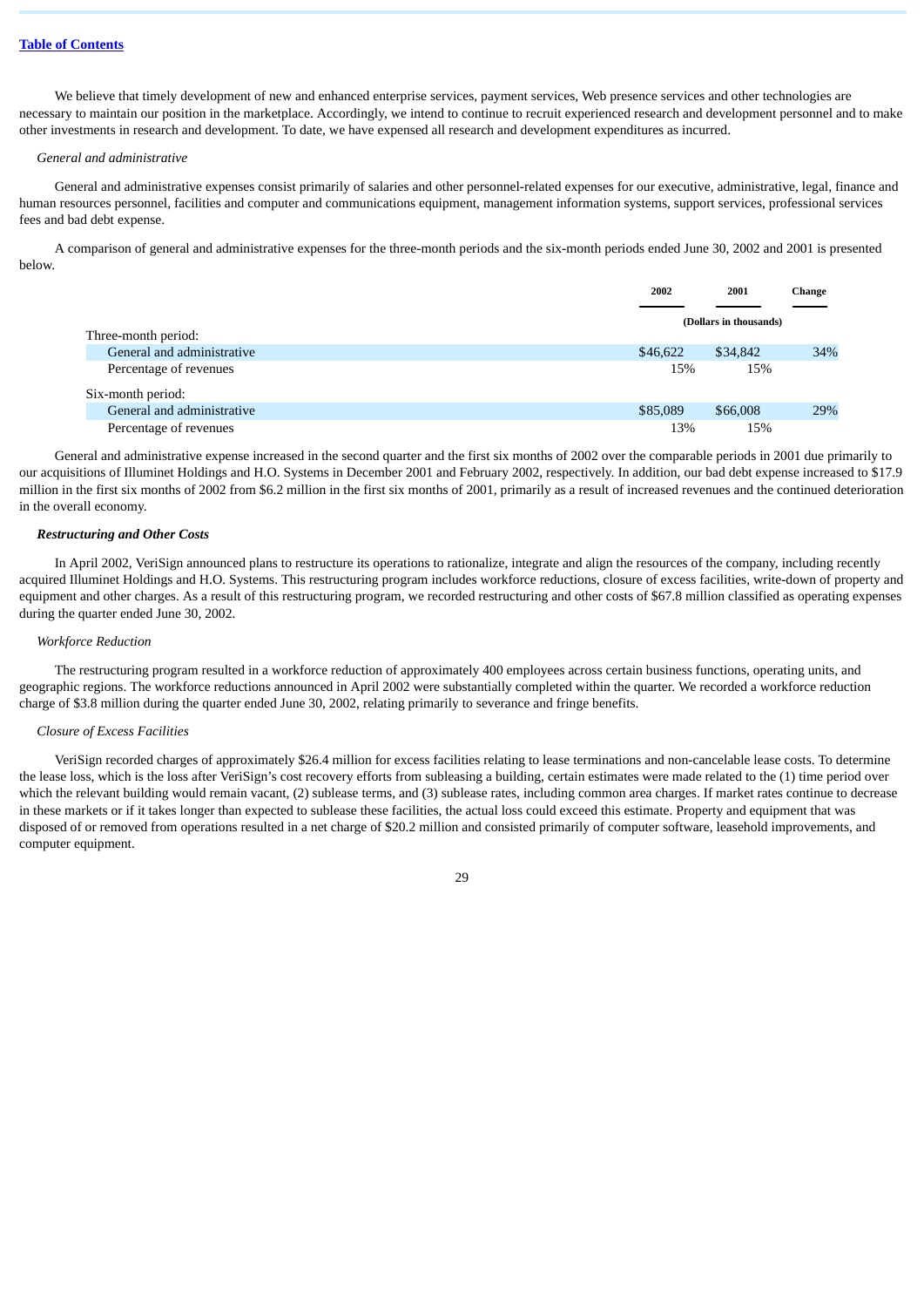# *Exit Costs and Other Charges*

Other exit costs consists of the write-down of prepaid license fees associated with products that were intended to be incorporated into the Company's product offerings but were subsequently abandoned as a result of the decision to restructure. As part of the Company's efforts to rationalize, integrate and align its resources, VeriSign also recorded other charges of \$8.9 million relating primarily to the write-down of impaired prepaid marketing assets associated with discontinued advertising.

A summary of the restructuring and other costs recorded during the quarter ended June 30, 2002 is as follows:

|                                      |   | <b>Total</b><br><b>Restructuring</b><br>and Other<br><b>Charges</b> |  |
|--------------------------------------|---|---------------------------------------------------------------------|--|
|                                      |   | (In thousands)                                                      |  |
| Workforce reduction                  | ъ | 3,830                                                               |  |
| Excess facilities                    |   | 26,370                                                              |  |
| Write-down of property and equipment |   | 20,179                                                              |  |
| Exit costs and other charges         |   | 17,400                                                              |  |
|                                      |   | 67,779                                                              |  |

The restructuring accrual is included on the balance sheet as Accrued restructuring costs. Amounts related to the net lease expense due to the closure of facilities will be paid over the respective lease terms the longest of which extends through February 2008. We expect to substantially complete the implementation of the restructuring program during the fourth quarter of 2002**.**

# *Amortization and write-down of goodwill and other intangible assets*

VeriSign adopted Statement of Financial Accounting Standards ("SFAS") No. 142 as of January 1, 2002. Under the provisions of SFAS No. 142, purchased goodwill and certain indefinite-lived intangibles will no longer be amortized but are subject to testing for impairment upon adoption, and on at least an annual basis thereafter. The results of this testing indicated the carrying value of goodwill and other intangible assets for certain reporting units exceeded their implied fair values and a write-down (impairment charge) of \$4.6 billion was recorded in the second quarter of 2002. Previously, during the first half of 2001 VeriSign had assessed the recoverability of its goodwill using estimated undiscounted cash flows and the result of this assessment was an impairment charge to goodwill in the second quarter of 2001 in the amount of \$9.9 billion.

Amortization and write-down of goodwill and other intangible assets was \$4.7 billion in the second quarter of 2002 compared to \$11.3 billion in the second quarter of 2001. During the first six months of 2002 the amortization and write-down of goodwill and other intangible assets was \$4.8 billion compared to \$12.6 billion in the first six months of 2001. Excluding the impairment charges to goodwill and other intangible assets, amortization expense was \$87.5 million and \$172.4 million in the second quarter and the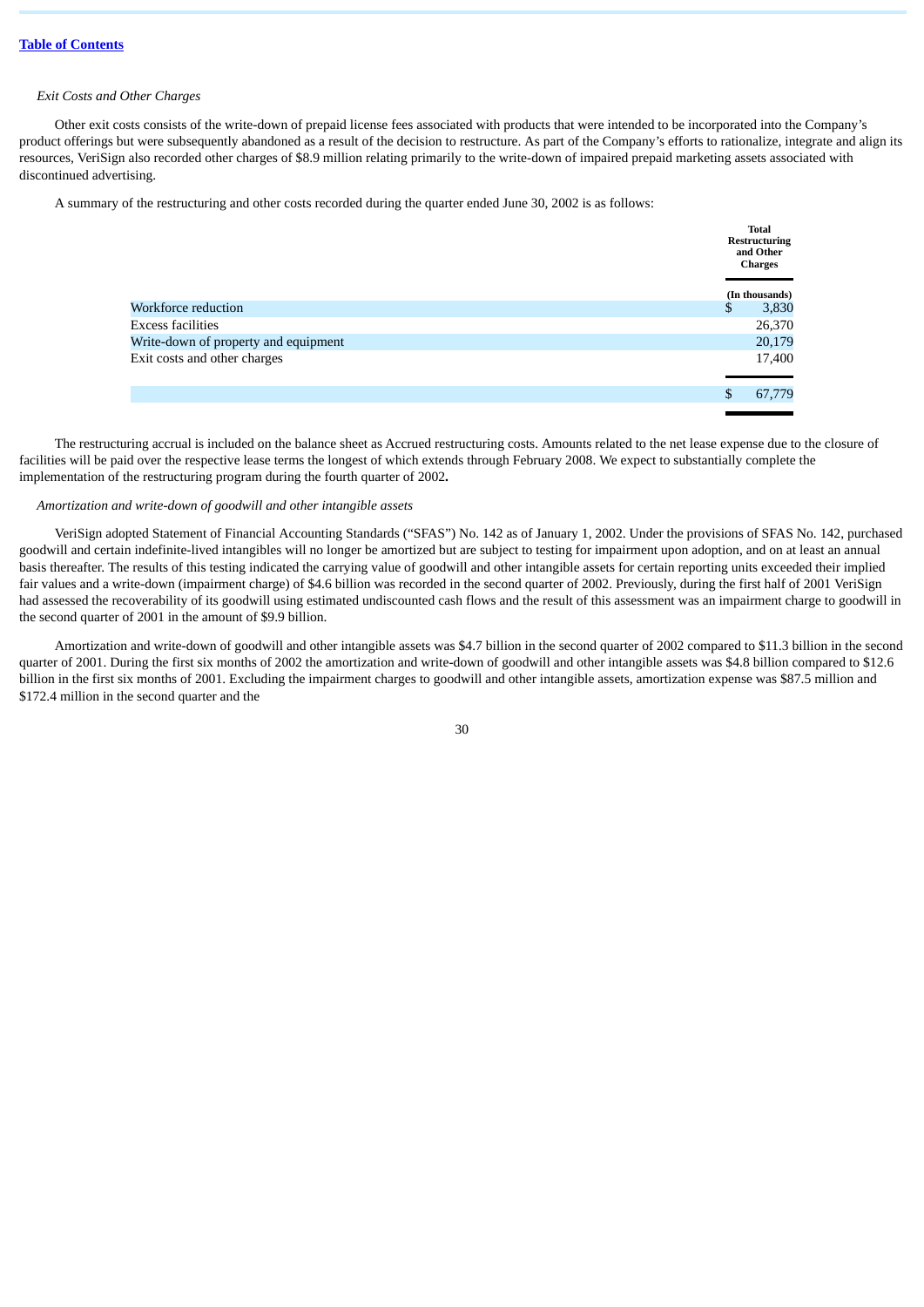first six months of 2002, respectively, and was \$1.4 billion and \$2.8 billion in the second quarter and the first six months of 2001, respectively. The decrease in amortization expense is primarily due to the discontinuance of goodwill amortization in accordance with the provisions of SFAS No. 142.

### *Other Income (Expense), net*

Other income (expense) consists primarily of interest earned on our cash, cash equivalents and short-term and long-term investments, gains or losses on sales or write-downs of equity investments, the net effect of foreign currency transaction gains and losses, and other miscellaneous expenses.

A comparison of other income (expense) for the three-month periods and six-month periods ended June 30, 2002 and 2001 is presented below.

|                        | 2002           | 2001                   | Change    |  |
|------------------------|----------------|------------------------|-----------|--|
|                        |                |                        |           |  |
|                        |                | (Dollars in thousands) |           |  |
| Three-month period:    |                |                        |           |  |
| Other income (expense) | $$^{(90,663)}$ | \$19,151               | (573)%    |  |
| Percentage of revenues | (29)%          | 8%                     |           |  |
| Six-month period:      |                |                        |           |  |
| Other income (expense) | \$(102,833)    | \$(34,012)             | $(202)\%$ |  |
| Percentage of revenues | (16)%          | $(8)\%$                |           |  |

Other expense in the second quarter of 2002 consisted of investment write-downs of \$94.8 million partially offset by \$4.1 million of interest income on our cash, cash equivalents and investments. Other income in the second quarter of 2001 consisted of \$19.1 million of interest income. Other expense in the first six months of 2002 consisted of investment write-downs of \$113.5 million offset by \$10.7 million of interest income. In the first six months of 2001 other expense included write-downs of investments totaling \$74.7 million partially offset by \$33.9 million of interest income. VeriSign reviews its marketable equity holdings in publicly traded companies on a regular basis to determine if any security has experienced an other-than-temporary decline in its fair value. As of June 30, 2002 and 2001, we determined that the decline in value of certain of our public and non-public equity securities investments was other-than-temporary. We may from time to time recognize gains or losses from the sales, write-downs or write-offs of our equity investments.

### *Deferred Income Taxes*

For the six-month period ended June 30, 2002, VeriSign recorded no tax benefits. This is due to the uncertainty of the realization of current net operating losses and certain deferred tax assets.

Our accounting for deferred taxes under SFAS No. 109, "Accounting for Income Taxes," involves the evaluation of a number of factors concerning the realizability of our deferred tax assets. In concluding that a valuation allowance is required to be applied to certain deferred tax assets, we considered such factors as our history of operating losses, our uncertainty as to the projected long-term operating results, and the nature of our deferred tax assets. Although our operating plans assume taxable and operating income in future periods, our evaluation of all of the available evidence in assessing the realizability of the deferred tax assets indicated that such plans were not considered sufficient to overcome the available negative evidence. The possible future reversal of the valuation allowance will result in future income statement benefit to the extent the valuation allowance was applied to deferred tax assets generated through ongoing operations. To the extent the valuation allowance relates to deferred tax assets generated through stock compensation deductions, the possible future reversal of such valuation allowance will result in a benefit to additional paid in capital and will not result in future income statement benefit.

# *Minority Interest in Net Income of Subsidiary*

Minority interest in the net income of VeriSign Japan K.K. was \$172,000 in the second quarter of 2002 and \$337,000 for the first six months of 2002 compared to \$309,000 in the second quarter of 2001 and \$519,000 in the first six months of 2001. The change is primarily due to a decrease in VeriSign Japan's gross margin as a result of pricing pressures as compared to 2001. As the VeriSign Japan business continues to develop and evolve, we expect that the minority interest in net income of subsidiary will fluctuate.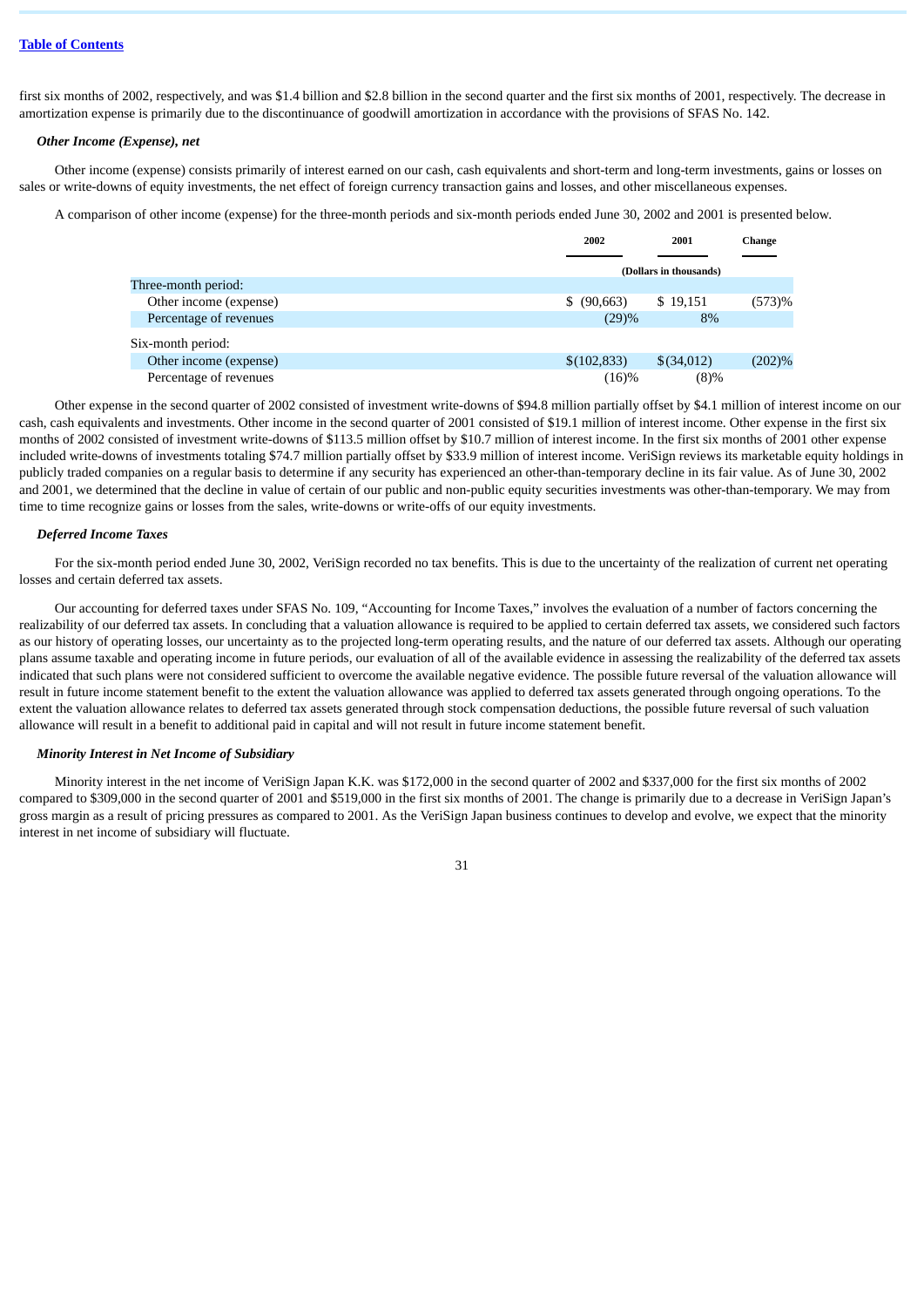### *Recent Developments*

On July 31, 2002, the Company received a Civil Investigative Demand (CID) from the U.S. Federal Trade Commission (FTC) for information to determine whether or not the Company's domain name registration business may have violated Section 5 of the FTC Act. More specifically, the CID requests information on the Company's registrar's relationship with Interland, Inc., the registrar's direct mail offer which began in April 2002, the registrar's transfer practices, and the deletion of domain names. Although a CID is usually a non-public, confidential investigation, as requested by the FTC, the recent disclosure to the press by unidentified sources makes the existence of this investigation appropriate for disclosure.

### **Factors That May Affect Future Results of Operations**

*In addition to other information in this Form 10-Q, the following risk factors should be carefully considered in evaluating us and our business because these factors currently have a significant impact or may have a significant impact on our business, operating results or financial condition. Actual results could differ materially from those projected in the forward-looking statements contained in this Form 10-Q as a result of the risk factors discussed below and elsewhere in this Form 10-Q.*

### **Our limited operating history under our current business structure may result in significant fluctuations of our financial results.**

We were incorporated in April 1995, and began introducing our digital trust services in June 1995. In addition, we completed several acquisitions in 2000 and 2001, including our acquisitions of Network Solutions and Illuminet, and in February 2002 we completed our acquisition of H.O. Systems, Inc. Network Solutions, Illuminet and H.O. Systems operated in different businesses from our then current business. Therefore, we have only a limited operating history on which to base an evaluation of our consolidated business and prospects. Our success will depend on many factors, including, but not limited to, the following:

- the successful integration of the acquired companies;
- the rate and timing of the growth and use of Internet protocol, or IP, networks for electronic commerce and communications;
- the timing and execution of individual customer contracts, particularly large contracts;
- the extent to which digital certificates and domain names are used for electronic commerce or communications;
- the continued growth in the number of Web sites:
- the growth in demand for our services;
- the continued evolution of electronic commerce as a viable means of conducting business;
- the competition for any of our services;
- the perceived security of electronic commerce and communications over IP networks;
- the perceived security of our services, technology, infrastructure and practices;
- the significant lead times before a product or service begins generating revenues;
- the varying rates at which telecommunications companies, telephony resellers and Internet service providers use our services;
- the loss of customers through industry consolidation, or customer decisions to deploy in-house technology; and
- our continued ability to maintain our current, and enter into additional, strategic relationships.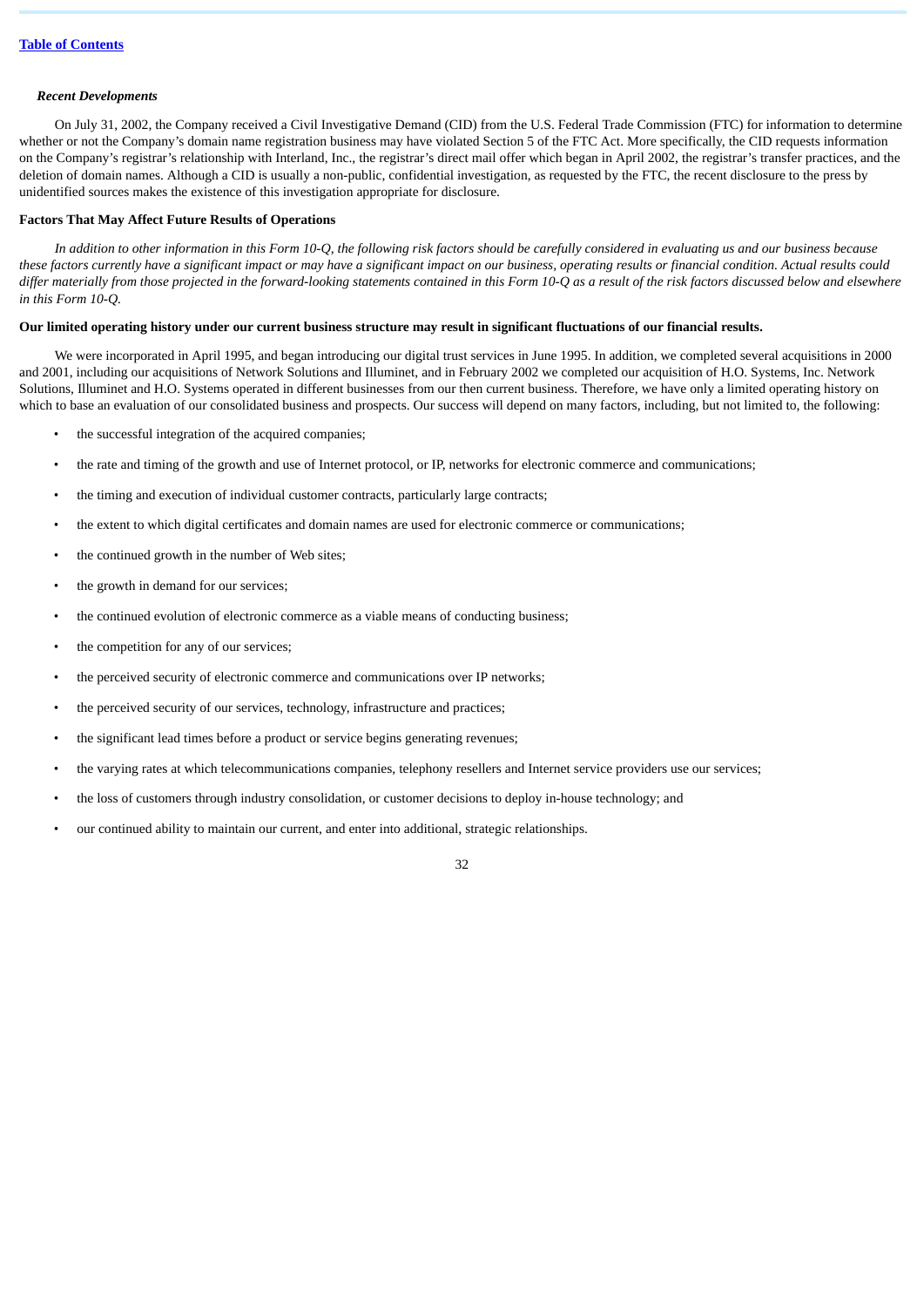To address these risks we must, among other things:

- successfully market our digital trust services to new and existing customers;
- attract, integrate, train, retain and motivate qualified personnel;
- respond to competitive developments;
- successfully introduce new digital trust services; and
- successfully introduce enhancements to our digital trust services to address new technologies and standards and changing market conditions.

### **Our business depends on the future growth of the Internet and adoption and continued use of IP networks.**

Our future success substantially depends on the continued growth in the use of the Internet and IP networks. If the use of and interest in the Internet and IP networks does not continue to grow, our business would be harmed. To date, many businesses and consumers have been deterred from utilizing the Internet and IP networks for a number of reasons, including, but not limited to:

- potentially inadequate development of network infrastructure;
- security concerns, particularly for online payments, including the potential for merchant or user impersonation and fraud or theft of stored data and information communicated over IP networks;
- privacy concerns, including the potential for third parties to obtain personally identifiable information about users or to disclose or sell data without notice to or the consent of such users;
- other security concerns such as attacks on popular Web sites by "hackers;"
- inconsistent quality of service;
- lack of availability of cost-effective, high-speed systems and services;
- limited number of local access points for corporate users;
- inability to integrate business applications on IP networks;
- the need to operate with multiple and frequently incompatible products;
- government regulation; and
- a lack of tools to simplify access to and use of IP networks.

The widespread acceptance of the Internet and IP networks will require a broad acceptance of new methods of conducting business and exchanging information. Organizations that already have invested substantial resources in other methods of conducting business may be reluctant to adopt new methods. Also, individuals with established patterns of purchasing goods and services and effecting payments may be reluctant to change.

# **We have sold our products to companies as part of broader business relationships and revenues from these contracts may not be indicative of future revenues.**

We have purchased products and services from companies and participated in financings of companies with whom we have entered into separate contractual arrangements for the distribution and sale of our products and services. We derived approximately 2.1% of our total revenues in the first six months of 2002 and approximately 1.7% of our total revenues in the first six months of 2001 from reciprocal arrangements. Typically in these relationships, under separate agreements, we sell our products and services to a company and that company sells to us their products and services or we, under a separate agreement, participate with other investors in a private equity round financing of the company. We also derived approximately 2.7% of our total revenues in the first six months of 2002 and approximately 3.6% of our total revenues in the first six months of 2001 from customers with whom we have participated in a private equity round of financing, including several of the VeriSign Affiliates, as well as various technology companies in a variety of related market areas. We may not be able to sustain the revenue growth we have experienced in recent periods if we do not continue to participate in business relationships of this nature. In addition, past revenue growth may not be indicative of future operating results.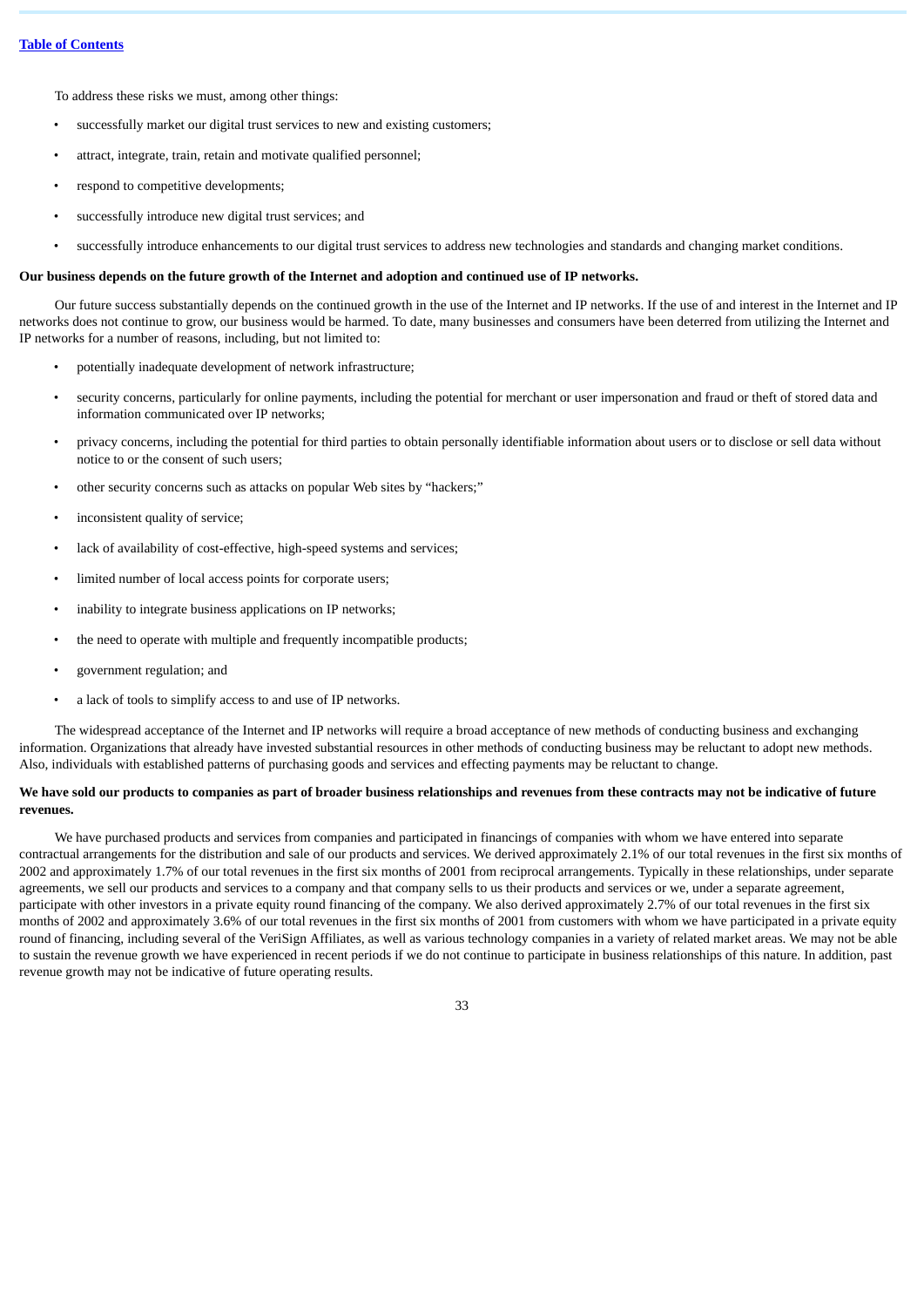# **We may not be able to sustain the revenue growth we have experienced in the past from our Web presence services, which depends in part upon our ability to renew domain name registrations.**

In 2000, the demand for new domain name registrations in our Web presence business increased substantially as a result of our promotional programs, in which we accepted domain name registrations at significant discounts, and from registrations by entities who registered domain names with the hopes of reselling them. Many of those domain names have not been renewed as of their two-year anniversary date. Further, many of the entrepreneurial and start-up businesses, begun in 2000, have declined. The future success of our Web presence services business will depend, among other things, upon our customers' renewal of their domain name registrations and upon our ability to obtain new domain name registrations and to successfully market our value-added product and services to our domain name registrants. Registrants may choose to renew their domain names with other registrars or they may choose not to renew and pay for renewal of their domain names. Since we deactivate and delete domain name registrations that are not paid for, our inability to obtain domain name registration renewals from our customers could have an adverse effect on our revenue growth and our business.

# **Our failure to achieve or sustain market acceptance of our signaling and intelligent network services at desired pricing levels could impact our ability to maintain profitability or positive cash flow.**

The telecommunications industry is characterized by significant price competition. Competition and industry consolidation in our telecommunications services could result in significant pricing pressure and an erosion in our market share. Pricing pressure from competition could cause large reductions in the selling price of our services. For example, our competitors may provide customers with reduced communications costs for Internet access or private network services, reducing the overall cost of services and significantly increasing pricing pressures on us. We may not be able to offset the effects of any price reductions by increasing the number of our customers, generating higher revenues from enhanced services or reducing our costs. We believe that the business of providing network connectivity and related network services will likely see increased consolidation in the future. Consolidation could decrease selling prices and increase competition in these industries, which could erode our market share, revenues and operating margins.

### **Issues arising from implementing agreements with ICANN and the Department of Commerce could harm our domain name registration business.**

The Department of Commerce, or DOC, has adopted a plan for a phased transition of the DOC's responsibilities for the domain name system to the Internet Corporation for Assigned Names and Numbers, or ICANN. We face risks from this transition, including the following:

- ICANN could adopt or promote policies, procedures or programs that are unfavorable to our role in the registration of domain names or that are inconsistent with our current or future plans;
- the DOC or ICANN could terminate our agreements to be the registry or a registrar in the *.com*, *.net* and *.org* top-level domains if they find that we are in violation of our agreements with them;
- if our agreements to be the registry for the *.com*, *.org* or *.net* top-level domains, or a registrar for existing and new top-level domains are terminated, we may not be able to sustain the revenue growth we experienced in recent periods;
- the terms of the registrar accreditation contract could change, as a result of an ICANN-adopted policy, in a manner that is unfavorable to us;
- the DOC's or ICANN's interpretation of provisions of our agreements with either of them could differ from ours;
- the DOC could revoke its recognition of ICANN, as a result of which the DOC would take the place of ICANN for purposes of the various agreements described above, and could take actions that are harmful to us;
- ICANN has approved new top-level domains and we may not be permitted to act as a registrar with respect to some of those top-level domains;
- the U.S. Government could refuse to transfer certain responsibilities for domain name system administration to ICANN due to security, stability or other reasons, resulting in fragmentation or other instability in domain name system administration; and
- our registry business could face legal or other challenges resulting from the activities of registrars.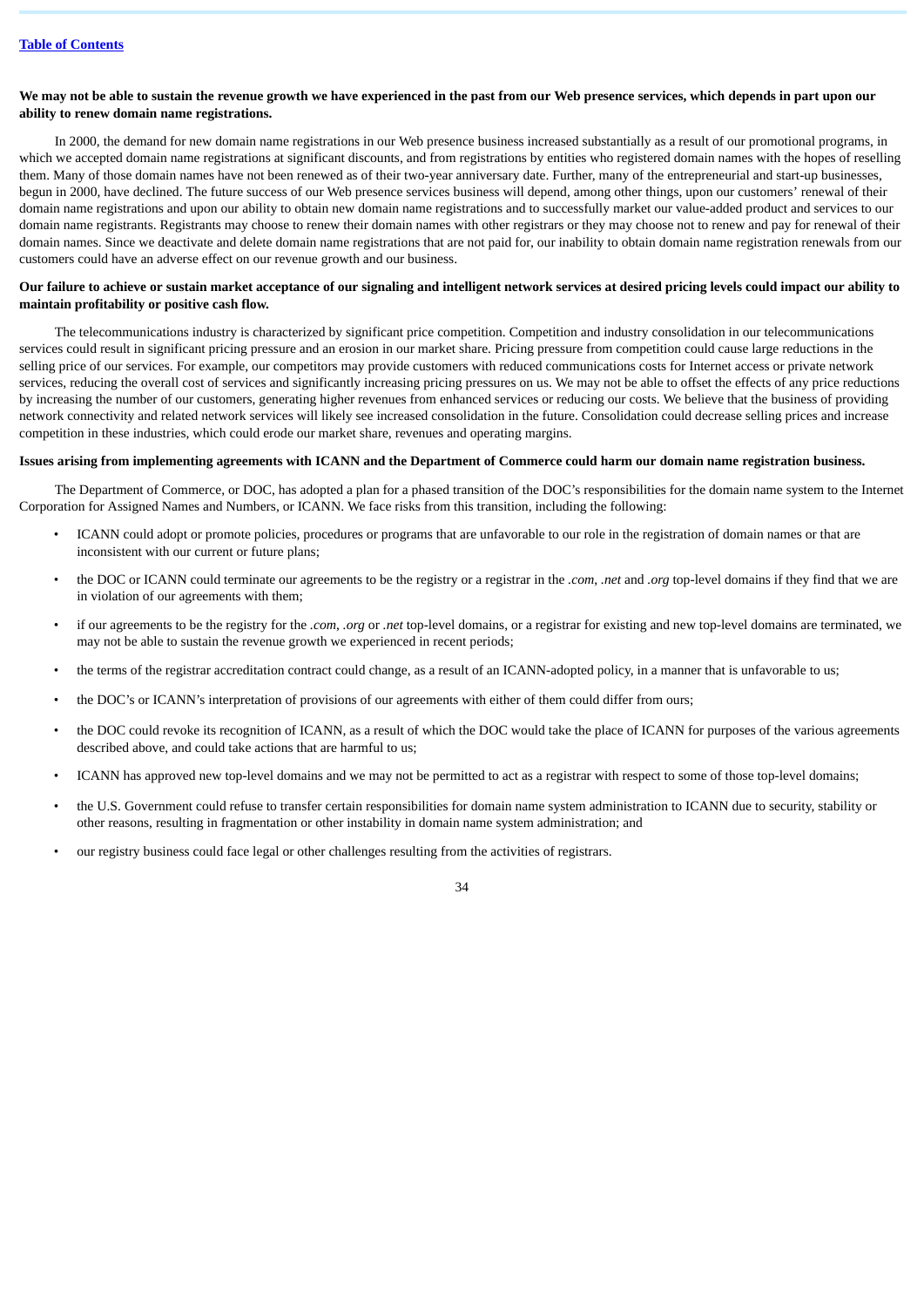# **Challenges to ongoing privatization of Internet administration could harm our Web presence services business.**

Risks we face from challenges by third parties, including other domestic and foreign governmental authorities, to our role in the ongoing privatization of the Internet include:

- legal, regulatory or other challenges could be brought, including challenges to the agreements governing our relationship with the DOC or ICANN, or to the legal authority underlying the roles and actions of the DOC, ICANN or us;
- Congress has held several hearings in which various issues about the domain name system and ICANN's practices have been raised and Congress could take action that is unfavorable to us;
- ICANN could fail to maintain its role, potentially resulting in instability in domain name system administration; and
- some foreign governments and governmental authorities have in the past disagreed with, and may in the future disagree with, the actions, policies or programs of ICANN, the U.S. Government and us relating to the domain name system. These foreign governments or governmental authorities may take actions or adopt policies or programs that are harmful to our business.

# **Our quarterly operating results may fluctuate and our future revenues and profitability are uncertain.**

Our quarterly operating results have varied and may fluctuate significantly in the future as a result of a variety of factors, many of which are outside our control. These factors include the following:

- the long sales and implementation cycles for, and potentially large order sizes of, some of our digital trust services and the timing and execution of individual customer contracts;
- volume of domain name registrations and customer renewal rates through our Web presence services business and our Global Registry Service business;
- competition in the domain name registration services business from competing registrars and registries;
- the mix of all our offered services sold during a quarter;
- our success in marketing and market acceptance of our enterprise services, network services, Web presence services and Web trust services by our existing customers and by new customers;
- continued development of our direct and indirect distribution channels, both in the U.S. and abroad;
- a decrease in the level of spending for information technology related products and services by enterprise customers;
- our success in assimilating the operations and personnel of any acquired businesses;
- the seasonal fluctuations in consumer use of telecommunications services;
- the impact of price changes in our enterprise services, network services, Web presence services, Web trust services or our competitors' products and services; and
- general economic and market conditions as well as economic and market conditions specific to IP network, telecommunications and Internet industries.

We expect an increase in our operating expenses. If the increase in our expenses is not accompanied by a corresponding increase in our revenues, our operating results will suffer, particularly as revenues from many of our services are recognized ratably over the term of the service, rather than immediately when the customer pays for them, unlike our sales and marketing expenditures, which are expensed in full when incurred.

Due to all of the above factors, our quarterly revenues and operating results are difficult to forecast. Therefore, we believe that period-to-period comparisons of our operating results will not necessarily be meaningful, and you should not rely upon them as an indication of future performance. Also, operating results may fall below our expectations and the expectations of securities analysts or investors in one or more future quarters. If this were to occur, the market price of our common stock would likely decline.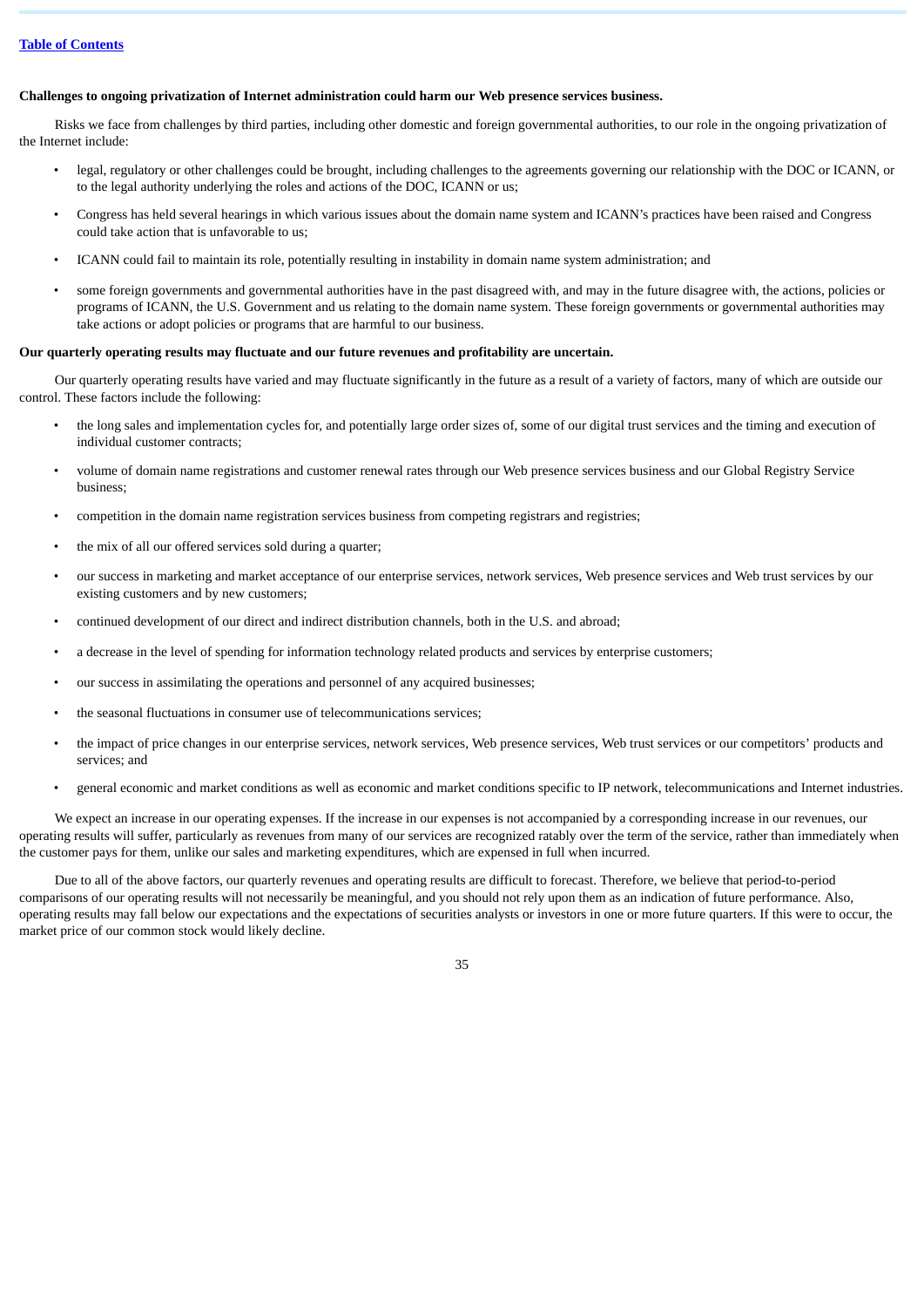In addition, the terrorist acts of September 11, 2001 have created an uncertain economic environment and we cannot predict the impact of these events, any subsequent terrorist acts or of any related military action, on our customers or business. We believe that, in light of these events, some businesses may curtail spending on information technology, which could also affect our quarterly results in the future.

# **Our industry is highly competitive and, if we do not compete effectively, we may suffer price reductions, reduced gross margins and loss of market share.**

We anticipate that the market for services that enable trusted and secure electronic commerce and communications over IP networks will remain intensely competitive. We compete with larger and smaller companies that provide products and services that are similar to some aspects of our digital trust services. Our competitors may develop new technologies in the future that are perceived as being more secure, effective or cost efficient than the technology underlying our digital trust services. We expect that competition will increase in the near term, and that our primary long-term competitors may not yet have entered the market.

Increased competition could result in pricing pressures, reduced margins or the failure of our digital trust services to achieve or maintain market acceptance, any of which could harm our business. Several of our current and potential competitors have longer operating histories and significantly greater financial, technical, marketing and other resources. As a result, we may not be able to compete effectively.

We face competition from large, well-funded regional providers of SS7 network services and related products, such as regional Bell operating companies, TSI and Southern New England Telephone, a unit of SBC Communication. The prepaid wireless account management and unregistered user services of National Telemanagement Corporation, a subsidiary of ours, faces competition from Boston Communications Group, Priority Call, InterVoice-Brite and TSI. We are also aware of major Internet service providers, software developers and smaller entrepreneurial companies that are focusing significant resources on developing and marketing products and services that will compete directly with ours.

In connection with our first round of financing, RSA contributed certain technology to us and entered into a non-competition agreement with us under which RSA agreed that it would not compete with our certificate authority business for a period of five years. This non-competition agreement expired in April 2000. RSA has recently entered the digital certificate market and our business could be materially harmed.

Seven new global top-level domain registries, *.aero, .biz, .coop, .info, .museum, .name* and *.pro*, have begun or are expected to begin accepting domain name registrations in the near future. Since we will not serve as a registry for these new top-level domains, we will not receive the annual registry fee for domain name registrations under these top-level domains. The commencement of registrations in these new top-level domains could have the effect of reduced demand for *.com* and *.net* domain name registrations. If the new top-level domains reduce the demand for domain name registrations in *.com* and *.net*, our business could be materially harmed.

The agreements among ICANN, the DOC, us and other registrars permit flexibility in pricing for and term of registrations. Our revenues, therefore, could be reduced due to pricing pressures, bundled service offerings and variable terms from our competitors. Some registrars and resellers in the *.com*, *.net* and *.org* top-level domains are already charging lower prices for registration services in those domains. In addition, other entities are bundling, and may in the future bundle, domain name registrations with other products or services at reduced rates or for free.

# **We may face difficulties assimilating and may incur costs associated with our acquisition of Illuminet Holdings, Inc. and any other future acquisitions.**

We made several acquisitions in 2000 and 2001. In December 2001, we acquired Illuminet Holdings, Inc., which recently completed several acquisitions of its own, and in February 2002 we completed our acquisition of H.O. Systems, Inc. We could experience difficulty in integrating the personnel, products,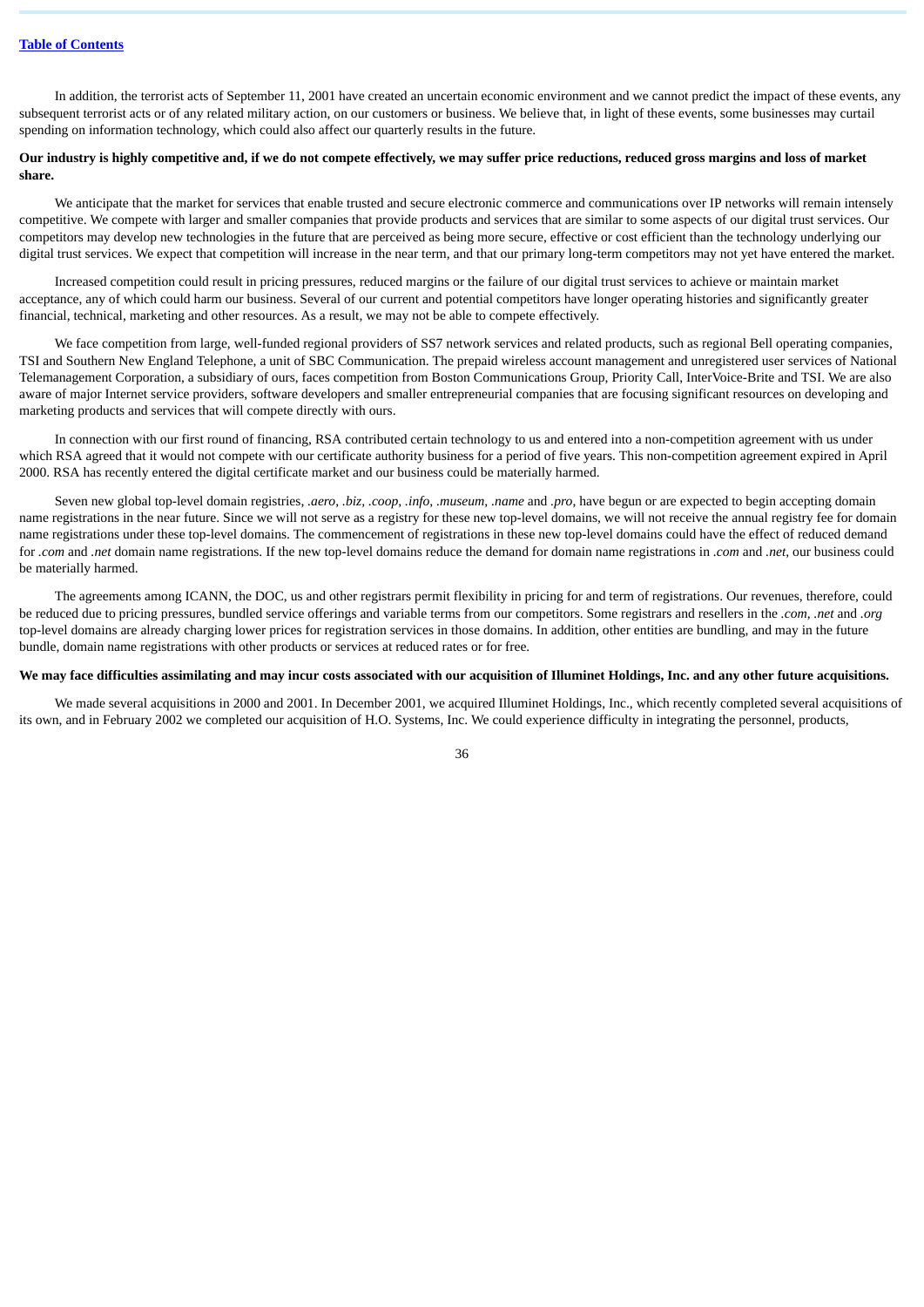technologies or operations of these companies. Assimilating acquired businesses involves a number of other risks, including, but not limited to:

- the potential disruption of our ongoing business;
- the potential impairment of relationships with our employees, customers and strategic partners;
- unanticipated costs or the incurrence of unknown liabilities;
- the need to manage more geographically-dispersed operations, such as our offices in Virginia, North Carolina, Washington, Kansas, South Carolina, South Africa and Europe;
- greater than expected costs and the diversion of management's resources from other business concerns involved in identifying, completing and integrating acquisitions;
- the inability to retain the employees of the acquired businesses;
- adverse effects on the existing customer relationships of acquired companies;
- the difficulty of assimilating the operations and personnel of the acquired businesses;
- the potential incompatibility of business cultures;
- any perceived adverse changes in business focus:
- entering into markets and acquiring technologies in areas in which we have little experience;
- our inability to incorporate acquired technologies successfully into our operations infrastructure;
- the need to incur debt, which may reduce our cash available for operations and other uses, or issue equity securities, which may dilute the ownership interests of our existing stockholders; and
- the inability to maintain uniform standards, controls, procedures and policies.

If we are unable to successfully address any of these risks for future acquisitions, our business could be harmed.

Additionally, there is risk that we may incur additional expenses associated with a write-off of a portion of goodwill and other intangible assets, as was the case when we recorded a non-cash charge of approximately \$4.6 billion in the second quarter of 2002 and \$9.9 billion in the second quarter of 2001 related to write-downs of goodwill due to changes in market conditions for acquisitions made with our common stock. Under generally accepted accounting principles, we are required to evaluate goodwill for impairment on an annual basis and to evaluate other intangible assets as events or circumstances indicate that such assets may be impaired. These evaluations could result in further write-downs of goodwill or other intangible assets.

### **Our telecommunications services business depends on the acceptance of our SS7 network and the telecommunications market's continuing use of SS7 technology.**

Our future growth depends, in part, on the commercial success and reliability of our SS7 network, which we recently acquired through our merger with Illuminet Holdings, Inc. Our SS7 network is a vital component of our intelligent network services, which had been an increasing source of revenues for Illuminet. Our network services business will suffer if our target customers do not use our SS7 network. Our future financial performance will also depend on the successful development, introduction and customer acceptance of new and enhanced SS7-based services. We are not certain that our target customers will choose our particular SS7 network solution or continue to use our SS7 network. In the future, we may not be successful in marketing our SS7 network or any new or enhanced services.

## **Our industry markets are evolving, and if these markets fail to develop or if our products are not widely accepted in these markets, our business could suffer.**

We target our digital trust services at the market for trusted and secure electronic commerce and communications over IP networks. This is a rapidly evolving market that may not continue to grow.

Accordingly, the demand for our digital trust services is very uncertain. Even if the market for electronic commerce and communications over IP networks grows, our digital trust services may not be widely accepted. The factors that may affect the level of market acceptance of digital certificates and, consequently, our digital trust services include the following: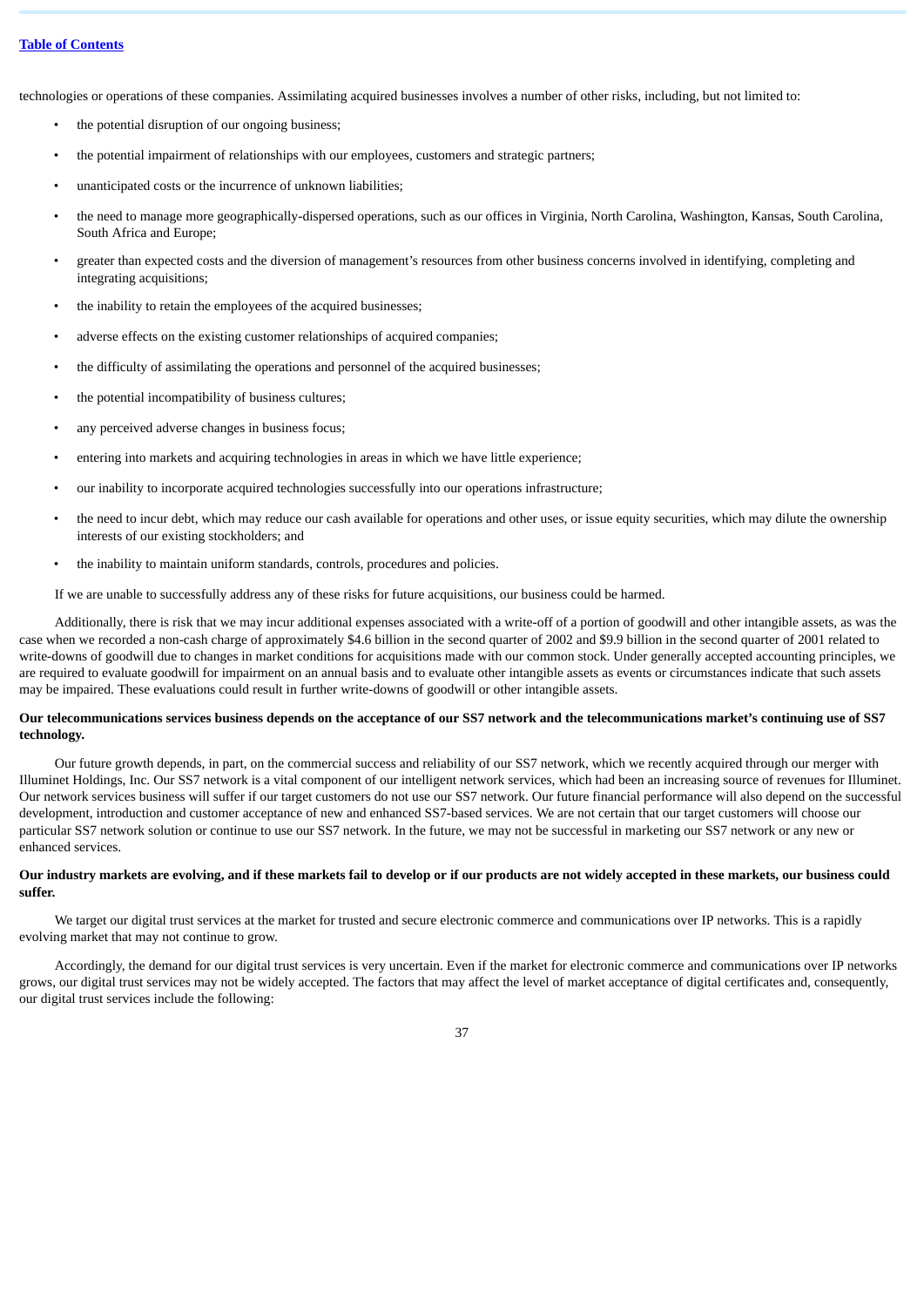- market acceptance of products and services based upon authentication technologies other than those we use;
- public perception of the security of digital certificates and IP networks;
- the ability of the Internet infrastructure to accommodate increased levels of usage; and
- government regulations affecting electronic commerce and communications over IP networks.

Even if digital certificates achieve market acceptance, our digital trust services may fail to address the market's requirements adequately. If digital certificates do not sustain or increase their acceptance, or if our digital trust services in particular do not achieve or sustain market acceptance, our business would be materially harmed.

The telecommunications network services industry is also characterized by rapid technological change and frequent new product and service announcements. Significant technological changes could make our technology obsolete. We must adapt to our rapidly changing market by continually improving the responsiveness, reliability and features of our network and by developing new network features, services and applications to meet changing customer needs. We cannot assure that we will be able to adapt to these challenges or respond successfully or in a cost-effective way to adequately meet them. Our failure to do so would adversely affect our ability to compete and retain customers or market share. We sell our SS7 network services primarily to traditional telecommunications companies that rely on traditional voice networks. Many emerging companies are providing convergent Internet protocol-based network services. Our future revenues and profits, if any, could depend upon our ability to provide products and services to these Internet protocol-based telephony providers.

#### **If we encounter system interruptions or security breaches, we could be exposed to liability and our reputation and business could suffer.**

We depend on the uninterrupted operation of our various domain name registration systems, secure data centers and other computer and communication networks. Our systems and operations are vulnerable to damage or interruption from:

- power loss, transmission cable cuts and other telecommunications failures;
- damage or interruption caused by fire, earthquake, and other natural disasters;
- computer viruses or software defects; and
- physical or electronic break-ins, sabotage, intentional acts of vandalism, terrorist attacks and other events beyond our control.

Most of our systems are located at, and most of our customer information is stored in, our facilities in Mountain View, California and Kawasaki, Japan, both of which are susceptible to earthquakes, Dulles and Herndon, Virginia, Lacey, Washington and Overland Park, Kansas. Though we have back-up power resources, our California locations are susceptible to electric power shortages similar to those experienced during 2001. All of our domain name registration services systems, including those used in our domain name registry and registrar business are located at our Dulles and Herndon, Virginia facilities. Any damage or failure that causes interruptions in any of these facilities or our other computer and communications systems could materially harm our business.

In addition, our ability to issue digital certificates and register domain names depends on the efficient operation of the Internet connections from customers to our secure data centers and our various registration systems as well as from customers to our registrar and from our registrar and other registrars to the shared registration system. These connections depend upon the efficient operation of Web browsers, Internet service providers and Internet backbone service providers, all of which have had periodic operational problems or experienced outages in the past. Any of these problems or outages could decrease customer satisfaction, which could harm our business.

A failure in the operation of our various registration systems, our domain name zone servers, the domain name root servers or other events could result in the deletion of one or more domain names from the Internet for a period of time. A failure in the operation of our shared registration system could result in the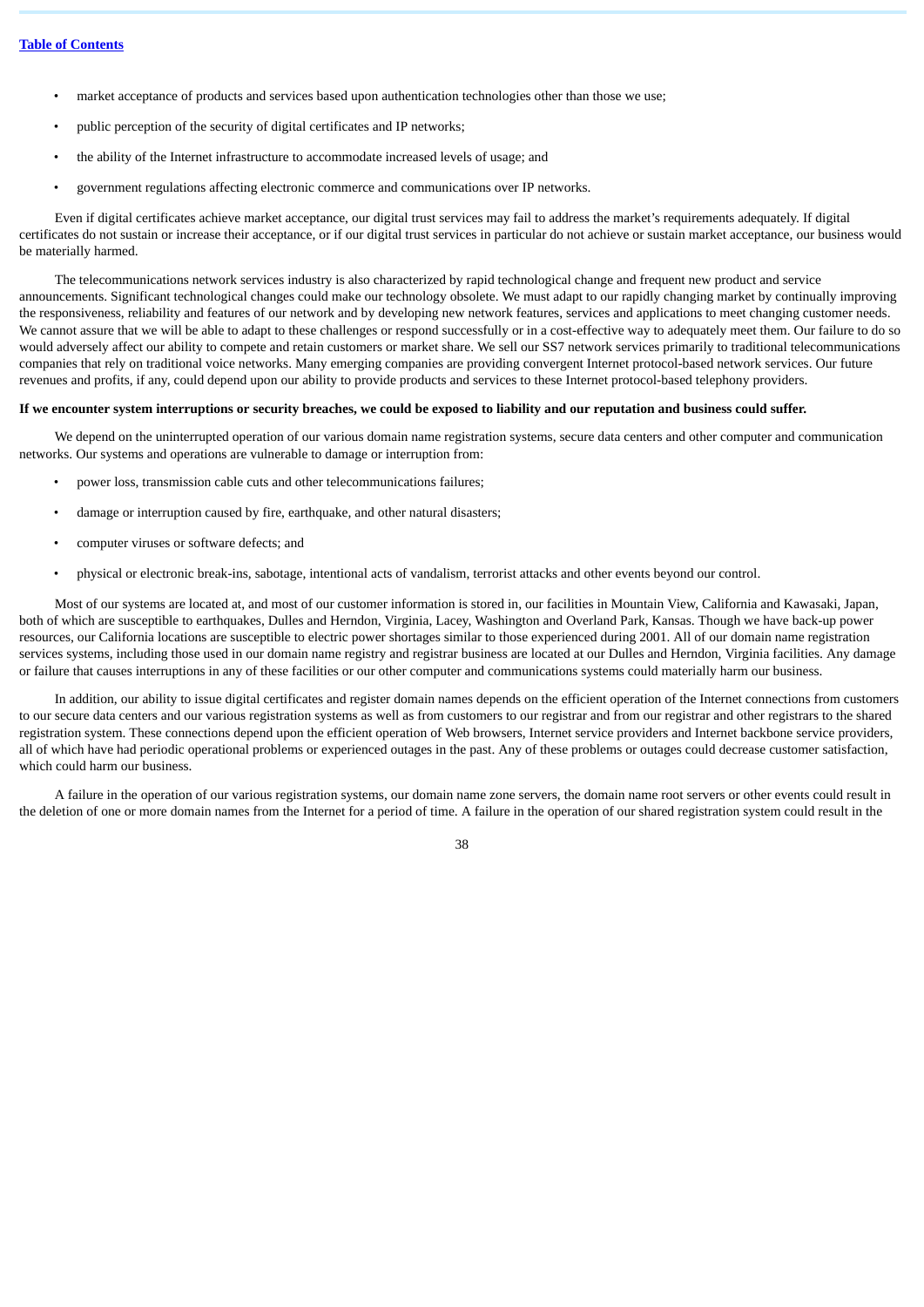inability of one or more other registrars to register and maintain domain names for a period of time. A failure in the operation or update of the master database that we maintain could result in the deletion of one or more top-level domains from the Internet and the discontinuation of second-level domain names in those top-level domains for a period of time. The inability of our registrar systems, including our back office billing and collections infrastructure, and telecommunications systems to meet the demands of a large number of domain name registration requests and corresponding customer e-mails and telephone calls, including speculative, otherwise abusive and repetitive e-mail domain name registration and modification requests, could result in substantial degradation in our customer support service and our ability to process, bill and collect registration requests in a timely manner.

We retain certain confidential customer information in our secure data centers and various registration systems. It is critical to our business strategy that our facilities and infrastructure remain secure and are perceived by the marketplace to be secure. Our domain name registry operations also depend on our ability to maintain our computer and telecommunications equipment in effective working order and to reasonably protect our systems against interruption and potentially depends on protection by other registrars in the shared registration system. The root zone servers and top-level domain name zone servers that we operate are critical hardware to our registry services operations. Therefore, we may have to expend significant time and money to maintain or increase the security of our facilities and infrastructure.

Despite our security measures, our infrastructure may be vulnerable to physical break-ins, computer viruses, and attacks by hackers or similar disruptive problems. It is possible that we may have to expend additional financial and other resources to address such problems. Any physical or electronic break-in or other security breach or compromise of the information stored at our secure data centers and domain name registration systems may jeopardize the security of information stored on our premises or in the computer systems and networks of our customers. In such an event, we could face significant liability and customers could be reluctant to use our digital trust services. Such an occurrence could also result in adverse publicity and therefore, adversely affect the market's perception of the security of electronic commerce and communications over IP networks as well as of the security or reliability of our services.

## **We rely on a continuous power supply to conduct our operations, and California's recent energy crisis could disrupt our operations and increase our expenses.**

One of our secure data centers and one of our customer support call centers are located in Mountain View, California. In the summer of 2001, California experienced an energy crisis and could again face an energy crisis that could disrupt our operations and increase our expenses. In the event of an acute power shortage, that is, when power reserves for the State of California fall below 1.5%, California has on some occasions implemented, and may in the future continue to implement, rolling blackouts throughout the state. If blackouts interrupt our power supply, we may be temporarily unable to operate. Any such interruption in our ability to continue operations could delay the development of our products. Future interruptions could damage our reputation, harm our ability to retain existing customers and to obtain new customers, and could result in lost revenue, any of which could substantially harm our business and results of operations.

Furthermore, the deregulation of the energy industry instituted in 1996 by the California government and shortages in wholesale electricity supplies have caused power prices to increase. If wholesale prices continue to increase, our operating expenses will likely increase, as our headquarters and many of our employees are based in California.

#### **Some of our investments in other companies have resulted in losses and may result in losses in the future.**

We have investments in a number of companies. In most instances, these investments are in the form of equity and debt securities of private companies for which there is no public market. These companies are typically in the early stage of development and may be expected to incur substantial losses. Therefore, these companies may never become publicly traded companies. Even if they do, an active trading market for their securities may never develop and we may never realize any return on these investments. Further, if these companies are not successful, we could incur charges related to write-downs or write-offs of these types of assets. Due to the recent volatility in the stock market in general, and the market prices of securities of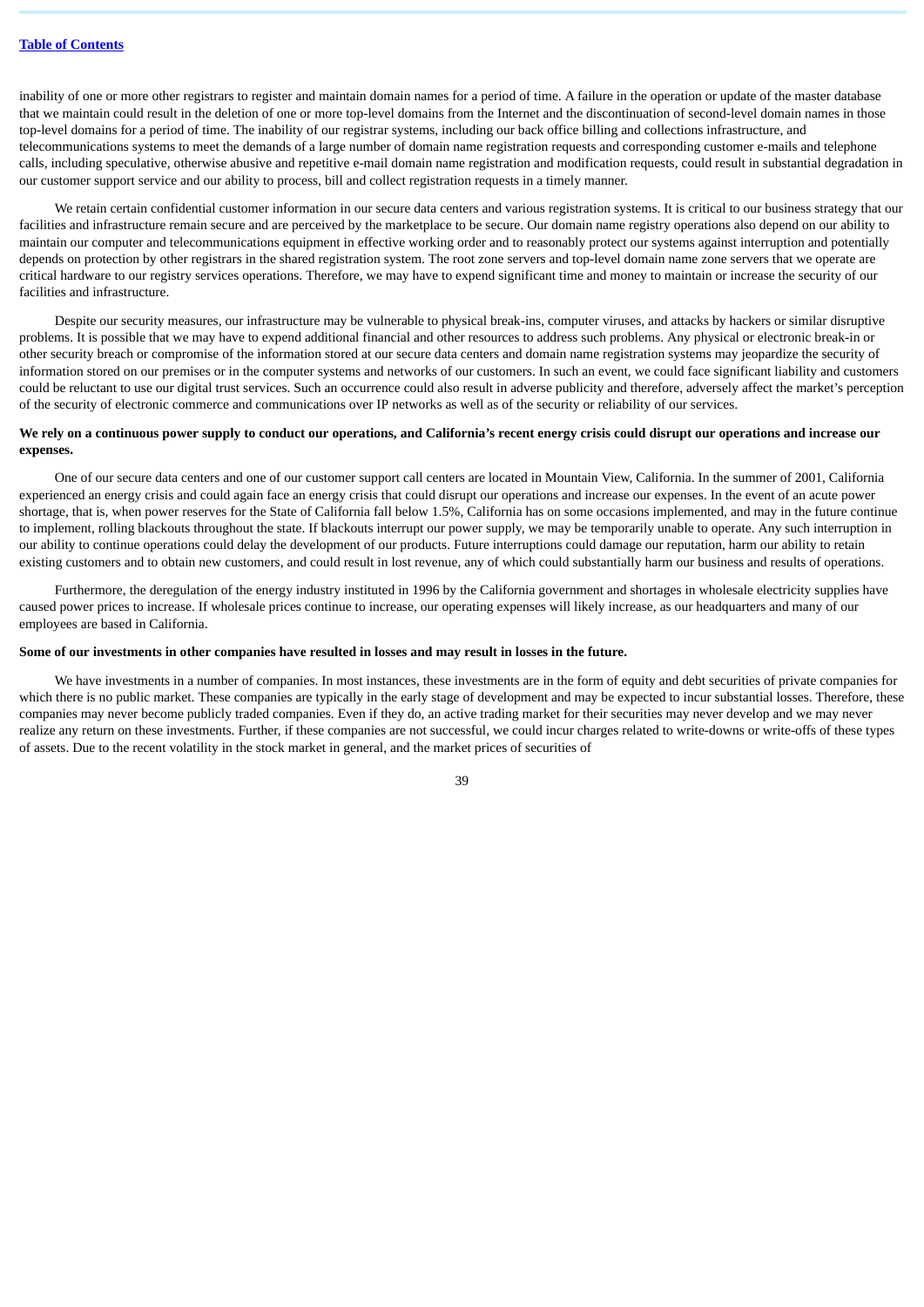## **Table of [Contents](#page-1-0)**

technology companies in particular, during 2001 we determined that the decline in value of some of our public and private equity security investments was otherthan-temporary and recognized a loss of \$89.1 million related to the decline in value of these investments, \$74.7 of which was recognized in the first six months of 2001. During the second quarter of 2002 we wrote-off investments totaling \$94.8 million and during the first six months of 2002 we recorded investment writedowns of \$113.5 million. Due to the inherent risk associated with some of our investments, and in light of current stock market conditions, we may incur future losses on the sales, write-downs or write-offs of our investments.

#### **The inability of our customers to successfully implement our signaling and network services with their existing systems could adversely affect our business.**

Significant technical challenges exist in our signaling and network services business because many of our customers:

- purchase and implement SS7 network services in phases;
- deploy SS7 connectivity across a variety of telecommunication switches and routes; and
- integrate our SS7 network with a number of legacy systems, third-party software applications and engineering tools.

Customer implementation currently requires participation by our order management and our engineering and operations groups, each of which has limited resources. Some customers may also require us to develop costly customized features or capabilities, which increase our costs and consume a disproportionate share of our limited customer service and support resources. Also, we typically charge one-time flat rate fees for initially connecting a customer to our SS7 network and a monthly recurring flat rate fee after the connection is established. If new or existing customers have difficulty deploying our products or require significant amounts of our engineering service support, we may experience reduced operating margins. Our customers' ability to deploy our network services to their own customers and integrate them successfully within their systems depends on our customers' capabilities and the complexity involved. Difficulty in deploying those services could reduce our operating margins due to increased customer support and could cause potential delays in recognizing revenues until the services are implemented.

## **Our inability to introduce and implement technological changes in our industry could harm our business.**

The emerging nature of the Internet, digital certificate business, the domain name registration business and payment services business, and their rapid evolution, require us continually to improve the performance, features and reliability of our digital trust services, particularly in response to competitive offerings. We must also introduce any new digital trust services, as quickly as possible. The success of new digital trust services depends on several factors, including proper new service definition and timely completion, introduction and market acceptance. We may not succeed in developing and marketing new digital trust services that respond to competitive and technological developments and changing customer needs. This could harm our business.

#### **Capacity limits on our technology and network hardware and software may be difficult to project and we may not be able to expand and upgrade our systems to meet increased use.**

As traffic from our telecommunication customers through our network increases, we will need to expand and upgrade our technology and network hardware and software. We may not be able to accurately project the rate of increase in usage on our network. In addition, we may not be able to expand and upgrade, in a timely manner, our systems and network hardware and software capabilities to accommodate increased traffic on our network. If we do not appropriately expand and upgrade our systems and network hardware and software, we may lose customers and revenues.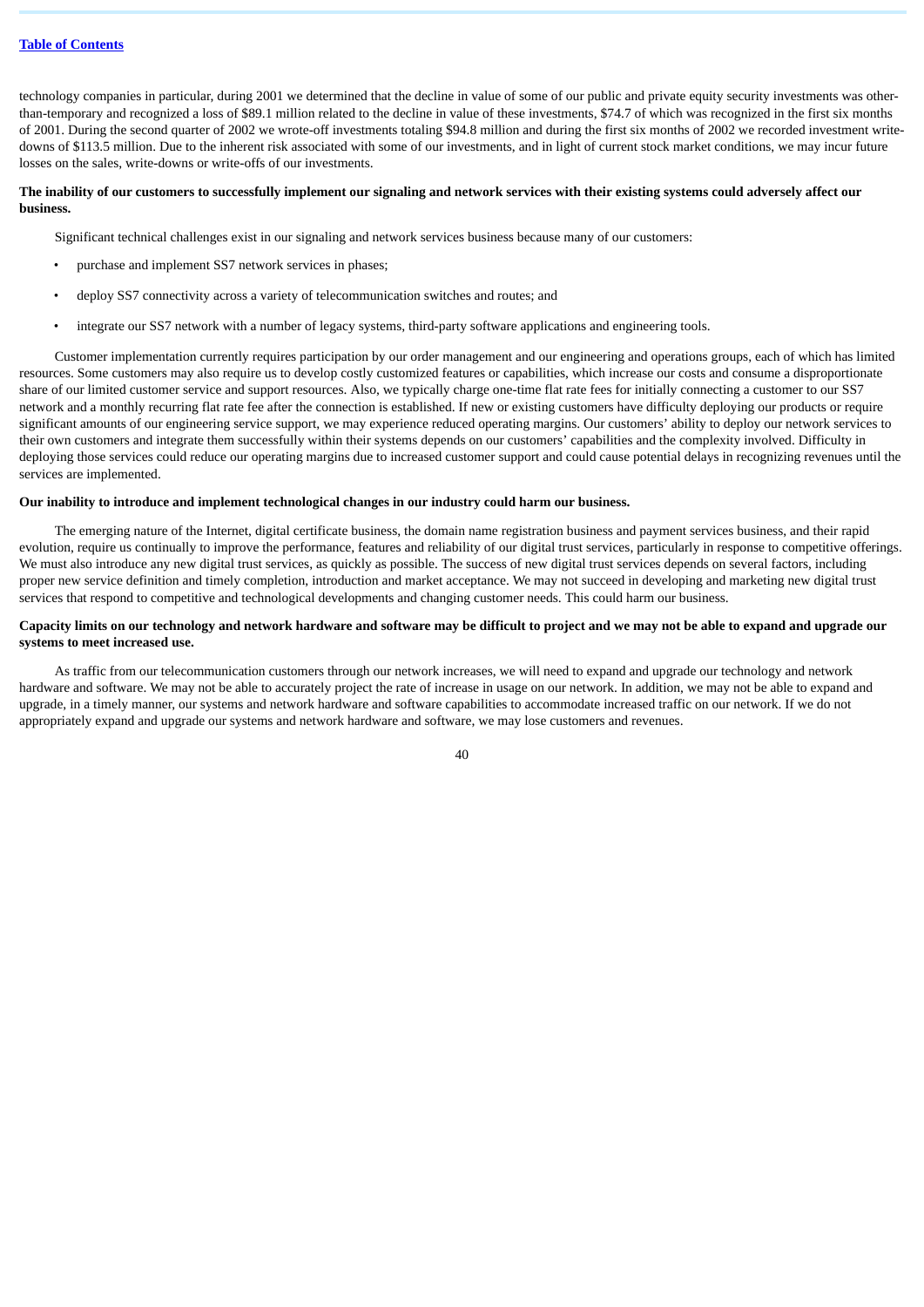#### **We have experienced significant growth in our business and our failure to manage this growth or any future growth could harm our business.**

Our historical growth has placed, and any further growth is likely to continue to place, a significant strain on our resources. We have grown from 26 employees at December 31, 1995 to almost 3,200 employees at June 30, 2002. In addition to internal growth, our employee base grew through acquisitions. We have also opened additional sales offices and have significantly expanded our operations, both in the U.S. and abroad, during this time period. To be successful, we will need to implement additional management information systems, continue the development of our operating, administrative, financial and accounting systems and controls and maintain close coordination among our executive, engineering, accounting, finance, marketing, sales and operations organizations. Any failure to manage growth effectively could harm our business.

#### **We depend on key personnel to manage our business effectively.**

We depend on the performance of our senior management team and other key employees. Our success will also depend on our ability to attract, integrate, train, retain and motivate these individuals and additional highly skilled technical and sales and marketing personnel, both in the U.S. and abroad. In addition, our stringent hiring practices for some of our key personnel, which consist of background checks into prospective employees' criminal and financial histories, further limit the number of qualified persons for these positions.

We have no employment agreements with any of our key executives that prevent them from leaving VeriSign at any time. In addition, we do not maintain key person life insurance for any of our officers or key employees. The loss of the services of any of our senior management team or other key employees or failure to attract, integrate, train, retain and motivate additional key employees could harm our business.

#### **We rely on third parties who maintain and control root zone servers and route Internet communications.**

We currently administer and operate only two of the 13 root zone servers. The others are administered and operated by independent operators on a volunteer basis. Because of the importance to the functioning of the Internet of these root zone servers, our global registry services business could be harmed if these volunteer operators fail to maintain these servers properly or abandon these servers, which would place additional capacity demands on the two root zone servers we operate.

Further, our global registry services business could be harmed if any of these volunteer operators fails to include or provide accessibility to the data that it maintains in the root zone servers that it controls. In the event and to the extent that ICANN is authorized to set policy with regard to an authoritative root server system, as provided in our registry agreement with ICANN, it is required to ensure that the authoritative root will point to the top-level domain zone servers designated by us. If ICANN does not do this, our business could be harmed.

Our Web presence services and registry services businesses also could be harmed if a significant number of Internet service providers decided not to route Internet communications to or from domain names registered by us or if a significant number of Internet service providers decided to provide routing to a set of domain name servers that did not point to our domain name zone servers.

# **Our signaling and network services reliance on third party communications infrastructure, hardware and software exposes us to a variety of risks we cannot control.**

Our signaling and network services success will depend on our network infrastructure, including the capacity leased from telecommunications suppliers. In particular, we rely on AT&T, WorldCom, Sprint and other telecommunications providers for leased long-haul and local loop transmission capacity. These companies provide the dedicated links that connect our network components to each other and to our customers. Our business also depends upon the capacity, reliability and security of the infrastructure owned by third parties that is used to connect telephone calls. Specifically, we currently lease capacity from regional partners on seven of the fourteen mated pairs of SS7 signal transfer points that comprise our network. We have no control over the operation, quality or maintenance of a significant portion of that infrastructure or whether or not those third parties will upgrade or improve their equipment. We depend on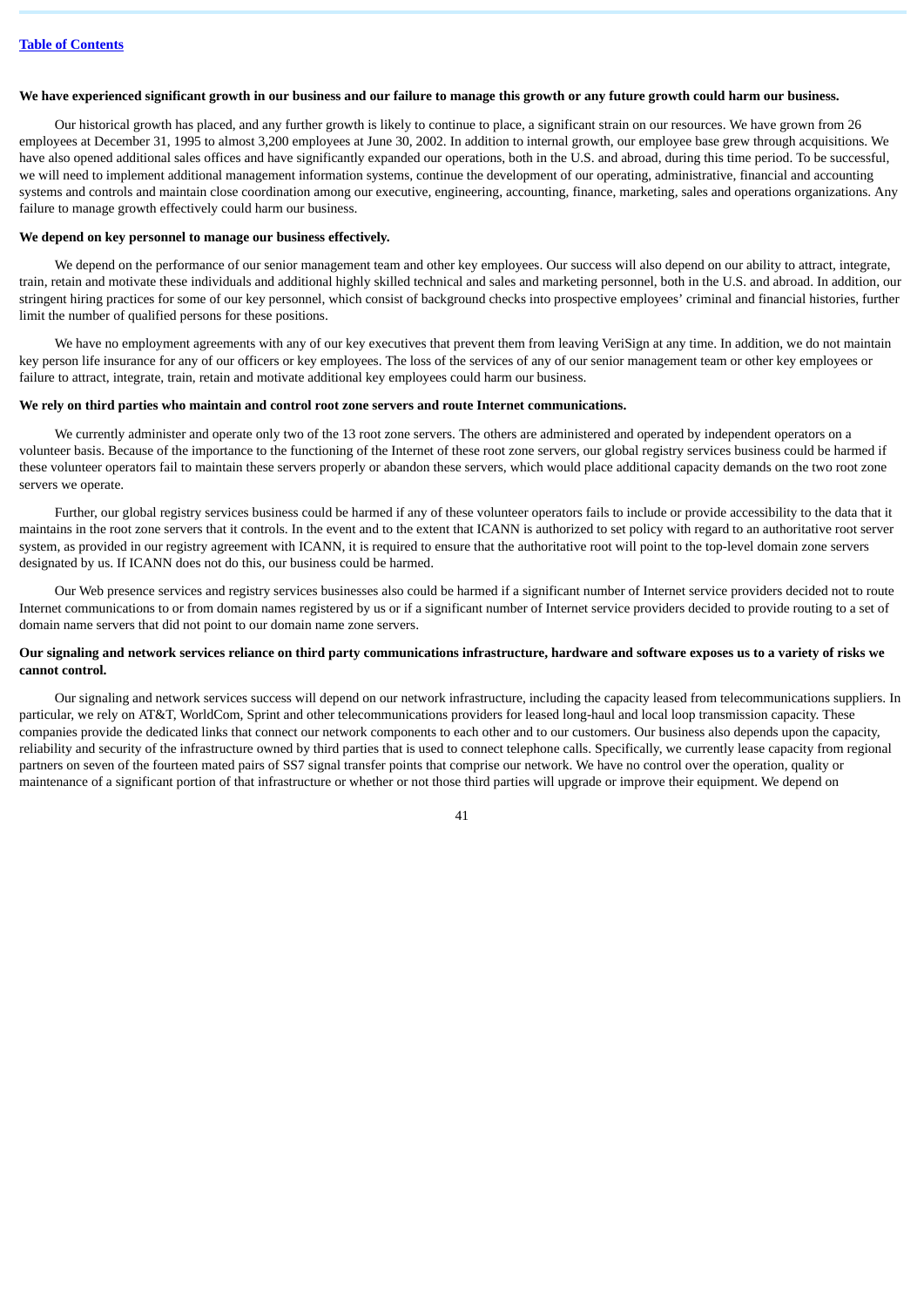these companies to maintain the operational integrity of our connections. If one or more of these companies is unable or unwilling to supply or expand its levels of service to us in the future, our operations could be severely interrupted. In addition, rapid changes in the telecommunications industry have led to the merging of many companies. These mergers may cause the availability, pricing and quality of the services we use to vary and could cause the length of time it takes to deliver the services that we use to increase significantly. We rely on links, equipment and software provided to us from our vendors, the most important of which are gateway equipment and software from Tekelec and Agilent Technologies, Inc. We cannot assure you that we will be able to continue to purchase equipment from these vendors on acceptable terms, if at all. If we are unable to maintain current purchasing terms or ensure product availability with these vendors, we may lose customers and experience an increase in costs in seeking alternative suppliers of products and services.

#### **We must establish and maintain strategic and other relationships.**

One of our significant business strategies has been to enter into strategic or other similar collaborative relationships in order to reach a larger customer base than we could reach through our direct sales and marketing efforts. We may need to enter into additional relationships to execute our business plan. We may not be able to enter into additional, or maintain our existing, strategic relationships on commercially reasonable terms. If we fail to enter into additional relationships, we would have to devote substantially more resources to the distribution, sale and marketing of our enterprise services, telecommunications services and Web presence services than we would otherwise.

Our success in obtaining results from these relationships will depend both on the ultimate success of the other parties to these relationships, particularly in the use and promotion of IP networks for trusted and secure electronic commerce and communications, and on the ability of these parties to market our enterprise services successfully.

Furthermore, our ability to achieve future growth will also depend on our ability to continue to establish direct seller channels and to develop multiple distribution channels, particularly with respect to our Web presence services business. To do this we must maintain relationships with Internet access providers and other third parties. Failure of one or more of our strategic relationships to result in the development and maintenance of a market for our Web presence services could harm our business. Many of our existing relationships do not, and any future relationships may not, afford us any exclusive marketing or distribution rights. In addition, the other parties may not view their relationships with us as significant for their own businesses. Therefore, they could reduce their commitment to us at any time in the future. These parties could also pursue alternative technologies or develop alternative products and services either on their own or in collaboration with others, including our competitors. If we are unable to maintain our relationships or to enter into additional relationships, this could harm our business.

#### **Some of our enterprise services have lengthy sales and implementation cycles.**

We market many of our enterprise services directly to large companies and government agencies. The sale and implementation of our services to these entities typically involves a lengthy education process and a significant technical evaluation and commitment of capital and other resources. This process is also subject to the risk of delays associated with customers' internal budgeting and other procedures for approving large capital expenditures, deploying new technologies within their networks and testing and accepting new technologies that affect key operations. As a result, the sales and implementation cycles associated with certain of our enterprise services can be lengthy, potentially lasting from three to six months. Our quarterly and annual operating results could be materially harmed if orders forecasted for a specific customer for a particular quarter are not realized.

#### **Undetected or unknown defects in our services could harm our business and future operating results.**

Services as complex as those we offer or develop frequently contain undetected defects or errors. Despite testing, defects or errors may occur in our existing or new services, which could result in loss of or delay in revenues, loss of market share, failure to achieve market acceptance, diversion of development resources, injury to our reputation, tort or warranty claims, increased insurance costs or increased service and warranty costs, any of which could harm our business. Furthermore, we often provide implementation,

 $\Delta$ 2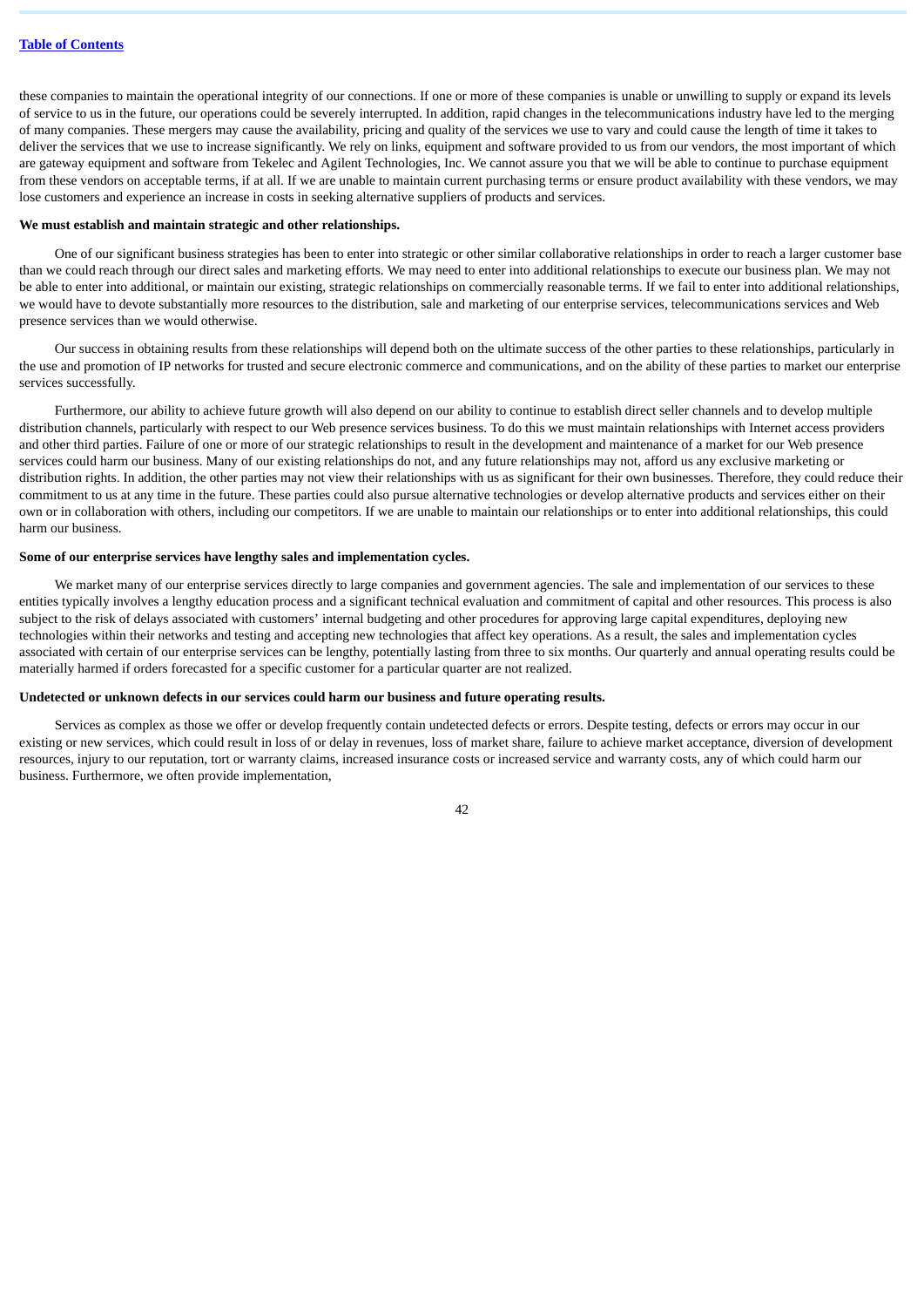customization, consulting and other technical services in connection with the implementation and ongoing maintenance of our services, which typically involves working with sophisticated software, computing and communications systems. Our failure or inability to meet customer expectations in a timely manner could also result in loss of or delay in revenues, loss of market share, failure to achieve market acceptance, injury to our reputation and increased costs.

# **Our enterprise and affiliate PKI services and Web trust services rely on public key cryptography technology that may compromise our system's security.**

Our enterprise and affiliate PKI services depend on public key cryptography technology. With public key cryptography technology, a user is given a public key and a private key, both of which are required to perform encryption and decryption operations. The security afforded by this technology depends on the integrity of a user's private key and that it is not lost, stolen or otherwise compromised. The integrity of private keys also depends in part on the application of specific mathematical principles known as "factoring." This integrity is predicated on the assumption that the factoring of large numbers into their prime number components is difficult. Should an easy factoring method be developed, the security of encryption products utilizing public key cryptography technology would be reduced or eliminated. Furthermore, any significant advance in techniques for attacking cryptographic systems could also render some or all of our existing PKI services obsolete or unmarketable. If improved techniques for attacking cryptographic systems were ever developed, we would likely have to reissue digital certificates to some or all of our customers, which could damage our reputation and brand or otherwise harm our business. In the past there have been public announcements of the successful attack upon cryptographic keys of certain kinds and lengths and of the potential misappropriation of private keys and other activation data. This type of publicity could also hurt the public perception as to the safety of the public key cryptography technology included in our digital certificates. This negative public perception could harm our business.

#### **The expansion of our international operations subjects our business to additional economic risks that could have an adverse impact on our revenues and business.**

Revenues from international subsidiaries and affiliates accounted for approximately 9% of our revenues in the second quarter of 2002 and 8% in the first six months of 2002 compared to approximately 13% in the second quarter of 2001 and 12% in the first six months of 2001. We intend to expand our international operations and international sales and marketing activities. For example, in addition to our past acquisitions of THAWTE with operations in South Africa, Network Solutions with operations in Asia and Europe, we have continued to focus on expanding our operations and marketing activities throughout Asia, Europe and Latin America. Expansion into these markets has required and will continue to require significant management attention and resources. We may also need to tailor our digital trust services for a particular market and to enter into international distribution and operating relationships. We have limited experience in localizing our services and in developing international distribution or operating relationships. We may not succeed in expanding our services into international markets. Failure to do so could harm our business. In addition, there are risks inherent in doing business on an international basis, including, among others:

- competition with foreign companies or other domestic companies entering the foreign markets in which we operate;
- regulatory requirements;
- legal uncertainty regarding liability and compliance with foreign laws;
- export and import restrictions on cryptographic technology and products incorporating that technology;
- tariffs and other trade barriers and restrictions;
- difficulties in staffing and managing foreign operations;
- longer sales and payment cycles;
- problems in collecting accounts receivable;
- currency fluctuations, as all of our international revenues from VeriSign Japan, K.K. and our wholly owned subsidiaries in South Africa and Europe are not denominated in U.S. dollars;
- difficulty of authenticating customer information;
- political instability;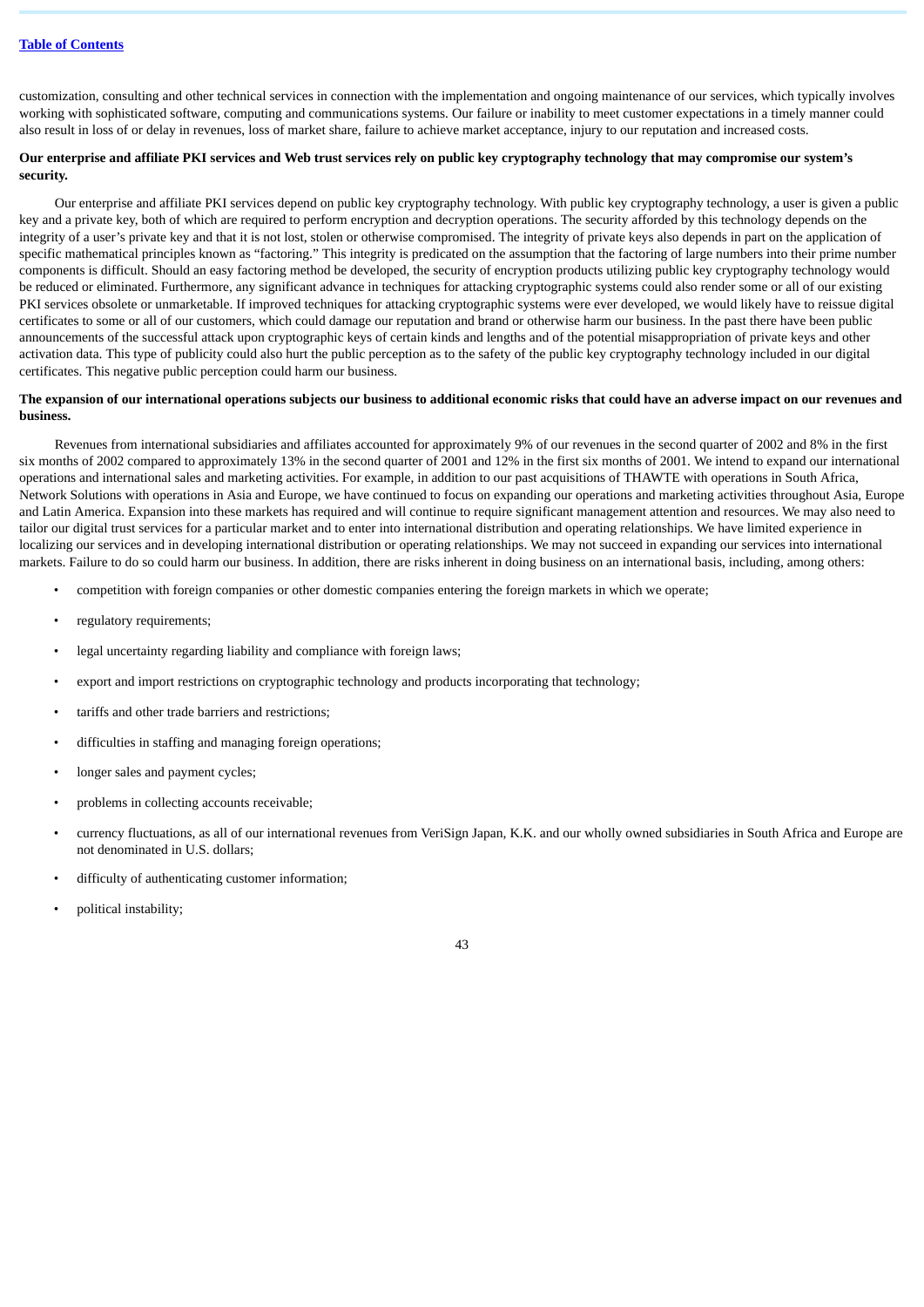- failure of foreign laws to protect our U.S. proprietary rights adequately;
- more stringent privacy policies in foreign countries;
- additional vulnerability from terrorist groups targeting American interests abroad;
- seasonal reductions in business activity; and
- potentially adverse tax consequences.

We have licensed to VeriSign Affiliates our Processing Center platform, which is designed to replicate our own secure data centers and allows the affiliate to offer back-end processing of enterprise PKI services. The VeriSign Processing Center platform provides a VeriSign Affiliate with the knowledge and technology to offer enterprise PKI services similar to those offered by us. It is critical to our business strategy that the facilities and infrastructure used in issuing and marketing digital certificates remain secure and we are perceived by the marketplace to be secure. Although we provide the VeriSign Affiliate with training in security and trust practices, network management and customer service and support, these practices are performed by the affiliate and are outside of our control.

Any failure of a VeriSign Affiliate to maintain the privacy or security of confidential customer information could result in negative publicity and therefore, adversely affect the market's perception of the security of our services as well as the security of electronic commerce and communication over IP networks generally.

In July 2001, we enhanced our managed public key infrastructure services processes in order to satisfy the European Union Directive on electronic signatures, which we hope will stimulate the acceptance of digital signatures in Europe. We cannot guarantee that our enhancements to the services will be accepted by, or introduced and marketed successfully in, the European markets. Nor can we guarantee that member nations of the European Union will implement the Directive in a manner that furthers acceptance of our services. In addition, we cannot predict whether the European Union Commission will amend or alter the directive or introduce new legislation, nor can we predict the impact such a change in legislation could have on our international business and operations.

## **We rely on our intellectual property, and any failure by us to protect, or any misappropriation of, our intellectual property could harm our business.**

Our success depends on our internally developed technologies and other intellectual property. Despite our precautions, it may be possible for a third party to copy or otherwise obtain and use our trade secrets or other forms of our intellectual property without authorization. Furthermore, the laws of foreign countries may not protect our proprietary rights in those countries to the same extent U.S. law protects these rights in the United States. In addition, it is possible that others may independently develop substantially equivalent intellectual property. If we do not effectively protect our intellectual property, our business could suffer. In the future, we may have to resort to litigation to enforce our intellectual property rights, to protect our trade secrets or to determine the validity and scope of the proprietary rights of others. This type of litigation, regardless of its outcome, could result in substantial costs and diversion of management and technical resources.

We also license third-party technology, such as public key cryptography technology licensed from RSA and other technology that is used in our products, to perform key functions. These third-party technology licenses may not continue to be available to us on commercially reasonable terms or at all. Our business could suffer if we lost the rights to use these technologies. A third party could claim that the licensed software infringes a patent or other proprietary right. Litigation between the licensor and a third party or between us and a third party could lead to royalty obligations for which we are not indemnified or for which indemnification is insufficient, or we may not be able to obtain any additional license on commercially reasonable terms or at all. The loss of, or our inability to obtain or maintain, any of these technology licenses could delay the introduction of our Internet infrastructure services until equivalent technology, if available, is identified, licensed and integrated. This could harm our business.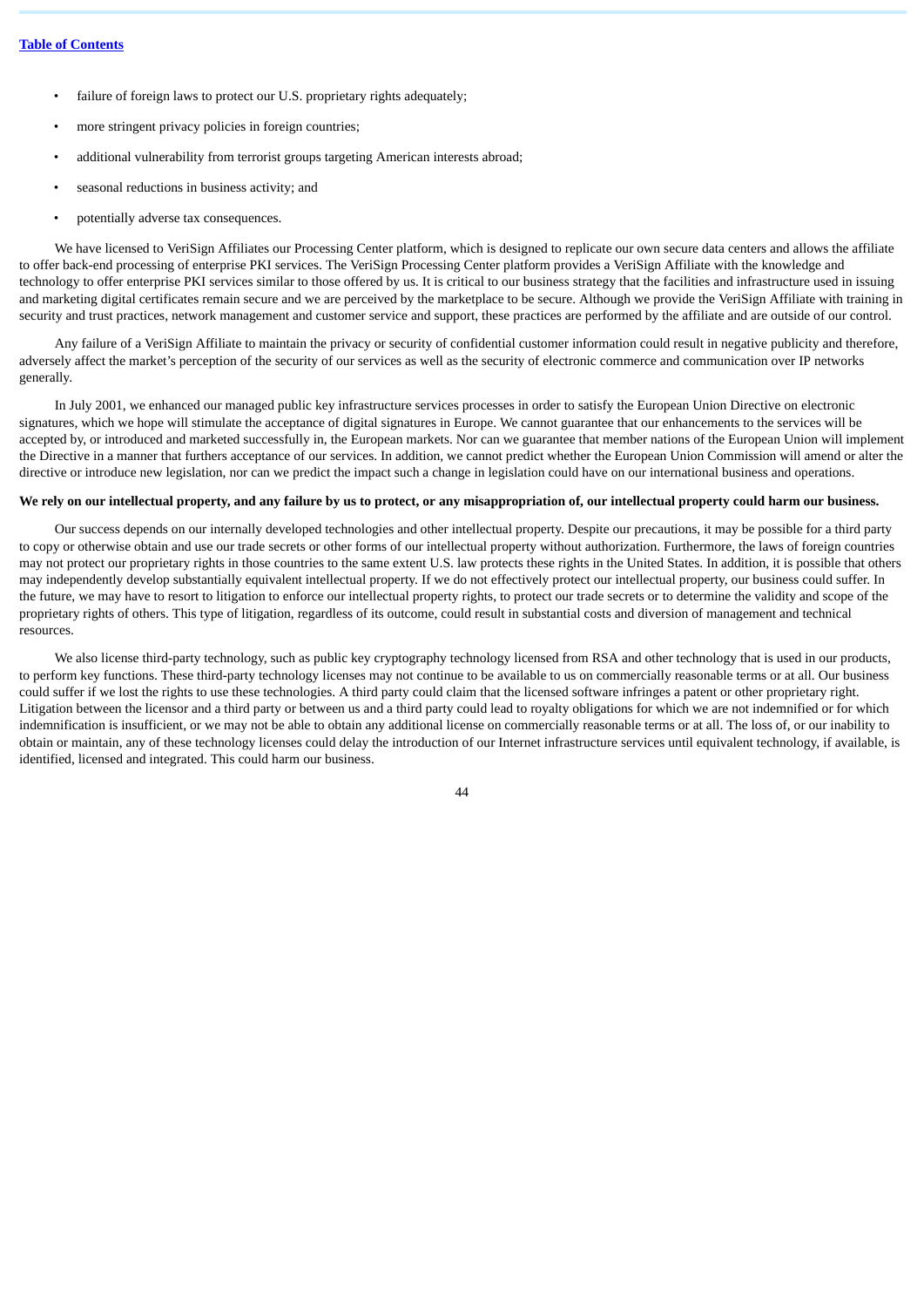### **Our services employ technology that may infringe the proprietary rights of others, and we may be liable for significant damages as a result.**

Infringement or other claims could be made against us in the future. Any claims, with or without merit, could be time-consuming, result in costly litigation and diversion of technical and management personnel, cause delays or require us to develop non-infringing technology or enter into royalty or licensing agreements. Royalty or licensing agreements, if required, may not be available on acceptable terms or at all. If a successful claim of infringement were made against us and we could not develop non-infringing technology or license the infringed or similar technology on a timely and cost-effective basis, our business could be harmed.

In addition, legal standards relating to the validity, enforceability, and scope of protection of intellectual property rights in Internet-related businesses are uncertain and still evolving. Because of the growth of the Internet and Internet-related businesses, patent applications are continuously and simultaneously being filed in connection with Internet-related technology. There are a significant number of U.S. and foreign patents and patent applications in our areas of interest, and we believe that there has been, and is likely to continue to be, significant litigation in the industry regarding patent and other intellectual property rights. For example, we have had two complaints filed against us in February 2001 and September 2001 alleging patent infringement. (See Part II, Item 1, "Legal Proceedings.")

## **We have anti-takeover protections that may delay or prevent a change in control that could benefit our stockholders.**

Our amended and restated certificate of incorporation and bylaws contain provisions that could make it more difficult for a third party to acquire us without the consent of our board of directors. These provisions include:

- our stockholders may take action only at a meeting and not by written consent;
- our board must be given advance notice regarding stockholder-sponsored proposals for consideration at annual meetings and for stockholder nominations for the election of directors;
- we have a classified board of directors, with the board being divided into three classes that serve staggered three-year terms;
- vacancies on our board may be filled until the next annual meeting of stockholders only by majority vote of the directors then in office; and
- special meetings of our stockholders may be called only by the chairman of the board, the president or the board, not by our stockholders.

#### **Liquidity and Capital Resources**

|                                                   | <b>June 30, 2002</b> | December 31,<br>2001   | <b>Change</b> |
|---------------------------------------------------|----------------------|------------------------|---------------|
|                                                   |                      | (Dollars in thousands) |               |
| Cash, cash equivalents and short-term investments | \$ 281,652           | 726.697<br>SS.         | (61)%         |
| Working capital                                   | \$(168, 486)         | \$ 256,714             | (166)%        |
| Stockholders' equity                              | \$1,687,268          | \$6,506,074            | (74)%         |

At June 30, 2002, our principal source of liquidity was \$281.7 million of cash, cash equivalents and short-term investments, consisting principally of commercial paper, medium term corporate notes, corporate bonds and notes, market auction securities, U.S. government and agency securities and money market funds. In addition, we hold \$110.8 million of long-term investments, consisting primarily of debt and equity securities of non-public companies, which have no ready market.

Net cash provided by operating activities was \$70.8 million in the first six months of 2002 compared to \$115.5 million in the first six months of 2001. The decrease was primarily due to a decrease in our deferred revenue balance in which we receive payment in advance for many of our products and services. The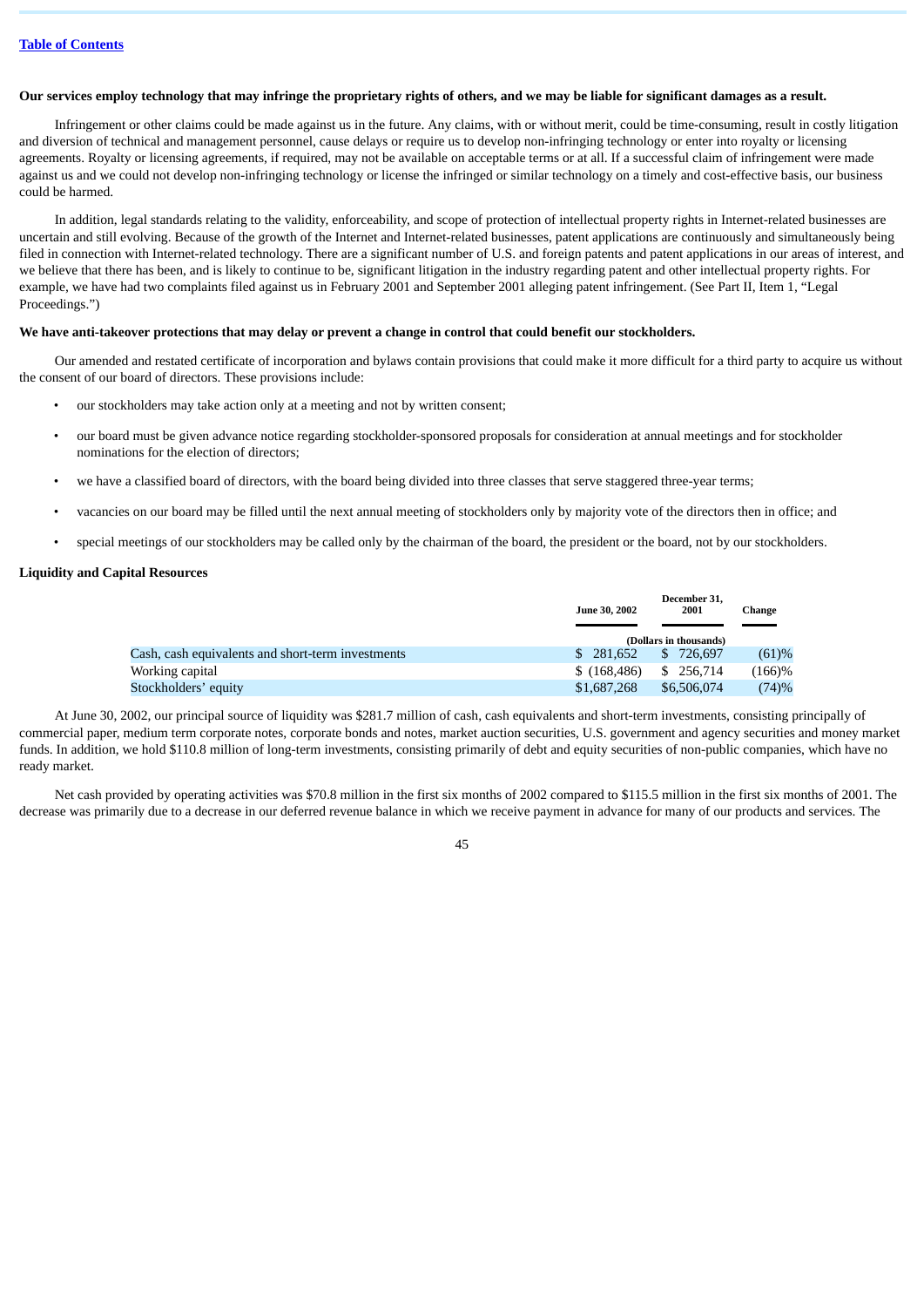decrease in cash provided by operating activities was partially offset by a decrease in accounts receivable during the first six months of 2002.

As part of the restructuring announced on April 25, 2002, VeriSign will pay cash for severance of employees, lease terminations and other contract terminations. Total cash outlays related to the restructuring program were \$7.1 million in the second quarter of 2002 and are estimated to total between \$11 and \$12 million by the end of 2002.

Cash payments resulting from the restructuring during the three months ended June 30, 2002 were \$7.1 million. We anticipate the restructuring program will result in the following future net cash outflows at June 30, 2002:

|                 |                | Workforce<br>Reduction | Lease<br><b>Obligations</b> | <b>Total</b> |
|-----------------|----------------|------------------------|-----------------------------|--------------|
|                 |                |                        | (In thousands)              |              |
| 2002 (6 months) | $\mathfrak{S}$ | 924                    | \$<br>3,436                 | \$4,360      |
| 2003            |                |                        | 5,495                       | 5,495        |
| 2004            |                |                        | 5,285                       | 5,285        |
| 2005            |                |                        | 4,250                       | 4,250        |
| 2006            |                |                        | 2,915                       | 2,915        |
| Thereafter      |                |                        | 2,313                       | 2,313        |
|                 | \$             | 924                    | \$23,694                    | \$24,618     |

Net cash used in investing activities was \$216.0 million in the first six months of 2002, primarily as a result of \$346.3 million used for the acquisition of H.O. Systems and \$47.0 million used in acquisition related costs. Additionally, we used \$115.3 million for purchases of short and long-term investments and \$52.2 million for purchases of property and equipment. These purchases were partially offset by proceeds of \$345.5 million from maturities and sales of short and long-term investments. Net cash used in investing activities was \$185.6 million in the first six months of 2001, primarily as a result of \$596.7 million used for purchases of short and long-term investments and \$419.8 million used for purchases of property and equipment partially offset by proceeds of \$853.3 million from sales and maturities of short and long-term investments.

Net cash provided by financing activities was \$16.3 million in first six months of 2002 and \$61.1 million in the first six months of 2001. The primary source of cash provided by financing activities in both periods was from the issuance of common stock resulting from stock option exercises.

As of June 30, 2002, we had commitments under noncancelable operating leases for our facilities for various terms through 2011.

We believe our existing cash, cash equivalents and short-term investments and operating cash flows, will be sufficient to meet our working capital and capital expenditure requirements for at least the next 12 months. An increase in the number of significant acquisitions or investments to be funded with cash may require us to raise additional funds through public or private financing, strategic relationships or other arrangements. This additional funding, if needed, might not be available on terms attractive to us, or at all. Failure to raise capital when needed could materially harm our business. If we raise additional funds through the issuance of equity securities, the percentage of our stock owned by our then-current stockholders will be reduced. Furthermore, these equity securities might have rights, preferences or privileges senior to those of our common stock.

Our Illuminet subsidiary entered into an agreement with Bank of America effective June 1, 2000 to provide a line of credit and a capital expenditure loan facility. The line of credit was a \$10.0 million unsecured loan that expired June 1, 2002 and Illuminet currently has no plans to renew. The capital expenditure loan facility is a \$15 million unsecured loan with a five-year term. No amounts were outstanding under the line of credit and \$800,000 was outstanding under the capital expenditure facility at June 30, 2002.

In October 2001, we filed a shelf registration statement with the Securities and Exchange Commission to offer an indeterminate number of shares of common stock that may be issued at various times and at indeterminate prices, with a total public offering price not to exceed \$750 million. To date, no shares have been issued under this registration statement.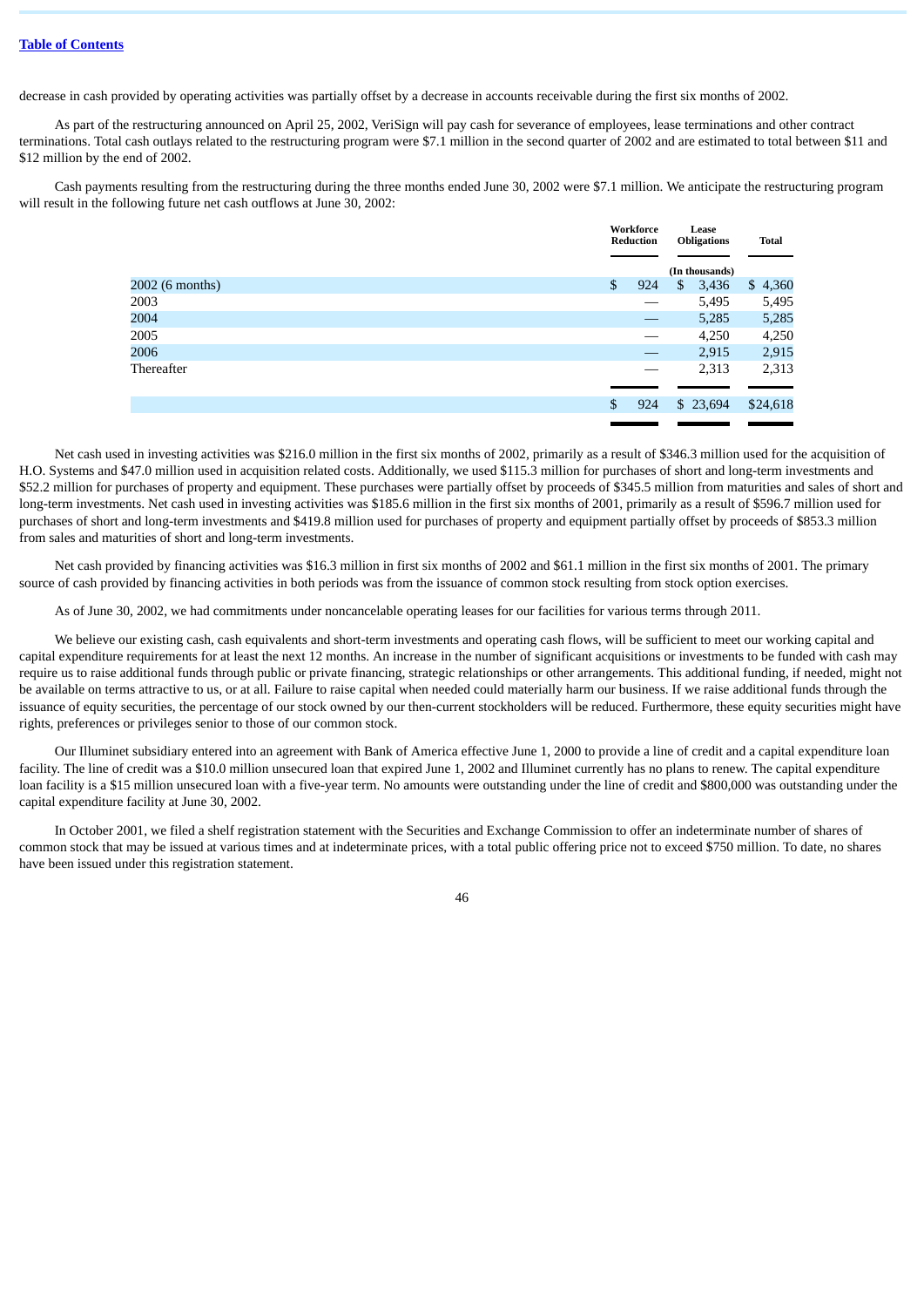## **ITEM 3. QUANTITATIVE AND QUALITATIVE DISCLOSURES ABOUT MARKET RISK**

#### **Interest rate sensitivity**

The primary objective of VeriSign's investment activities is to preserve principal while at the same time maximizing the income we receive from our investments without significantly increasing risk. Some of the securities that we have invested in may be subject to market risk. This means that a change in prevailing interest rates may cause the principal amount of the investment to fluctuate. For example, if we hold a security that was issued with a fixed interest rate at the then-prevailing rate and the prevailing interest rate later rises, the principal amount of our investment will probably decline in value. If market interest rates were to increase immediately and uniformly by 10 percent from levels at June 30, 2002, this would not materially change the fair market value of our portfolio. To minimize this risk, we maintain our portfolio of cash equivalents and short-term investments in a variety of securities, including commercial paper, mediumterm notes, corporate bonds and notes, market auction securities, U.S. government and agency securities and money market funds. In general, money market funds are not subject to interest rate risk because the interest paid on such funds fluctuates with the prevailing interest rate. In addition, we generally invest in relatively short-term securities. As of June 30, 2002, 73% of our non-strategic investments mature in less than one year.

The following table presents the amounts of our cash equivalents and investments that are subject to market risk by range of expected maturity and weighted-average interest rates as of June 30, 2002. This table does not include money market funds because those funds are not subject to market risk.

|                                       | <b>Maturing in</b>                     |                                  |                              |              |                                       |
|---------------------------------------|----------------------------------------|----------------------------------|------------------------------|--------------|---------------------------------------|
|                                       | <b>Six</b><br><b>Months</b><br>or Less | <b>Six Months</b><br>to One Year | More than<br><b>One Year</b> | <b>Total</b> | <b>Estimated</b><br><b>Fair Value</b> |
|                                       |                                        |                                  | (Dollars in thousands)       |              |                                       |
| Included in cash and cash equivalents | \$46,033                               | \$                               | \$                           | \$46,033     | \$46,034                              |
| Weighted-average interest rate        | 1.99%                                  |                                  |                              |              |                                       |
| Included in short-term investments    | \$14,713                               | 35,204<br>SS.                    | \$34,620                     | \$84,537     | \$85,059                              |
| Weighted-average interest rate        | 4.43%                                  | 4.34%                            | 4.37%                        |              |                                       |

## **Exchange rate risk**

We consider our exposure to foreign currency exchange rate fluctuations to be minimal. All revenues derived from operations other than our operations in Japan, South Africa, Europe and the United Kingdom are denominated in United States dollars and, therefore, are not subject to exchange rate fluctuations.

Both the revenues and expenses of our majority-owned subsidiary in Japan as well as our wholly owned subsidiaries and sales offices in South Africa, Europe, Hong Kong, and Canada are denominated in local currencies. In these regions, we believe this serves as a natural economic hedge against exchange rate fluctuations because although an unfavorable change in the exchange rate of the foreign currency against the United States dollar will result in lower revenues when translated to United States Dollars, operating expenses will also be lower in these circumstances. Because of our minimal exposure to foreign currencies, we have not engaged in any hedging activities, although if future events or changes in circumstances indicate that hedging activities would be beneficial, we may consider such activities.

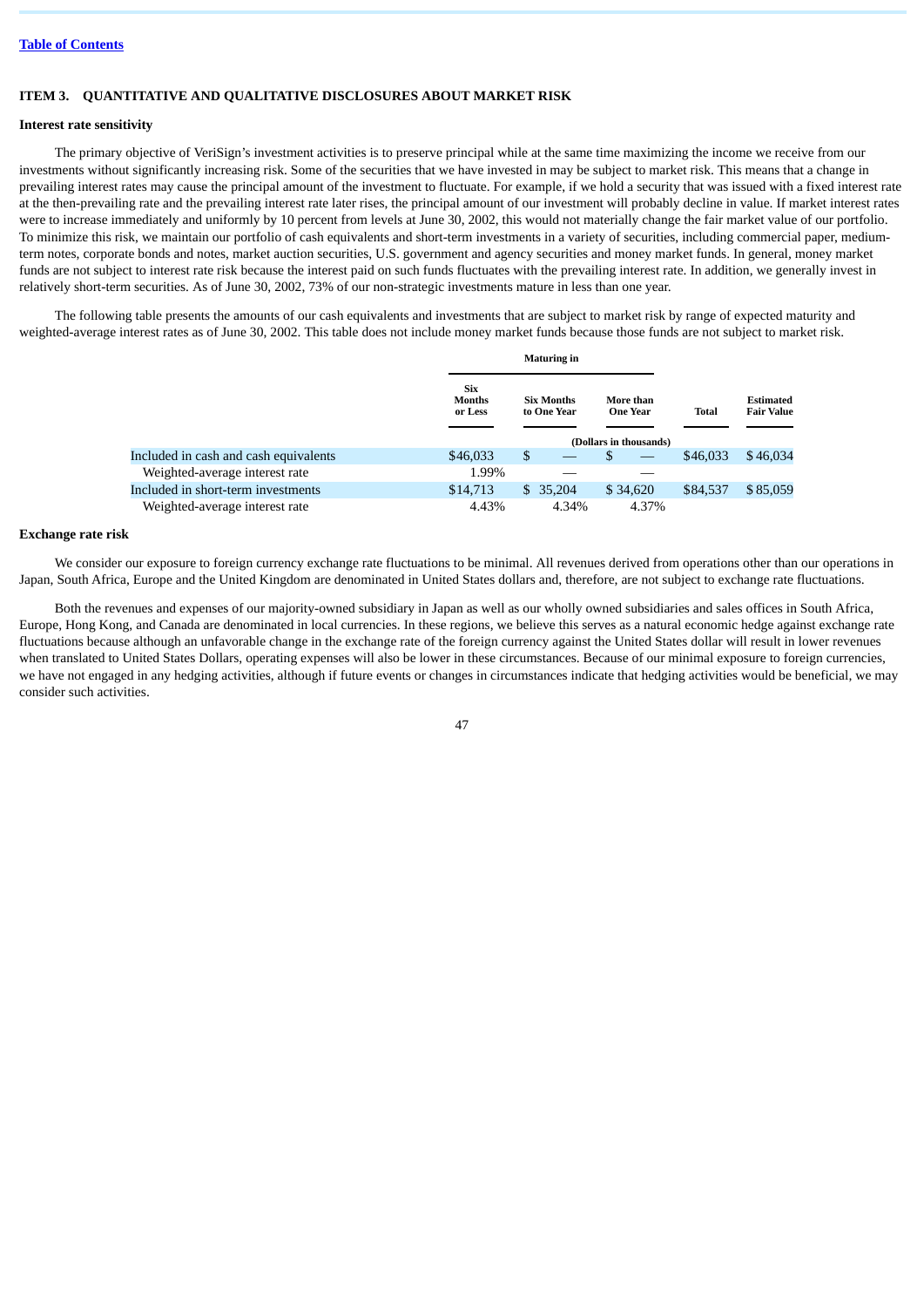# **Equity price risk**

We own shares of common stock of several public companies. We value these investments using the closing market value for the last day of each month. These investments are subject to market price volatility. We reflect these investments on our balance sheet at their market value, with the unrealized gains and losses excluded from earnings and reported in the "Accumulated other comprehensive income" component of stockholders' equity. We have also invested in equity instruments of several privately held companies, many of which can still be considered in the startup or development stages, and therefore, carry a high level of risk. Due to the inherent risk associated with some of our investments, and in light of current stock market conditions, we may incur future losses on the sales, write-downs or write-offs of our investments. We do not currently hedge against equity price changes.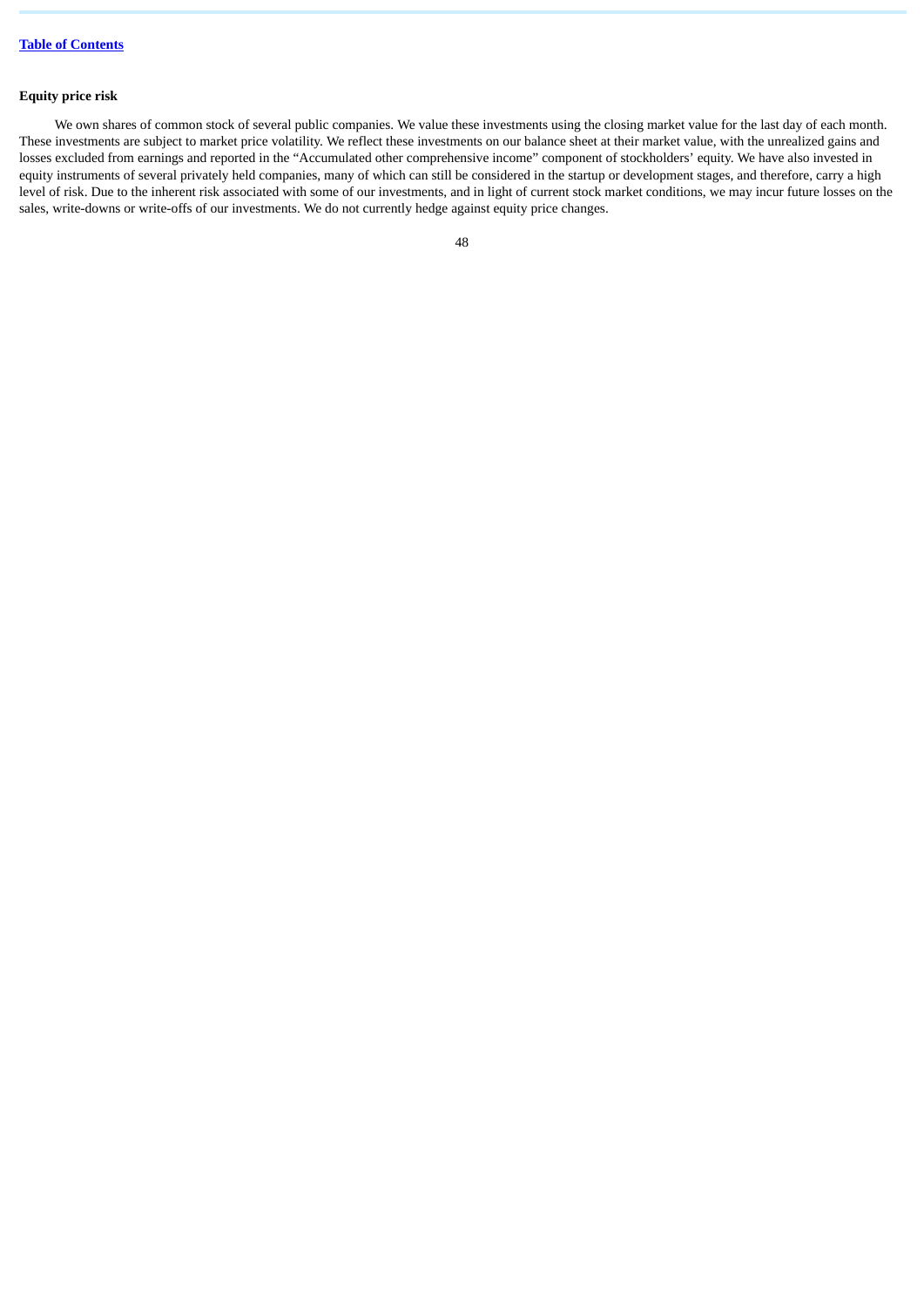# **PART II — OTHER INFORMATION**

### **ITEM 1. LEGAL PROCEEDINGS**

As of July 31, 2002, through our Network Solutions subsidiary, we were a defendant in eleven active lawsuits involving domain name disputes between trademark owners and domain name holders. We are drawn into such disputes, in part, as a result of claims by trademark owners that we are legally required, upon request by a trademark owner, to terminate the contractual right we granted to a domain name holder to register a domain name which is alleged to be similar to the trademark in question. On October 25, 1999, however, the Ninth Circuit Court of Appeals ruled in our favor and against Lockheed Corporation, holding that our services do not make us liable for contributory infringement to trademark owners. Since that time, the frequency of this type of suit has continued to decline. The holders of the domain name registrations in dispute have, in turn, questioned our right, absent a court order, to take any action that affects their contractual rights to the domain names in question. Although 92 of these kinds of situations have resulted in suits actually naming Network Solutions as a defendant, as of July 31, 2002, no adverse judgment has been rendered and no award of damages has ever been made. We believe that we have meritorious defenses and we intend to vigorously defend ourselves against these claims.

On February 2, 2001, Leon Stambler filed a complaint against VeriSign in the United States District Court for the District of Delaware, and on September 24, 2001, Mr. Stambler amended his complaint. Mr. Stambler alleges that VeriSign and five other defendants have infringed various claims of his patents, U.S. Patent Nos. 5,793,302, 5,974,148 and 5,936,541. The other co-defendants in the action are RSA Security Inc. and First Data Corporation. Mr. Stambler has recently settled the case against the defendants Openwave Systems Inc., and Certicom Corp. Mr. Stambler seeks a judgment declaring that the defendants have infringed the asserted claims of the patents-in-suit, preliminary and permanent injunctions, damages for the alleged infringement, treble damages for any willful infringement, and attorney fees and costs. Following the close of discovery, the parties exchanged expert reports. Summary judgment motions will be filed in the coming weeks. While we cannot predict the outcome of this matter, we believe that the allegations are without merit.

On September 7, 2001, NetMoneyIN, an Arizona corporation, filed a complaint alleging patent infringement against us in the United States District Court for the District of Arizona. NetMoneyIN named thirty-two other defendants, including Mellon Financial Corporation, Bankcard Center Inc., FMT Corp., American Express Financial Advisors, Inc., Bank One Corp., Citibank, N.A. and Wells Fargo & Co. The complaint alleges that part of VeriSign's credit card approval process for purchases made on the Internet infringe certain claims of NetMoneyIN's patents, U.S. Patent Nos. 5,822,737 and 5,963,917. The complaint requests the Court to enter judgment in favor of NetMoneyIN, a permanent injunction against the defendants from infringing the asserted claims, an order requiring the defendants to provide an accounting for NetMoneyIN's damages, to pay NetMoneyIN such damages and three times that amount, and an order awarding NetMoneyIN attorney fees and costs. Discovery has not commenced, as the Judge has not yet issued a scheduling order. While we cannot predict the outcome of this matter, we believe that the allegations are without merit.

Beginning in May 2002 a series of identical complaints were filed in the United States District Court for the Northern District of California against VeriSign and certain of its officers and directors. The several complaints were subsequently consolidated into a single proceeding. The consolidated action purports to be on behalf of a class of persons who purchased VeriSign stock from January 25, 2001 through April 25, 2002 and alleges that during that time period VeriSign's stock price was artificially inflated as a result of alleged misrepresentations and omissions. Plaintiffs seek unspecified damages against the defendants. In addition, lawsuits containing similar allegations purporting to be derivative suits have been filed in state courts in California and Delaware naming various current or former officers and directors of VeriSign as defendants and seeking unspecified damages. VeriSign and the individual defendants dispute the allegations made in these lawsuits and intend to vigorously defend against them.

As of August 6, 2002, we were a defendant in eleven lawsuits filed since April 2, 2002, related to a direct mail offer sent by our Internet domain name registrar to registrant-customers of other domain name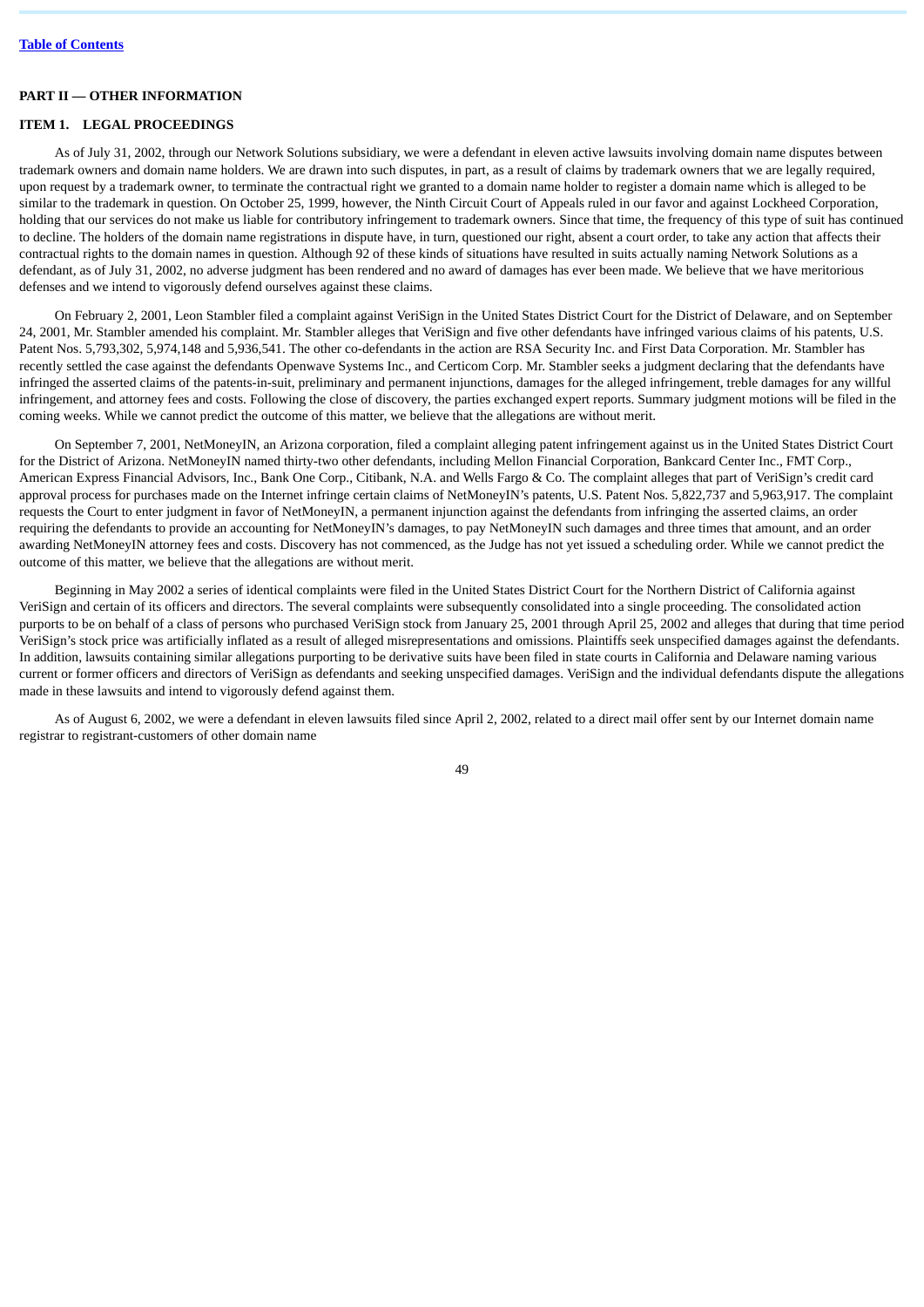registrars. Seven of these lawsuits were brought by or on behalf of domain name registrants. The remaining four were brought by or on behalf of domain name registrars or domain name registration intermediaries. One of these registrar actions has been settled and dismissed, *BulkRegister, Inc. v. VeriSign, Inc.* These cases taken collectively are not expected to have a material impact on our domain name registration business or our financial statements.

On July 31, 2002, the Company received a Civil Investigative Demand (CID) from the U.S. Federal Trade Commission (FTC) for information to determine whether or not the Company's domain name registration business may have violated Section 5 of the FTC Act. More specifically, the CID requests information on the Company's registrar's relationship with Interland, Inc., the registrar's direct mail offer which began in April 2002, the registrar's transfer practices, and the deletion of domain names. Although a CID is usually a non-public, confidential investigation, as requested by the FTC, the recent disclosure to the press by unidentified sources makes the existence of this investigation appropriate for disclosure.

We are involved in various other investigations, claims and lawsuits arising in the normal conduct of our business, none of which, in our opinion will harm our business. We cannot assure that we will prevail in any litigation. Regardless of the outcome, any litigation may require us to incur significant litigation expense and may result in significant diversion of management attention.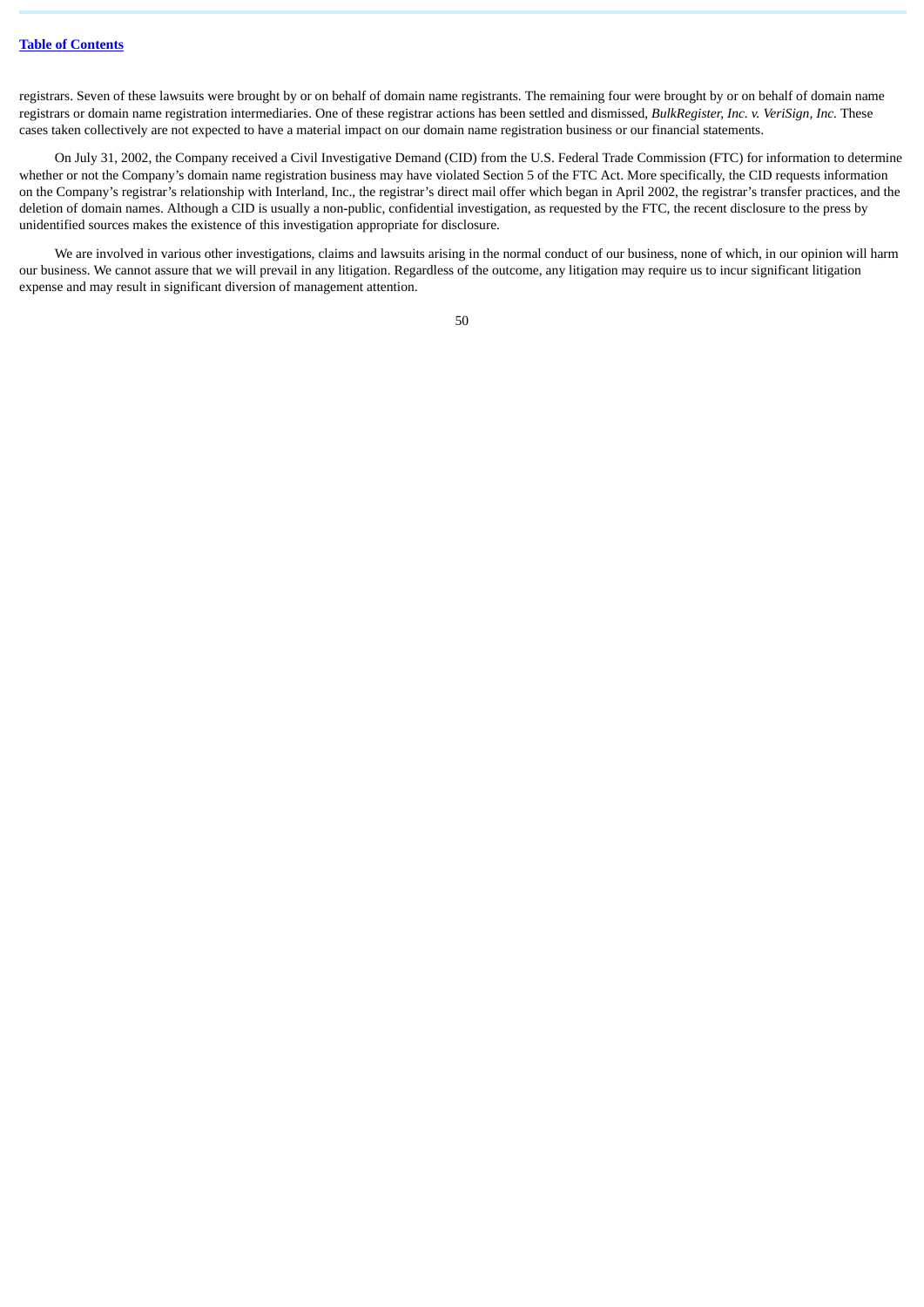# **ITEM 4. SUBMISSION OF MATTERS TO A VOTE OF SECURITY HOLDERS**

The 2002 Annual Meeting of Stockholders was held on May 21, 2002 at our corporate offices, located at 487 East Middlefield Road, Mountain View, California. Three proposals were voted on at the meeting. The results of each proposal are as follows.

Proposal No. 1 to elect two (2) Class I directors to serve for a three-year term expiring at the Annual Meeting of Stockholders in 2005 was approved by the stockholders. The nominees received the following votes:

|                     | For                    | Withheld  |
|---------------------|------------------------|-----------|
| Scott G. Kriens     | 198,543,692            | 2,813,218 |
| Stratton D. Sclavos | 186,446,649 14,910,261 |           |

Incumbent Class II directors Kevin R. Compton, David J. Cowan and Roger H. Moore are currently serving for a term expiring at the Annual Meeting of Stockholders in 2003. Incumbent Class III directors D. James Bidzos, William L. Chenevich and Gregory L. Reyes are currently serving for a term expiring at the Annual Meeting of Stockholders in 2004.

Proposal No. 2 to approve an amendment to VeriSign's 1998 Equity Incentive Plan to increase the number of shares reserved and authorized for issuance by 10,000,000 shares, increase the annual grant limit, and prohibit repricing of options without stockholder approval was approved by the stockholders. The proposal received the following votes:

|         | <b>Votes</b> |
|---------|--------------|
|         |              |
| For     | 117,092,647  |
| Against | 84,008,259   |
| Abstain | 256,004      |

On July 30, 2002, the Board of Directors voted to limit the increase in the number of shares reserved and authorized for issuance under the 1998 Equity Incentive Plan to 5,000,000 shares rather than the 10,000,000 shares approved by stockholders.

In addition, in Proposal No. 3 stockholders ratified the appointment of KPMG LLP as independent auditors of VeriSign for the fiscal year ended December 31, 2002. This proposal received the following votes:

|         | <b>Votes</b>  |
|---------|---------------|
|         |               |
| For     | 197, 137, 709 |
| Against | 4,128,140     |
| Abstain | 91,061        |

Abstentions and broker non-votes were included in the determination of the number of shares represented at the meeting for purposes of determining the presence of a quorum at the Annual Meeting of Stockholders. Abstentions had the same effect as a vote against a proposal, for Proposals No. 2 and 3.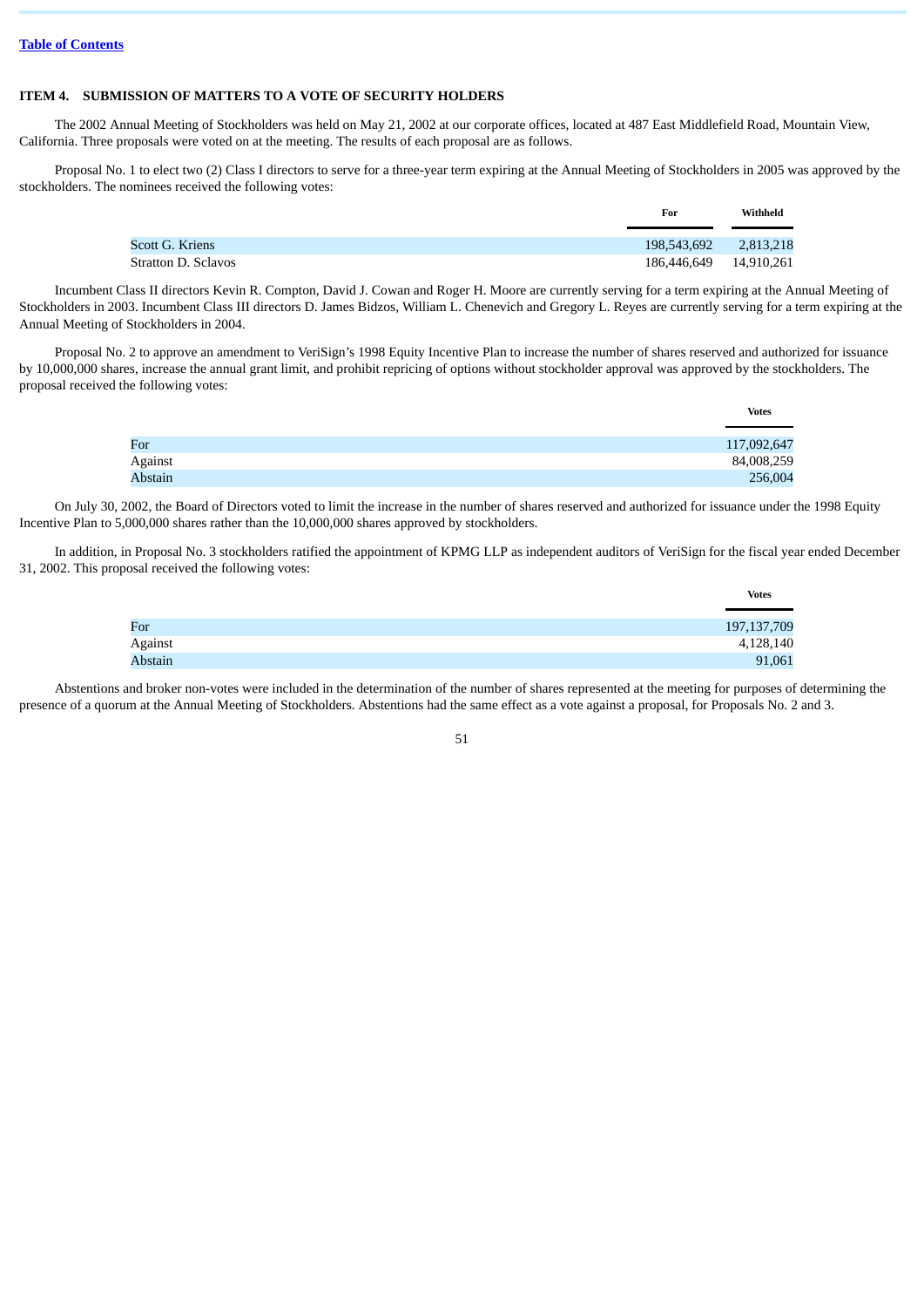# **Table of [Contents](#page-1-0)**

# **ITEM 6. EXHIBITS AND REPORTS ON FORM 8-K**

# (a) Index to Exhibits

| Exhibit<br>Number | <b>Exhibit Description</b>                                                                                                                                                    | Filed<br>Herewith |
|-------------------|-------------------------------------------------------------------------------------------------------------------------------------------------------------------------------|-------------------|
| 10.1              | Registrant's 1998 Equity Incentive Plan, as amended May 21, 2002                                                                                                              |                   |
| 10.2              | Registrant's 1998 Directors Stock Option Plan, as amended January 26, 2001                                                                                                    |                   |
| 99.1              | Certification of President/CEO/Chairman of the Board, pursuant to 18 U.S.C. Section 1350, as adopted pursuant to Section 906 of the<br>Sarbanes-Oxley Act of 2002.            |                   |
| 99.2              | Certification of Executive VP of Finance and Administration/CFO, pursuant to 18 U.S.C. Section 1350, as adopted pursuant to Section<br>906 of the Sarbanes-Oxley Act of 2002. |                   |

(b) Reports on Form 8-K

No reports on Form 8-K were filed in the quarter ended June 30, 2002.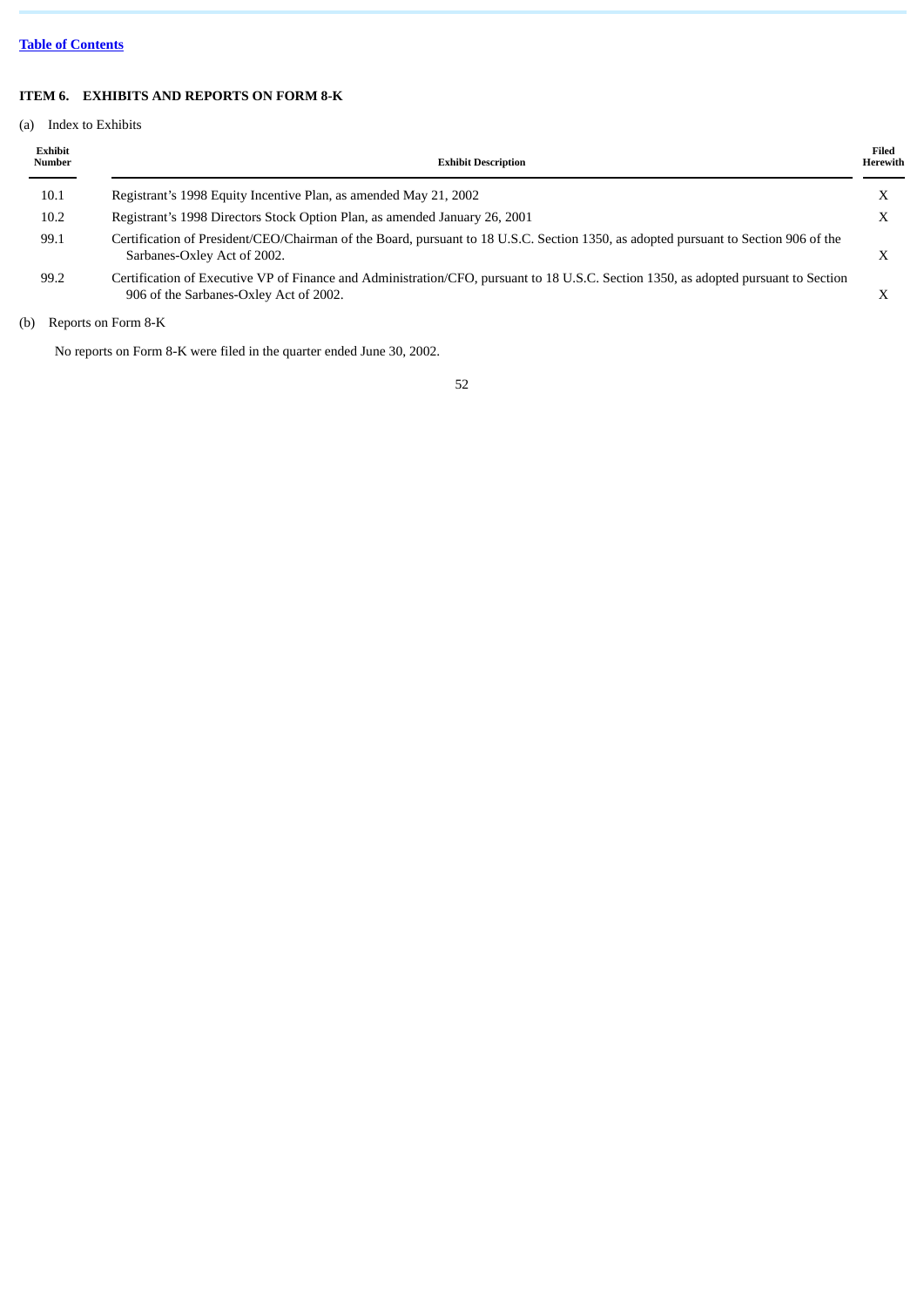# **SIGNATURES**

Pursuant to the requirements of the Securities Exchange Act of 1934, the registrant has duly caused this report to be signed on its behalf by the undersigned, thereunto duly authorized.

|                       | VERISIGN, INC. |                                                                                                                         |
|-----------------------|----------------|-------------------------------------------------------------------------------------------------------------------------|
| Date: August 14, 2002 | By:            | <b>STRATTON D. SCLAVOS</b><br>/s/                                                                                       |
|                       |                | Stratton D. Sclavos<br>President, Chief Executive Officer and<br>Chairman of the Board<br>(Principal Executive Officer) |
| Date: August 14, 2002 | By:            | DANA L. EVAN<br>/s/                                                                                                     |
|                       |                | Dana L. Evan<br><b>Executive Vice President of</b><br>Finance and Administration and                                    |

53

Chief Financial Officer (Principal Financial and Accounting Officer)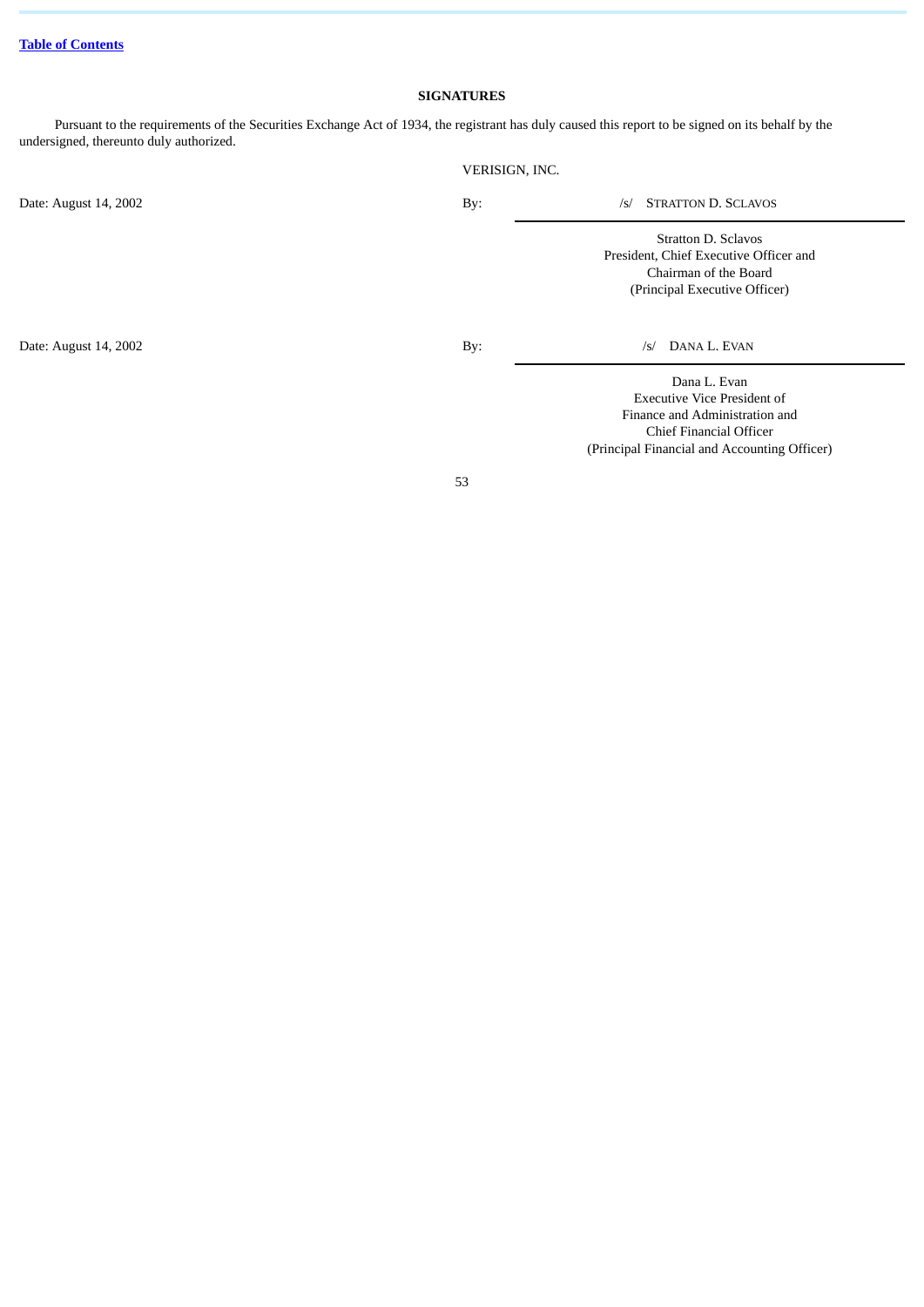# **EXHIBITS**

As required under Item 6 – Exhibits and Reports on Form 8-K, the exhibits filed as part of this report are provided in this separate section. The exhibits included in this section is as follows:

| Exhibit<br>Number | <b>Exhibit Description</b>                                                                                                                                                    |
|-------------------|-------------------------------------------------------------------------------------------------------------------------------------------------------------------------------|
| 10.1              | Registrant's 1998 Equity Incentive Plan, as amended May 21, 2002                                                                                                              |
| 10.2              | Registrant's 1998 Directors Stock Option Plan, as amended January 26, 2001                                                                                                    |
| 99.1              | Certification of President/CEO/Chairman of the Board, pursuant to 18 U.S.C. Section 1350, as adopted pursuant to Section 906 of the Sarbanes-<br>Oxley Act of 2002.           |
| 99.2              | Certification of Executive VP of Finance and Administration/CFO, pursuant to 18 U.S.C. Section 1350, as adopted pursuant to Section 906 of<br>the Sarbanes-Oxley Act of 2002. |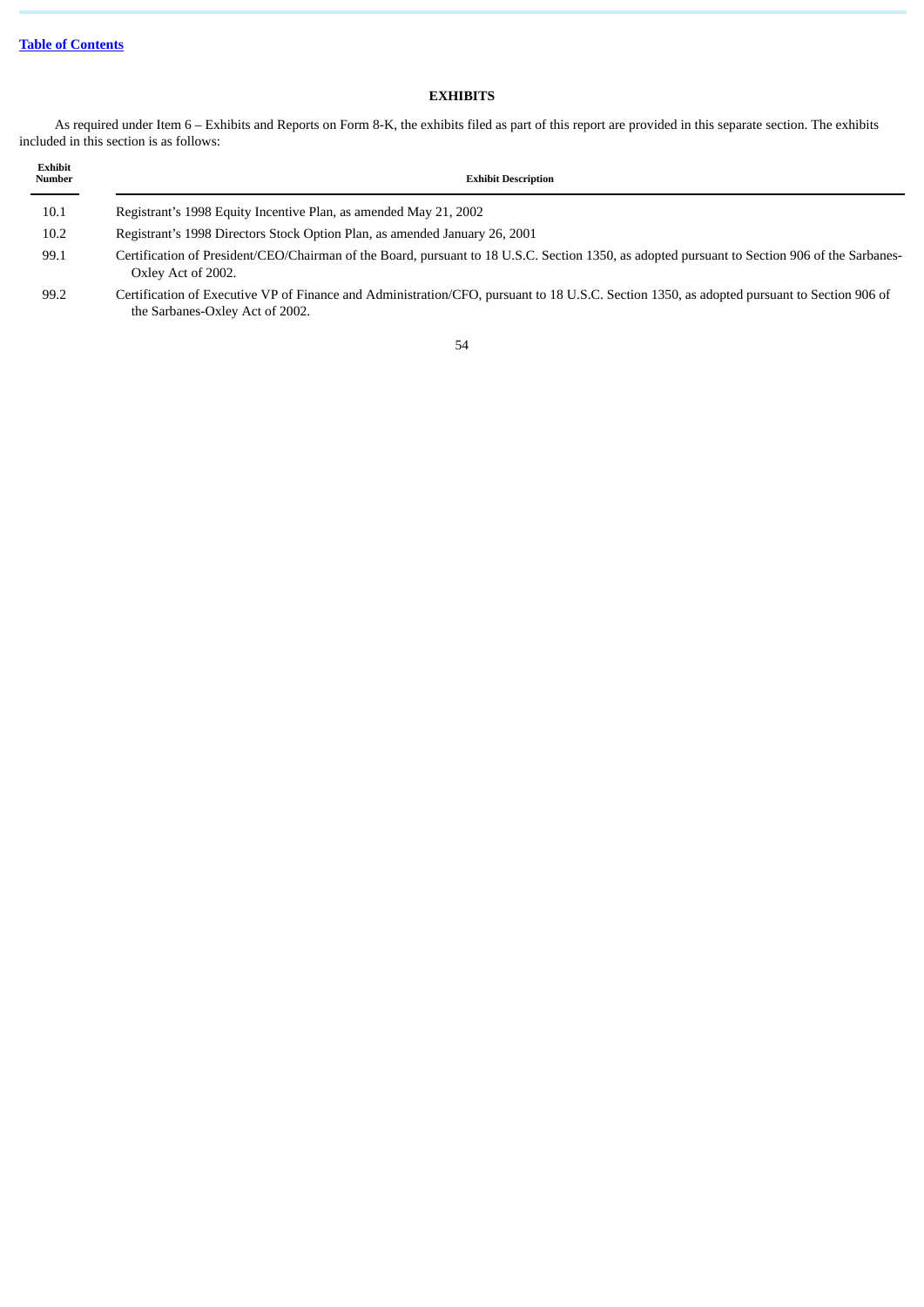### **VERISIGN, INC. 1998 EQUITY INCENTIVE PLAN**

#### As Adopted October 31, 1997

and Amended Effective June 8, 2000, May 24, 2001 and May 21, 2002

1. **PURPOSE**. The purpose of this Plan is to provide incentives to attract, retain and motivate eligible persons whose present and potential contributions are important to the success of the Company, its Parent and Subsidiaries, by offering them an opportunity to participate in the Company's future performance through awards of Options, Restricted Stock and Stock Bonuses. Capitalized terms not defined in the text are defined in Section 23.

## 2. **SHARES SUBJECT TO THE PLAN**.

2.1 Number of Shares Available. Subject to Sections 2.2 and 18, the total number of Shares reserved and available for grant and issuance pursuant to this Plan will be 44,000,000 Shares. Subject to Sections 2.2 and 18, Shares that: (a) are subject to issuance upon exercise of an Option but cease to be subject to such Option for any reason other than exercise of such Option; (b) are subject to an Award granted hereunder but are forfeited or are repurchased by the Company at the original issue price; or (c) are subject to an Award that otherwise terminates without Shares being issued, will again be available for grant and issuance in connection with future Awards under this Plan. Any authorized shares not issued or subject to outstanding grants under the Company's 1997 Stock Option Plan and the Company's 1995 Stock Option Plan (the "*Prior Plans*") on the Effective Date (as defined below) and any shares that are issuable upon exercise of options granted pursuant to the Prior Plans that expire or become unexercisable for any reason without having been exercised in full, will no longer be available for grant and issuance under the Prior Plans, but will be available for grant and issuance under this Plan. In addition, any shares issued under the Prior Plans which are repurchased or forfeited will be available for grant and issuance under this Plan. At all times the Company shall reserve and keep available a sufficient number of Shares as shall be required to satisfy the requirements of all outstanding Options granted under this Plan and all other outstanding but unvested Awards granted under this Plan.

2.2 Adjustment of Shares. In the event that the number of outstanding shares is changed by a stock dividend, recapitalization, stock split, reverse stock split, subdivision, combination, reclassification or similar change in the capital structure of the Company without consideration, then (a) the number of Shares reserved for issuance under this Plan, (b) the Exercise Prices of and number of Shares subject to outstanding Options, and (c) the number of Shares subject to other outstanding Awards will be proportionately adjusted, subject to any required action by the Board or the stockholders of the Company and compliance with applicable securities laws; provided, however, that fractions of a Share will not be issued but will either be replaced by a cash payment equal to the Fair Market Value of such fraction of a Share or will be rounded up to the nearest whole Share, as determined by the Committee.

3. **ELIGIBILITY**. ISOs (as defined in Section 5 below) may be granted only to employees (including officers and directors who are also employees) of the Company or of a Parent or Subsidiary of the Company. All other Awards may be granted to employees, officers, directors, consultants, independent contractors and advisors of the Company or any Parent or Subsidiary of the Company; provided such

 $-1-$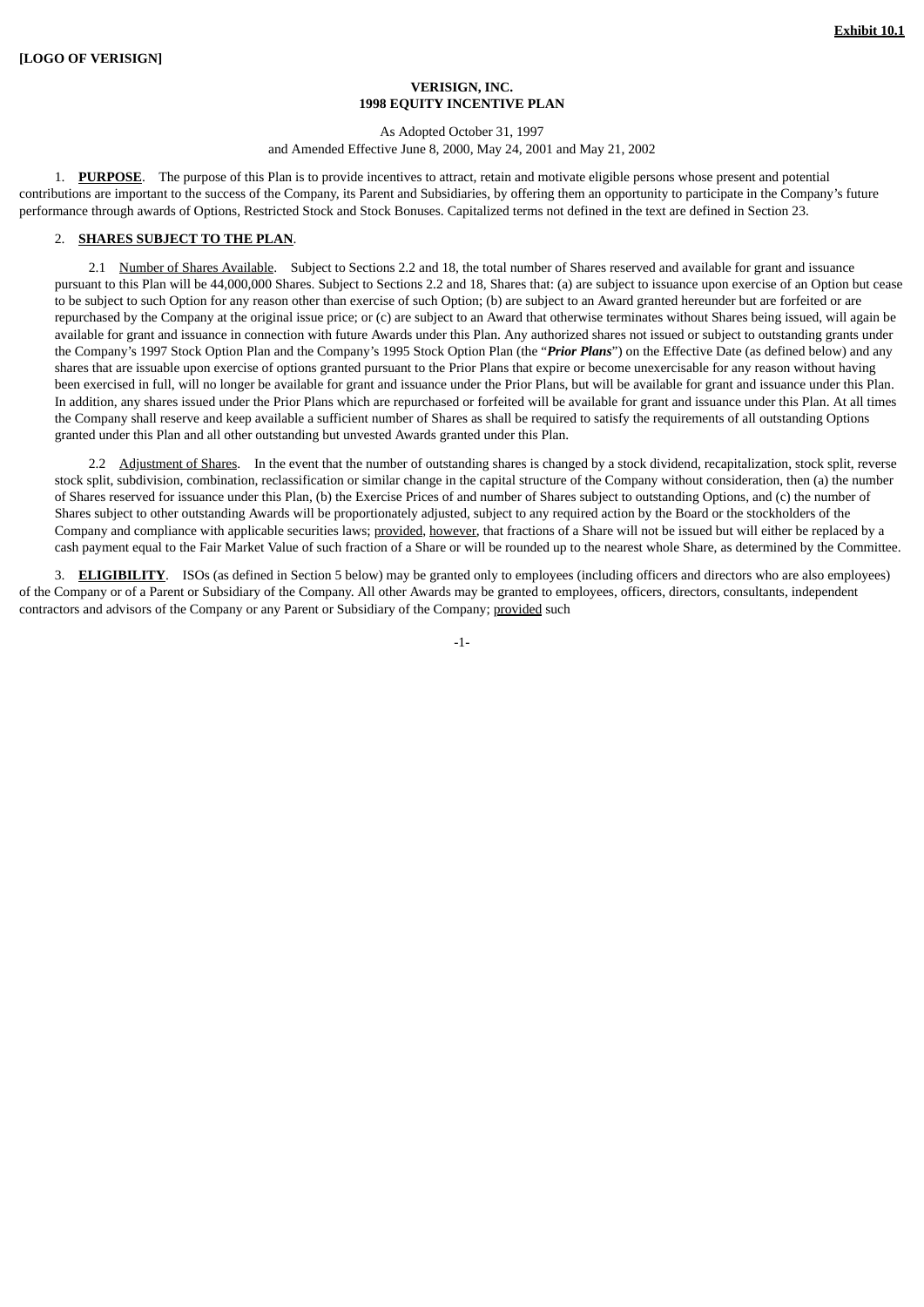consultants, contractors and advisors render bona fide services not in connection with the offer and sale of securities in a capital-raising transaction. No person will be eligible to receive more than 1,500,000 Shares in any calendar year under this Plan pursuant to the grant of Awards hereunder. A person may be granted more than one Award under this Plan.

### 4. **ADMINISTRATION**.

4.1 Committee Authority. This Plan will be administered by the Committee or by the Board acting as the Committee. Subject to the general purposes, terms and conditions of this Plan, and to the direction of the Board, the Committee will have full power to implement and carry out this Plan. Without limitation, the Committee will have the authority to:

- (a) construe and interpret this Plan, any Award Agreement and any other agreement or document executed pursuant to this Plan;
- (b) prescribe, amend and rescind rules and regulations relating to this Plan or any Award;
- (c) select persons to receive Awards;
- (d) determine the form and terms of Awards;
- (e) determine the number of Shares or other consideration subject to Awards;
- (f) determine whether Awards will be granted singly, in combination with, in tandem with, in replacement of, or as alternatives to, other Awards under this Plan or any other incentive or compensation plan of the Company or any Parent or Subsidiary of the Company;
- (g) grant waivers of Plan or Award conditions;
- (h) determine the vesting, exercisability and payment of Awards;
- (i) correct any defect, supply any omission or reconcile any inconsistency in this Plan, any Award or any Award Agreement;
- (j) determine whether an Award has been earned; and
- (k) make all other determinations necessary or advisable for the administration of this Plan.

4.2 Committee Discretion. Any determination made by the Committee with respect to any Award will be made in its sole discretion at the time of grant of the Award or, unless in contravention of any express term of this Plan or Award, at any later time, and such determination will be final and binding on the Company and on all persons having an interest in any Award under this Plan. The Committee may delegate to one or more officers of the Company the authority to grant an Award under this Plan to Participants who are not Insiders of the Company.

5. **OPTIONS**. The Committee may grant Options to eligible persons and will determine whether such Options will be Incentive Stock Options within the meaning of the Code (*"ISO"*) or Nonqualified Stock Options (*"NQSOs"*), the number of Shares subject to the Option, the Exercise Price of the Option, the period during which the Option may be exercised, and all other terms and conditions of the Option, subject to the following:

5.1 Form of Option Grant. Each Option granted under this Plan will be evidenced by an Award Agreement which will expressly identify the Option as an ISO or an NQSO (*"Stock Option Agreement"*), and will be in such form and contain such provisions (which need not be the same for each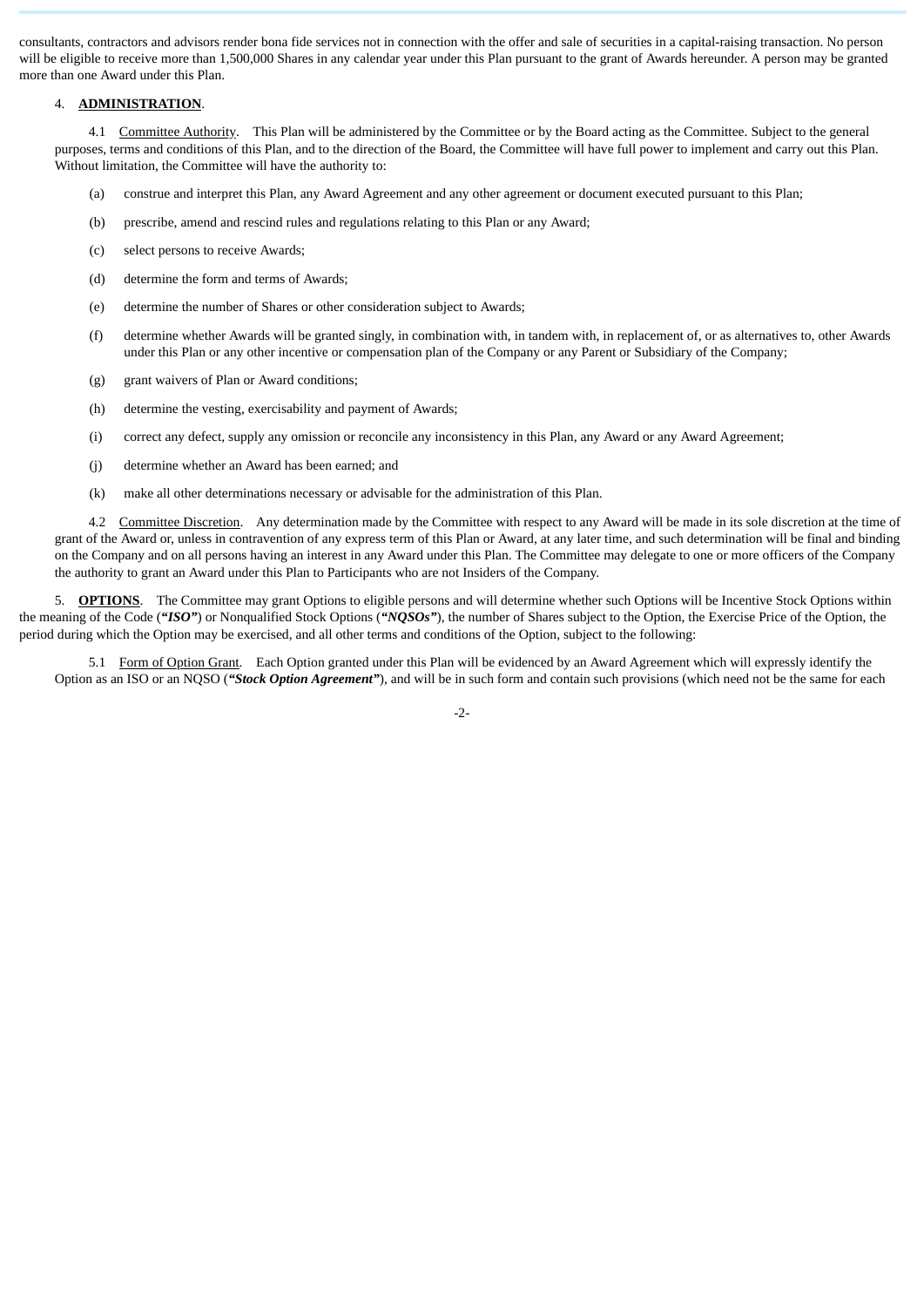Participant) as the Committee may from time to time approve, and which will comply with and be subject to the terms and conditions of this Plan.

5.2 Date of Grant. The date of grant of an Option will be the date on which the Committee makes the determination to grant such Option, unless otherwise specified by the Committee. The Stock Option Agreement and a copy of this Plan will be delivered to the Participant within a reasonable time after the granting of the Option.

5.3 Exercise Period. Options may be exercisable within the times or upon the events determined by the Committee as set forth in the Stock Option Agreement governing such Option; provided, however, that no Option will be exercisable after the expiration of ten (10) years from the date the Option is granted; and provided further that no ISO granted to a person who directly or by attribution owns more than ten percent (10%) of the total combined voting power of all classes of stock of the Company or of any Parent or Subsidiary of the Company (*"Ten Percent Stockholder"*) will be exercisable after the expiration of five (5) years from the date the ISO is granted. The Committee also may provide for Options to become exercisable at one time or from time to time, periodically or otherwise, in such number of Shares or percentage of Shares as the Committee determines.

5.4 Exercise Price. The Exercise Price of an Option will be determined by the Committee when the Option is granted and may be not less than 85% of the Fair Market Value of the Shares on the date of grant; provided that: (i) the Exercise Price of an ISO will be not less than 100% of the Fair Market Value of the Shares on the date of grant; and (ii) the Exercise Price of any ISO granted to a Ten Percent Stockholder will not be less than 110% of the Fair Market Value of the Shares on the date of grant. Payment for the Shares purchased may be made in accordance with Section 8 of this Plan.

5.5 Method of Exercise. Options may be exercised only by delivery to the Company of a written stock option exercise agreement (the *"Exercise Agreement*") in a form approved by the Committee (which need not be the same for each Participant), stating the number of Shares being purchased, the restrictions imposed on the Shares purchased under such Exercise Agreement, if any, and such representations and agreements regarding Participant's investment intent and access to information and other matters, if any, as may be required or desirable by the Company to comply with applicable securities laws, together with payment in full of the Exercise Price for the number of Shares being purchased.

5.6 Termination. Notwithstanding the exercise periods set forth in the Stock Option Agreement, exercise of an Option will always be subject to the following:

- (a) If the Participant is Terminated for any reason except death or Disability, then the Participant may exercise such Participant's Options only to the extent that such Options would have been exercisable upon the Termination Date no later than three (3) months after the Termination Date (or such shorter or longer time period not exceeding five (5) years as may be determined by the Committee, with any exercise beyond three (3) months after the Termination Date deemed to be an NQSO), but in any event, no later than the expiration date of the Options.
- (b) If the Participant is Terminated because of Participant's death or Disability (or the Participant dies within three (3) months after a Termination other than because of Participant's death or disability), then Participant's Options may be exercised only to the extent that such Options would have been exercisable by Participant on the Termination Date and must be exercised by Participant (or Participant's legal representative or authorized assignee) no later than twelve (12) months after the Termination Date (or such shorter or longer time period not exceeding five (5) years as may be determined by the Committee, with any such exercise beyond (a) three (3) months after the Termination Date when the Termination is for any reason other than the Participant's death or Disability, or (b) twelve (12) months after the Termination Date when the Termination is

-3-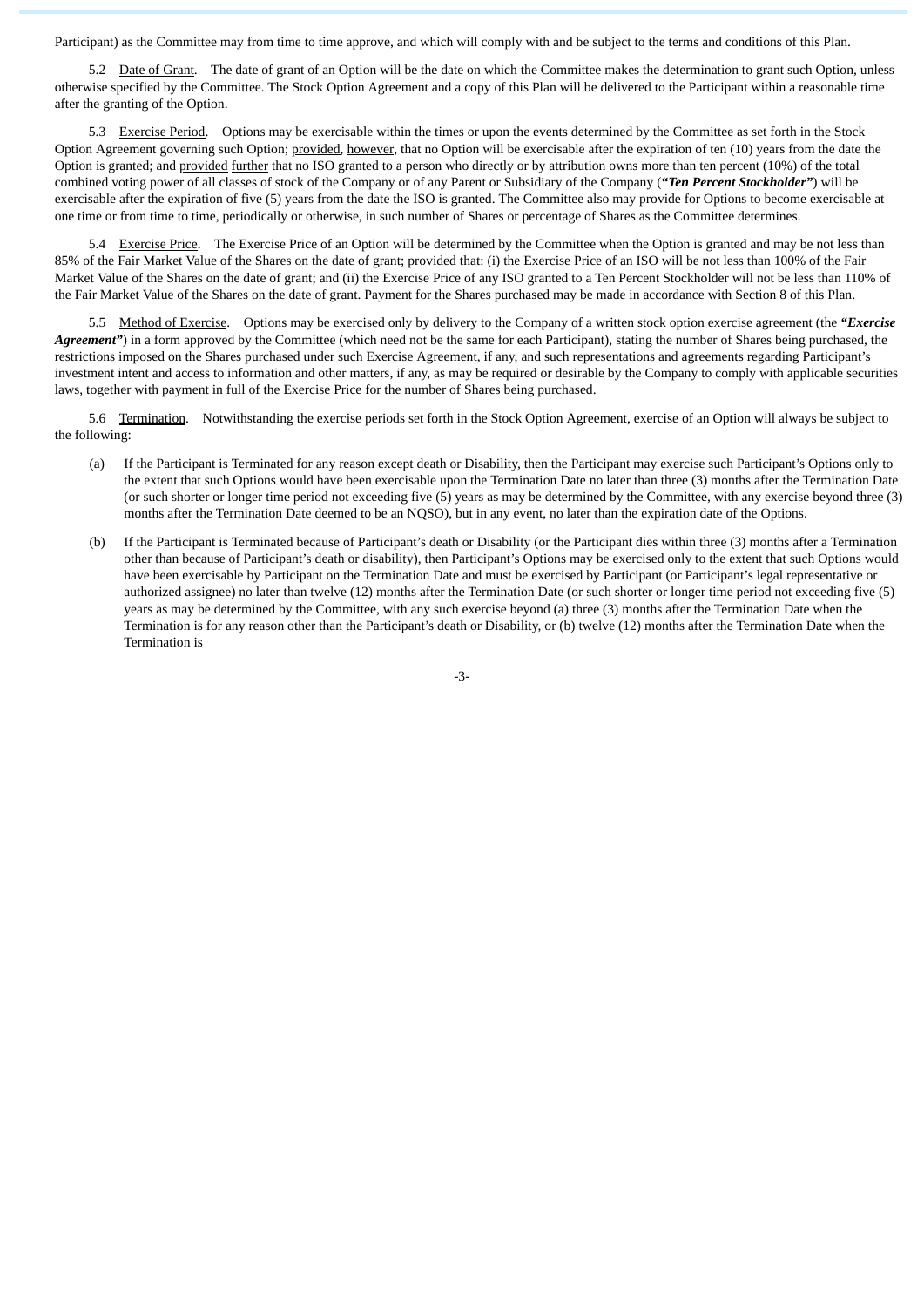for Participant's death or Disability, deemed to be an NQSO), but in any event no later than the expiration date of the Options.

(c) Notwithstanding the provisions in paragraph 5.6(a) above, if a Participant is terminated for Cause, neither the Participant, the Participant's estate nor such other person who may then hold the Option shall be entitled to exercise any Option with respect to any Shares whatsoever, after termination of service, whether or not after termination of service the Participant may receive payment from the Company or Subsidiary for vacation pay, for services rendered prior to termination, for services rendered for the day on which termination occurs, for salary in lieu of notice, or for any other benefits. In making such determination, the Board shall give the Participant an opportunity to present to the Board evidence on his behalf. For the purpose of this paragraph, termination of service shall be deemed to occur on the date when the Company dispatches notice or advice to the Participant that his service is terminated.

5.7 Limitations on Exercise. The Committee may specify a reasonable minimum number of Shares that may be purchased on any exercise of an Option, provided that such minimum number will not prevent Participant from exercising the Option for the full number of Shares for which it is then exercisable.

5.8 Limitations on ISO. The aggregate Fair Market Value (determined as of the date of grant) of Shares with respect to which ISO are exercisable for the first time by a Participant during any calendar year (under this Plan or under any other incentive stock option plan of the Company, Parent or Subsidiary of the Company) will not exceed \$100,000. If the Fair Market Value of Shares on the date of grant with respect to which ISO are exercisable for the first time by a Participant during any calendar year exceeds \$100,000, then the Options for the first \$100,000 worth of Shares to become exercisable in such calendar year will be ISO and the Options for the amount in excess of \$100,000 that become exercisable in that calendar year will be NQSOs. In the event that the Code or the regulations promulgated thereunder are amended after the Effective Date of this Plan to provide for a different limit on the Fair Market Value of Shares permitted to be subject to ISO, such different limit will be automatically incorporated herein and will apply to any Options granted after the effective date of such amendment.

5.9 Modification, Extension or Renewal. The Committee may modify, extend or renew outstanding Options and authorize the grant of new Options in substitution therefor, provided that any such action may not, without the written consent of a Participant, impair any of such Participant's rights under any Option previously granted. Any outstanding ISO that is modified, extended, renewed or otherwise altered will be treated in accordance with Section 424(h) of the Code.

5.10 No Disqualification. Notwithstanding any other provision in this Plan, no term of this Plan relating to ISO will be interpreted, amended or altered, nor will any discretion or authority granted under this Plan be exercised, so as to disqualify this Plan under Section 422 of the Code or, without the consent of the Participant affected, to disqualify any ISO under Section 422 of the Code.

6. **RESTRICTED STOCK**. A Restricted Stock Award is an offer by the Company to sell to an eligible person Shares that are subject to restrictions. The Committee will determine to whom an offer will be made, the number of Shares the person may purchase, the price to be paid (the *"Purchase Price"*), the restrictions to which the Shares will be subject, and all other terms and conditions of the Restricted Stock Award, subject to the following:

6.1 Form of Restricted Stock Award. All purchases under a Restricted Stock Award made pursuant to this Plan will be evidenced by an Award Agreement (*"Restricted Stock Purchase Agreement"*) that will be in such form (which need not be the same for each Participant) as the Committee will from time to time approve, and will comply with and be subject to the terms and conditions of this Plan. The offer of Restricted Stock will be accepted by the Participant's execution and delivery of the Restricted Stock Purchase Agreement and full payment for the Shares to the Company within thirty (30) days from the date the Restricted Stock Purchase Agreement is delivered to the person. If such person does

-4-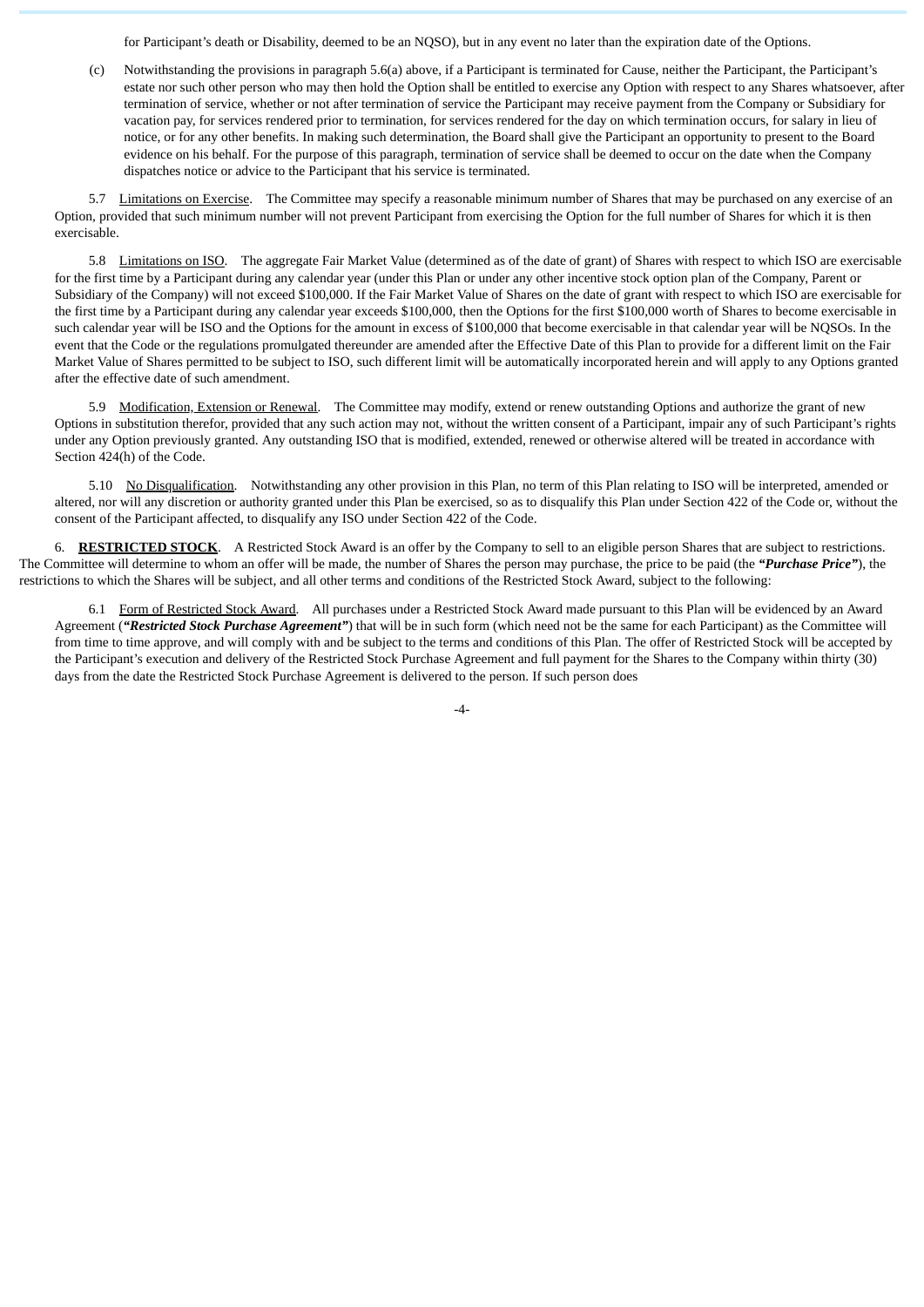not execute and deliver the Restricted Stock Purchase Agreement along with full payment for the Shares to the Company within thirty (30) days, then the offer will terminate, unless otherwise determined by the Committee.

6.2 Purchase Price. The Purchase Price of Shares sold pursuant to a Restricted Stock Award will be determined by the Committee on the date the Restricted Stock Award is granted, except in the case of a sale to a Ten Percent Stockholder, in which case the Purchase Price will be 100% of the Fair Market Value. Payment of the Purchase Price may be made in accordance with Section 8 of this Plan.

6.3 Terms of Restricted Stock Awards. Restricted Stock Awards shall be subject to such restrictions as the Committee may impose. These restrictions may be based upon completion of a specified number of years of service with the Company or upon completion of the performance goals as set out in advance in the Participant's individual Restricted Stock Purchase Agreement. Restricted Stock Awards may vary from Participant to Participant and between groups of Participants. Prior to the grant of a Restricted Stock Award, the Committee shall: (a) determine the nature, length and starting date of any Performance Period for the Restricted Stock Award; (b) select from among the Performance Factors to be used to measure performance goals, if any; and (c) determine the number of Shares that may be awarded to the Participant. Prior to the payment of any Restricted Stock Award, the Committee shall determine the extent to which such Restricted Stock Award has been earned. Performance Periods may overlap and Participants may participate simultaneously with respect to Restricted Stock Awards that are subject to different Performance Periods and having different performance goals and other criteria.

6.4 Termination During Performance Period. If a Participant is Terminated during a Performance Period for any reason, then such Participant will be entitled to payment (whether in Shares, cash or otherwise) with respect to the Restricted Stock Award only to the extent earned as of the date of Termination in accordance with the Restricted Stock Purchase Agreement, unless the Committee will determine otherwise.

#### 7. **STOCK BONUSES**.

7.1 Awards of Stock Bonuses. A Stock Bonus is an award of Shares (which may consist of Restricted Stock) for services rendered to the Company or any Parent or Subsidiary of the Company. A Stock Bonus may be awarded for past services already rendered to the Company, or any Parent or Subsidiary of the Company pursuant to an Award Agreement (the *"Stock Bonus Agreement"*) that will be in such form (which need not be the same for each Participant) as the Committee will from time to time approve, and will comply with and be subject to the terms and conditions of this Plan. A Stock Bonus may be awarded upon satisfaction of such performance goals as are set out in advance in the Participant's individual Award Agreement (the *"Performance Stock Bonus Agreement"*) that will be in such form (which need not be the same for each Participant) as the Committee will from time to time approve, and will comply with and be subject to the terms and conditions of this Plan. Stock Bonuses may vary from Participant to Participant and between groups of Participants, and may be based upon the achievement of the Company, Parent or Subsidiary and/or individual performance factors or upon such other criteria as the Committee may determine.

7.2 Terms of Stock Bonuses. The Committee will determine the number of Shares to be awarded to the Participant. If the Stock Bonus is being earned upon the satisfaction of performance goals pursuant to a Performance Stock Bonus Agreement, then the Committee will: (a) determine the nature, length and starting date of any Performance Period for each Stock Bonus; (b) select from among the Performance Factors to be used to measure the performance, if any; and (c) determine the number of Shares that may be awarded to the Participant. Prior to the payment of any Stock Bonus, the Committee shall determine the extent to which such Stock Bonuses have been earned. Performance Periods may overlap and Participants may participate simultaneously with respect to Stock Bonuses that are subject to different Performance Periods and different performance goals and other criteria. The number of Shares may be fixed or may vary in accordance with such performance goals and criteria as may be determined by the Committee. The Committee may adjust the performance goals applicable to the Stock Bonuses to take into account changes in law and accounting or tax rules and to make such adjustments as the Committee deems

-5-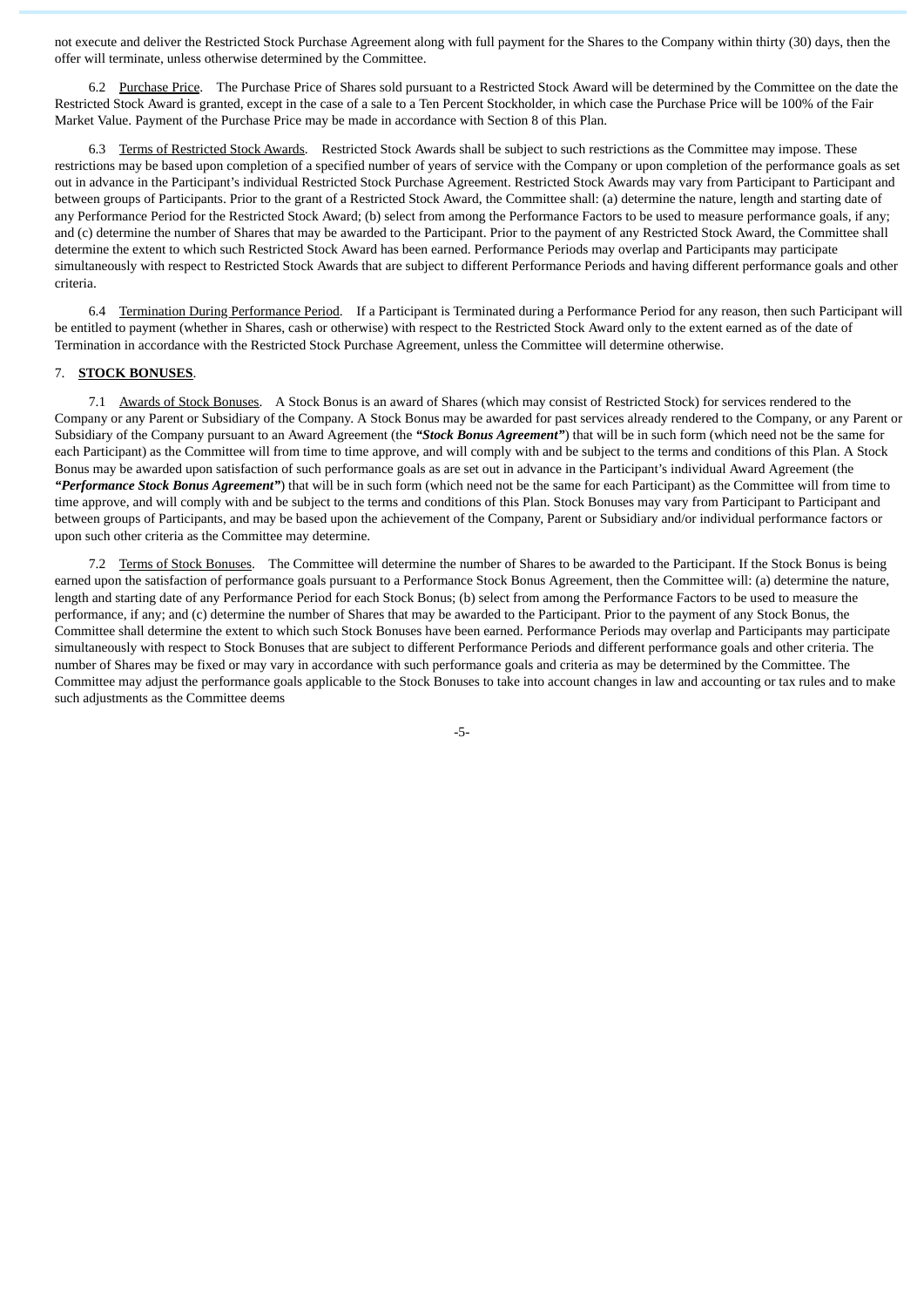necessary or appropriate to reflect the impact of extraordinary or unusual items, events or circumstances to avoid windfalls or hardships.

7.3 Form of Payment. The earned portion of a Stock Bonus may be paid currently or on a deferred basis with such interest or dividend equivalent, if any, as the Committee may determine. Payment may be made in the form of cash or whole Shares or a combination thereof, either in a lump sum payment or in installments, all as the Committee will determine.

# 8. **PAYMENT FOR SHARE PURCHASES**.

8.1 Payment. Payment for Shares purchased pursuant to this Plan may be made in cash (by check) or, where expressly approved for the Participant by the Committee and where permitted by law:

- (a) by cancellation of indebtedness of the Company to the Participant;
- (b) by surrender of shares that either: (1) have been owned by Participant for more than six (6) months and have been paid for within the meaning of SEC Rule 144 (and, if such shares were purchased from the Company by use of a promissory note, such note has been fully paid with respect to such shares); or (2) were obtained by Participant in the public market;
- (c) by tender of a full recourse promissory note having such terms as may be approved by the Committee and bearing interest at a rate sufficient to avoid imputation of income under Sections 483 and 1274 of the Code; provided, however, that Participants who are not employees or directors of the Company will not be entitled to purchase Shares with a promissory note unless the note is adequately secured by collateral other than the Shares;
- (d) by waiver of compensation due or accrued to the Participant for services rendered;
- (e) with respect only to purchases upon exercise of an Option, and provided that a public market for the Company's stock exists:
	- (1) through a "same day sale" commitment from the Participant and a broker-dealer that is a member of the National Association of Securities Dealers (an *"NASD Dealer"*) whereby the Participant irrevocably elects to exercise the Option and to sell a portion of the Shares so purchased to pay for the Exercise Price, and whereby the NASD Dealer irrevocably commits upon receipt of such Shares to forward the Exercise Price directly to the Company; or
	- (2) through a "margin" commitment from the Participant and a NASD Dealer whereby the Participant irrevocably elects to exercise the Option and to pledge the Shares so purchased to the NASD Dealer in a margin account as security for a loan from the NASD Dealer in the amount of the Exercise Price, and whereby the NASD Dealer irrevocably commits upon receipt of such Shares to forward the Exercise Price directly to the Company; or
- (f) by any combination of the foregoing.

8.2 Loan Guarantees. The Committee may help the Participant pay for Shares purchased under this Plan by authorizing a guarantee by the Company of a third-party loan to the Participant.

-6-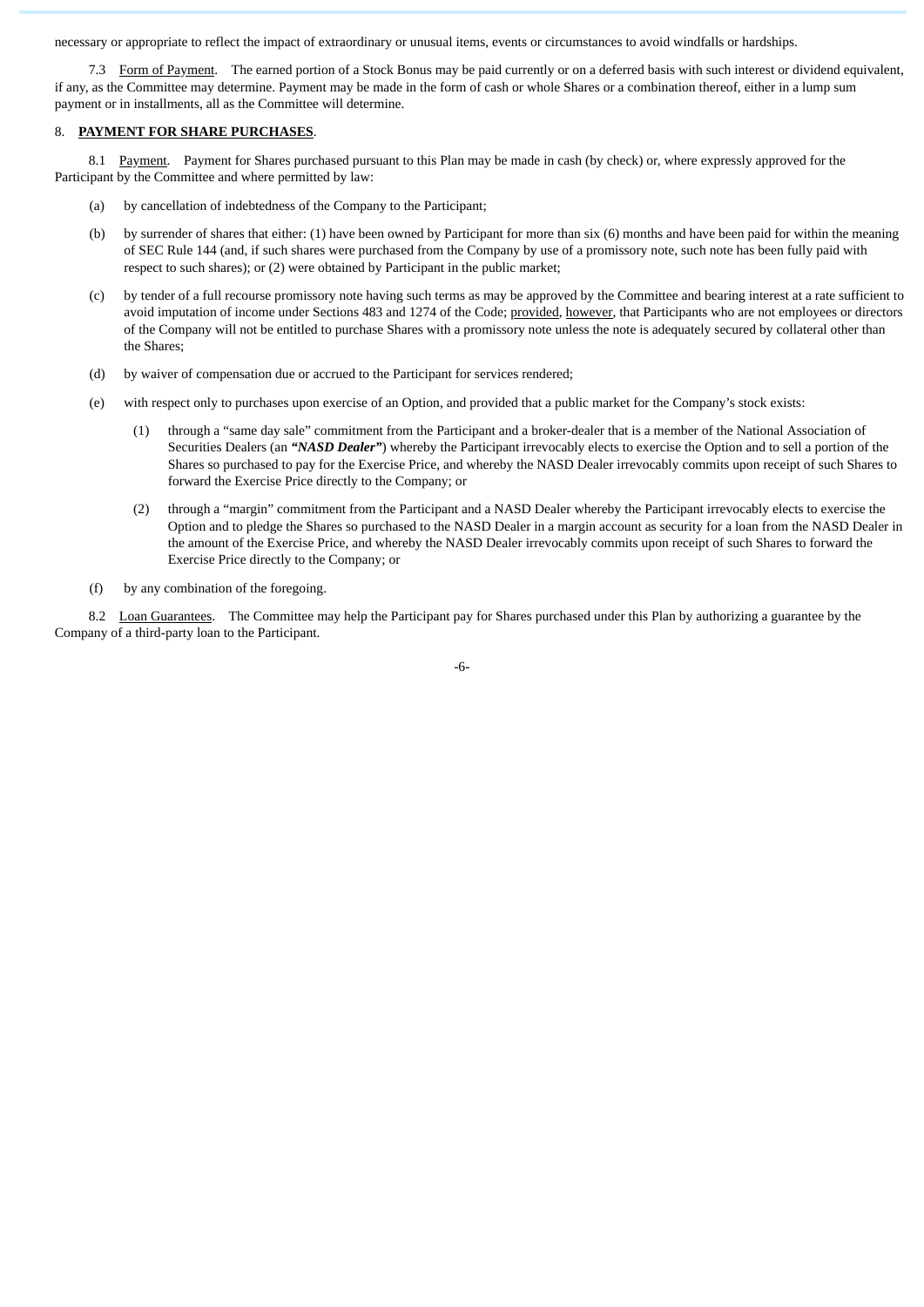#### 9. **WITHHOLDING TAXES**.

9.1 Withholding Generally. Whenever Shares are to be issued in satisfaction of Awards granted under this Plan, the Company may require the Participant to remit to the Company an amount sufficient to satisfy federal, state and local withholding tax requirements prior to the delivery of any certificate or certificates for such Shares. Whenever, under this Plan, payments in satisfaction of Awards are to be made in cash, such payment will be net of an amount sufficient to satisfy federal, state, and local withholding tax requirements.

9.2 Stock Withholding. When, under applicable tax laws, a Participant incurs tax liability in connection with the exercise or vesting of any Award that is subject to tax withholding and the Participant is obligated to pay the Company the amount required to be withheld, the Committee may in its sole discretion allow the Participant to satisfy the minimum withholding tax obligation by electing to have the Company withhold from the Shares to be issued that number of Shares having a Fair Market Value equal to the minimum amount required to be withheld, determined on the date that the amount of tax to be withheld is to be determined. All elections by a Participant to have Shares withheld for this purpose will be made in accordance with the requirements established by the Committee and be in writing in a form acceptable to the Committee.

### 10. **PRIVILEGES OF STOCK OWNERSHIP**.

10.1 Voting and Dividends. No Participant will have any of the rights of a stockholder with respect to any Shares until the Shares are issued to the Participant. After Shares are issued to the Participant, the Participant will be a stockholder and have all the rights of a stockholder with respect to such Shares, including the right to vote and receive all dividends or other distributions made or paid with respect to such Shares; provided, that if such Shares are Restricted Stock, then any new, additional or different securities the Participant may become entitled to receive with respect to such Shares by virtue of a stock dividend, stock split or any other change in the corporate or capital structure of the Company will be subject to the same restrictions as the Restricted Stock; provided, further, that the Participant will have no right to retain such stock dividends or stock distributions with respect to Shares that are repurchased at the Participant's Purchase Price or Exercise Price pursuant to Section 12.

10.2 Financial Statements. The Company will provide financial statements to each Participant prior to such Participant's purchase of Shares under this Plan, and to each Participant annually during the period such Participant has Awards outstanding; provided, however, the Company will not be required to provide such financial statements to Participants whose services in connection with the Company assure them access to equivalent information.

11. **TRANSFERABILITY**. Awards granted under this Plan, and any interest therein, will not be transferable or assignable by Participant, and may not be made subject to execution, attachment or similar process, otherwise than by will or by the laws of descent and distribution or as determined by the Committee and set forth in the Award Agreement with respect to Awards that are not ISOs. During the lifetime of the Participant an Award will be exercisable only by the Participant, and any elections with respect to an Award may be made only by the Participant unless otherwise determined by the Committee and set forth in the Award Agreement with respect to Awards that are not ISOs.

12. **RESTRICTIONS ON SHARES**. At the discretion of the Committee, the Company may reserve to itself and/or its assignee(s) in the Award Agreement a right to repurchase a portion of or all Unvested Shares held by a Participant following such Participant's Termination at any time within ninety (90) days after the later of Participant's Termination Date and the date Participant purchases Shares under this Plan, for cash and/or cancellation of purchase money indebtedness, at the Participant's Exercise Price or Purchase Price, as the case may be.

13. **CERTIFICATES**. All certificates for Shares or other securities delivered under this Plan will be subject to such stock transfer orders, legends and other restrictions as the Committee may deem necessary or advisable, including restrictions under any applicable federal, state or foreign securities law, or any rules, regulations and other requirements of the SEC or any stock exchange or automated quotation system upon which the Shares may be listed or quoted.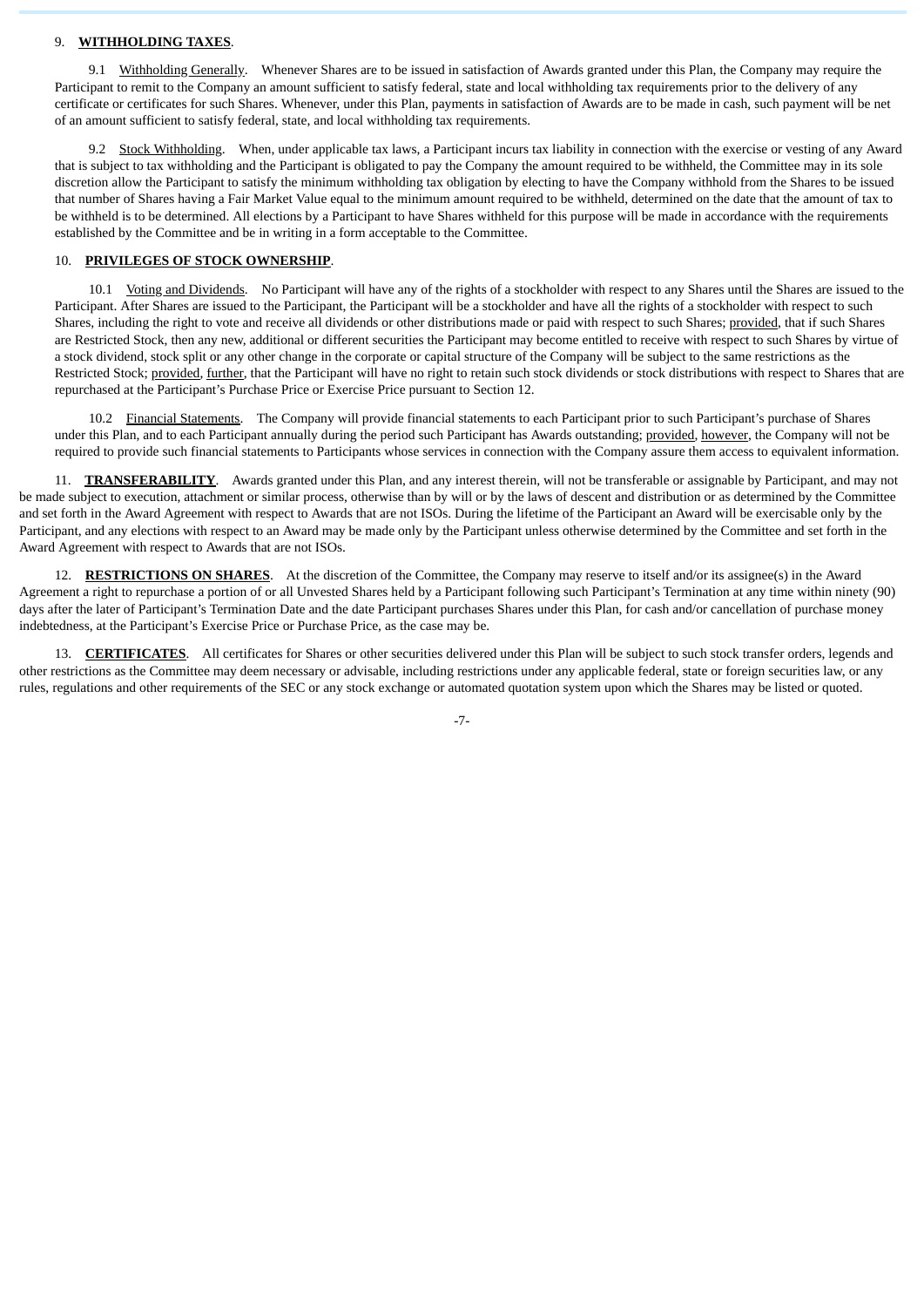14. **ESCROW; PLEDGE OF SHARES**. To enforce any restrictions on a Participant's Shares, the Committee may require the Participant to deposit all certificates representing Shares, together with stock powers or other instruments of transfer approved by the Committee, appropriately endorsed in blank, with the Company or an agent designated by the Company to hold in escrow until such restrictions have lapsed or terminated, and the Committee may cause a legend or legends referencing such restrictions to be placed on the certificates. Any Participant who is permitted to execute a promissory note as partial or full consideration for the purchase of Shares under this Plan will be required to pledge and deposit with the Company all or part of the Shares so purchased as collateral to secure the payment of Participant's obligation to the Company under the promissory note; provided, however, that the Committee may require or accept other or additional forms of collateral to secure the payment of such obligation and, in any event, the Company will have full recourse against the Participant under the promissory note notwithstanding any pledge of the Participant's Shares or other collateral. In connection with any pledge of the Shares, Participant will be required to execute and deliver a written pledge agreement in such form as the Committee will from time to time approve. The Shares purchased with the promissory note may be released from the pledge on a pro rata basis as the promissory note is paid.

15. **EXCHANGE AND BUYOUT OF AWARDS**. The Committee may, at any time or from time to time, authorize the Company, with the consent of the respective Participants, to issue new Awards in exchange for the surrender and cancellation of any or all outstanding Awards. The Committee may at any time buy from a Participant an Award previously granted with payment in cash, Shares (including Restricted Stock) or other consideration, based on such terms and conditions as the Committee and the Participant may agree.

16. **SECURITIES LAW AND OTHER REGULATORY COMPLIANCE**. An Award will not be effective unless such Award is in compliance with all applicable federal and state securities laws, rules and regulations of any governmental body, and the requirements of any stock exchange or automated quotation system upon which the Shares may then be listed or quoted, as they are in effect on the date of grant of the Award and also on the date of exercise or other issuance. Notwithstanding any other provision in this Plan, the Company will have no obligation to issue or deliver certificates for Shares under this Plan prior to: (a) obtaining any approvals from governmental agencies that the Company determines are necessary or advisable; and/or (b) completion of any registration or other qualification of such Shares under any state or federal law or ruling of any governmental body that the Company determines to be necessary or advisable. The Company will be under no obligation to register the Shares with the SEC or to effect compliance with the registration, qualification or listing requirements of any state securities laws, stock exchange or automated quotation system, and the Company will have no liability for any inability or failure to do so.

17. **NO OBLIGATION TO EMPLOY**. Nothing in this Plan or any Award granted under this Plan will confer or be deemed to confer on any Participant any right to continue in the employ of, or to continue any other relationship with, the Company or any Parent or Subsidiary of the Company or limit in any way the right of the Company or any Parent or Subsidiary of the Company to terminate Participant's employment or other relationship at any time, with or without cause.

# 18. **CORPORATE TRANSACTIONS**.

18.1 Assumption or Replacement of Awards by Successor. In the event of (a) a dissolution or liquidation of the Company, (b) a merger or consolidation in which the Company is not the surviving corporation (other than a merger or consolidation with a wholly-owned subsidiary, a reincorporation of the Company in a different jurisdiction, or other transaction in which there is no substantial change in the stockholders of the Company or their relative stock holdings and the Awards granted under this Plan are assumed, converted or replaced by the successor corporation, which assumption will be binding on all Participants), (c) a merger in which the Company is the surviving corporation but after which the stockholders of the Company immediately prior to such merger (other than any stockholder that merges, or which owns or controls another corporation that merges, with the Company in such merger) cease to own their shares or other equity interest in the Company, (d) the sale of substantially all of the

-8-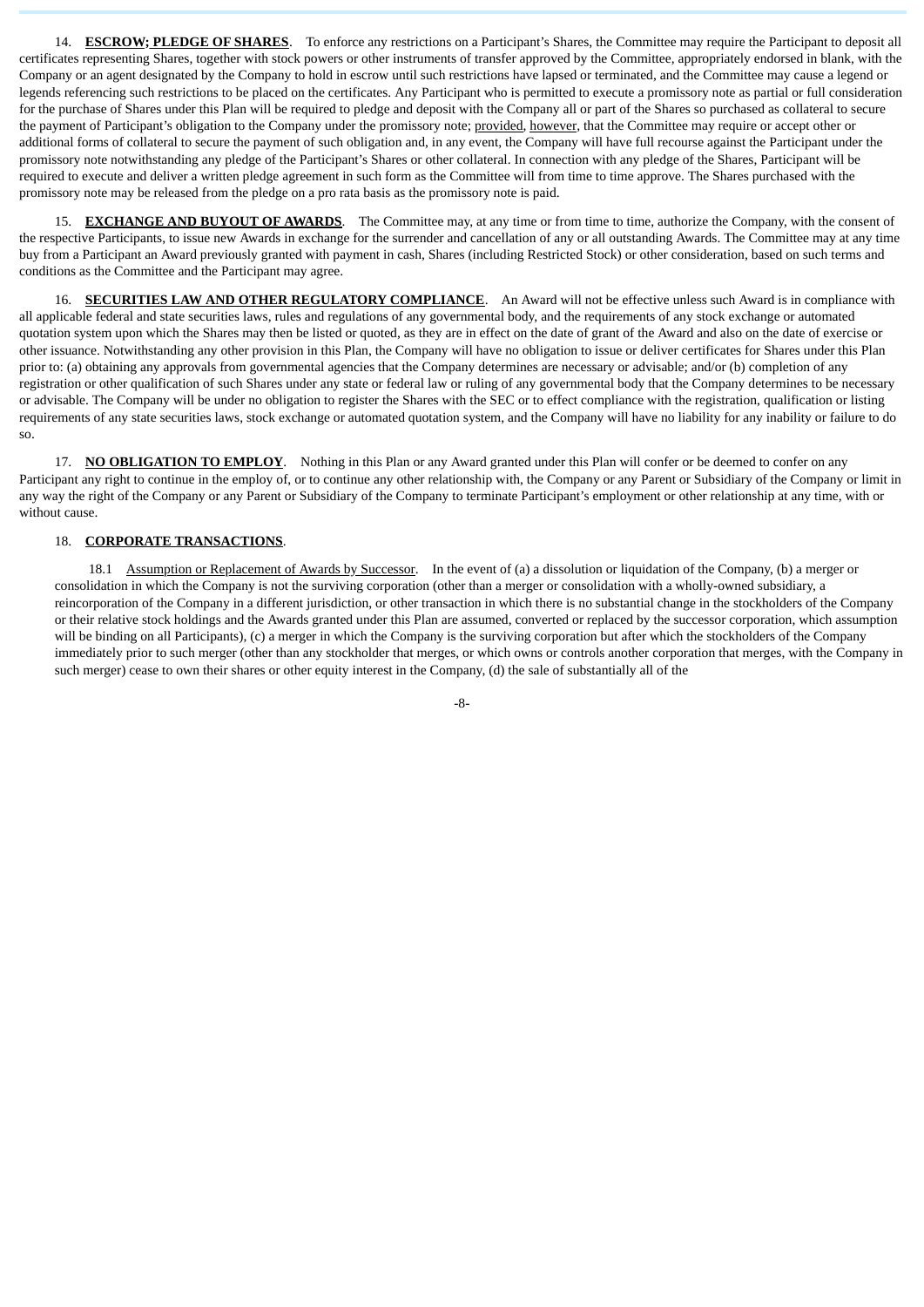assets of the Company, or (e) the acquisition, sale, or transfer of more than 50% of the outstanding shares of the Company by tender offer or similar transaction, any or all outstanding Awards may be assumed, converted or replaced by the successor corporation (if any), which assumption, conversion or replacement will be binding on all Participants. In the alternative, the successor corporation may substitute equivalent Awards or provide substantially similar consideration to Participants as was provided to stockholders (after taking into account the existing provisions of the Awards). The successor corporation may also issue, in place of outstanding Shares of the Company held by the Participant, substantially similar shares or other property subject to repurchase restrictions no less favorable to the Participant. In the event such successor corporation (if any) refuses to assume or substitute Awards, as provided above, pursuant to a transaction described in this Subsection 18.1, such Awards will expire on such transaction at such time and on such conditions as the Committee will determine; provided, however, that the Committee may, in its sole discretion, provide that the vesting of any or all Awards granted pursuant to this Plan will accelerate. If the Committee exercises such discretion with respect to Options, such Options will become exercisable in full prior to the consummation of such event at such time and on such conditions as the Committee determines, and if such Options are not exercised prior to the consummation of the corporate transaction, they shall terminate at such time as determined by the Committee.

18.2 Other Treatment of Awards. Subject to any greater rights granted to Participants under the foregoing provisions of this Section 18, in the event of the occurrence of any transaction described in Section 18.1, any outstanding Awards will be treated as provided in the applicable agreement or plan of merger, consolidation, dissolution, liquidation, or sale of assets.

18.3 Assumption of Awards by the Company. The Company, from time to time, also may substitute or assume outstanding awards granted by another company, whether in connection with an acquisition of such other company or otherwise, by either; (a) granting an Award under this Plan in substitution of such other company's award; or (b) assuming such award as if it had been granted under this Plan if the terms of such assumed award could be applied to an Award granted under this Plan. Such substitution or assumption will be permissible if the holder of the substituted or assumed award would have been eligible to be granted an Award under this Plan if the other company had applied the rules of this Plan to such grant. In the event the Company assumes an award granted by another company, the terms and conditions of such award will remain unchanged (except that the exercise price and the number and nature of Shares issuable upon exercise of any such option will be adjusted appropriately pursuant to Section 424(a) of the Code). In the event the Company elects to grant a new Option rather than assuming an existing option, such new Option may be granted with a similarly adjusted Exercise Price.

19. **ADOPTION AND STOCKHOLDER APPROVAL**. This Plan will become effective on the date on which the registration statement filed by the Company with the SEC under the Securities Act registering the initial public offering of the Company's Common Stock is declared effective by the SEC (the *"Effective Date"*). This Plan shall be approved by the stockholders of the Company (excluding Shares issued pursuant to this Plan), consistent with applicable laws, within twelve (12) months before or after the date this Plan is adopted by the Board. Upon the Effective Date, the Committee may grant Awards pursuant to this Plan; provided, however, that: (a) no Option may be exercised prior to initial stockholder approval of this Plan; (b) no Option granted pursuant to an increase in the number of Shares subject to this Plan approved by the Board will be exercised prior to the time such increase has been approved by the stockholders of the Company; and (c) in the event that stockholder approval of such increase is not obtained within the time period provided herein, all Awards granted pursuant to such increase will be canceled, any Shares issued pursuant to any Award granted pursuant to such increase will be canceled, and any purchase of Shares pursuant to such increase will be rescinded.

20. **TERM OF PLAN/GOVERNING LAW**. Unless earlier terminated as provided herein, this Plan will terminate ten (10) years from the date this Plan is adopted by the Board or, if earlier, the date of stockholder approval. This Plan and all agreements thereunder shall be governed by and construed in accordance with the laws of the State of California.

21. **AMENDMENT OR TERMINATION OF PLAN**. The Board may at any time terminate or amend this Plan in any respect, including without limitation amendment of any form of Award

-9-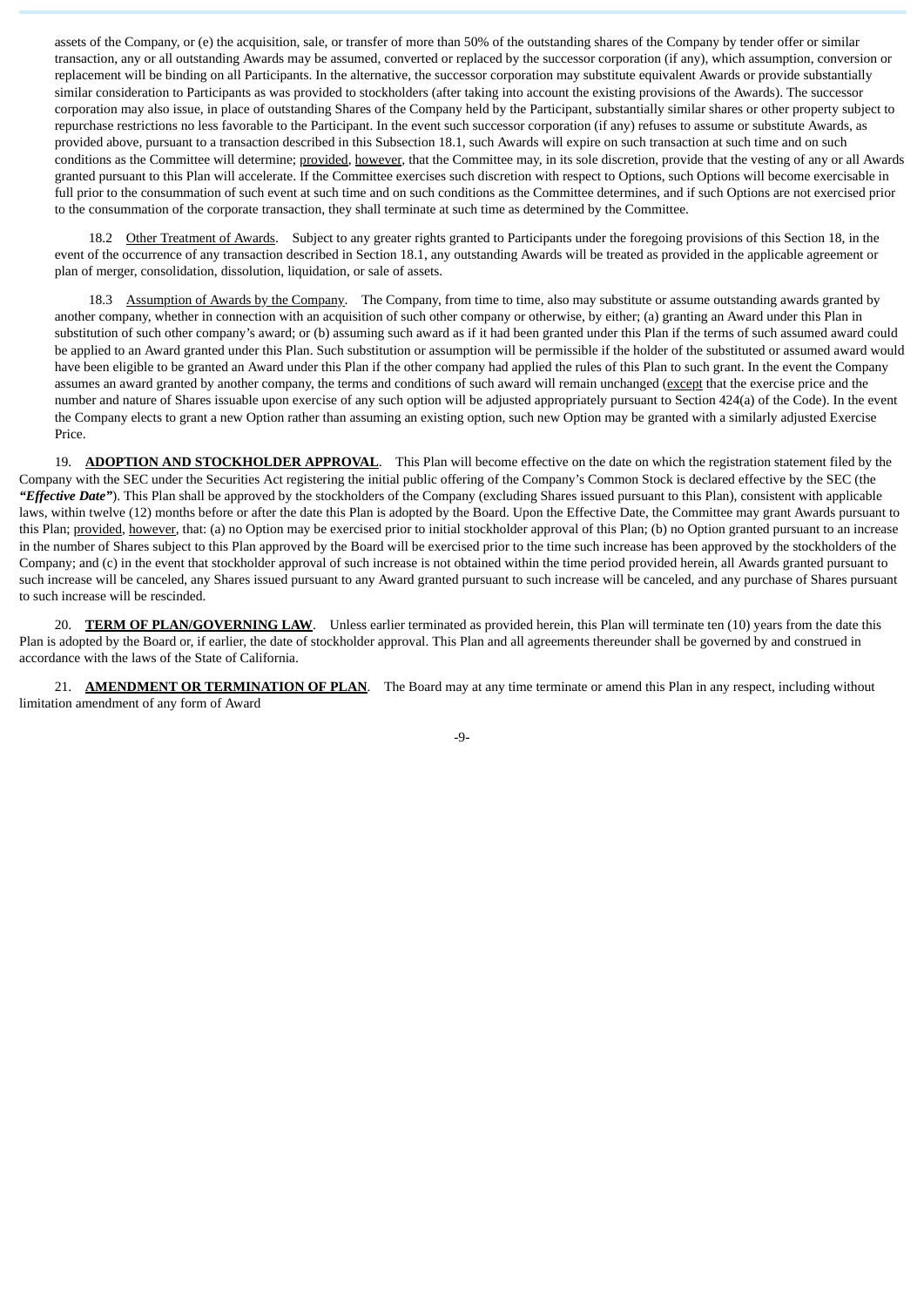Agreement or instrument to be executed pursuant to this Plan; provided, however, that the Board will not, without the approval of the stockholders of the Company, amend this Plan in any manner that requires such stockholder approval.

22. **NONEXCLUSIVITY OF THE PLAN**. Neither the adoption of this Plan by the Board, the submission of this Plan to the stockholders of the Company for approval, nor any provision of this Plan will be construed as creating any limitations on the power of the Board to adopt such additional compensation arrangements as it may deem desirable, including, without limitation, the granting of stock options and bonuses otherwise than under this Plan, and such arrangements may be either generally applicable or applicable only in specific cases.

23. **DEFINITIONS**. As used in this Plan, the following terms will have the following meanings:

*"Award"* means any award under this Plan, including any Option, Restricted Stock or Stock Bonus.

*"Award Agreement"* means, with respect to each Award, the signed written agreement between the Company and the Participant setting forth the terms and conditions of the Award.

*"Board"* means the Board of Directors of the Company.

*"Cause"* means the commission of an act of theft, embezzlement, fraud, dishonesty or a breach of fiduciary duty to the Company or a Parent or Subsidiary of the Company.

*"Code"* means the Internal Revenue Code of 1986, as amended.

*"Committee"* means the Compensation Committee of the Board.

*"Company"* means VeriSign, Inc. or any successor corporation.

*"Disability"* means a disability, whether temporary or permanent, partial or total, within the meaning of Section 22(e)(3) of the Code, as determined by the Committee.

*"Exchange Act"* means the Securities Exchange Act of 1934, as amended.

*"Exercise Price"* means the price at which a holder of an Option may purchase the Shares issuable upon exercise of the Option.

*"Fair Market Value"* means, as of any date, the value of a share of the Company's Common Stock determined as follows:

- (a) if such Common Stock is then quoted on the Nasdaq National Market, its closing price on the Nasdaq National Market on the date of determination as reported in The Wall Street Journal;
- (b) if such Common Stock is publicly traded and is then listed on a national securities exchange, its closing price on the date of determination on the principal national securities exchange on which the Common Stock is listed or admitted to trading as reported in The Wall Street Journal;
- (c) if such Common Stock is publicly traded but is not quoted on the Nasdaq National Market nor listed or admitted to trading on a national securities exchange, the average of the closing bid and asked prices on the date of determination as reported in The Wall Street Journal;

-10-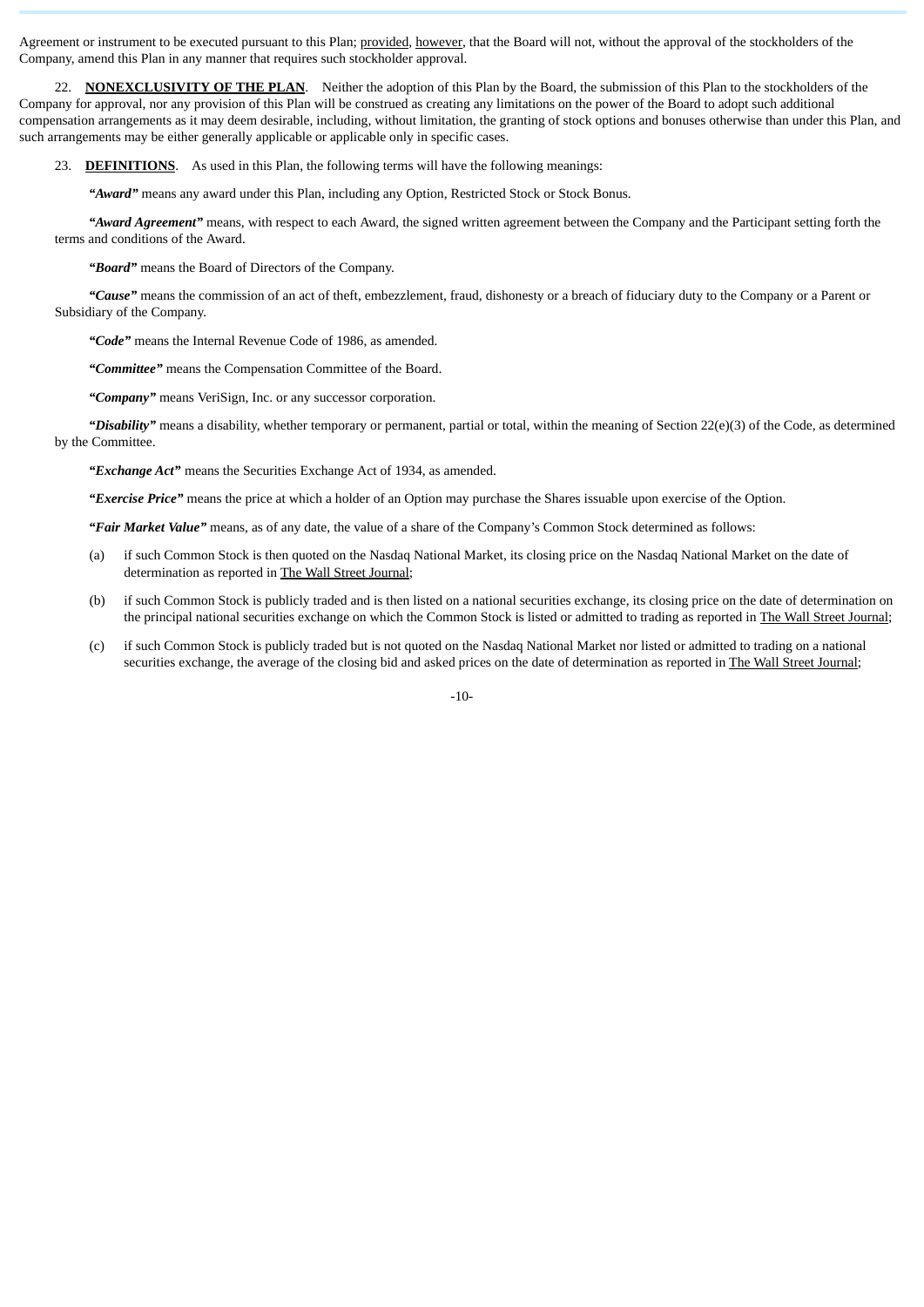- (d) in the case of an Award made on the Effective Date, the price per share at which shares of the Company's Common Stock are initially offered for sale to the public by the Company's underwriters in the initial public offering of the Company's Common Stock pursuant to a registration statement filed with the SEC under the Securities Act; or
- (e) if none of the foregoing is applicable, by the Committee in good faith.

*"Insider"* means an officer or director of the Company or any other person whose transactions in the Company's Common Stock are subject to Section 16 of the Exchange Act.

*"Option"* means an award of an option to purchase Shares pursuant to Section 5.

*"Parent"* means any corporation (other than the Company) in an unbroken chain of corporations ending with the Company if each of such corporations other than the Company owns stock possessing 50% or more of the total combined voting power of all classes of stock in one of the other corporations in such chain.

*"Participant"* means a person who receives an Award under this Plan.

*"Performance Factors"* means the factors selected by the Committee from among the following measures to determine whether the performance goals established by the Committee and applicable to Awards have been satisfied:

- (a) Net revenue and/or net revenue growth;
- (b) Earnings before income taxes and amortization and/or earnings before income taxes and amortization growth;
- (c) Operating income and/or operating income growth;
- (d) Net income and/or net income growth;
- (e) Earnings per share and/or earnings per share growth;
- (f) Total shareholder return and/or total shareholder return growth;
- (g) Return on equity;
- (h) Operating cash flow return on income;
- (i) Adjusted operating cash flow return on income;
- (j) Economic value added; and
- (k) Individual confidential business objectives.

*"Performance Period"* means the period of service determined by the Committee, not to exceed five years, during which years of service or performance is to be measured for Restricted Stock Awards or Stock Bonuses.

*"Plan"* means this VeriSign, Inc. 1998 Equity Incentive Plan, as amended from time to time.

*"Restricted Stock Award"* means an award of Shares pursuant to Section 6.

*"SEC"* means the Securities and Exchange Commission.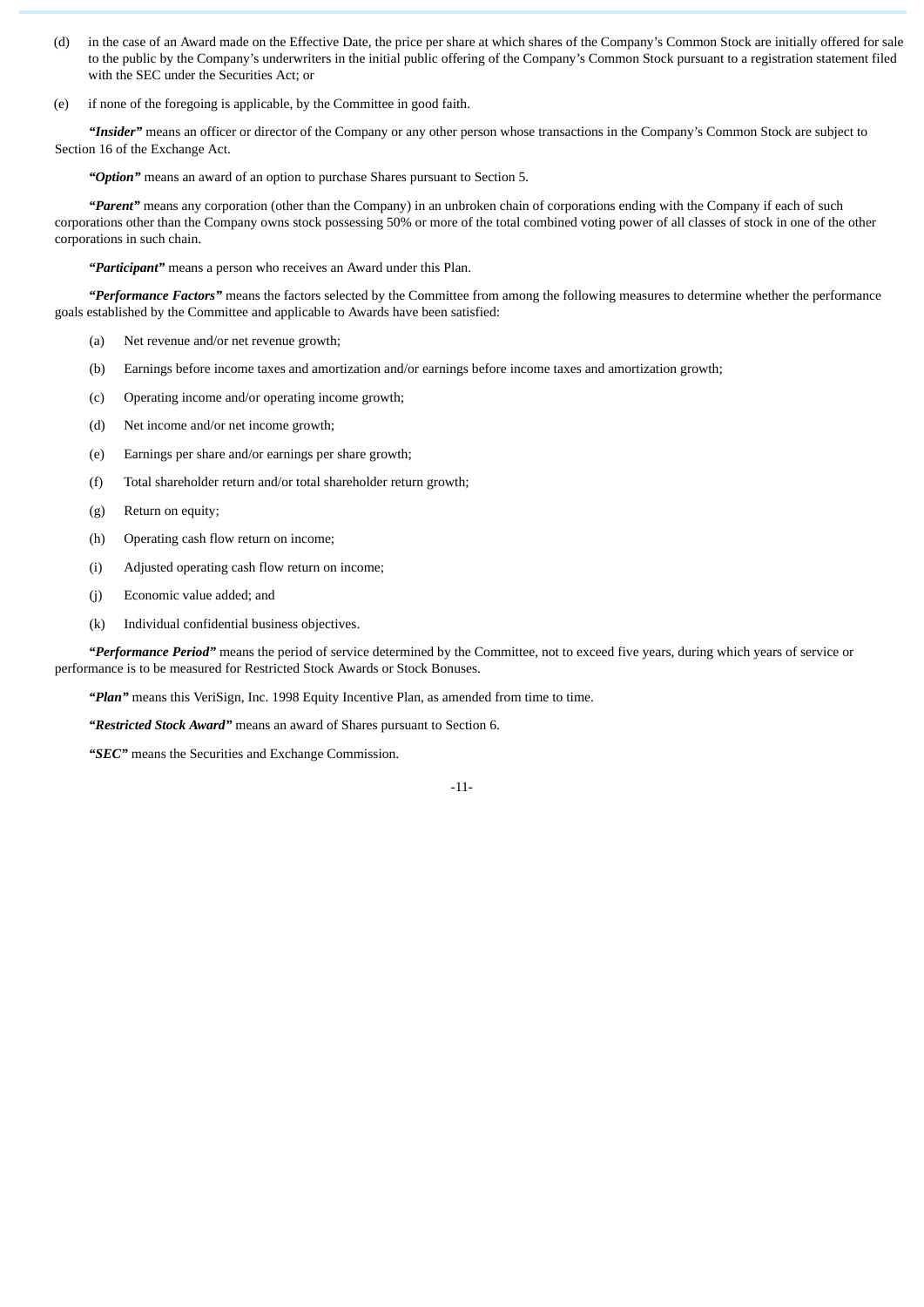*"Securities Act"* means the Securities Act of 1933, as amended.

*"Shares"* means shares of the Company's Common Stock reserved for issuance under this Plan, as adjusted pursuant to Sections 2 and 18, and any successor security.

*"Stock Bonus"* means an award of Shares, or cash in lieu of Shares, pursuant to Section 7.

*"Subsidiary"* means any corporation (other than the Company) in an unbroken chain of corporations beginning with the Company if each of the corporations other than the last corporation in the unbroken chain owns stock possessing 50% or more of the total combined voting power of all classes of stock in one of the other corporations in such chain.

*"Termination"* or *"Terminated"* means, for purposes of this Plan with respect to a Participant, that the Participant has for any reason ceased to provide services as an employee, officer, director, consultant, independent contractor, or advisor to the Company or a Parent or Subsidiary of the Company. An employee will not be deemed to have ceased to provide services in the case of (i) sick leave, (ii) military leave, or (iii) any other leave of absence approved by the Committee, provided, that such leave is for a period of not more than 90 days, unless reemployment upon the expiration of such leave is guaranteed by contract or statute or unless provided otherwise pursuant to formal policy adopted from time to time by the Company and issued and promulgated to employees in writing. In the case of any employee on an approved leave of absence, the Committee may make such provisions respecting suspension of vesting of the Award while on leave from the employ of the Company or a Subsidiary as it may deem appropriate, except that in no event may an Option be exercised after the expiration of the term set forth in the Option agreement. The Committee will have sole discretion to determine whether a Participant has ceased to provide services and the effective date on which the Participant ceased to provide services (the *"Termination Date"*).

*"Unvested Shares"* means "Unvested Shares" as defined in the Award Agreement.

*"Vested Shares"* means "Vested Shares" as defined in the Award Agreement.

-12-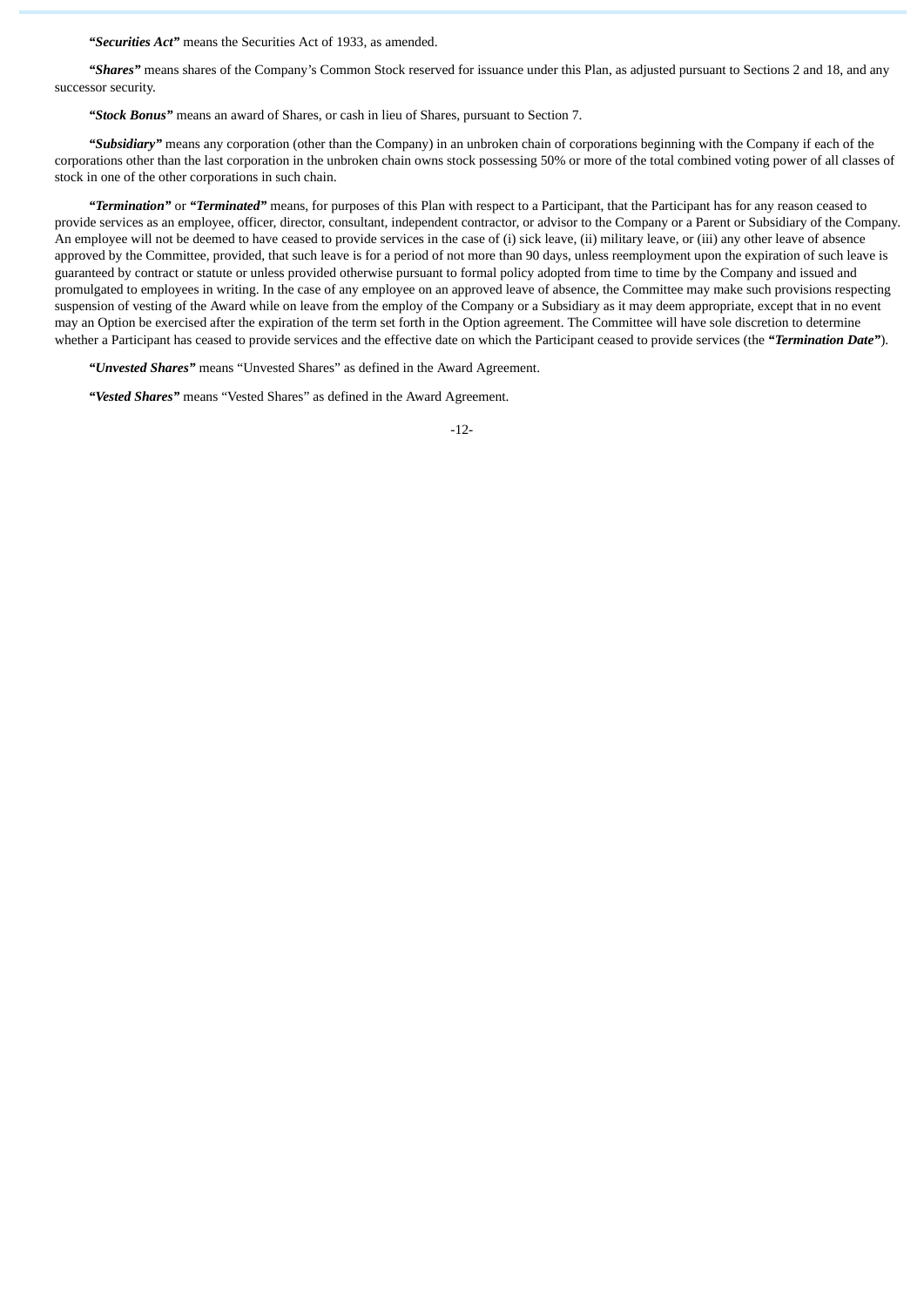## **VERISIGN, INC. 1998 DIRECTORS STOCK OPTION PLAN**

### As Adopted October 31, 1997 and Amended June 8, 2000 and January 26, 2001

1. **PURPOSE**. This 1998 Directors Stock Option Plan (this *"Plan"*) is established to provide equity incentives for certain nonemployee members of the Board of Directors of VeriSign, Inc (the *"Company"*), who are described in Section 6.1 below, by granting such persons options to purchase shares of stock of the Company.

2. **ADOPTION AND STOCKHOLDER APPROVAL**. After this Plan is adopted by the Board of Directors of the Company (the *"Board"*), this Plan will become effective on the time and date (the *"Effective Date"*) on which the registration statement filed by the Company with the Securities and Exchange Commission (*"SEC"*) under the Securities Act of 1933, as amended (the *"Securities Act"*), to register the initial public offering of the Company's Common Stock is declared effective by the SEC. This Plan shall be approved by the stockholders of the Company, consistent with applicable laws, within twelve (12) months after the date this Plan is adopted by the Board.

3. **TYPES OF OPTIONS AND SHARES**. Options granted under this Plan shall be non-qualified stock options (*"NQSOs"*). The shares of stock that may be purchased upon exercise of Options granted under this Plan (the *"Shares"*) are shares of the Common Stock of the Company.

4. **NUMBER OF SHARES**. The maximum number of Shares that may be issued pursuant to Options granted under this Plan (the *"Maximum Number"*) is 750,000 Shares, subject to adjustment as provided in this Plan. If any Option is terminated for any reason without being exercised in whole or in part, the Shares thereby released from such Option shall be available for purchase under other Options subsequently granted under this Plan. At all times during the term of this Plan, the Company shall reserve and keep available such number of Shares as shall be required to satisfy the requirements of outstanding Options granted under this Plan; provided, however that if the aggregate number of Shares subject to outstanding Options granted under this Plan plus the aggregate number of Shares previously issued by the Company pursuant to the exercise of Options granted under this Plan equals or exceeds the Maximum Number, then notwithstanding anything herein to the contrary, no further Options may be granted under this Plan until the Maximum Number is increased or the aggregate number of Shares subject to outstanding Options granted under this Plan plus the aggregate number of Shares previously issued by the Company pursuant to the exercise of Options granted under this Plan is less than the Maximum Number.

5. **ADMINISTRATION**. This Plan shall be administered by the Board or by a committee of not less than two members of the Board appointed to administer this Plan (the "Committee"). As used in this Plan, references to the Committee shall mean either such Committee or the Board if no Committee has been established. The interpretation by the Committee of any of the provisions of this Plan or any Option granted under this Plan shall be final and binding upon the Company and all persons having an interest in any Option or any Shares purchased pursuant to an Option.

## 6. **ELIGIBILITY AND AWARD FORMULA**.

6.1 Eligibility. Options shall be granted only to directors of the Company who are not employees of the Company or any Parent, Subsidiary or Affiliate of the Company, as those terms are defined in Section 18 below (each such person referred to as an *"Optionee"*).

6.2 Initial Grant. Each Optionee who on or after the Effective Date first becomes a member of the Board will automatically be granted an Option for 25,000 Shares (an *"Initial Grant"*) on the date such Optionee becomes a member of the Board.

-1-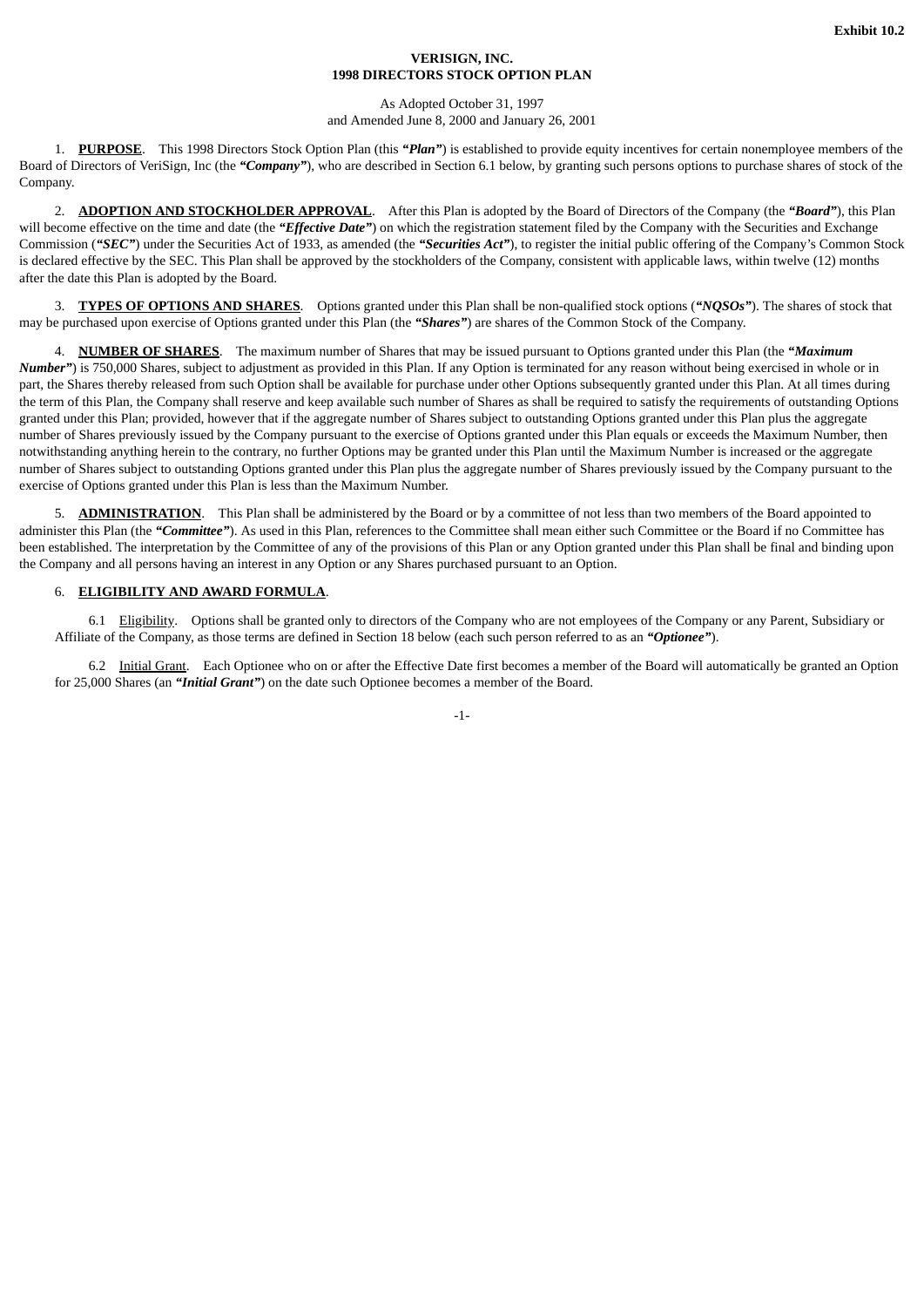6.3 Succeeding Grants. On each annual anniversary of an Optionee's Initial Grant (or previous grant from the Company outside this Plan if such Optionee was ineligible to receive an Initial Grant), provided the Optionee is a member of the Board on such anniversary date and has served continuously as a member of the Board since the date of such Optionee's Initial Grant or previous grant, as the case may be, the Optionee will automatically be granted an Option for 12,500 Shares (a *"Succeeding Grant"*).

## 7. **TERMS AND CONDITIONS OF OPTIONS**. Subject to the following and to Section 6 above:

7.1 Form of Option Grant. Each Option granted under this Plan shall be evidenced by a written Stock Option Grant (*"Grant"*) in such form (which need not be the same for each Optionee) as the Committee shall from time to time approve, which Grant shall comply with and be subject to the terms and conditions of this Plan.

- 7.2 Vesting. The date an Optionee receives an Initial Grant or a Succeeding Grant is referred to in this Plan as the *"Start Date"* for such Option.
- (a) Initial Grants. Each Initial Grant will vest as to six and one-fourth percent (6.25%) of the Shares on each three-month anniversary of the Start Date for such Initial Grant, so long as the Optionee continuously remains a director or, as determined by the Board in the Initial Grant or the Succeeding Grant, a consultant of the Company.
- (b) Succeeding Grants. Each Succeeding Grant will vest as to six and one-fourth percent (6.25%) of the Shares on each three-month anniversary of the Start Date for such Succeeding Grant, so long as the Optionee continuously remains a director or, as determined by the Board in the Initial Grant or the Succeeding Grant, a consultant of the Company.

7.3 Exercise Price. The exercise price of an Option shall be the Fair Market Value (as defined in Section 17.4) of the Shares, at the time that the Option is granted.

7.4 Termination of Option. Except as provided below in this Section, each Option shall expire ten (10) years after its Start Date (the *"Expiration Date"*). The Option shall cease to vest when the Optionee ceases to be a member of the Board or, as determined by the Board in the Initial Grant or the Succeeding Grant, a consultant of the Company. The date on which the Optionee ceases to be a member of the Board or, as determined by the Board in the Initial Grant or the Succeeding Grant, a consultant of the Company shall be referred to as the *"Termination Date"*. An Option may be exercised after the Termination Date only as set forth below:

- (a) Termination Generally. If the Optionee ceases to be a member of the Board or, as determined by the Board in the Initial Grant or the Succeeding Grant, a consultant of the Company for any reason except death of the Optionee or disability of the Optionee (whether temporary or permanent, partial or total, as determined by the Committee), then each Option then held by such Optionee, to the extent (and only to the extent) that it would have been exercisable by the Optionee on the Termination Date, may be exercised by the Optionee no later than seven (7) months after the Termination Date, but in no event later than the Expiration Date.
- (b) Death or Disability. If the Optionee ceases to be a member of the Board or, as determined by the Board in the Initial Grant or the Succeeding Grant, a consultant of the Company because of the death of the Optionee or the disability of the Optionee (whether temporary or permanent, partial or total, as determined by the Committee), then each Option then held by such Optionee to the extent (and only to the extent) that it would have been exercisable by the Optionee on the Termination Date, may be exercised by the Optionee (or the Optionee's legal representative) no later than twelve (12) months after the Termination Date, but in no event later than the Expiration Date.

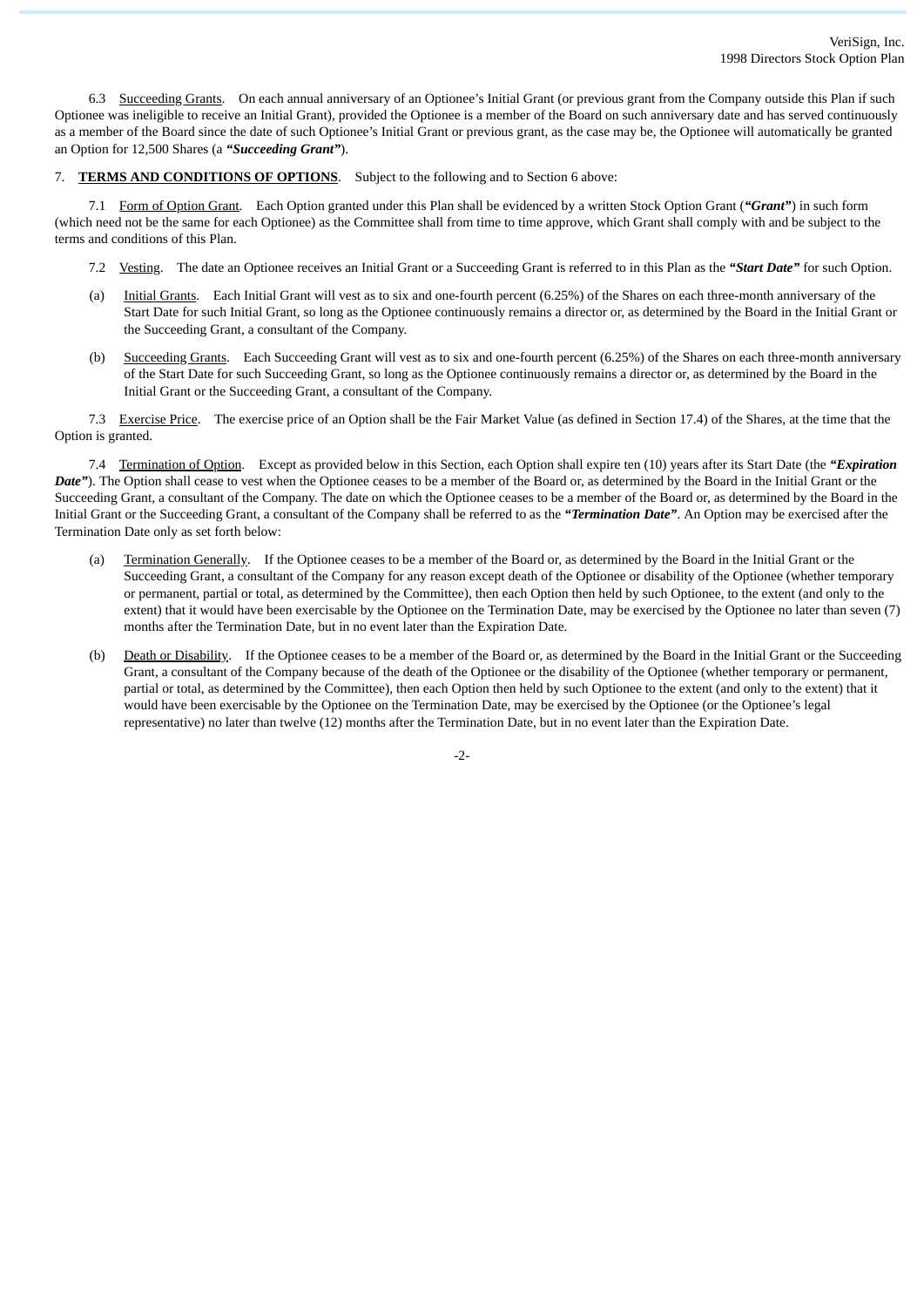## 8. **EXERCISE OF OPTIONS**.

8.1 Exercise Period. Subject to the provisions of Section 8.5 below, Options shall be exercisable as they vest.

8.2 Notice. Options may be exercised only by delivery to the Company of an exercise agreement in a form approved by the Committee stating the number of Shares being purchased, the restrictions imposed on the Shares and such representations and agreements regarding the Optionee's investment intent and access to information as may be required by the Company to comply with applicable securities laws, together with payment in full of the exercise price for the number of Shares being purchased.

8.3 Payment. Payment for the Shares purchased upon exercise of an Option may be made (a) in cash or by check; (b) by surrender of shares of Common Stock of the Company that have been owned by the Optionee for more than six (6) months (and which have been paid for within the meaning of SEC Rule 144 and, if such shares were purchased from the Company by use of a promissory note, such note has been fully paid with respect to such shares) or were obtained by the Optionee in the open public market, having a Fair Market Value equal to the exercise price of the Option; (c) by waiver of compensation due or accrued to the Optionee for services rendered; (d) provided that a public market for the Company's stock exists, through a "same day sale" commitment from the Optionee and a broker-dealer that is a member of the National Association of Securities Dealers (an *"NASD Dealer"*) whereby the Optionee irrevocably elects to exercise the Option and to sell a portion of the Shares so purchased to pay for the exercise price and whereby the NASD Dealer irrevocably commits upon receipt of such Shares to forward the exercise price directly to the Company; (e) provided that a public market for the Company's stock exists, through a "margin" commitment from the Optionee and an NASD Dealer whereby the Optionee irrevocably elects to exercise the Option and to pledge the Shares so purchased to the NASD Dealer in a margin account as security for a loan from the NASD Dealer in the amount of the exercise price, and whereby the NASD Dealer irrevocably commits upon receipt of such Shares to forward the exercise price directly to the Company; or (f) by any combination of the foregoing.

8.4 Withholding Taxes. Prior to issuance of the Shares upon exercise of an Option, the Optionee shall pay or make adequate provision for any federal or state withholding obligations of the Company, if applicable.

8.5 Limitations on Exercise. Notwithstanding the exercise periods set forth in the Grant, exercise of an Option shall always be subject to the following limitations:

- (a) An Option shall not be exercisable unless such exercise is in compliance with the Securities Act and all applicable state securities laws, as they are in effect on the date of exercise.
- (b) The Committee may specify a reasonable minimum number of Shares that may be purchased upon any exercise of an Option, provided that such minimum number will not prevent the Optionee from exercising the full number of Shares as to which the Option is then exercisable.

9. **NONTRANSFERABILITY OF OPTIONS**. During the lifetime of the Optionee, an Option shall be exercisable only by the Optionee or by the Optionee's guardian or legal representative, unless otherwise determined by the Committee. No Option may be sold, pledged, assigned, hypothecated, transferred or disposed of in any manner other than by will or by the laws of descent and distribution, unless otherwise determined by the Committee.

10. **PRIVILEGES OF STOCK OWNERSHIP**. No Optionee shall have any of the rights of a stockholder with respect to any Shares subject to an Option until the Option has been validly exercised. No adjustment shall be made for dividends or distributions or other rights for which the record date is prior to the date of exercise, except as provided in this Plan. The Company shall provide to each Optionee a copy of the annual financial statements of the Company at such time after the close of each fiscal year of the Company as they are released by the Company to its stockholders.

-3-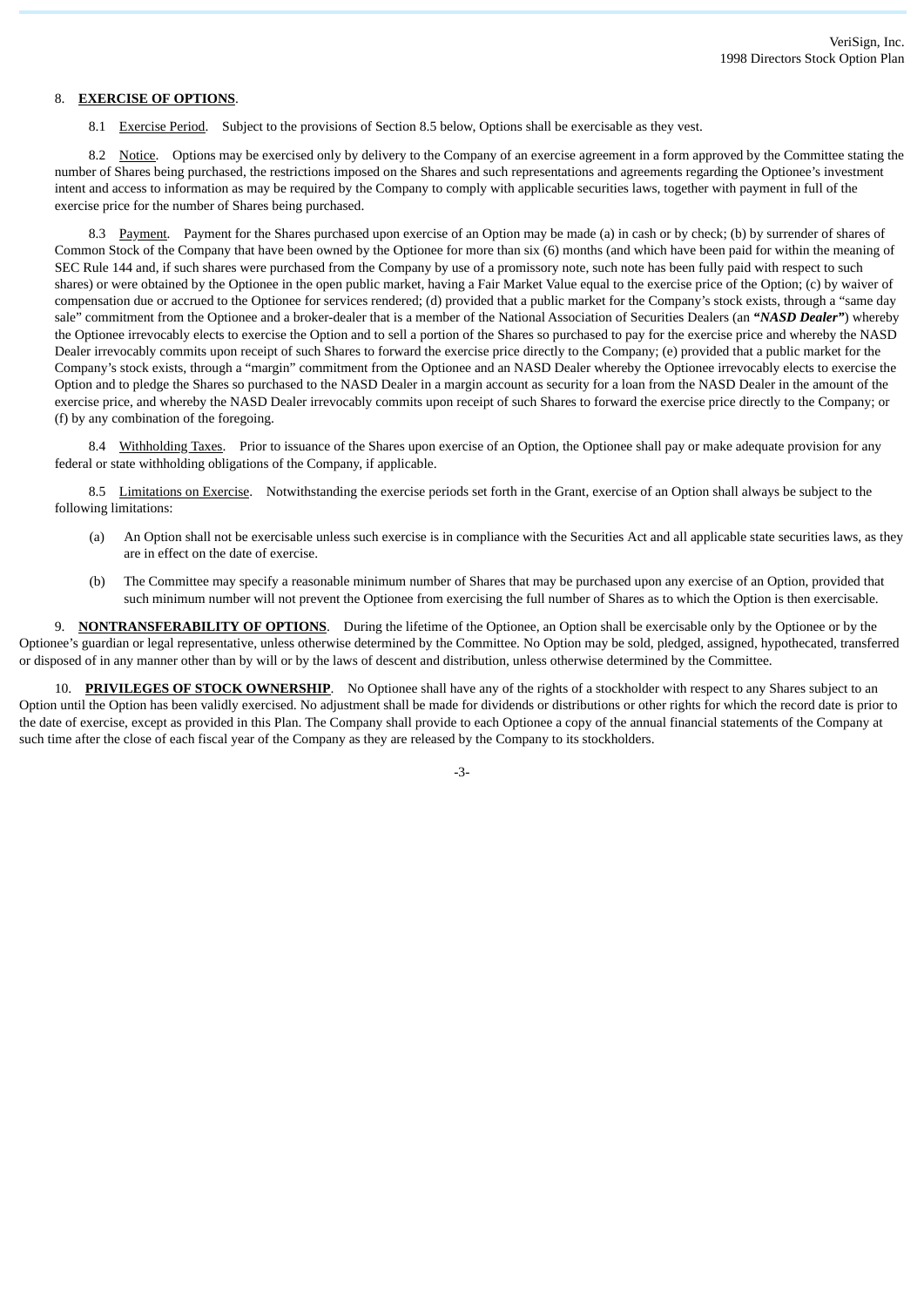11. **ADJUSTMENT OF OPTION SHARES**. In the event that the number of outstanding shares of Common Stock of the Company is changed by a stock dividend, stock split, reverse stock split, combination, reclassification or similar change in the capital structure of the Company without consideration, the number of Shares available under this Plan and the number of Shares subject to outstanding Options and the exercise price per share of such outstanding Options shall be proportionately adjusted, subject to any required action by the Board or stockholders of the Company and compliance with applicable securities laws; provided, however, that no fractional shares shall be issued upon exercise of any Option and any resulting fractions of a Share shall be rounded up to the nearest whole Share.

12. **NO OBLIGATION TO CONTINUE AS DIRECTOR**. Nothing in this Plan or any Option granted under this Plan shall confer on any Optionee any right to continue as a director of the Company.

13. **COMPLIANCE WITH LAWS**. The grant of Options and the issuance of Shares upon exercise of any Options shall be subject to and conditioned upon compliance with all applicable requirements of law, including without limitation compliance with the Securities Act, compliance with all other applicable state securities laws and compliance with the requirements of any stock exchange or national market system on which the Shares may be listed. The Company shall be under no obligation to register the Shares with the SEC or to effect compliance with the registration or qualification requirement of any state securities laws, stock exchange or national market system.

14. **ACCELERATION OF OPTIONS ON CERTAIN CORPORATE TRANSACTIONS**. In the event of (a) a dissolution or liquidation of the Company, (b) a merger or consolidation in which the Company is not the surviving corporation (other than a merger or consolidation with a wholly-owned subsidiary, a reincorporation of the Company in a different jurisdiction, or other transaction in which there is no substantial change in the stockholders of the Company or their relative stock holdings and the Options granted under this Plan are assumed, converted or replaced by the successor corporation, which assumption, conversion or replacement will be binding on all Optionees), (c) a merger in which the Company is the surviving corporation but after which the stockholders of the Company (other than any stockholder which merges (or which owns or controls another corporation which merges) with the Company in such merger) cease to own their shares or other equity interests in the Company, (d) the sale of substantially all of the assets of the Company, or (e) the acquisition, sale or transfer of more than 50% of the outstanding shares of the Company by tender offer or similar transaction, the vesting of all options granted pursuant to this Plan will accelerate and the options will become exercisable in full prior to the consummation of such event at such times and on such conditions as the Committee determines, and must be exercised, if at all, within six months of the consummation of said event. Any options not exercised within such six-month period shall expire.

15. **AMENDMENT OR TERMINATION OF PLAN**. The Board may at any time terminate or amend this Plan or any outstanding option, provided that the Board may not terminate or amend the terms of any outstanding option without the consent of the Optionee. In any case, no amendment of this Plan may adversely affect any then outstanding Options or any unexercised portions thereof without the written consent of the Optionee.

16. **TERM OF PLAN**. Options may be granted pursuant to this Plan from time to time within a period of ten (10) years from the Effective Date.

17. **CERTAIN DEFINITIONS**. As used in this Plan, the following terms shall have the following meanings:

17.1 *"Parent"* means any corporation (other than the Company) in an unbroken chain of corporations ending with the Company if each of such corporations other than the Company owns stock possessing 50% or more of the total combined voting power of all classes of stock in one of the other corporations in such chain.

17.2 *"Subsidiary"* means any corporation (other than the Company) in an unbroken chain of corporations beginning with the Company if each of the corporations other than the last corporation in the unbroken chain owns stock possessing 50% or more of the total combined voting power of all classes of stock in one of the other corporations in such chain.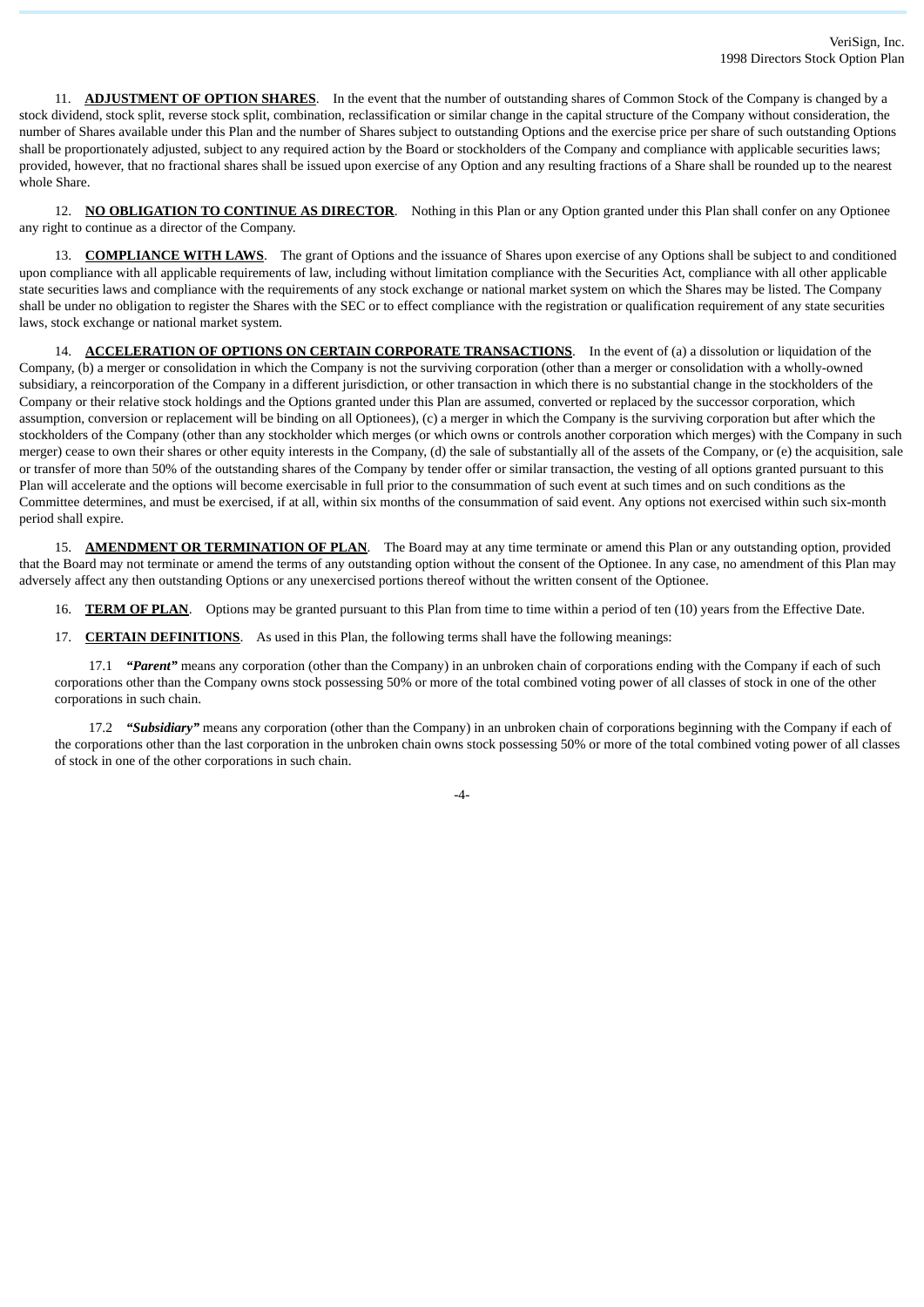17.3 *"Affiliate"* means any corporation that directly, or indirectly through one or more intermediaries, controls or is controlled by, or is under common control with, another corporation, where "control" (including the terms "controlled by" and "under common control with") means the possession, direct or indirect, of the power to cause the direction of the management and policies of the corporation, whether through the ownership of voting securities, by contract or otherwise.

17.4 *"Fair Market Value"* means, as of any date, the value of a share of the Company's Common Stock determined as follows:

- (a) if such Common Stock is then quoted on the Nasdaq National Market, its closing price on the Nasdaq National Market on the date of determination as reported in The Wall Street Journal;
- (b) if such Common Stock is publicly traded and is then listed on a national securities exchange, its closing price on the date of determination on the principal national securities exchange on which the Common Stock is listed or admitted to trading as reported in The Wall Street Journal;
- (c) if such Common Stock is publicly traded but is not quoted on the Nasdaq National Market nor listed or admitted to trading on a national securities exchange, the average of the closing bid and asked prices on the date of determination as reported in The WallStreet Journal;
- (d) in the case of an Option granted on the Effective Date, the price per share at which shares of the Company's Common Stock are initially offered for sale to the public by the Company's underwriters in the initial public offering of the Company's Common Stock pursuant to a registration statement filed with the SEC under the Securities Act; or
- (e) if none of the foregoing is applicable, by the Committee in good faith.

-5-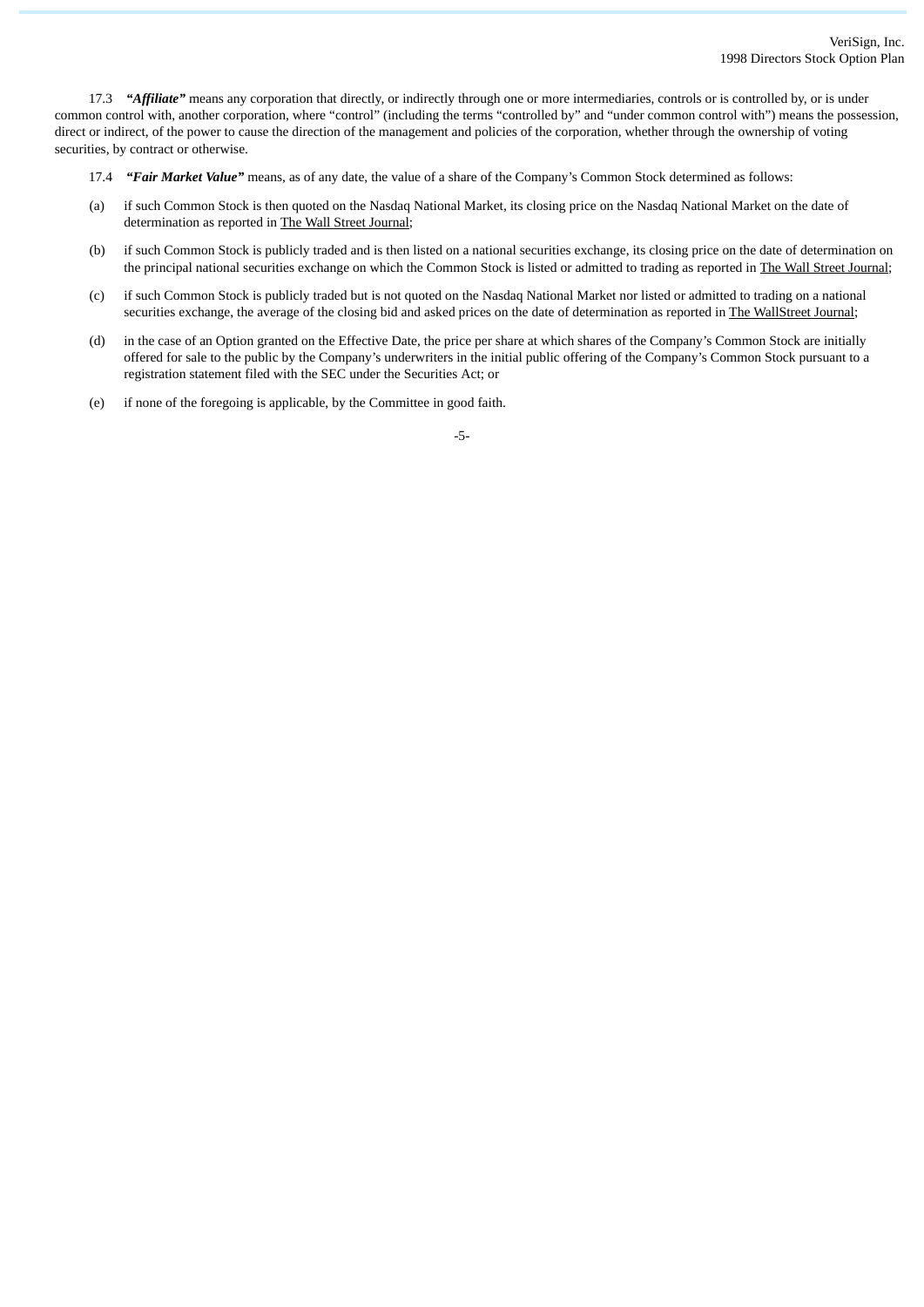# CERTIFICATION PURSUANT TO 18 U.S.C. SECTION 1350, AS ADOPTED PURSUANT TO SECTION 906 OF THE SARBANES-OXLEY ACT OF 2002

In connection with the Quarterly Report on Form 10-Q of VeriSign, Inc. (the "Company") for the quarterly period ended June 30, 2002 as filed with the Securities and Exchange Commission on the date hereof (the "Report"), I, Stratton D. Sclavos, President, Chief Executive Officer and Chairman of the Board of the Company, certify, pursuant to 18 U.S.C. Section 1350, as adopted pursuant to Section 906 of the Sarbanes-Oxley Act of 2002, that:

- (1) The Report fully complies with the requirements of Section 13(a) or 15(d) of the Securities Exchange Act of 1934 (15 U.S.C. 78m(a) or 78o(d)); and
- (2) The information contained in the Report fairly presents, in all material respects, the financial condition and results of operations of the Company for the periods presented therein.

VERISIGN, INC.

Date: August 14, 2002 By: /s/ STRATTON D. SCLAVOS

Stratton D. Sclavos President, Chief Executive Officer and Chairman of the Board (Principal Executive Officer)